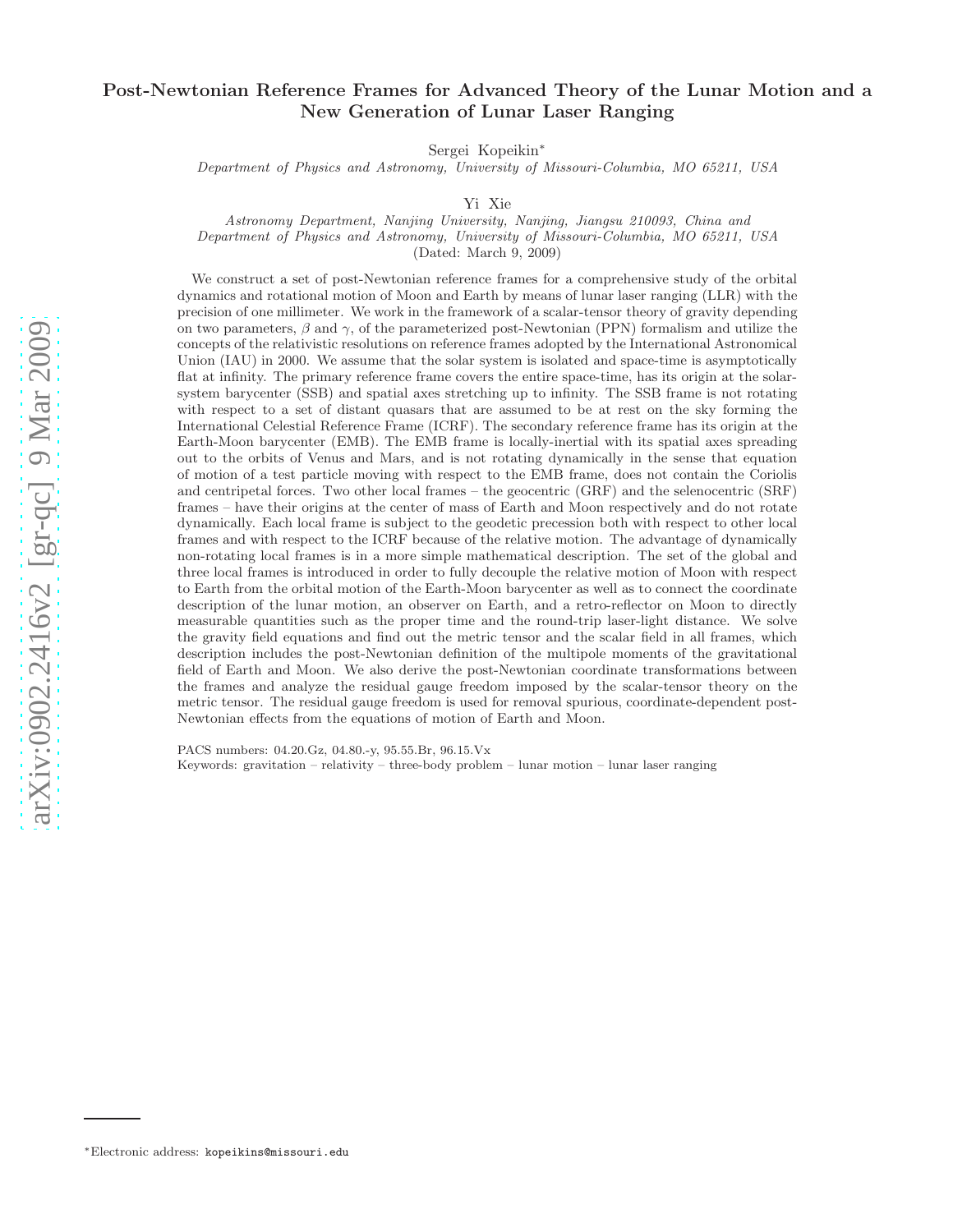# Contents

| 1. Introduction<br>1.1. Background<br>1.2. Lunar Laser Ranging<br>1.3. EIH Equations of Motion in N-body Problem<br>1.4. Gravitoelectric and Gravitomagnetic Forces<br>1.5. The Principle of Equivalence in the Earth-Moon System<br>1.6. The Residual Gauge Freedom<br>1.7. Towards a New Lunar Ephemeris<br>1.8. Main Objectives of The Present Paper                                                                                                                                                                                                                                                                                                                                                                                                                                            | $\boldsymbol{3}$<br>$\sqrt{3}$<br>$\sqrt{3}$<br>$\overline{4}$<br>$\,6\,$<br>$\,7$<br>$8\,$<br>$\boldsymbol{9}$<br>11 |
|----------------------------------------------------------------------------------------------------------------------------------------------------------------------------------------------------------------------------------------------------------------------------------------------------------------------------------------------------------------------------------------------------------------------------------------------------------------------------------------------------------------------------------------------------------------------------------------------------------------------------------------------------------------------------------------------------------------------------------------------------------------------------------------------------|-----------------------------------------------------------------------------------------------------------------------|
| 2. The Scalar-Tensor Theory of Gravity<br>2.1. The Field Equations<br>2.2. The Energy-Momentum Tensor                                                                                                                                                                                                                                                                                                                                                                                                                                                                                                                                                                                                                                                                                              | 11<br>12<br>13                                                                                                        |
| 3. Theoretical Principles of the Post-Newtonian Celestial Mechanics<br>3.1. External and Internal Problems of Motion<br>3.2. Post-Newtonian Approximations<br>1. Small Parameters<br>2. The Post-Newtonian Series<br>3.3. The Post-Newtonian Field Equations<br>3.4. Conformal Harmonic Coordinates<br>3.5. Microscopic Post-Newtonian Equations of Motion                                                                                                                                                                                                                                                                                                                                                                                                                                         | 14<br>14<br>15<br>15<br>16<br>18<br>19<br>20                                                                          |
| 4. Post-Newtonian Reference Frames<br>4.1. Coordinates and Observables<br>4.2. The Solar System Barycentric Frame<br>1. Boundary Conditions and Kinematic Properties<br>2. The Metric Tensor and Scalar Field<br>3. The Post-Newtonian Conservation Laws<br>4.3. The Earth-Moon Barycentric Frame<br>1. The Boundary Conditions and Dynamic Properties<br>2. The Metric Tensor and Scalar Field<br>3. Internal Multipoles of the Earth-Moon System<br>4.4. The Geocentric Frame<br>1. The Boundary Conditions and Dynamic Properties<br>2. The Metric Tensor and the Scalar Field<br>3. Gravitational Multipoles of Earth<br>4.5. The Selenocentric Frame<br>1. The Boundary Conditions and Dynamic Properties<br>2. The Metric Tensor and the Scalar Field<br>3. Gravitational Multipoles of Moon | 20<br>20<br>22<br>22<br>23<br>24<br>25<br>25<br>27<br>32<br>33<br>33<br>33<br>36<br>37<br>37<br>37<br>40              |
| 5. Post-Newtonian Transformations Between the Reference Frames<br>5.1. Transformation from the Earth-Moon to the Solar-System Frame<br>1. General Structure of the Transformation<br>2. Matching of the Post-Newtonian Expansions<br>3. Post-Newtonian Coordinate Transformation<br>4. The External Multipoles<br>5.2. Transformation from the Geocentric to the Earth-Moon Frame<br>1. Matching Procedure<br>2. Post-Newtonian Coordinate Transformation<br>3. The External Multipoles<br>5.3. Transformation from the Selenocentric to the Earth-Moon Frame<br>1. Matching Procedure<br>2. Post-Newtonian Coordinate Transformation<br>3. The External Multipoles                                                                                                                                | 41<br>41<br>41<br>44<br>46<br>47<br>48<br>48<br>50<br>52<br>55<br>55<br>55<br>57                                      |

References 60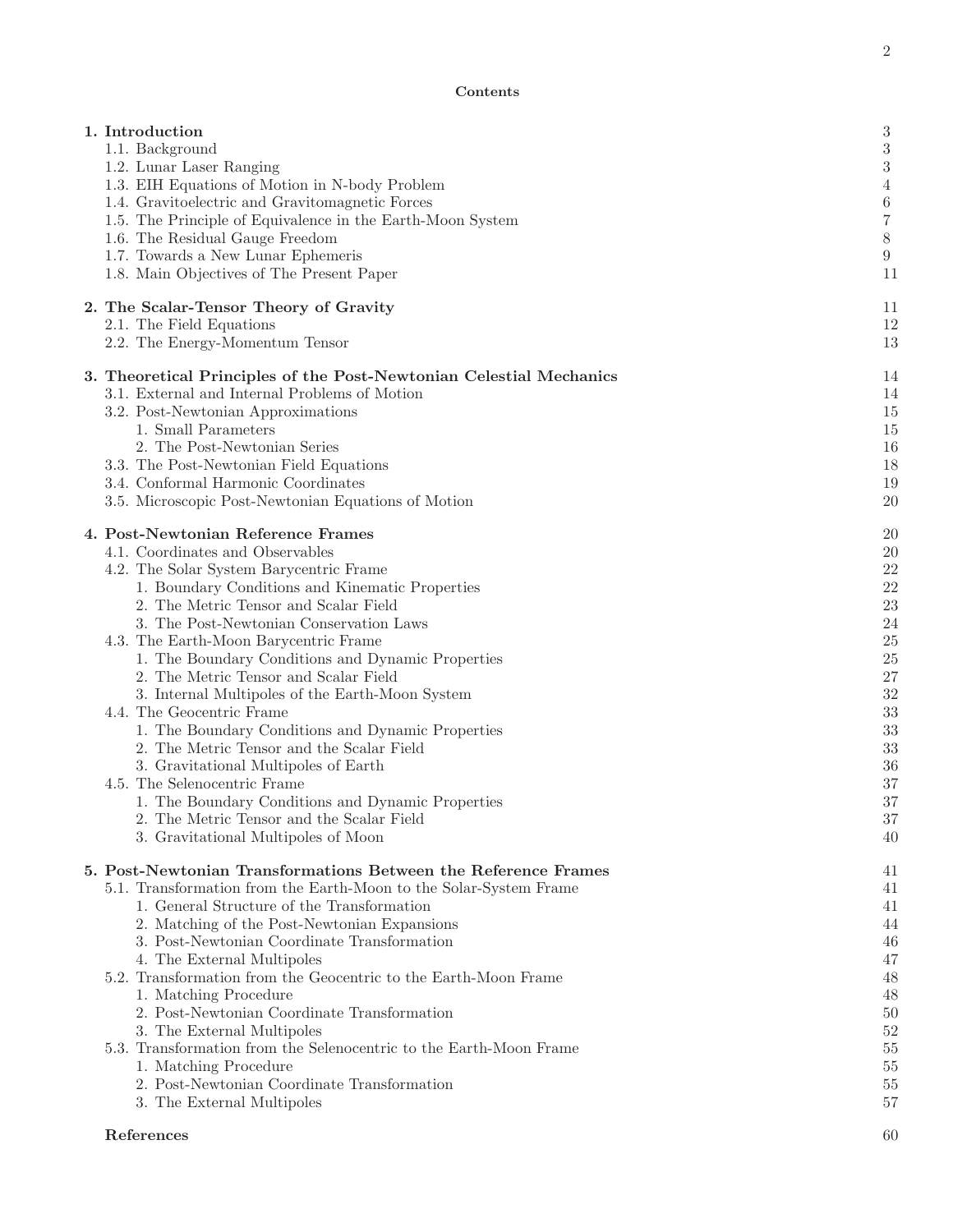# 1. INTRODUCTION

### 1.1. Background

The tremendous progress in technology, which we have witnessed during the last 30 years, has led to enormous improvements of precision in the measuring time and distances within the boundaries of the solar system. Further significant growth of the accuracy of astronomical observations is expected in the course of time. Observational techniques like lunar and satellite laser ranging, radar and Doppler ranging, very long baseline interferometry, high-precision atomic clocks, gyroscopes, etc. have made it possible to start probing not only the static but also kinematic and dynamic effects in motion of celestial bodies to unprecedented level of fundamental interest. Current accuracy requirements make it inevitable to formulate the most critical astronomical data-processing procedures in the framework of Einstein's general theory of relativity. This is because major relativistic effects are several orders of magnitude larger than the technical threshold of practical observations and in order to interpret the results of such observations, one has to build physicallyadequate relativistic models. Many current and planned observational projects and specialized space missions can not achieve their goals unless the relativity is taken into account properly. The future projects will require introduction of higher-order relativistic models supplemented with the corresponding parametrization of the relativistic effects, which will affect the observations.

The dynamical modeling for the solar system (major and minor planets), for deep space navigation, and for the dynamics of Earth's satellites and Moon must be consistent with general relativity. Lunar laser ranging (LLR) measurements are particularly important for testing general relativistic predictions and for advanced exploration of other laws of fundamental gravitational physics. Current LLR technologies allow us to arrange the measurement of the distance from a laser on Earth to a corner-cube reflector (CCR) on Moon with a precision approaching 1 millimeter [1, 2]. There is a proposal to place a new CCR array on Moon [3], and possibly to install other devices such as microwave transponders [4] for multiple scientific and technical purposes. Successful human exploration of the Moon strongly demands further significant improvement of the theoretical model of the orbital and rotational dynamics of the Earth-Moon system. This model should inevitably be based on the theory of general relativity, fully incorporate the relevant geophysical processes, lunar libration, tides, and should rely upon the most recent standards and recommendations of the IAU for data analysis [5].

This paper discusses relativistic reference frames in construction of the high-precise dynamical model of motion of Moon and Earth. The model will take into account all the classical and relativistic effects in the orbital and rotational motion of Moon and Earth at the millimeter level. Although a lot of efforts has been made in this field of dynamic astronomy, there are some controversial issues, which obscure the progress in better understanding of the fundamental principles of the relativistic model of the Earth-Moon system (see, for example, recent discussion [6–8]). It is one of the goals of our investigation and,particularly, this paper to clarify these incomprehensible issues in order to allow the upcoming millimeter LLR to perform one of the most precise fundamental tests of general relativity in the solar system.

From Newton's time, many mathematical astronomers have attempted to create lunar theories capable to yielding predictions as accurate as the best observed positions of Moon. The first attempt was undertaken by Newton himself [9]; subsequent contributions, in the framework of his theory of gravitation [10], were given by many remarkable astronomers including Euler, Laplace, Delaunay, Newcomb, Brown, Hill, and others [11–31]. The theories can be grouped into three categories: analytic, numerical-analytic and numerical. The most impressive example of a purely analytic theory is given by Delaunay [20] whose elaboration took over twenty years. Because of its completely analytic nature, it can be applied to any three-body problem. Examples of semi-analytic theories are those by Laplace [15] and Brown-Hill [21, 25]. For example, the Brown-Hill theory includes 1500 separate terms and was used in the Apollo program of the human exploration of the Moon [32]. An entirely numerical theory was devised by Airy [23].

After Einstein published his theory of gravitation [33], its effects on the lunar dynamics were worked out by a number of authors: de Sitter [34], Chazy [35], Eddington [36], Brumberg [37], Baierlein [38], Lestrade and Bretagnon [39], Mashhoon and Theiss [40], Soffel et al [41]. Modern lunar ephemerides fully including the post-Newtonian effects of general relativity are the ELP (Institut de Mécanique Céleste et de Calcul des Éphémérides) [42], LE (Jet Propulsion Laboratory, NASA) [43], EPM (Institute of Applied Astronomy, Russian Academy of Sciences) [44] and PMO (Purple Mountain Observatory, Chinese Academy of Sciences) [45].

Historical reviews of the Moon-Earth-Sun problem can be found in [32, 46]. Introductory general overviews of the main Newtonian and post-Newtonian features of the lunar motion are given by Roy [47], Soffel [48], and Brumberg [37].

### 1.2. Lunar Laser Ranging

Lunar laser ranging (LLR) is a technique based on a set of laser stations on Earth and corner retro-reflectors (CCR) located on a visible (near) side of Moon [49, 50] making the natural reference frame to a mutual study of geophysical and selenophysical processes. Indeed, LLR technique is currently the most effective way to study the interior of Moon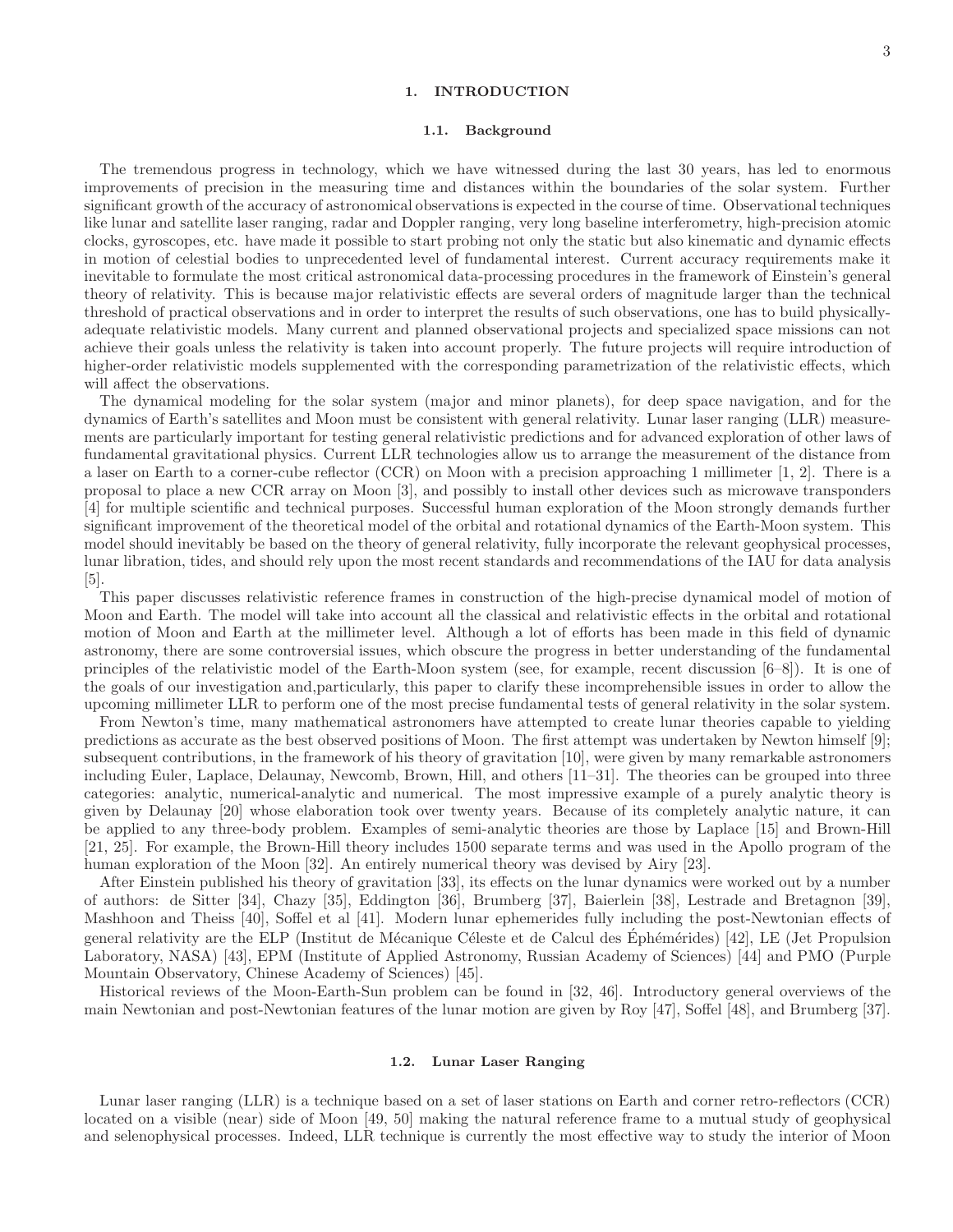and dynamics of the Moon-Earth system. The most important contributions from LLR include: detection of a molten lunar core [51] and measurement of its influence on Moon's orientation [52] and tidal dissipation [53, 54]; detection of lunar free libration along with the forced terms from Venus [55] and the internal excitation mechanisms [56]; an accurate test of the strong principle of equivalence for massive bodies [57, 58] also known as the Nordtvedt effect [59, Section 8.1]; and setting of a stringent limit on time variability of the universal gravitational constant and (non)existence of longrange fields besides the metric tensor [60]. LLR analysis has also given access to more subtle tests of relativity [61–66], measurements of Moons tidal acceleration [67–69] and geodetic precession of the lunar orbit [70, 71], and has provided orders-of-magnitude improvements in the accuracy of the lunar ephemeris [45, 72–75] and its three-dimensional rotation [76, 77]. On the geodesy front, LLR contributes to the determination of Earth orientation parameters, such as nutation, precession (including relativistic geodetic precession), polar motion, UT1, and to the long-term variation of these effects [78, 79]. LLR also contributes to the realization of both the terrestrial and selenodesic reference frames [80, 81]. The Satellite Laser Ranging (SLR) realization of a dynamically-defined inertial reference frame [82] in contrast to the kinematically-realized frame of VLBI [83, Section 6], offers new possibilities for mutual cross-checking and confirmation [79] especially after the International Laser Ranging Service (ILRS) was established in September 1998 to support programs in geodetic, geophysical, and lunar research activities and to provide the International Earth Rotation Service (IERS) with products important to the maintenance of an accurate International Terrestrial Reference Frame (ITRF) [84].

Over the years, LLR has benefited from a number of improvements both in observing technology and data modeling, which led to the current accuracy of post-fit residuals of  $\simeq$  2 cm (see, for example, [85] and [86, Section 11]) Recently, sub-centimeter precision in determining range distances between a laser on Earth and a retro-reflector on Moon has been achieved [1, 2]. As precision of LLR measurements was gradually improving over years from a few meters to few centimeters, enormous progress in understanding evolutionary history of the EarthMoon orbit and the internal structure of both planets has been achieved. With the precision approaching 1 millimeter and better, accumulation of more accurate LLR data will lead to new, fascinating discoveries in fundamental gravitational theory, geophysics, and physics of lunar interior [87] whose unique interpretation will intimately rely upon our ability to develop a systematic theoretical approach to analyze the sub-centimeter LLR data [74].

### 1.3. EIH Equations of Motion in N-body Problem

Nowadays, the theory of the lunar motion should incorporate not only the numerous Newtonian perturbations but has to deal with much more subtle relativistic phenomena being currently incorporated to the ephemeris codes [42–45]. Theoretical approach, used for construction of the ephemerides, accepts that the post-Newtonian description of the planetary motions can be achieved with the Einstein-Infeld-Hoffmann (EIH) equations of motion of point-like masses [88], which have been independently derived by Petrova [89] and Fock [90, Section 6] for massive fluid balls as well as by Lorentz and Droste [91–93] under assumptions that the bodies are spherical, homogeneous and consist of incompressible fluid. These relativistic equations are valid in the barycentric frame of the solar system with time coordinate t and spatial coordinates  $x^i \equiv x$ .

Due to the covariant nature of general theory of relativity the barycentric coordinates are not unique and are defined up to the space-time transformation [37, 48, 94]

$$
t \ \mapsto \ t - \frac{1}{c^2} \sum_{B} \nu_B \frac{G M_B}{R_B} \left( \boldsymbol{R}_B \cdot \boldsymbol{v}_B \right) \ , \tag{1.1}
$$

$$
\boldsymbol{x} \ \mapsto \ \boldsymbol{x} - \frac{1}{c^2} \sum_{B} \lambda_B \frac{G M_B}{R_B} \boldsymbol{R}_B \ , \tag{1.2}
$$

where summation goes over all the massive bodies of the solar system  $(B = 1, 2, ..., N)$ ; G is the universal gravitational constant; c is the fundamental speed in the Minkowskian space-time; a dot between any spatial vectors,  $a \cdot b$ , denotes an Euclidean dot product of two vectors a and b;  $M_B$  is mass of a body B;  $x_B = x_B(t)$  and  $v_B = v_B(t)$  are coordinates and velocity of the center of mass of the body B;  $R_B = x - x_B$  is a relative distance from a field point x to the body B;  $\nu_B$  and  $\lambda_B$  are constant, but otherwise free parameters being responsible for a particular choice of the barycentric coordinates. We emphasize that these parameters can be chosen arbitrary for each body B of the solar system. Standard textbooks [37, 48, 94] (see also [59, section 4.2]) assume that the coordinate parameters are equal for all bodies, that is  $\nu_1 = \nu_2 = ... \nu_N = \nu$  and  $\lambda_1 = \lambda_2 = ... \lambda_N = \lambda$ . These simplifies the choice of coordinates and their transformations, and allows one to identify the coordinates used by different authors. For instance,  $\nu = \lambda = 0$  corresponds to harmonic or isotropic coordinates [90],  $\lambda = 0$  and  $\nu = 1/2$  realizes the standard coordinates used in the book of Landau and Lifshitz [95] and in PPN formalism [59]. The case of  $\nu = 0, \lambda = 2$  corresponds to the Gullstrand-Painlevé coordinates [96, 97]. We prefer to have more freedom in transforming EIH equations of motion and do not equate the coordinate parameters for different massive bodies. Physically, it means that the space-time around each body is covered locally by its own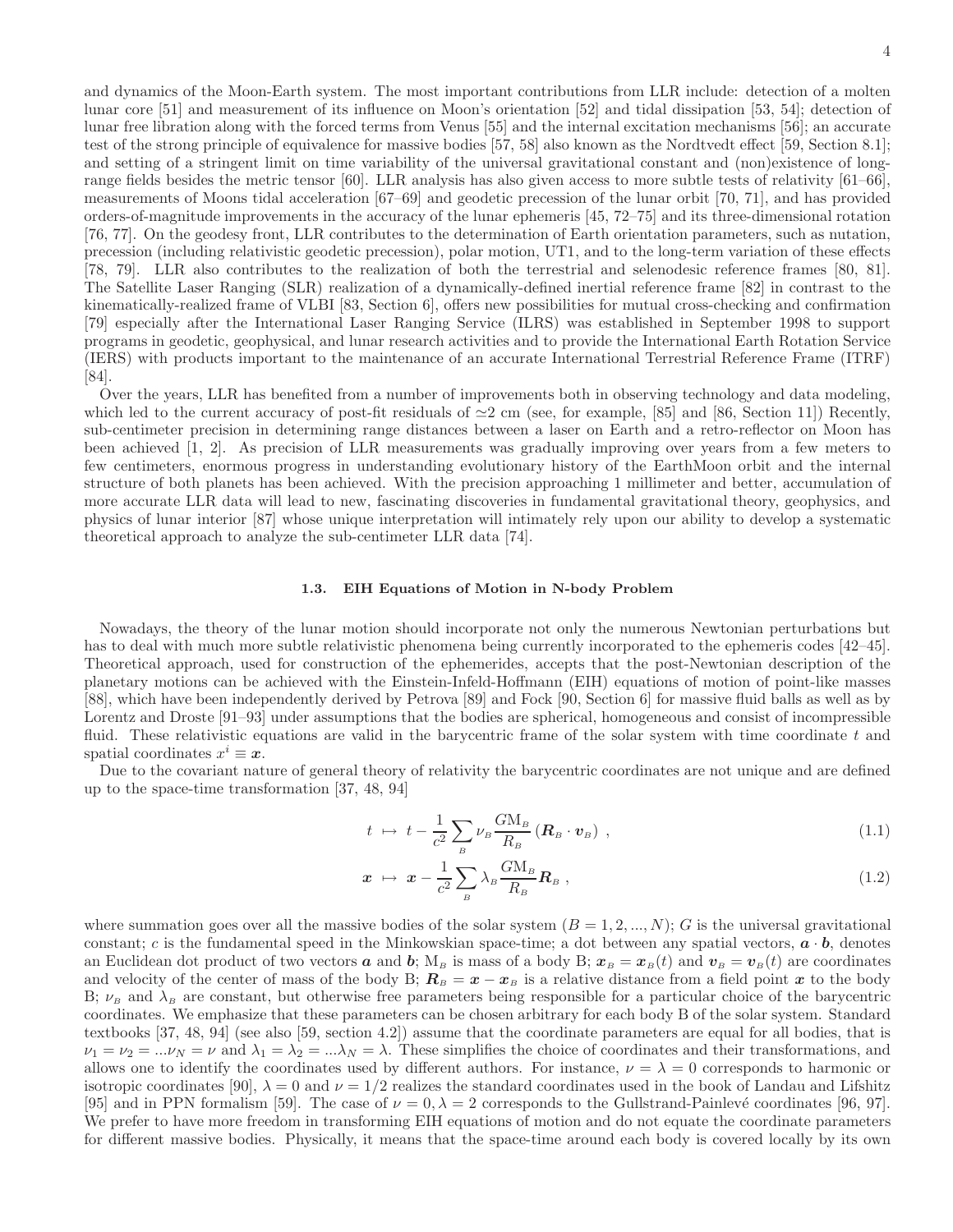coordinate grid, which matches smoothly with the other coordinate charts of the massive bodies in the buffer domain, where the different coordinate charts overlap.

If the bodies in N-body problem are numbered by indices B, C, D, etc., and the coordinate freedom is described by equations (1.1), (1.2), EIH equations have the following form (compare with [94, equation 88])

$$
M_B a_B^i = F_N^i + \frac{1}{c^2} F_{EIH}^i , \qquad (1.3)
$$

where the Newtonian force

$$
F_N^i = -\sum_{C \neq B} \frac{G M_B M_C R_{BC}^i}{R_{BC}^3} \,, \tag{1.4}
$$

the post-Newtonian perturbation

$$
F_{EIH}^{i} = -\sum_{C \neq B} \frac{GM_{B}M_{C}R_{BC}^{i}}{R_{BC}^{3}} \left\{ (1 + \lambda_{C})v_{B}^{2} - (4 + 2\lambda_{C})(\mathbf{v}_{B} \cdot \mathbf{v}_{C}) + (2 + \lambda_{C})v_{C}^{2} - \frac{3}{2} \left( \frac{\mathbf{R}_{BC} \cdot \mathbf{v}_{C}}{R_{BC}} \right)^{2} \right\}
$$
(1.5)  
\n
$$
-3\lambda_{C} \left[ \frac{\mathbf{R}_{BC} \cdot (\mathbf{v}_{B} - \mathbf{v}_{C})}{R_{BC}} \right]^{2} - (5 - 2\lambda_{B}) \frac{GM_{B}}{R_{BC}} - (4 - 2\lambda_{C}) \frac{GM_{C}}{R_{BC}}
$$
\n
$$
- \sum_{D \neq B, C} GM_{D} \left[ \frac{1}{R_{CD}} + \frac{4 - 2\lambda_{D}}{R_{BD}} - \left( \frac{1 + 2\lambda_{C}}{2R_{CD}^{3}} - \frac{\lambda_{C}}{R_{BD}^{3}} + \frac{3\lambda_{D}}{R_{BD}R_{BC}^{2}} - \frac{3\lambda_{D}}{R_{CD}R_{BC}^{2}} \right) (\mathbf{R}_{BC} \cdot \mathbf{R}_{CD}) \right] \}
$$
\n
$$
- \sum_{C \neq B} \left\{ \frac{GM_{B}M_{C}(v_{C}^{i} - v_{B}^{i})}{R_{BC}^{3}} \left[ (4 - 2\lambda_{C})(\mathbf{v}_{B} \cdot \mathbf{R}_{BC}) - (3 - 2\lambda_{C})(\mathbf{v}_{C} \cdot \mathbf{R}_{BC}) \right] + \frac{GM_{B}M_{C}}{R_{BC}} \sum_{D \neq B, C} GM_{D}R_{CD}^{i} \left( \frac{7 - 2\lambda_{C}}{2R_{CD}^{3}} + \frac{\lambda_{C}}{R_{BD}} + \frac{\lambda_{D}}{R_{CD}R_{BC}^{2}} - \frac{\lambda_{D}}{R_{BD}R_{BC}^{2}} \right) \right\},
$$

and  $v_B = v_B(t)$  is velocity of the body B,  $a_B = \dot{v}_B(t)$  is its acceleration,  $R_{BC} = x_B - x_C$ ,  $R_{CD} = x_C - x_D$  are relative distances between the coordinates of the bodies.

EIH equations  $(1.3)$ – $(1.5)$  differ from the equations of the PPN formalism [98, equation 3] employed in particular at JPL for actual calculation of the ephemerides of the major planets by the fact that the right side of equation (1.5) has been resolved into radius-vectors and velocities of the massive bodies and does not contain second derivatives (accelerations). This elimination of the high-order time derivatives from a perturbed force is a standard practice in celestial mechanics for calculation of the perturbed motion.

Barycentric coordinates  $x_B$  and velocities  $v_B$  of the center of mass of body B are adequate theoretical quantities for description of the world-line of the body with respect to the center of mass of the solar system. However, the barycentric coordinates are global coordinates covering the entire solar system. Therefore, they have little help for efficient physical decoupling of the post-Newtonian effects existing in the orbital and rotational motions of a planet and for the description of motion of planetary satellites around the planet. The problem stems from the covariant nature of EIH equations, which originates from the fundamental structure of space-time manifold and the gauge freedom of the general relativity theory.

This freedom is already seen in the post-Newtonian EIH equations (1.5) as it explicitly depends on the choice of spatial coordinates through parameters  $\lambda_c$ ,  $\lambda_p$ . At the same time the EIH force does not depend on parameters  $\nu_c$ , which means that transformation (1.1) of the barycentric coordinate time does not affect the post-Newtonian equations of motion of the solar system bodies. Each term, depending explicitly on  $\lambda_c$  and  $\lambda_p$  in equation (1.5), has no direct physical meaning as it can be eliminated after making a specific choice of these parameters. In many works on experimental gravity and applied relativity researches fix parameters  $\lambda_c = \lambda_p = 0$ , which corresponds to working in harmonic coordinates. Harmonic coordinates simplify EIH equations to large extent but one has to keep in mind that they have no physical privilege anyway, and that a separate term or a limited number of terms from EIH equations of motion can not be measured [37]. This is because the coordinate description of motion of the bodies does not exist independently of observable quantities and must be connected to them via equations of light propagation.

EIH equations of motion can be recast to another form proposed by Brumberg [37]. It is based on a simple property of decomposition of a vector of relative distance between any two bodies in an algebraic sum of two vectors connecting the two bodies with any other body of the N-body system. Let us take as an example a 4-body problem. Radius-vectors connecting each pair of the bodies are:  $R_{12} = x_1 - x_2$ ,  $R_{13} = x_1 - x_3$ ,  $R_{14} = x_1 - x_4$ ,  $R_{23} = x_2 - x_3$ ,  $R_{24} = x_2 - x_4$ ,  $R_{34} = x_3 - x_4$ . However, only three of the six vectors are algebraically independent. Indeed, if one takes the first three vectors as independent the others can be expressed in terms of them:  $R_{23} = R_{13} - R_{12}$ ,  $R_{24} = R_{14} - R_{12}$ ,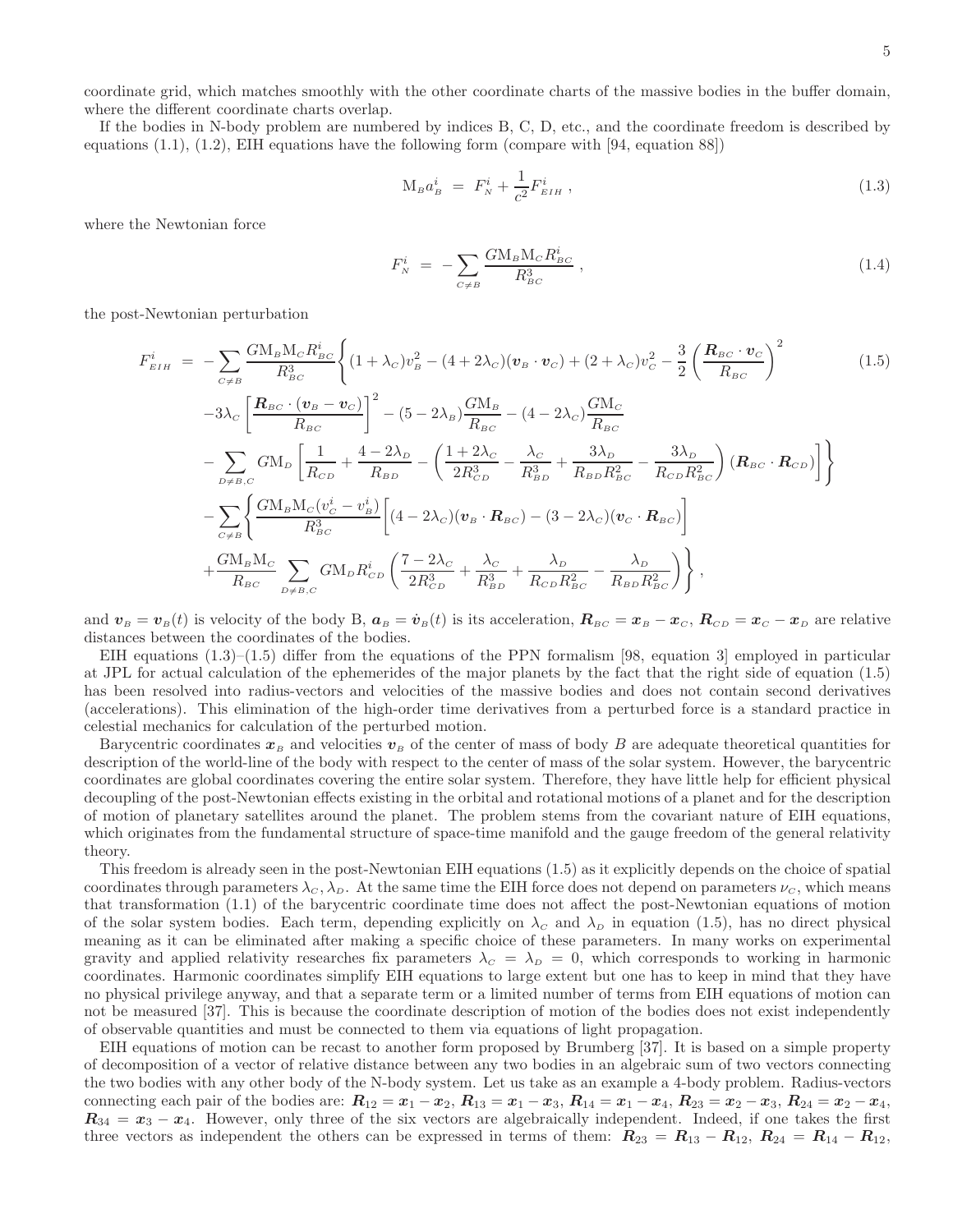$R_{34} = R_{14} - R_{13}$ . Analogous reasoning is valid for any number of the bodies in the N-body problem. This property allows us to reshuffle terms in the original EIH equation and to recast it to the following form [37]

$$
a_B^i = -\sum_{C \neq B} \frac{G M_C R_{BC}^i}{R_{BC}^3} + \frac{G}{c^2} \sum_{C \neq B} M_C \left( A_{BC} R_{BC}^i + B_{BC} V_{BC}^i \right) , \qquad (1.6)
$$

where  $V_{BC}^i = \dot{R}_{BC}^i = v_c^i - v_c^i$  is the relative velocity between the bodies, the dot over function denotes a time derivative, and the coefficients of the post-Newtonian acceleration are

$$
\mathcal{A}_{BC} = -\frac{1}{R_{BC}^3} \left\{ (1 + \lambda_C) v_B^2 - (4 + 2\lambda_C) (v_B \cdot v_C) + (2 + \lambda_C) v_C^2 \right\} \n- \frac{3}{2} \left( \frac{\mathbf{R}_{BC} \cdot v_C}{R_{BC}} \right)^2 - 3\lambda_C \left( \frac{\mathbf{R}_{BC} \cdot V_{BC}}{R_{BC}} \right)^2 - (5 - 2\lambda_B) \frac{GM_B}{R_{BC}} - (4 - 2\lambda_C) \frac{GM_C}{R_{BC}} \right\} \n+ \sum_{D \neq B,C} \frac{GM_D}{R_{BC}^3} \left[ \frac{1 - 2\lambda_D}{R_{CD}} + \frac{4 - \lambda_D}{R_{BD}} - \left( \frac{1 + 2\lambda_C}{2R_{CD}^3} - \frac{\lambda_C}{R_{BD}^3} + \frac{3\lambda_D}{R_{BD}R_{BC}^2} - \frac{3\lambda_D}{R_{CD}R_{BC}^2} \right) (\mathbf{R}_{BC} \cdot \mathbf{R}_{BD}) \right] \n+ \sum_{D \neq B,C} GM_D \left[ \frac{4}{R_{BC}R_{CD}^3} + \frac{\lambda_C}{R_{BC}R_{BD}^3} - \frac{\lambda_C}{R_{CD}R_{BD}^3} - \frac{7 - 2\lambda_D}{2R_{BD}R_{CD}^3} \right],
$$
\n
$$
\mathcal{B}_{BC} = \frac{1}{R_{BC}^3} \left[ (4 - 2\lambda_C) (v_B \cdot \mathbf{R}_{BC}) - (3 - 2\lambda_C) (v_C \cdot \mathbf{R}_{BC}) \right].
$$
\n(1.7)

Equations  $(1.6)$ – $(1.8)$  have been derived by Brumberg [37, pages 176-177].

# 1.4. Gravitoelectric and Gravitomagnetic Forces

Brumberg's form of EIH equations of motion can be further modified to separate the, so-called, gravitoelectric and gravitomagnetic forces in N-body problem [99]. Straightforward re-arrangement of the terms depending on velocities reveal that equations  $(1.6)$ – $(1.8)$  can be represented in the form being similar to the Lorentz force in electrodynamics

$$
a_B^i = \sum_{C \neq B} \left[ E_{BC}^i + \frac{4 - 2\lambda_C}{c} \left( \boldsymbol{v}_B \times \boldsymbol{H}_{BC} \right)^i - \frac{3 - 2\lambda_C}{c} \left( \boldsymbol{v}_C \times \boldsymbol{H}_{BC} \right)^i \right]
$$
(1.8)

where  $E_{BC}^{i}$  is called the gravitoelectric force, and the terms associated with the cross products  $(v_{B} \times H_{BC})^{i}$  and  $(v_C \times H_{BC})^i$  are referred to as the gravitomagnetic force [99].

The gravitoelectric force is given by

$$
E_{BC}^{i} = \left(-\frac{G M_C}{R_{BC}^3} + \frac{G M_C}{c^2} \mathcal{E}_{BC}\right) R_{BC}^{i} ,
$$
\n(1.9)

where the first term is the Newtonian force of gravity and the post-Newtonian correction

$$
\mathcal{E}_{BC} = -\frac{1}{R_{BC}^3} \left\{ 3(-1+\lambda_C) v_B^2 + 3(1-2\lambda_C) (\mathbf{v}_B \cdot \mathbf{v}_C) - (1-3\lambda_C) v_C^2 \right\}
$$
\n
$$
- \frac{3}{2} \left( \frac{\mathbf{R}_{BC} \cdot \mathbf{v}_C}{R_{BC}} \right)^2 - 3\lambda_C \left( \frac{\mathbf{R}_{BC} \cdot \mathbf{V}_{BC}}{R_{BC}} \right)^2 - (5-2\lambda_B) \frac{GM_B}{R_{BC}} - (4-2\lambda_C) \frac{GM_C}{R_{BC}} \right\}
$$
\n
$$
+ \sum_{D \neq B,C} \frac{GM_D}{R_{BC}^3} \left[ \frac{1-2\lambda_D}{R_{CD}} + \frac{4-\lambda_D}{R_{BD}} - \left( \frac{1+2\lambda_C}{2R_{CD}^3} - \frac{\lambda_C}{R_{BD}^3} + \frac{3\lambda_D}{R_{BD}R_{BC}^2} - \frac{3\lambda_D}{R_{CD}R_{BC}^2} \right) (\mathbf{R}_{BC} \cdot \mathbf{R}_{BD}) \right]
$$
\n
$$
+ \sum_{D \neq B,C} GM_D \left[ \frac{4}{R_{BC}R_{CD}^3} + \frac{\lambda_C}{R_{BC}R_{BD}^3} - \frac{\lambda_C}{R_{CD}R_{BD}^3} - \frac{7-2\lambda_D}{2R_{BD}R_{CD}^3} \right],
$$
\n(1.10)

The gravitomagnetic force is given by equation

$$
H_{BC}^{i} = -\frac{1}{c} \left( V_{BC} \times E_{BC} \right)^{i} = \frac{G M_C}{c} \frac{\left( V_{BC} \times R_{BC} \right)^{i}}{R_{BC}^{3}} , \qquad (1.11)
$$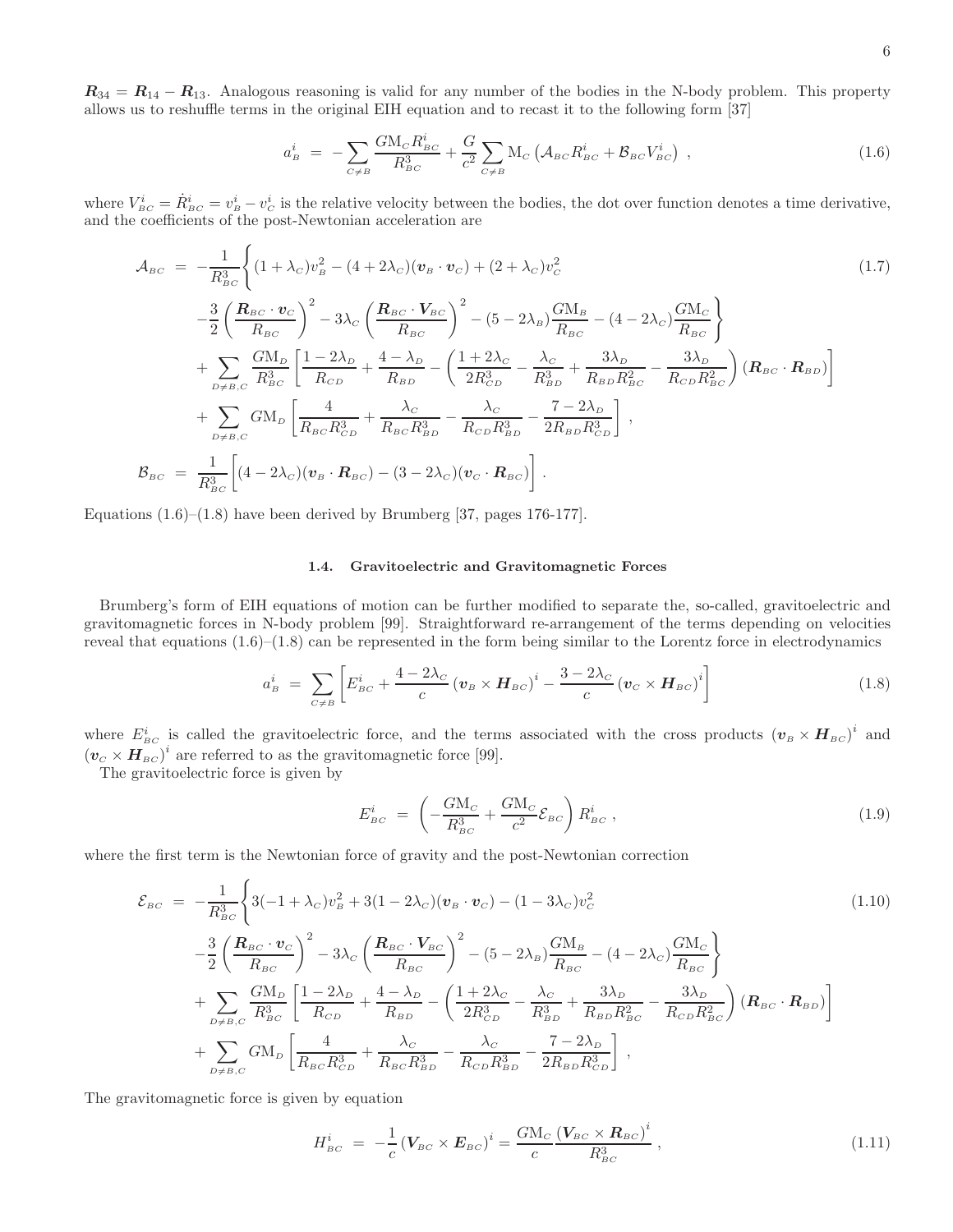uniformly moving charge [95, Section 24]. Recently, there was a lot of discussions about whether LLR can measure the gravitomagnetic field  $H_{BC}^{i}$  [6–8, 63, 64]. The answer to this question is subtle and requires more profound theoretical consideration involving the process of propagation of the laser pulses in a curved space-time of the Earth-Moon system. We are hoping to discuss this topic in an other publication. Nevertheless, what is evident already now is that equation (1.8) demonstrates a strong correlation of the gravitomagnetic force of each body with the choice of coordinates. For this reason, by changing the coordinate parameter  $\lambda_C$  one can eliminate either the term  $(\mathbf{v}_B \times \mathbf{H}_{BC})^i$  or  $(\mathbf{v}_C \times \mathbf{H}_{BC})^i$  from EIH equations of motion (1.8). It shows that the strength of the factual gravitomagnetic force is coordinate-dependent, and, hence, a great care should be taken in order to properly interpret the LLR "measurement" of such gravitomagnetic terms in consistency with the covariant nature of the general theory of relativity and the theory of astronomical measurements in curved space-time outlined in papers [101, 102], in the textbooks by Synge [103], by Infeld and Plebansky [104], and by Brumberg [94].

### 1.5. The Principle of Equivalence in the Earth-Moon System

Let us discuss in this section the case of the Earth-Moon system moving in the gravitational field of Sun neglecting other planets of the solar system. This is a three-body problem, where two bodies - Earth (index E) and Moon (index M) - form a bounded binary system perturbed by the tidal gravitational field of a third body - Sun (index S). Brumberg [94, 105] extended the Hill-Brown theory of motion of Moon to the post-Newtonian approximation by making use of an Euclidean translation of the barycentric coordinates of Moon to the geocenter (see also Baierlein [106])

$$
r = x_M - x_E , \t\t(1.12)
$$

and introducing a vector of the Newtonian center of mass of the Earth-Moon system,  $R$ , in such a way that the distance Earth-Sun –  $r_{ES}$ , and that Moon-Sun –  $r_{MS}$ , are given by the Newtonian-like equations

$$
r_{ES} = R - \frac{M_M r}{M_E + M_M} , \qquad \qquad r_{MS} = R + \frac{M_E r}{M_E + M_M} . \qquad (1.13)
$$

In these new variables EIH equations (1.8) for the geocentric motion of Moon and the center-of mass of the Earth-Moon system, assumes the form

$$
\ddot{\boldsymbol{r}} = -\frac{G\left(\mathbf{M}_{E} + \mathbf{M}_{M}\right)}{r^{3}}\boldsymbol{r} + G\mathbf{M}_{S}\left(\frac{\boldsymbol{r}_{ES}}{r_{ES}^{3}} - \frac{\boldsymbol{r}_{MS}}{r_{MS}^{3}}\right) + \frac{G\mathbf{M}_{S}}{c^{2}}\left(A\boldsymbol{R} + B\boldsymbol{V} + C\boldsymbol{r} + D\boldsymbol{v}\right) , \qquad (1.14)
$$

$$
\ddot{\mathbf{R}} = -\frac{G(M_{\rm s} + M_{\rm E} + M_{\rm M})}{M_{\rm E} + M_{\rm M}} \left( \frac{G M_{\rm E}}{r_{\rm ES}^3} \mathbf{r}_{\rm ES} + \frac{G M_{\rm M}}{r_{\rm MS}^3} \mathbf{r}_{\rm MS} \right) + \frac{G M_{\rm S}}{c^2} \left( A' \mathbf{R} + B' \mathbf{V} + C' \mathbf{r} + D' \mathbf{v} \right) , \tag{1.15}
$$

where functions A, A', B, B', C, C', D, D' depend on relative coordinates  $\bf{R}$ ,  $\bf{r}$  of the bodies and their velocities  $V = \dot{R}$ ,  $v = \dot{r}$ . Exact analytic form of these functions is notoriously sophisticated and can be found, for example, in the book of Brumberg [37, Section 5]. Let us neglect post-Newtonian corrections to the gravitational field of the planets, Earth and Moon, and leave only the Schwarzschild gravitational field of Sun. Then, the main terms in these functions read

 $\boldsymbol{B}$ 

$$
A = 8(\lambda_s - 2) \frac{G M_s}{R^6} (\boldsymbol{R} \cdot \boldsymbol{r}) + 3(1 + \lambda_s) \frac{\boldsymbol{V}^2}{R^5} (\boldsymbol{R} \cdot \boldsymbol{r}) - 2(1 + \lambda_s) \frac{\boldsymbol{V} \cdot \boldsymbol{v}}{R^3}
$$
\n
$$
+ 3\lambda_s \frac{\boldsymbol{R} \cdot \boldsymbol{V}}{R^3} \left[ 2\boldsymbol{R} \cdot \boldsymbol{v} + 2\boldsymbol{r} \cdot \boldsymbol{V} - \frac{5}{8} (\boldsymbol{R} \cdot \boldsymbol{V}) (\boldsymbol{R} \cdot \boldsymbol{r}) \right]
$$
\n(1.16)

$$
+3\lambda_{s}\frac{\mathbf{R} \cdot \mathbf{V}}{R^{5}}\left[2\mathbf{R} \cdot \mathbf{v}+2\mathbf{r} \cdot \mathbf{V}-\frac{\partial}{R^{2}}(\mathbf{R} \cdot \mathbf{V})(\mathbf{R} \cdot \mathbf{r})\right],
$$
  
= 
$$
-2\frac{\lambda_{s}-2}{R^{3}}\left[\mathbf{R} \cdot \mathbf{v}+\mathbf{r} \cdot \mathbf{V}-\frac{3}{R^{2}}(\mathbf{R} \cdot \mathbf{V})(\mathbf{R} \cdot \mathbf{r})\right],
$$
(1.17)

$$
C = -2(\lambda_s - 2)\frac{GM_s}{R^4} - (1 + \lambda_s)\frac{V^2}{R^3} + \frac{3\lambda_s}{R^5}(\mathbf{R} \cdot \mathbf{V})^2,
$$
\n(1.18)

$$
D = -2(\lambda_s - 2)\frac{\mathbf{R} \cdot \mathbf{V}}{R^3},\tag{1.19}
$$

$$
A' = C, \qquad (1.20)
$$

$$
B' = D \,, \tag{1.21}
$$

$$
C' = 0 \tag{1.22}
$$

$$
D' = 0, \t(1.23)
$$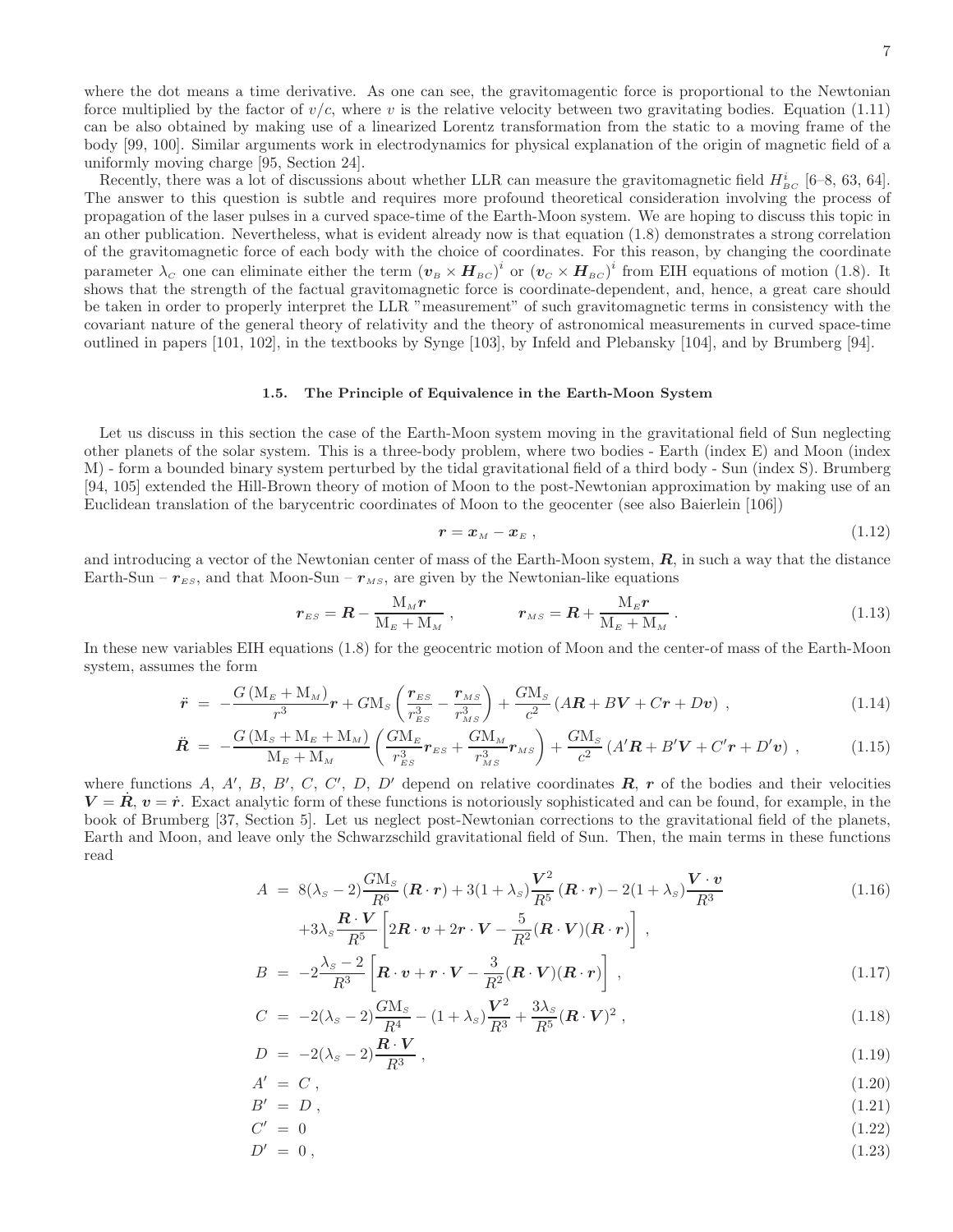The reader should notice that the equations (1.14)-(1.23) are still EIH equations of motion in the solar barycentric coordinates expressed in terms of the relative distances between the bodies. Newtonian part of equation (1.14) of the orbital motion of Moon around Earth couples with vector  $\bf{R}$  of the Earth-Moon center of mass only through the tidal terms. This can be seen by expanding the second term in right hand side of equation (1.14) in powers of  $r/R$ :

$$
G\mathbf{M}_s \left( \frac{\boldsymbol{r}_{\scriptscriptstyle ES}}{r_{\scriptscriptstyle ES}^3} - \frac{\boldsymbol{r}_{\scriptscriptstyle MS}}{r_{\scriptscriptstyle MS}^3} \right) = -\frac{G\mathbf{M}_s}{R^3} \left[ \boldsymbol{r} - 3\boldsymbol{N}(\boldsymbol{r} \cdot \boldsymbol{N}) \right] + \dots, \tag{1.24}
$$

where dots denote small terms of the higher order of magnitude. Comparing with the Newtonian term one can confirm that the Newtonian tidal perturbation (1.24) is smaller than the Newtonian term by a factor of  $\simeq (M_s/M_E)(r/R)^3$ .

More important is to note that the Newtonian tidal perturbation (1.14) of the lunar orbit is a coupling of the second (quadrupole) derivative of the Newtonian gravitational potential of Sun  $U_s = M_s/R$  with vector r of the lunar orbit

$$
GM_s \left(\frac{r_{_{ES}}^i}{r_{_{ES}}^3} - \frac{r_{_{MS}}^i}{r_{_{MS}}^3}\right) = \frac{\partial^2 U_s}{\partial x^i \partial x^j} r^j + \dots, \tag{1.25}
$$

where here and everywhere else the repeated (dummy) indices mean the Einstein summation rule, for example,  $A_{\alpha}B^{\alpha} \equiv$  $A_0B^0 + A_1B^1 + A_2B^2 + A_3B^3$ ,  $A_iB^i \equiv A_1B^1 + A_2B^2 + A_3B^3$ , and so on. Equation (1.25) elucidates that the first derivatives of the solar potential does not perturb the lunar orbit in the Newtonian approximation. The first derivatives of the potential are associated with the affine connection (the Christoffel symbols) of the space-time manifold in a metric theory of gravity [95, 95, 107]. Hence, their disappearance from the Newtonian equations of the relative motion of Moon around Earth is a consequence of the principle of equivalence. This principle states that the Christoffel symbols of the background gravitational field can be eliminated on the world line of a particle falling freely in this field. The Earth-Moon system can be considered in a first approximation as such a particle, composed of Earth and Moon and located at the Earth-Moon barycenter, which falls in the field of Sun in accordance with equation (1.15).

Structure of the post-Newtonian force in equation (1.14) seems to violate the principle of equivalence because it contains terms, which are explicitly proportional to the Christoffel symbols, which are the first derivatives of the solar gravitational potential  $U_s$ , coupled with velocities of Sun and Moon. However, the principle of equivalence is exact, and must be valid not only in the Newtonian theory but in any approximation beyond it. The contradiction can be resolved if one investigates the residual gauge freedom of the post-Newtonian terms in equations of motion (1.14)-(1.23) more carefully.

### 1.6. The Residual Gauge Freedom

The primary gauge freedom of EIH equations of motion is associated with the transformations  $(1.1)-(1.2)$  of the barycentric coordinates of the solar system, which are parameterized by parameters  $\nu$  and  $\lambda$ . We have noticed that the post-Newtonian perturbations in the lunar equations of motion are made up of the Christoffel symbols, which admit a certain freedom of coordinate transformations. This freedom remains even after fixing the coordinate parameters  $\nu$ and  $\lambda$  in equations 1.14), (1.15). It is associated with the fact that the Earth-Moon system moves in tidal gravitational field of Sun and other planets, which makes the local background space-time for this system not asymptotically-flat. The residual freedom remains in making transformations of the local coordinates attached to the Earth-Moon system. It induces the gauge transformation of the metric tensor and the Christoffel symbols and changes the structure of the post-Newtonian terms in EIH equations of motion of the Earth-Moon system. The residual gauge freedom is explicitly revealed in the linear dependence of the post-Newtonian force in equation  $(1.14)$  on the orbital velocity V of the Earth-Moon system with respect to Sun. This dependence seems to point out to violation of the principle of relativity according to which an observer can not determine one's velocity of motion with respect to an external coordinate frame by making use of local measurements that are not sensitive to the curvature of space-time (the second derivatives of the solar gravitational potential). LLR is a local measurement technique, which does not observe Sun directly, and, hence, should not be able to determine velocity of the Earth-Moon system with respect to it as it appears in equations (1.14) because those velocity-dependent terms are not gauge-invariant and have no absolute physical meaning.

Thus, we face the problem of investigation of the residual gauge freedom of the lunar equations of motion, which goes beyond the choice of the barycentric coordinates by fixing a specific value of the gauge parameter  $\lambda$  in equations (1.16)-(1.21). This freedom is actually associated with the choice of the local coordinates of the Earth-Moon barycentric frame as well as the geocentric and selenocentric reference frames. Proper choice of the local coordinates removes all non-physical degrees of freedom from the metric tensor and eliminates spurious (non-measurable) terms from the post-Newtonian forces in the relative equations of motion of Moon. If one ignores the residual gauge freedom and operates, for example, with the Newtonian definitions  $(1.12)-(1.13)$  of the relative coordinates between the bodies, the gauge-dependent terms will infiltrate the equations of motion causing possible misinterpretation of LLR observations. This problem is well-known in cosmology where the theory of cosmological perturbations is designed essentially in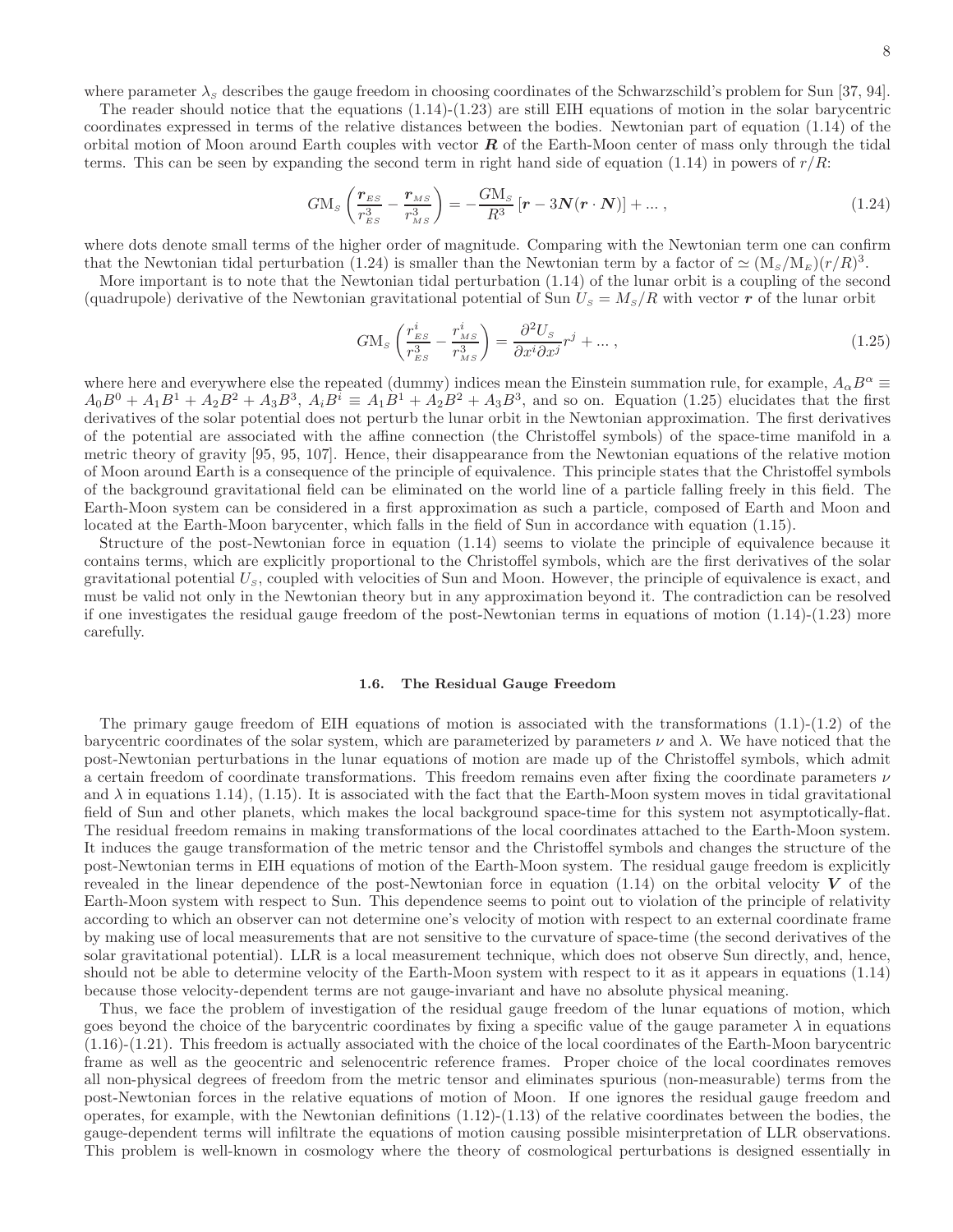9

terms of the gauge-independent variables so that observations of various cosmological effects are not corrupted by the spurious, coordinate-dependent signals [108]. Similarly to cosmology, the residual gauge degrees of freedom existing in the relativistic three-body problem, can lead to misinterpretation of various aspects of gravitational physics of the Earth-Moon system [6, 109], thus, degrading the value of extremely accurate LLR measurements for testing fundamental physics of space-time and deeper exploration of the lunar interior [74].

The residual gauge freedom of the three body problem (Sun-Earth-test particle) was studied by Brumberg and Kopeikin [110], Klioner and Voinov [111], and Damour, Soffel and Xu [112]. They found that the post-Newtonian equations of motion of a test body (artificial satellite) can be significantly simplified by making use of a four-dimensional space-time transformation from the solar barycentric coordinates  $x^{\alpha} = (ct, x)$ , to the geocentric coordinates  $X^{\alpha} =$  $(cT, X)$ 

$$
T = t + \frac{1}{c^2}A(t, r_E) + \frac{1}{c^4}B(t, r_E) + O\left(\frac{1}{c^5}\right) ,
$$
\n(1.26)

$$
X^{i} = x^{i} - x_{E}^{i}(t) + \frac{1}{c^{2}}C^{i}(t, \mathbf{r}_{E}) + O\left(\frac{1}{c^{4}}\right) , \qquad (1.27)
$$

where the gauge functions  $A(t, x)$ ,  $B(t, x)$ ,  $C^{i}(t, x)$  are polynomials of the geocentric distance  $r_{E} = x - x_{E}(t)$  of the field point x from Earth's geocenter, which barycentric coordinates are  $x<sub>E</sub>(t)$ . Coefficients of these polynomials are functions of the barycentric time  $t$  that are determined by solving a system of ordinary differential equations, which follow from the gravity field equations and the tensor law of transformation of the metric tensor from one coordinate chart to another [113].

Contrary to the test particle, the Moon is a massive body, which makes the exploration of the residual gauge freedom of the lunar motion more involved. This requires introduction of one global (SSB) frame and three local reference frames associated with the Earth-Moon barycenter, the geocenter, and the center of mass of Moon (selenocenter). It should be clearly understood that any coordinate system can be used for processing and interpretation of LLR data since any viable theory of gravity obeys the Einstein principle of relativity, according to which there is no preferred frame of reference [90, 95, 107]. For this reason, we do not admit a privileged coordinate frame in rendering analysis of the LLR data irrespectively of its accuracy. It means that our approach is insensitive to PPN parameters  $\alpha_1, \alpha_2, \alpha_3$ , etc., which describe the preferred frame and preferred location effects in gravitational physics. Accepting the Einstein principle of relativity leads to discarding any theory of gravity based on a privileged frame (aether) [114] or admitting a violation of the Lorentz invariance [115]. The class of scalar-tensor theories of gravity, which have two PPN parameters -  $\beta$  and  $\gamma$  [59, 116], is in agreement with the principle of relativity and it will be used in this paper.

The principle of relativity also assumes that a randomly chosen, separate term in the post-Newtonian equations of motion of massive bodies and/or light can not be physically interpreted as straightforward as in the Newtonian physics. The reason is that the post-Newtonian transformations  $(1.1)-(1.2)$  and  $(1.26)-(1.27)$  of the barycentric and local coordinates, change the form of the equations of motion so that they are not form-invariant. Therefore, only those post-Newtonian effects, which do not depend on the frame transformations can have direct physical interpretation. For example, the gauge parameters  $\nu$  and  $\lambda$  entering transformations (1.1)-(1.2) and EIH equations (1.14)-(1.23) can not be determined from LLR data irrespectively of their accuracy because these parameters define the barycentric coordinates and can be fixed arbitrary by observer without any relation to observations. This point of view has been argued by some researchers who believe that separate terms in the barycentric EIH equations of motion of Moon do have direct physical meaning, at least those of them, which are associated with gravitomagnetism [60, 64, 99]. These gravitomagnetic terms can be easily identified in quations  $(1.14)$ – $(1.15)$  as being proportional to the velocity of motion of Moon, v and that of the Earth-Moon barycenter  $V$ . Such orbital velocity-dependent terms in equations of motion of gravitating bodies are associated with the extrinsic gravitomagnetic field as opposed to the intrinsic gravitomagnetism caused by rotational currents of matter [117]. It is remarkable that all the orbital velocity-dependent terms can be eliminated from the orbital equations of motion (1.14)–(1.15) by choosing the Gullstrand-Painlevé (GP) coordinates [96, 97] with  $\lambda_s = 2$ , which makes the equation coefficients  $B = D = B' = 0$ . It means that the *extrinsic* gravitomagnetic force, which is directly caused by the orbital motions of Earth and Moon, can not be measured by LLR technique [6], – only the tidal extrinsic gravitomagnetic field of Sun can be measured [118]. Papers [118, 119] discuss whether the intrinsic gravitomagnetism can be measured with LLR or not.

# 1.7. Towards a New Lunar Ephemeris

Existing computer-based theories of the lunar ephemeris [42–45] consist of three major blocks:

- (1) the barycentric EIH equations (1.3)-(1.5) of orbital motion of Moon, Earth, Sun, and other planets of the solar system with the gauge parameters  $\nu = 1/2$ ,  $\lambda = 0$  - the standard PPN coordinates;
- (2) the Newtonian rotational equations of motion of Moon and Earth;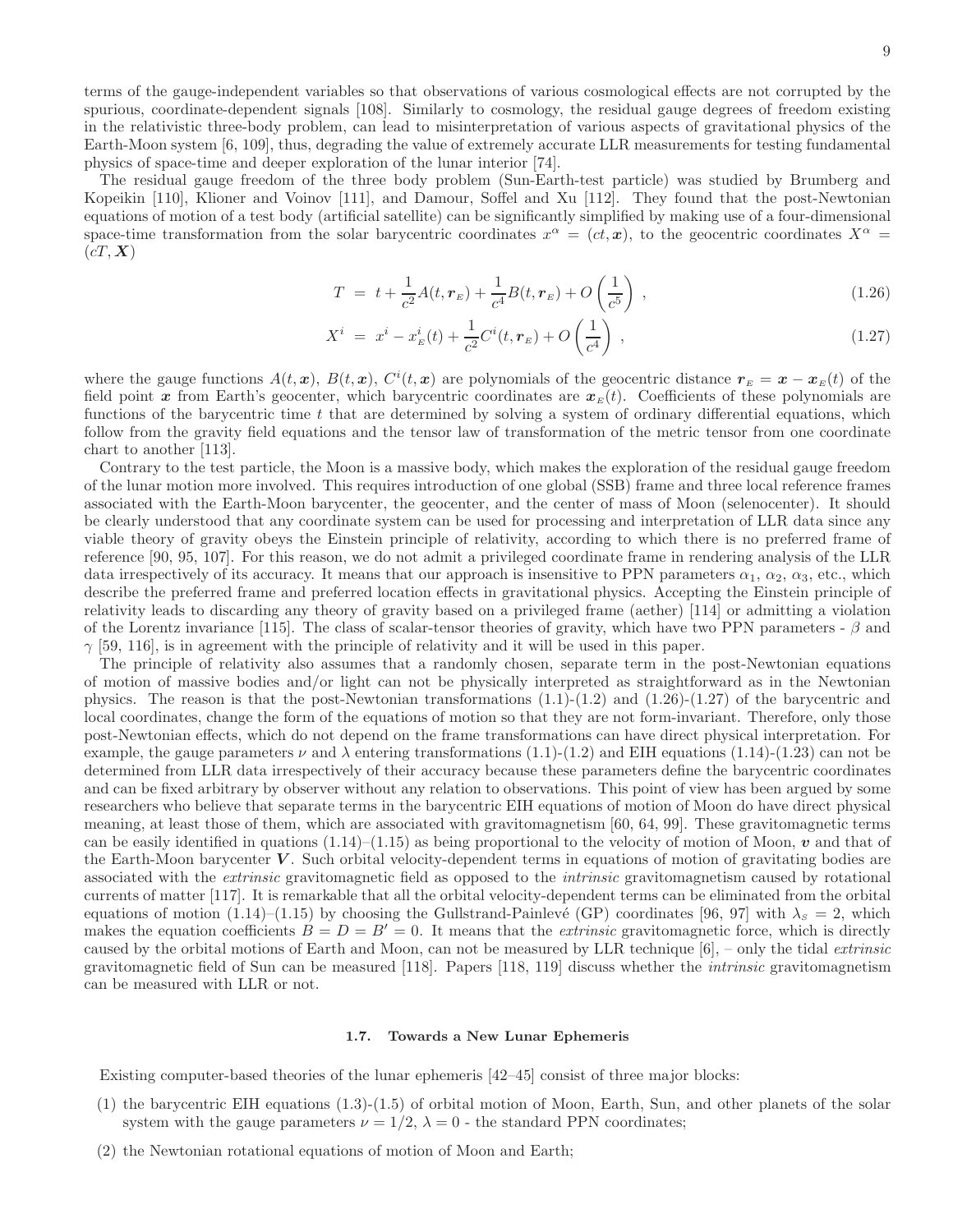(3) the barycentric post-Newtonian equations of motion for light rays propagating from laser to CCR on Moon and back in standard coordinates with the gauge parameters  $\nu = 1, \lambda = 0$ .

This approach is straightforward but it does not control gauge-dependent terms in EIH equations of motion associated with the choice of the gauge-fixing parameters  $\nu$  and  $\lambda$ . Particular disadvantage of the barycentric approach in application to the lunar ephemerides is that it mixes up the post-Newtonian effects associated with the orbital motion of the Earth-Moon barycenter around Sun with those, which are attributed exclusively to the relative motion of Moon around Earth. This difficulty is also accredited to the gauge freedom of the equations of motion in three-body problem and was pointed out in papers [110, 112, 120]. Unambiguous decoupling of the orbital motion of the Earth-Moon barycenter from the relative motion of Moon around Earth with apparent identification of the gauge-dependent degrees of freedom in the metric tensor and equations of motion is highly desirable in order to make the theory more sensible and to clean up the LLR data processing software from the fictitious coordinate-dependent perturbations, which do not carry out any physically-relevant information and may accumulate errors in numerical ephemerides of Moon.

This goal can be rationally achieved if the post-Newtonian theory of the lunar motion is consistently extended to account for mathematical properties offered by the scalar-tensor theory of gravity and the differential structure of the space-time manifold. Altogether it leads us to the idea that besides the global barycentric coordinates of the solar system one has to introduce three other local reference frames. The origin of these frames should be fixed at the Earth-Moon system barycenter, Earth's center of mass (geocenter), and Moon's center of mass (selenocenter). We distinguish the Earth-Moon barycenter from the geocenter because Moon is not a test particle, thus, making the Earth-Moon barycenter displaced from the geocenter along the line connecting Earth and Moon and located approximately 1710 km below the surface of Earth. Mathematical construction of each frame is reduced to finding a metric tensor by means of solution of the gravity field equations with an appropriate boundary condition [90, 121]. The gauge freedom of the three-body problem is explored by means of matching the set of the metric tensors defined in each reference frame in the overlapping domains of their applicability associated with the specific choice of boundary conditions imposed in each frame on the metric tensor. This matching procedure is an integral part of the equations defining the local differential structure of the manifold [122, 123], which proceeds from a requirement that the overlapping space-time domains covered by the local reference frames, are diffeomorphic.

The primary objective of the multi-frame post-Newtonian theory of the lunar ephemeris is the development of a new set of analytic equations to revamp the LLR data processing software in order to suppress the spurious gauge-dependent solutions, which may overwhelm the existing barycentric code at the millimeter accuracy of LLR measurements, thus, plunging errors in the interpretation of selenophysics, geophysics and fundamental gravitational physics. Careful mathematical construction of the local frames with the post-Newtonian accuracy will allow us to pin down and correctly interpret all physical effects having classical (lunar interior, Earth geophysics, tides, asteroids, etc.) and relativistic nature. The gauge freedom in the three-body problem (Earth-Moon-Sun) should be carefully examined by making use of a scalar-tensor theory of gravity and the principles of the analytic theory of relativistic reference frames in the solar system [113, 124, 125] that was adopted by the XXIV-th General Assembly of the International Astronomical Union [5, 126] as a standard for data processing of high-precision astronomical observations.

The advanced post-Newtonian dynamics of the Sun-Earth-Moon system must include the following structural elements:

- 1. construction of a set of astronomical reference frames decoupling orbital dynamics of the Earth-Moon system from the rotational motion of Earth and Moon with the full account of the post-Newtonian corrections and elimination of the gauge modes;
- 2. relativistic definition of the integral parameters like mass, the center of mass, the multipole moments of the gravitating bodies;
- 3. derivation of the relativistic equations of motion of the center-of-mass of the Earth-Moon system with respect to the barycentric reference frame of the solar system;
- 4. derivation of the relativistic equations of motion of Earth and Moon with respect to the reference frame of the Earth-Moon system;
- 5. derivation of the relativistic equations of motion of CCR on the Moon (or a lunar orbiter that is deployed with CCR) with respect to the selenocentric reference frame;
- 6. derivation of the relativistic equations of motion of a laser with respect to the geocentric reference frame.

These equations must be incorporated to LLR data processing software operating with observable quantities, which are proper times of the round trip of the laser pulses between the laser on Earth and CCR on Moon. The computational advantage of the new approach to the lunar ephemeris is that it separates clearly physical effects from the choice of coordinates. This allows us to get robust measurement of true physical parameters of the LLR model and give them direct physical interpretation. The new approach is particularly useful for comparing different models of the lunar interior and for making the fundamental test of general theory of relativity.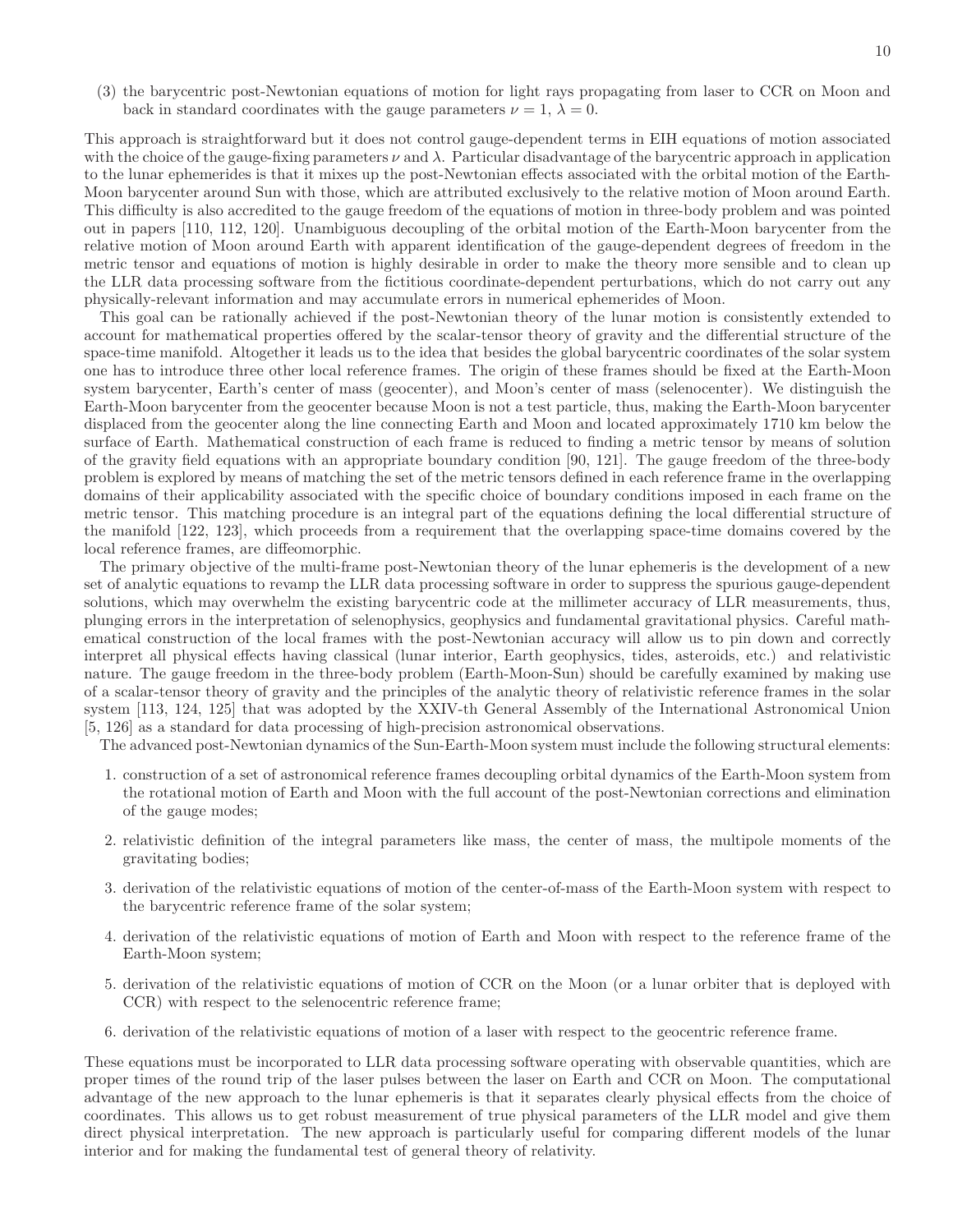There is a practical consideration when we do LLR computer model improvements - a change in the LLR code must have some advantages either for computation, or accuracy, or a more complete and detailed model including adding solution parameters. Spacecraft missions use the output of the orbit integrator and that imposes another practical matter. The output ephemeris must be consistent with the conventions used in the spacecraft orbit determination program [127]. That means that the new LLR code must be compatible with the solar system barycentric frame, scale and time.

One should also make a distinction between analytical models, which play an important role in understanding of fundamental gravitational physics, and models for numerical computation/prediction of astronomical events and phenomena. For the numerical computations it basically does not matter if there are gauge-dependent terms that cancel so long as the computations are internally consistent. For understanding what is going on analytically and how gravitational physics actually works, it does matter what terms cancel and what does not. The analytic LLR model, which we are going to work out, pursues mostly the goals of the fundamental physics. It will refine our understanding of the test of general relativity in the Earth-Moon system and the physics of the lunar interior that are the primary concerns of the scientific exploration.

# 1.8. Main Objectives of The Present Paper

This paper deals with the precise analytic construction of the relativistic reference frames in the Earth-Moon system moving in the field of Sun and other planets of the solar system. We shall also identify the post-Newtonian gauge modes and eliminate them from the solutions of the gravity field equations. Although our final goal is to develop a practical LLR code having accuracy of one millimeter, the overall development will be as close to the covariant spirit of modern physical theories as possible.

First of all, we discuss the scalar-tensor theory of gravity in Section 2. We formulate the field equations for the metric tensor and the scalar field and describe the model of matter used in our analytic calculations. Powerful mathematical approach developed for calculation of motion of compact astrophysical objects, like neutron stars and/or black holes, employs the model of matter in the form of the "multipole moments", which are the integrals over the volume of the bodies from the unspecified "effective" tensor of energy-momentum [128]. The matter in this approach is "skeletonized" to push calculations as much forward as possible to the non-linear regime of the gravity field equations. Similar matter "skeleton" is used in a covariant derivation of equations of motion proposed by Dixon [129]. These approaches are useless for development of the LLR model because one has to know the internal motion of matter inside Earth and Moon in order to describe the motion of the laser station and CCR with respect to Earth and to Moon respectively. Hence, we use the tensor of energy-momentum specified by a continuous distribution of matter's density, current, and stress.

Theoretical principles of the post-Newtonian celestial mechanics of N-body system are formulated in Section 3. We explain the need of separation of the problem of motion in the internal and external counterparts and the post-Newtonian approximation scheme. Current mathematical knowledge of the post-Newtonian approximations is rather outstanding [130] and we rely upon it to secure the consistency of our derivation.

Post-Newtonian reference frames are constructed in Section 4. They include the solar system barycentric (SSB) frame, the Earth-Moon barycentric (EMB) frame, the geocentric (GRF) frame, and the selenocentric (SRF) frame. Each of these frames is associated with the world line of the center of mass of the corresponding gravitating system or a gravitating body. The hierarchical structure of the reference frames corresponds to the hierarchy of masses in the problem under consideration. Each frame has its own region of mathematical applicability, which is reflected in a specific mathematical structure of solutions of the field equations describing behavior of the metric tensor and the scalar field in the corresponding coordinate charts.

The post-Newtonian coordinate transformations between the frames are derived in Section 5. The derivation is based on a simple fact that the coordinate charts of the frames overlap in a ceratin region of the space-time manifold. Hence, the metric tensor and the scalar field expressed in different coordinates, must admit a smooth tensor transformation to each other. This transformation of the physical fields establishes a system of ordinary differential and algebraic equations for the functions entering the coordinate transformation. The overall procedure is called the method of matched asymptotic expansions, which was used in general relativity for the first time by D'Eath [131, 132] and applied in the theory of astronomical reference frames in our work [113].

Gauge-independent derivation of the post-Newtonian equations of motion of Moon and Earth in various reference frames as well as a systematic post-Newtonian algorithm of LLR data processing with the precision of 1 millimeter will be given elsewhere.

# 2. THE SCALAR-TENSOR THEORY OF GRAVITY

Post-Newtonian celestial mechanics describes orbital and rotational motions of extended bodies on a curved spacetime manifold described by the metric tensor obtained as a solution of the field equations of a metric-based theory of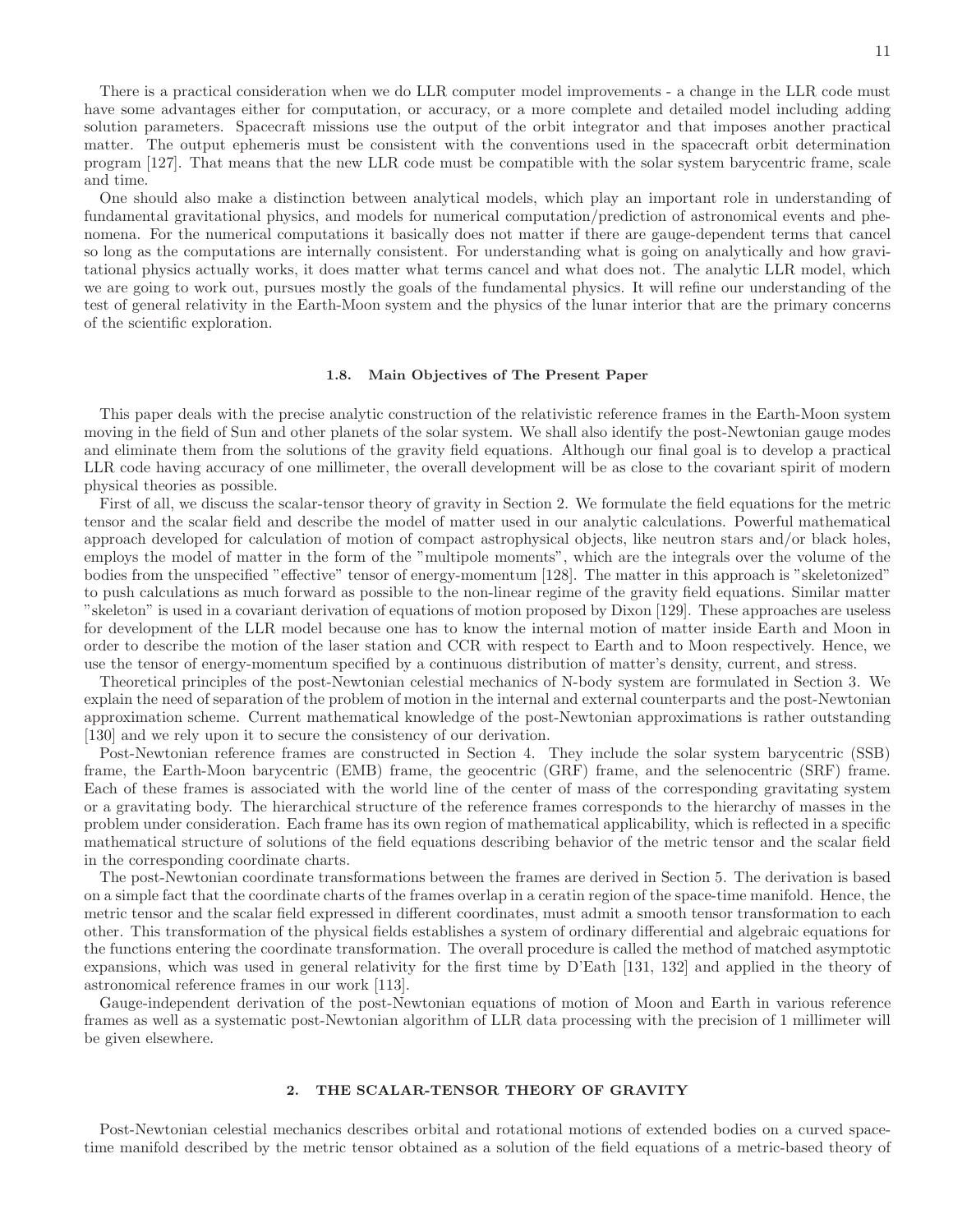gravitation in the slow-motion and weak-gravitational field approximation. Class of viable metric theories of gravity ranges from the canonical general theory of relativity [95, 107] to a scalar-vector-tensor theory of gravity recently proposed by Bekenstein [133] for description the motion of galaxies at cosmological scale. It is inconceivable to review all these theories in the present paper and we refer the reader to [134] for further details. We shall build the theory of lunar motion and LLR in the framework of a scalar-tensor theory of gravity introduced by Jordan [135, 136] and Fiertz [137], and re-discovered independently by Brans and Dicke [138–140]. This theory extends the Lagrangian of general theory of relativity by introducing a long range scalar field minimally coupled with gravity field causing a deviation of metric gravity from pure geometry. The presence of the scalar field highlights the geometric role of the metric tensor and makes physical content of the gravitational theory more rich. Equations of the scalar-tensor theory of gravity have been used in NASA Jet Propulsion Laboratory (JPL) and other international space centers for construction of the barycentric ephemerides of the solar system bodies [42–45]. We adopt the scalar-tensor theory of gravity for developing the advanced post-Newtonian dynamics of the Earth-Moon system.

### 2.1. The Field Equations

Gravitational field in the scalar-tensor theory of gravity is described by the metric tensor  $g_{\alpha\beta}$  and a long-range scalar field  $\phi$  loosely coupled with gravity by means of a function  $\theta(\phi)$ . The field equations in the scalar-tensor theory are derived from the action [59]

$$
S = \frac{c^3}{16\pi} \int \left( \phi R - \theta(\phi) \frac{\phi^{,\alpha} \phi_{,\alpha}}{\phi} - \frac{16\pi}{c^4} \mathcal{L}(g_{\mu\nu}, \Psi) \right) \sqrt{-g} d^4 x , \qquad (2.1)
$$

where the first, second and third terms in the right side of equation (2.1) are the Lagrangian densities of gravitational field, scalar field and matter respectively,  $g = det[g_{\alpha\beta}] < 0$  is the determinant of the metric tensor  $g_{\alpha\beta}$ , R is the Ricci scalar,  $\Psi$  indicates dependence of the matter Lagrangian  $\mathcal L$  on the matter fields, and  $\theta(\phi)$  is the coupling function, which is kept unspecified for the purpose of further parametrization of the deviation from general relativity. This makes the theory, we are working with, to be sufficiently universal.

For the sake of simplicity we postulate that the self-coupling potential of the scalar field is identically zero so that the scalar field does not interact with itself. This is because this paper deals with a weak gravitational field and one does not expect that this potential can lead to measurable relativistic effects within the boundaries of the solar system [134]. However, the self-coupling property of the scalar field leads to its non-linearity, which can be important in strong gravitational fields of neutron stars and black holes, and its inclusion to the theory may lead to interesting physical consequences [116, 141].

Field equations for the metric tensor are obtained by variation of action (2.1) with respect to  $g_{\alpha\beta}$ . It yields [59]

$$
R_{\mu\nu} = \frac{8\pi}{\phi c^2} \left( T_{\mu\nu} - \frac{1}{2} g_{\mu\nu} T \right) + \theta(\phi) \frac{\phi_{,\mu}\phi_{,\nu}}{\phi^2} + \frac{1}{\phi} \left( \phi_{;\mu\nu} + \frac{1}{2} g_{\mu\nu} \square_g \phi \right) , \qquad (2.2)
$$

where

$$
\Box_g \equiv g^{\mu\nu} \frac{\partial^2}{\partial x^\mu \partial x^\nu} - g^{\mu\nu} \Gamma^\alpha_{\mu\nu} \frac{\partial}{\partial x^\alpha}
$$
\n(2.3)

is the Laplace-Beltrami operator [107, 122], and  $T_{\mu\nu}$  is the tensor of energy-momentum (TEM) of matter comprising the N-body (solar) system. The variational principle defines it by equation [95]

$$
\frac{c^2}{2}\sqrt{-g}T_{\mu\nu}\equiv\frac{\partial(\sqrt{-g}\mathcal{L})}{\partial g^{\mu\nu}}-\frac{\partial}{\partial x^{\alpha}}\frac{\partial(\sqrt{-g}\mathcal{L})}{\partial g^{\mu\nu}_{,\alpha}}.
$$
\n(2.4)

Equation for the scalar field is obtained by variation of action (2.1) with respect to  $\phi$ . After making use of the contracted form of equation (2.2) it yields [59]

$$
\Box_g \phi = \frac{1}{3 + 2\theta(\phi)} \left( \frac{8\pi}{c^2} T - \phi_{,\alpha} \phi^{,\alpha} \frac{d\theta}{d\phi} \right) . \tag{2.5}
$$

In what follows, we shall also utilize another version of the Einstein equations (2.2) which is obtained after conformal transformation of the metric tensor [116]

$$
\tilde{g}_{\mu\nu} = \frac{\phi}{\phi_0} g_{\mu\nu} \qquad , \qquad \tilde{g}^{\mu\nu} = \frac{\phi_0}{\phi} g^{\mu\nu} \ . \tag{2.6}
$$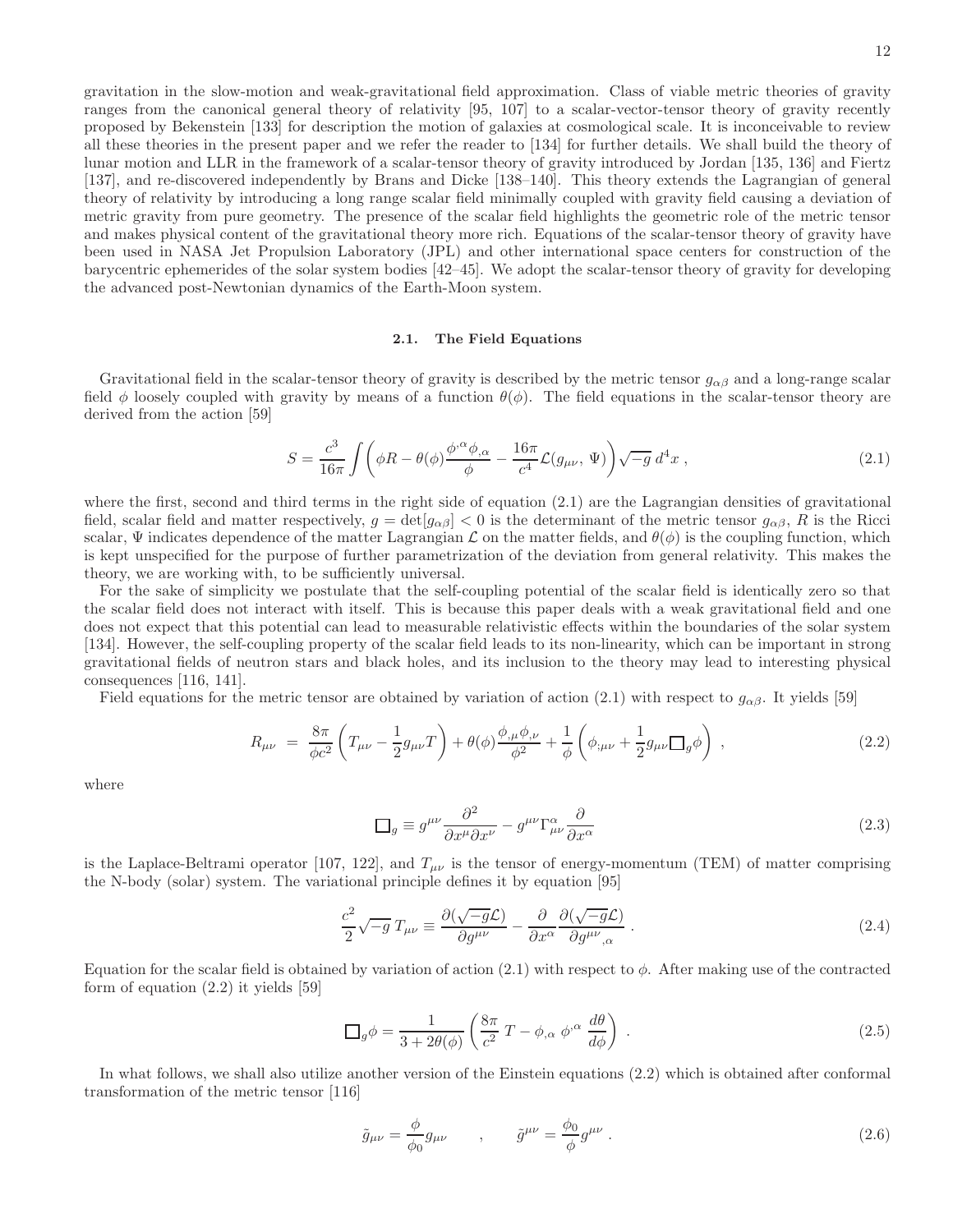Here  $\phi_0$  denotes the background value of the scalar field that may be a gradually-changing function of time due to the cosmological expansion [59]. It is worth noting that the determinant  $\tilde{g}$  of the conformal metric tensor relates to the determinant g of the metric  $g_{\mu\nu}$  as  $\tilde{g} = (\phi/\phi_0)^4 g$ . The conformal transformation of the metric tensor leads to the conformal transformation of the Christoffel symbols and the Ricci tensor. Denoting the conformal Ricci tensor by  $\tilde{R}_{\mu\nu}$ , one can reduce the field equations (2.2) to more simple form [116]

$$
\tilde{R}_{\mu\nu} = \frac{8\pi}{\phi c^2} \Big( T_{\mu\nu} - \frac{1}{2} g_{\mu\nu} T \Big) + \frac{2\theta(\phi) + 3}{2\phi^2} \phi_{,\mu} \phi_{,\nu} \,. \tag{2.7}
$$

The metric tensor  $g_{\mu\nu}$  is called the physical (Jordan-Fierz) metric [116] because it is used for making real measurements of time intervals, angles, and space distances. The conformal metric  $\tilde{g}_{\mu\nu}$  is called the Einstein metric [116]. Technically, it is more convenient for doing mathematical calculations than the Jordan-Fierz metric. Indeed, if the last (quadratic with respect to the scalar field) term in equation (2.7) is omitted, it becomes similar to the Einstein equations of general relativity. In this paper, we prefer to construct the parameterized post-Newtonian theory of the lunar motion directly in terms of the physical Jordan-Fierz metric. The conformal metric will be used in discussing propagation of light and the lunar laser ranging somewhere else.

### 2.2. The Energy-Momentum Tensor

Gravitational field and matter, which is a source of this field, are tightly connected via the Bianchi identity of the field equations for the metric tensor [95, 107]. The Bianchi identity makes four of ten components of the metric tensor fully independent so that they can be chosen arbitrary. This freedom is usually fixed by picking up a specific gauge condition, which imposes four restrictions on four components of the metric tensor but no restriction on the scalar field. The gauge condition is associated with a specific class of coordinates, which are used for solving the field equations. The Bianchi identity also imposes four limitations on the tensor of energy-momentum of matter, which are microscopic equations of motion of the matter [95, 107]. Thus, in order to find the gravitational and scalar fields, and determine motion of the gravitating bodies in N-body (solar) system one has to make several steps:

- (1) to specify a model of matter composing of the N-body system,
- (2) to specify the gauge condition imposed on the metric tensor  $g_{\alpha\beta}$ ,
- (3) to simplify (reduce) the field equations by making use of the gauge freedom,
- (4) to solve the reduced field equations,
- (5) to derive equations of motion of the bodies from the conditions of compatibility of the reduced field equations with the gauge conditions.

We assume that the solar system is isolated, which means that we neglect any influence of our galaxy on the solar system and ignore cosmological effects. This makes the space-time asymptotically-flat so that the barycenter of the solar system can be set at rest. We assume that matter of the solar system is described by tensor of energy-momentum of matter with equation of state which is kept arbitrary. There were numerous discussions in early times of development of relativistic celestial mechanics about the role of the energy-momentum tensor of matter in derivation of equations of motion of gravitating bodies. There are two basic models of matter - the field singularity and a continuous distribution of matter. The model of bodies as field singularities was advocated by Einstein and his collaborators [88, 104]. The model of bodies consisting of a continuous distribution of matter was preferred by Lorentz and Droste [91–93], Fock [90], Chandrasekhar with collaborators [142, 143], and others. Damour [144] and Schäfer [145] succeeded in derivation relativistic equations of motion of self-gravitating bodies, which were modeled by distributions (delta-functions), up to 2.5 post-Newtonian approximation. However, the same equations were derived by Kopeikin [146] and Grishchuk and Kopeikin [147, 148] for self-gravitating bodies consisting of perfect fluid (see comparison of two approaches in [149]). It is pretty clear now that any model of matter is appropriate for analysis of the problem of motion of self-gravitating and extended bodies, if mathematical analysis is performed in consistency with physical limitations on the bodies imposed by the field equations. Our goal is to construct a post-Newtonian theory of motion of Earth and Moon with respect to each other and with respect to the other bodies of the solar system. This relativistic analysis should match with the classic models of matter adopted in dynamical astronomy and geophysics. For this reason, we shall model the solar system bodies as consisting of the continuous distribution of matter.

Following Fock [90, 121] and Papapetrou [150, 151] we define the energy-momentum tensor as

$$
c^2 T^{\alpha \beta} = \rho \left( c^2 + \Pi \right) u^{\alpha} u^{\beta} + \pi^{\alpha \beta} , \qquad (2.8)
$$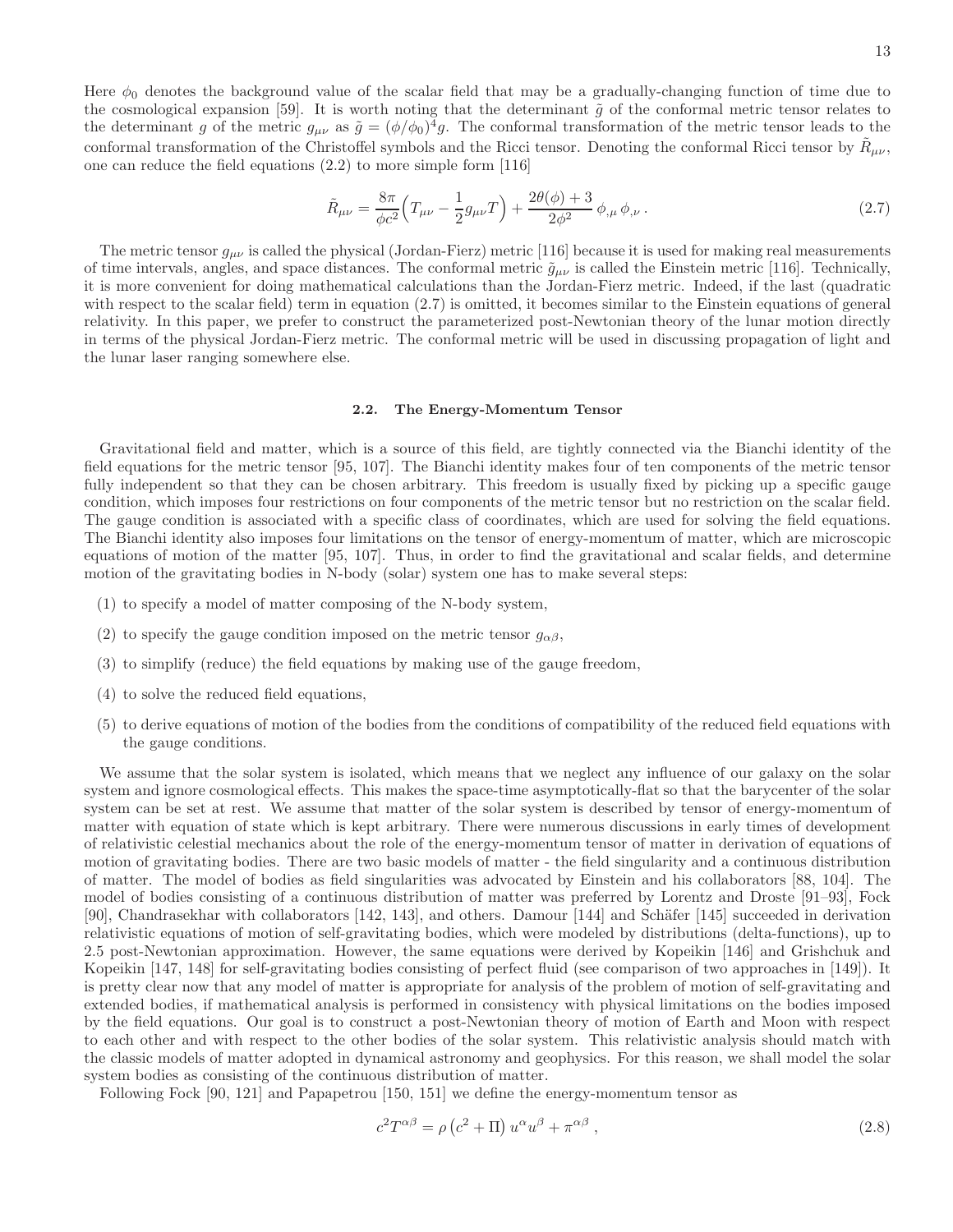14

where  $\rho$  and  $\Pi$  are the density and the specific internal energy of matter in the matter's co-moving frame,  $u^{\alpha} = dx^{\alpha}/cd\tau$ is the dimensionless 4-velocity of the matter with  $\tau$  being the proper time along the world line of matter's volume element, and  $\pi^{\alpha\beta}$  is a symmetric stress tensor being orthogonal to the 4-velocity of matter

$$
u^{\alpha}\pi_{\alpha\beta} = 0. \tag{2.9}
$$

Equation (2.9) means that the stress tensor has only spatial components in the frame co-moving with matter. If one neglects contribution of the off-diagonal components of the stress tensor, it is reduced to a stress tensor of a perfect fluid

$$
\pi^{\alpha\beta} = (g^{\alpha\beta} + u^{\alpha}u^{\beta})p , \qquad (2.10)
$$

where p is an isotropic pressure. Perfect-fluid approximation is used, for example, in PPN formalism  $[59]$  but it is not sufficient in the Newtonian theory of motion of the solar system bodies because the tidal and dissipative forces affect their orbital and rotational motions (see, for example, [152–156]). It is not difficult to incorporate the general model of the stress tensor to the post-Newtonian approximations (see, for example, [125, 157]). Therefore, we discard the model of the perfect-fluid and incorporate the anisotropic stresses to the post-Newtonian theory of motion of the solar system bodies.

We have noted that due to the Bianchi identity the energy-momentum tensor is conserved, that is obeys to the microscopic equation of motion

$$
T^{\alpha\beta}{}_{;\beta} = 0 \tag{2.11}
$$

where the semicolon denotes the covariant derivative and repeated indices mean the Einstein summation rule. The conservation of the energy-momentum tensor leads to the equation of continuity [107]

$$
(\rho u^{\alpha})_{;\alpha} = \frac{1}{\sqrt{-g}} \left( \rho \sqrt{-g} u^{\alpha} \right)_{,\alpha} = 0 , \qquad (2.12)
$$

and to the second law of thermodynamics that is expressed as a differential relationship between the specific internal energy and the stress tensor [107]

$$
\rho u^{\alpha} \Pi_{,\alpha} + \pi^{\alpha \beta} u_{\alpha;\beta} = 0 \tag{2.13}
$$

These equations set certain limitations on the structure of the tensor of energy-momentum. They will be employed later for solving the field equations and for derivation of the equations of motion of the bodies.

# 3. THEORETICAL PRINCIPLES OF THE POST-NEWTONIAN CELESTIAL MECHANICS

## 3.1. External and Internal Problems of Motion

The post-Newtonian theory of motion of extended celestial bodies described in this paper is based on the scalar-tensor theory of gravity and is a natural extension of PPN formalism for massive point-like particles as described by Nordtvedt and Will [59, 158, 159]. PPN formalism contains 10 parameters characterizing different type of deviations from general relativity. It also assumes the existence of a privileged PPN coordinate frame violating the principle of relativity for the metric tensor. PPN privileged frame is associated with the isotropy of the cosmic microwave background radiation. Solar system is moving with respect to this frame.

The present paper does not deal with the privileged-frame effects as the scalar-tensor theory of gravity is Lorentzinvariant. For this reason, we can assume the solar system frame being at rest with the origin located at the solar system barycenter. Heliocentric frame does not coincide with the SSB frame as Sun moves around the SSB at the distances not exceeding two solar radii [160]. The SSB frame is global with the gravitational field described by the metric tensor, which approaches the Minkowskian metric  $\eta_{\alpha\beta}$  at infinity. It means that the global coordinates represent the inertial coordinates of the Minkowskian space-time at infinity. Harmonic coordinates are particularly useful as they simplify the Einstein equations and reduce them to the hyperbolic system of equations [161]. For this reason, harmonic coordinates were advocated by Fock [90] who believed in their physical privilege. This point of view was confronted by Infeld [104] and is currently considered as outdated [95, 107]. Adequate physical description of the global SSB frame is the primary goal of the external problem of relativistic celestial mechanics [90, 149]. However, the global SSB frame is not sufficient for solving the problem of motion of extended bodies at the post-Newtonian approximation for two reasons.

First, the motion of matter is naturally split in two components – the orbital motion of the center of mass of each body and the internal motion of matter with respect to the body's center of mass. The SSB frame is fully adequate for describing the orbital dynamics. However, description of the internal motion of matter demands the introduction of a local frame attached to each gravitating body. If a group of the bodies form a gravitationally bounded sub-system, like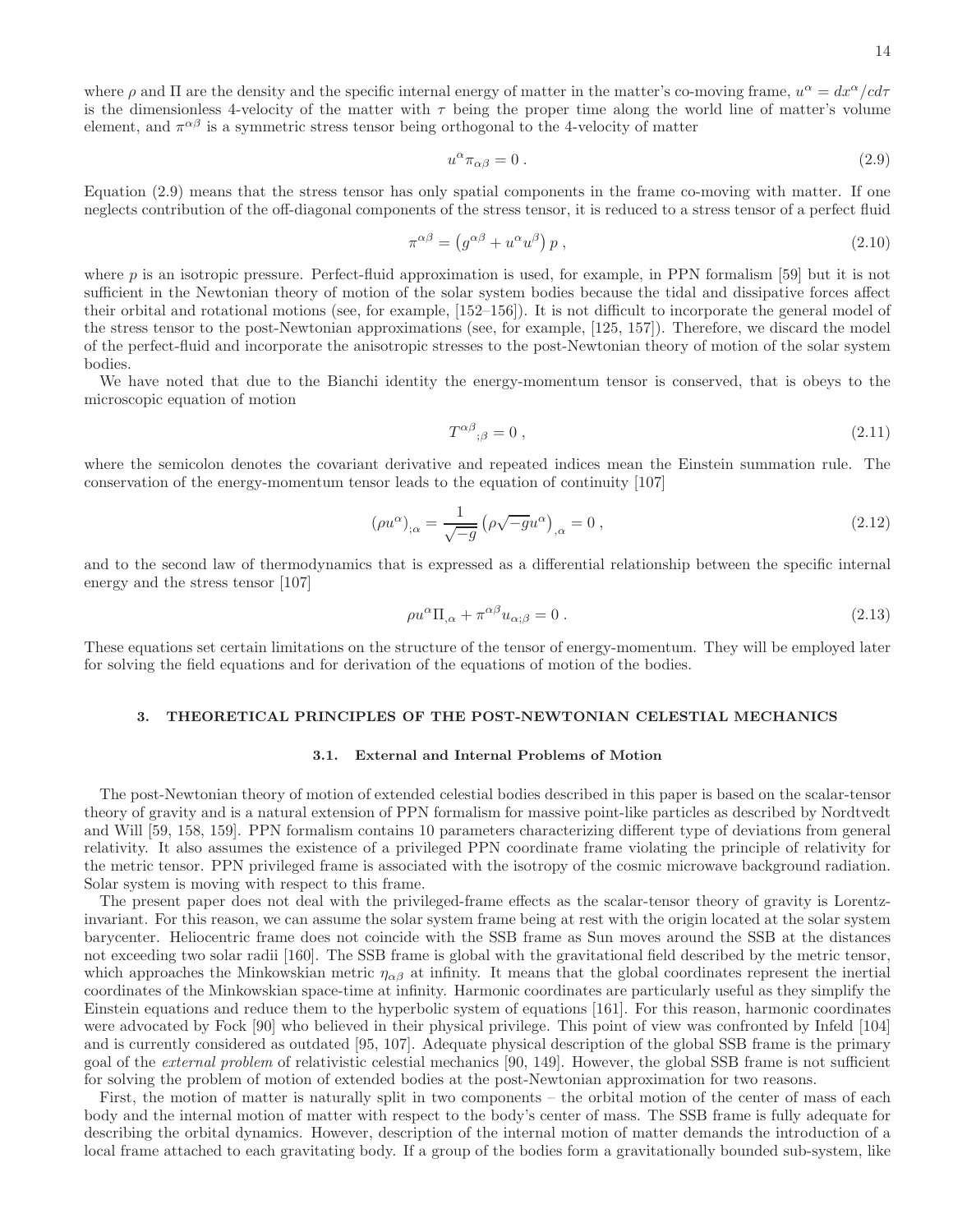Earth and Moon, or the sub-system of satellites of major planets, it is natural to introduce the local frame associated with the center of mass of the sub-system. This will allow us to separate the dynamics of the relative motion of the bodies inside the sub-system from the orbital motion of the center of mass of the sub-system itself with respect to the SSB frame. Adequate physical description of the internal motions at the post-Newtonian level of accuracy constitutes the main goal of the internal problem of relativistic celestial mechanics [90, 149].

Second, the post-Newtonian celestial mechanics is tightly connected to the geometric properties of the space-time manifold being characterized by the metric tensor, the affine connection (the Christoffel symbol), the curvature tensor and topology. Thus, relativistic description of motion of the celestial bodies is to reflect the diffeomorphic properties of the manifold's geometric structure associated with the set of overlapping coordinate charts and corresponding transformations between them [123, 162]. The metric tensor in a local frame of each body must match with the tidal gravitational field of external bodies, hence, it diverges as distance from the body goes to infinity. Therefore, the local coordinates cover only a limited domain (world tube) in space-time around the body under consideration, and the process of their construction must be reconciled with the principle of equivalence [163, 164].

Newtonian mechanics of N-body system describes translational motion of the bodies in a single global coordinate frame,  $x^i$ , with the origin placed at the center of mass of all bodies. Local coordinates,  $w^i$ , are used for description of rotational motion of the bodies, and they are constructed by a simple spatial translation of the global coordinates to the center of mass of each body under consideration. Time in the Newtonian theory is absolute, and, hence, does not change when one transforms the global to local coordinates. Newtonian space is also absolute, which makes the difference between the global and local coordinates physically insignificant.

The theory changes dramatically as one switches from the Newtonian concepts to a consistent relativistic theory of gravity. One still needs a global coordinate frame to describe translational motion of the bodies with respect to one another and the local frames for description of the internal processes inside the bodies. However, there is no longer the absolute time and the absolute space, which are replaced with a Riemannian space-time manifold and a rather complicated set of relativistic differential equations for geometric (gravitational) variables and other fields. Construction of the post-Newtonian global and local frames is now a matter of boundary conditions imposed on the field equations [90]. The principle of relativity should be satisfied when the law of transformation from the global to local coordinates associated with each body (or a sub-system of the bodies) is derived. Not only should it be consistent with the Lorentz transformation but must account for the gauge freedom of the relativistic theory of gravity as well. Time and spatial coordinates are transformed simultaneously making up a class of four-dimensional coordinate transformations [5].

### 3.2. Post-Newtonian Approximations

## *1. Small Parameters*

Field equations (2.2) and (2.5) of the scalar-tensor theory of gravity represent a system of eleventh non-linear differential equations in partial derivatives. The challenge is to find their solution for the case of N-body system represented by Sun and planets which are not considered as test bodies. Exact solution of this problem is not known and may not exist. Hence, one has to resort to approximation methods. Two basic methods are known: the post-Minkowskian and the post-Newtonian approximations [149]. Post-Newtonian approximations assume that matter moves slowly and its gravitational field is weak everywhere – the conditions, which are satisfied within the solar system. For this reason, we use the post-Newtonian approximations in this paper.

post-Newtonian approximations are based on assumption that expansion of the metric tensor in the near zone of a source of gravity can be done in inverse powers of the fundamental speed  $c$  that is equal to the speed of light in vacuum. This expansion may be not analytic in higher post-Newtonian approximations in a certain class of coordinates [165, 166]. Exact formulation of a set of basic axioms required for doing the post-Newtonian expansion was given by Rendall [167]. Practically, it requires to have several small parameters characterizing the source of gravity. They are:  $\epsilon_i \sim v_i/c$ ,  $\epsilon_e \sim v_e/c$ , and  $\eta_i \sim U_i/c^2$ ,  $\eta_e \sim U_e/c^2$ , where  $v_i$  is a characteristic velocity of motion of matter inside a body,  $v_e$  is a characteristic velocity of the relative motion of the bodies with respect to each other,  $U_i$  is the internal gravitational potential of each body, and  $U_e$  is the external gravitational potential between the bodies. If one denotes a characteristic radius of a body as  $L$  and a characteristic distance between the bodies as  $R$ , the internal and external gravitational potentials will be  $U_i \simeq GM/L$  and  $U_e \simeq GM/R$ , where M is a characteristic mass of the body. Due to the virial theorem of the Newtonian gravity [95] the small parameters are not independent. Specifically, one has  $\epsilon_i^2 \sim \eta_i$  and  $\epsilon_e^2 \sim \eta_e$ . Hence, parameters  $\epsilon_i$  and  $\epsilon_e$  are sufficient in doing post-Newtonian approximations. Because within the solar system these parameters do not significantly differ from each other, we shall not distinguish between them when doing the post-Newtonian iterations. In what follows, we shall use notation  $\epsilon \equiv 1/c$  to mark the presence of the fundamental speed c in the post-Newtonian terms.

Besides the small relativistic parameters  $\epsilon$  and  $\eta$ , post-Newtonian approximations utilize one more small parameter. This parameter is  $\delta = L/R$ , and it characterizes dependence of the gravitational field outside the bodies on their internal structure and shape. Parameter  $\delta$  has no direct relationship to relativity unless the bodies are not compact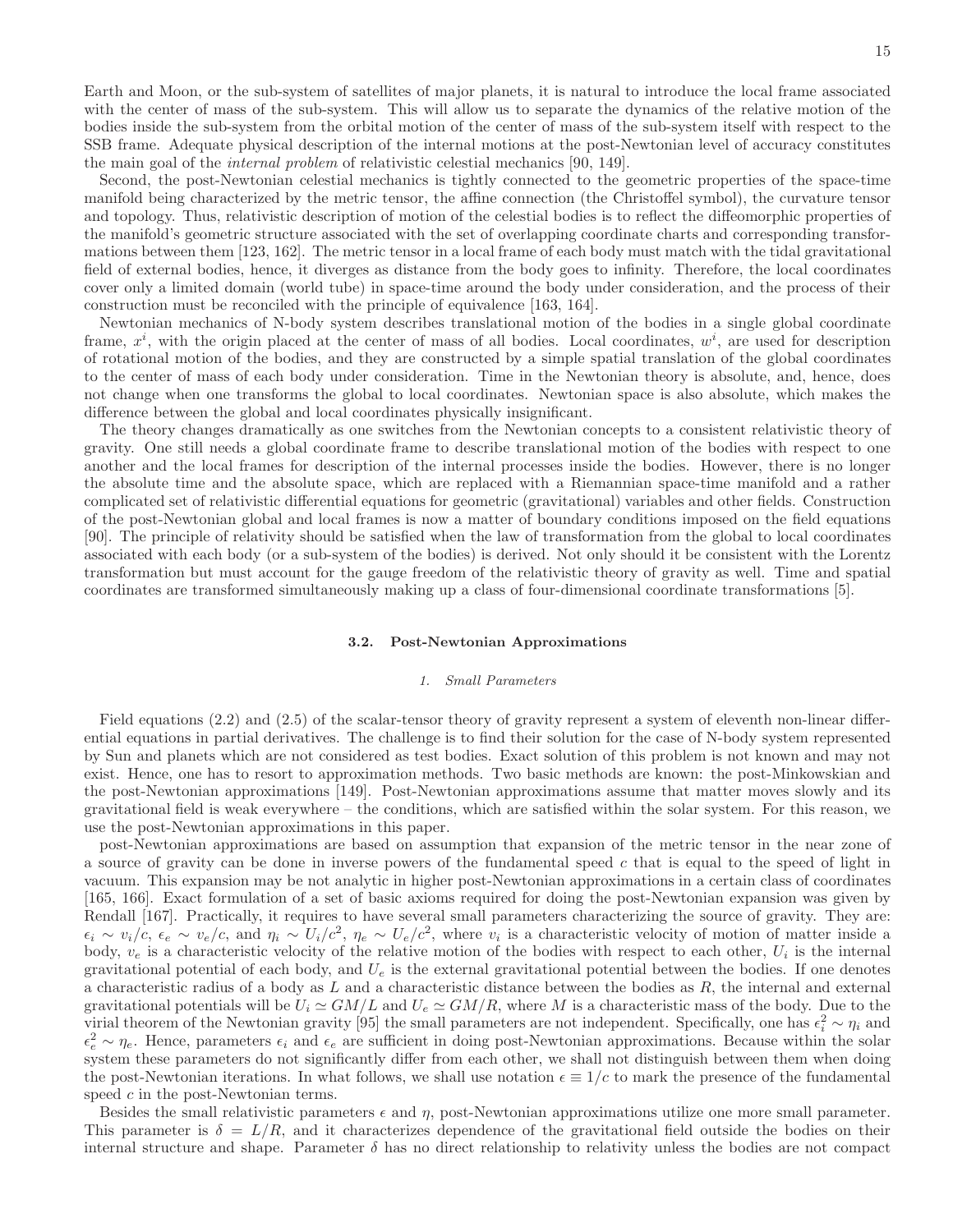astrophysical objects like neutron stars or black holes. This is the case of strong gravitational field when the size  $L$  of the body approaches its gravitational radius,  $L \simeq r_g = (2GM/c^2)$ . In this situation  $\delta \simeq \eta_e \simeq \epsilon_e^2$  making post-Newtonian approximations more laborious.

It is well-known that in the Newtonian mechanics gravitational field of a spherically-symmetric body is the same as the field of a single point-like particle having the same mass as the body [168]. This is what Damour calls the effacing principle [144, 149]. It suggests that for spherically-symmetric bodies parameter  $\delta = L/R$  does not play any role in the Newtonian approximation. Our study [157, 169] reveals that the effacing principle is violated in the first post-Newtonian approximation of the scalar-tensor theory of gravity so that terms of the order of  $(\beta - 1)\epsilon^2 \delta^2$  appear in the translational equations of motion of spherically-symmetric bodies.

Notice that in general relativity, where the PPN parameter  $\beta = 1$ , the effacing principle in equations of motion is violated only by terms of the order of  $\epsilon^2 \delta^4$  [157] as all terms of the order  $\epsilon^2 \delta^2$  can be eliminated after making an appropriate choice of the center of mass of the bodies [157]. For compact relativistic stars  $\epsilon^2 \delta^4 \simeq \epsilon^{10}$ , which makes the first post-Newtonian approximation for this objects much smaller than 2.5 post-Newtonian approximation ( $\sim \epsilon^5$ ), where the radiation-reaction force due to emission of gravitational waves appears for the first time [144–146]. This remark corrects Damour's consideration on the compatibility of different orders of post-Newtonian approximations (see [149, pages 163 and 169]) and fully justifies our result of the post-Newtonian calculation of the gravitational radiation-reaction force by the Fock-Chandrasekhar method [146–148].

If the bodies are not spherically-symmetric, parameter  $\delta$  appears in the Newtonian and post-Newtonian approximations as a result of expansion of gravitational field in multipoles. The size of the multipole of multipolarity n depends on the parameter of non-sphericity of the body,  $J_n$ , related to the elastic properties of matter, which are characterized for a self-gravitating body by Love's numbers  $\kappa_n$ . Generally, they are different for each multipole [152, 170, 171]. The present paper will account for all gravitational multipoles of the solar system bodies without making finite truncation of the multipolar series.

### *2. The Post-Newtonian Series*

One assumes that the scalar field can be expanded in a power series around its background value  $\phi_0$ , that is

$$
\phi = \phi_0(1+\zeta) \tag{3.1}
$$

where  $\zeta$  is a dimensionless perturbation of the scalar field around its background value. In principle, the background value  $\phi_0$  of the scalar field can depend on time due to cosmological expansion of the universe that may be interpreted as a secular change in the universal gravitational constant  $G$  (see below). According to theoretical expectations [172] and experimental data [59, 134] the post-Newtonian perturbation  $\zeta$  of the scalar field must have a very small magnitude, so that we can expand all quantities depending on the scalar field in the Taylor series using the absolute value of  $\zeta$  as a small parameter. In particular, the post-Newtonian decomposition of the coupling function  $\theta(\phi)$  can be written as

$$
\theta(\phi) = \omega + \omega' \zeta + O(\zeta^2) \,, \tag{3.2}
$$

where  $\omega \equiv \theta(\phi_0)$ ,  $\omega' \equiv (d\theta/d\zeta)_{\phi=\phi_0}$ , and we impose the boundary condition such that  $\zeta$  approaches zero as the distance from the solar system grows to infinity.

We look for solution of the field equations (2.5), (2.2) in the form of a Taylor expansion of the metric tensor and the scalar field with respect to parameter  $\epsilon \equiv 1/c$  such that

$$
g_{\alpha\beta} = \eta_{\alpha\beta} + \epsilon \stackrel{(1)}{h}_{\alpha\beta} + \epsilon^2 \stackrel{(2)}{h}_{\alpha\beta} + \epsilon^3 \stackrel{(3)}{h}_{\alpha\beta} + \epsilon^4 \stackrel{(4)}{h}_{\alpha\beta} + O(\epsilon^5) \,. \tag{3.3}
$$

The generic post-Newtonian expansion of the metric tensor is not analytic [149, 165, 166]. However, the non-analytic terms emerge only in higher post-Newtonian approximations and do not affect results of the present paper since we restrict ourselves by the first post-Newtonian approximation. Notice also that the linear, with respect to  $\epsilon$ , terms in the metric tensor expansion (3.3) can be eliminated by coordinate adjustments [164]. These terms correspond to a non-orthogonality of the local coordinate frame and/or a residual rotation of spatial axes [164]. Reference frames with such properties are not used in astronomy and geophysics. Therefore, we assume that all coordinates used in this paper are non-rotating and orthogonal, so that the linear term in expansion (3.3) is absent.

Various components of the metric tensor and the scalar field have in the first post-Newtonian approximation the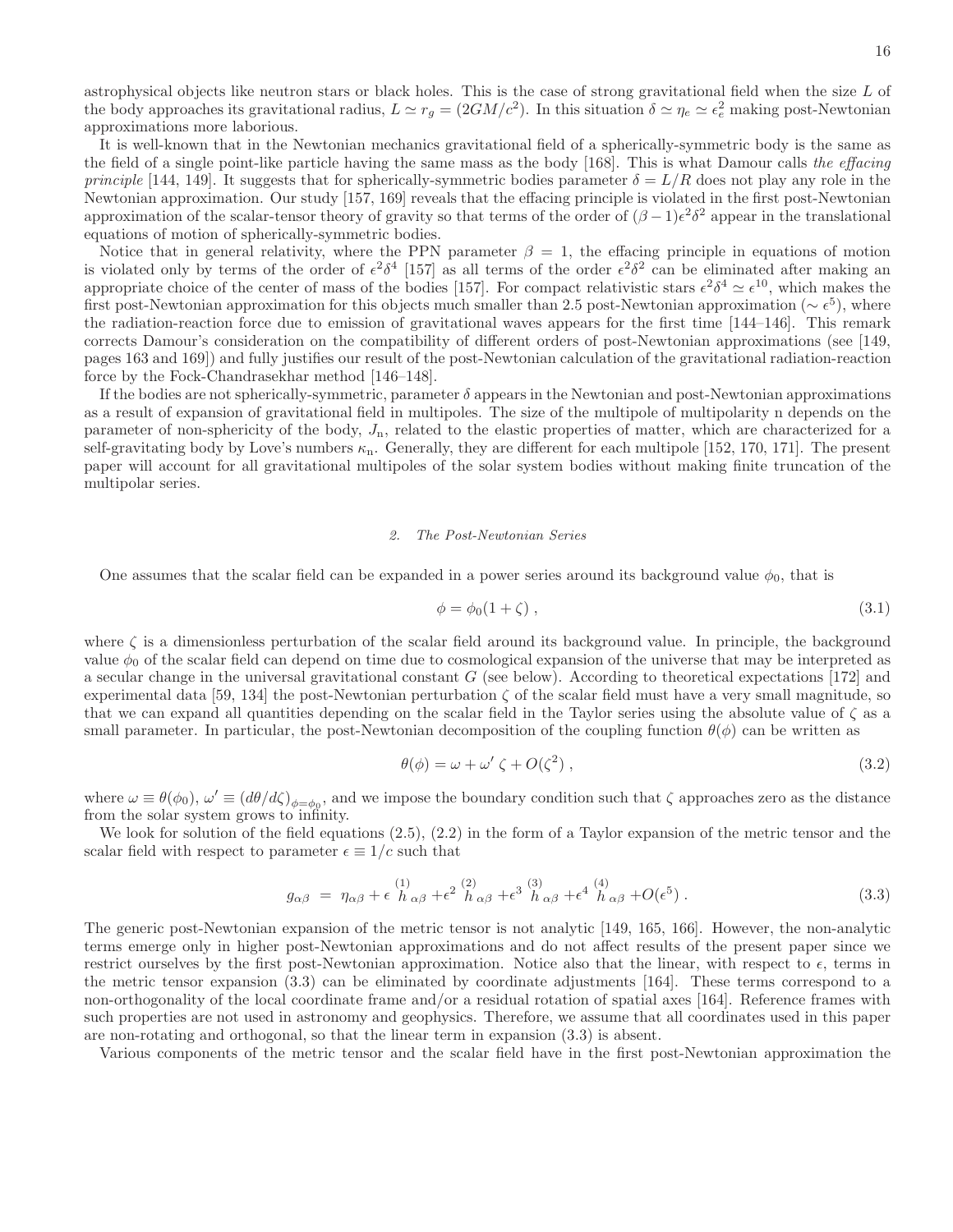$$
g_{00} = -1 + \epsilon^2 \stackrel{(2)}{h}_{00} + \epsilon^4 \stackrel{(4)}{h}_{00} + O(\epsilon^5) , \qquad (3.4)
$$

$$
g_{0i} = \epsilon^3 \stackrel{(3)}{h}_{0i} + O(\epsilon^5) \,, \tag{3.5}
$$

$$
g_{ij} = \delta_{ij} + \epsilon^2 \stackrel{(2)}{h}_{ij} + O(\epsilon^4) , \qquad (3.6)
$$

$$
\zeta = \epsilon^2 \stackrel{(2)}{\zeta} + O(\epsilon^4) \,, \tag{3.7}
$$

where  $\begin{pmatrix} n \\ h \alpha \beta \end{pmatrix}$  and  $\begin{pmatrix} n \\ \zeta \end{pmatrix}$  denote terms of the order  $\epsilon^n$   $(n = 2, 3, 4)$ . In what follows, we shall use notations:

$$
h_{00} \equiv \stackrel{(2)}{h}_{00}, \quad l_{00} \equiv \stackrel{(4)}{h}_{00}, \quad h_{0i} \equiv \stackrel{(3)}{h}_{0i}, \quad h_{ij} \equiv \stackrel{(2)}{h}_{ij}, \quad h \equiv \stackrel{(2)}{h}_{kk}, \tag{3.8}
$$

and

$$
\varphi \equiv (\omega + 2) \stackrel{(2)}{\zeta} \tag{3.9}
$$

Post-Newtonian expansion of the metric tensor and the scalar field introduces a corresponding expansion of the energy-momentum tensor

$$
T_{00} = \overset{(0)}{T}_{00} + \epsilon^2 \overset{(2)}{T}_{00} + O(\epsilon^4) , \qquad (3.10)
$$

$$
T_{0i} = \epsilon \stackrel{(1)}{T}_{0i} + O(\epsilon^3) , \qquad (3.11)
$$

$$
T_{ij} = \epsilon^2 \stackrel{(2)}{T}_{ij} + O(\epsilon^4) , \qquad (3.12)
$$

where  $T_{\alpha\beta}$   $(n = 0, 1, 2, 3...)$  denote terms of the order  $\epsilon^n$ . In the first post-Newtonian approximation the components of the energy-momentum tensor were derived by Fock [90]

$$
T_{00} = \rho^*, \qquad (3.13)
$$

$$
\mathbf{1}_{\text{D}i} = -\rho^* v^i \,,\tag{3.14}
$$

$$
\mathop{T}_{ij}^{(2)} = \rho^* v^i v^j + \pi^{ij} \,, \tag{3.15}
$$

$$
\mathcal{T}_{00} = \rho^* \left( \frac{v^2}{2} + \Pi - h_{00} - \frac{h}{2} \right) , \qquad (3.16)
$$

where  $v^i = cu^i/u^0$  is the 3-dimensional velocity of matter.

Fock also introduced the invariant density of matter [90]

$$
\rho^* \equiv \sqrt{-g}u^0 \rho = \rho + \frac{1}{2}\epsilon^2 \rho (v^2 + h) + O(\epsilon^4) , \qquad (3.17)
$$

which is a useful mathematical tool in relativistic hydrodynamics [59, 107]. The reason is that the invariant density, unlike density  $\rho$ , obeys the exact equation of continuity (2.12) that can be recast to a Newtonian-like form [90]

$$
c\rho_{,0}^* + (\rho^* v^i)_{,i} = 0 , \qquad (3.18)
$$

where  $f_{,0} \equiv (1/c)\partial f/\partial t$ . Equation (3.18) is valid in any post-Newtonian approximation and it makes calculation of time derivative of a volume integral of any function  $f(t, x)$  simple

$$
\frac{d}{dt} \int\limits_{V_A} \rho^*(t, x) f(t, x) d^3x = \int\limits_{V_A} \rho^*(t, x) \frac{df(t, x)}{dt} d^3x , \qquad (3.19)
$$

where the total time derivative

$$
\frac{d}{dt} = \frac{\partial}{\partial t} + v^i \frac{\partial}{\partial x^i} ,\qquad (3.20)
$$

and one assumes in equation (3.19) that the body A moves, and its shape and internal structure depend on time.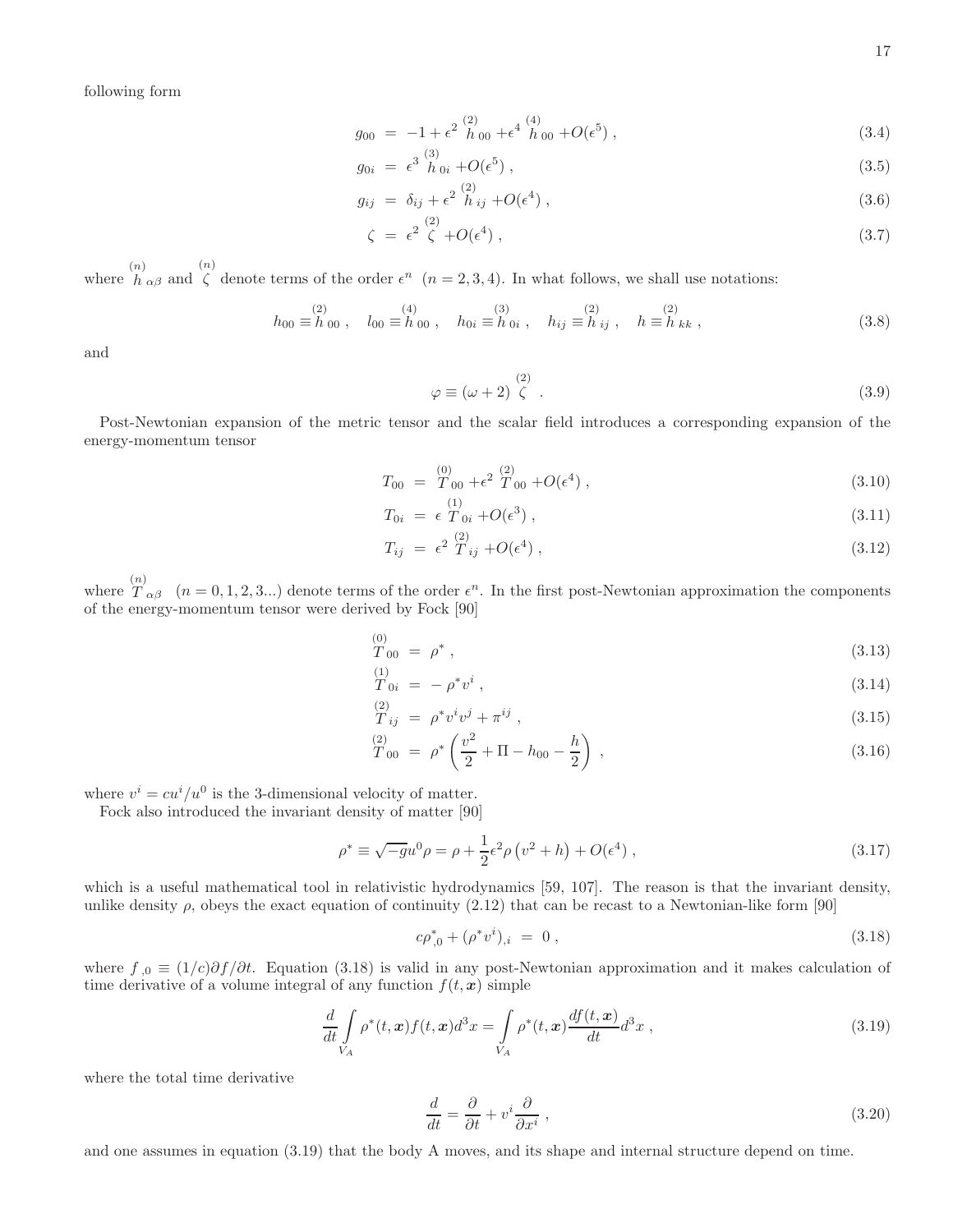### 3.3. The Post-Newtonian Field Equations

The post-Newtonian field equations can be derived after substitution the post-Newtonian series of the previous section to the covariant equations (2.2) and (2.5), and arranging terms in the order of smallness with respect to parameter  $\epsilon \equiv 1/c$ . However, these post-Newtonian equations will preserve the gauge freedom of the original covariant field equations, which will make their solution depending on four arbitrary functions. It is a common practice to eliminate this arbitrariness by imposing a gauge condition. This is equivalent to a choice of a class of specific coordinates. It should be understood that at this stage of the post-Newtonian iteration procedure, the gauge condition have not rigidly fixed the coordinates as yet, so that a large freedom of coordinate transformations remains. This class of transformations is associated with the residual gauge freedom, which plays an essential role in relativistic celestial mechanics of N-body system.

In general-relativistic celestial mechanics the harmonic gauge condition

$$
\left(\sqrt{-g} g^{\mu\nu}\right)_{,\nu} = 0\tag{3.21}
$$

is used the most often [5, 37, 90, 124, 125]. The most convenient gauge condition in the scalar-tensor theory of gravity were proposed by Nutku [173, 174] as a generalization of the harmonic gauge

$$
\left(\frac{\phi}{\phi_0}\sqrt{-g}g^{\mu\nu}\right)_{,\nu}=0\,. \tag{3.22}
$$

Post-Newtonian expansion of gauge condition (3.22) yields

$$
c\left(\frac{2\varphi}{\omega+2} + h_{00} + h\right)_{,0} = 2h_{0k,k} , \qquad (3.23)
$$

$$
\left(\frac{2\varphi}{\omega+2} - h_{00} + h\right)_{,i} = 2h_{ik,k} \,. \tag{3.24}
$$

It is worth noting that in the first post-Newtonian approximation, equations (3.23), (3.24) do not restrict the metric tensor component  $\stackrel{(4)}{h}_{00} \equiv l_{00}$ , which is directly obtained from the field equation without further limitations.

The post-Newtonian field equations for the scalar field and the metric tensor are obtained from equations (2.5) and  $(2.2)$  after making use of the post-Newtonian expansions, given by equations $(3.4)$ – $(3.12)$ , and the gauge conditions (3.23), (3.24). The scalar-tensor theory of gravity with variable coupling function  $\theta(\phi)$  has two constant parameters,  $\omega$ and  $\omega'$ , characterizing deviation from general relativity. They are related to the standard PPN parameters  $\gamma$  and  $\beta$  as follows [59]

$$
\gamma = \gamma(\omega) = \frac{\omega + 1}{\omega + 2},\tag{3.25}
$$

$$
\beta = \beta(\omega) = 1 + \frac{\omega'}{(2\omega + 3)(2\omega + 4)^2}.
$$
\n(3.26)

General relativity is obtained as a limiting case of the scalar-tensor theory when parameters  $\gamma = \beta = 1$ . Notice that in order to get this limit convergent, parameter  $\omega'$  must grow slower than  $\omega^3$  as  $\omega$  approaches infinity. Currently, there are no experimental data restricting the functional behavior of  $\omega' \sim \omega^3 \beta(\omega)$ . This makes parameter  $\beta$  to be a primary target for experimental study in the near-future gravitational experiments [175, 176] including advanced LLR [63].

The scalar field perturbation (3.9) is expressed in terms of  $\gamma$  as

$$
\zeta^{(2)} = (1 - \gamma)\varphi \,. \tag{3.27}
$$

The background scalar field  $\phi_0$  and the parameter of coupling  $\omega$  determine the observed numerical value of the universal gravitational constant

$$
G = \frac{2\omega + 4}{2\omega + 3} \phi_0^{-1} . \tag{3.28}
$$

Had the background value  $\phi_0$  of the scalar field driven by cosmological evolution, the measured value of the universal gravitational constant would depend on time and one could hope to detect it experimentally. The best upper limit on time variability of G is imposed by lunar laser ranging (LLR) as  $|\dot{G}/G| < (4 \pm 9) \times 10^{-13} \text{ yr}^{-1}$  [177].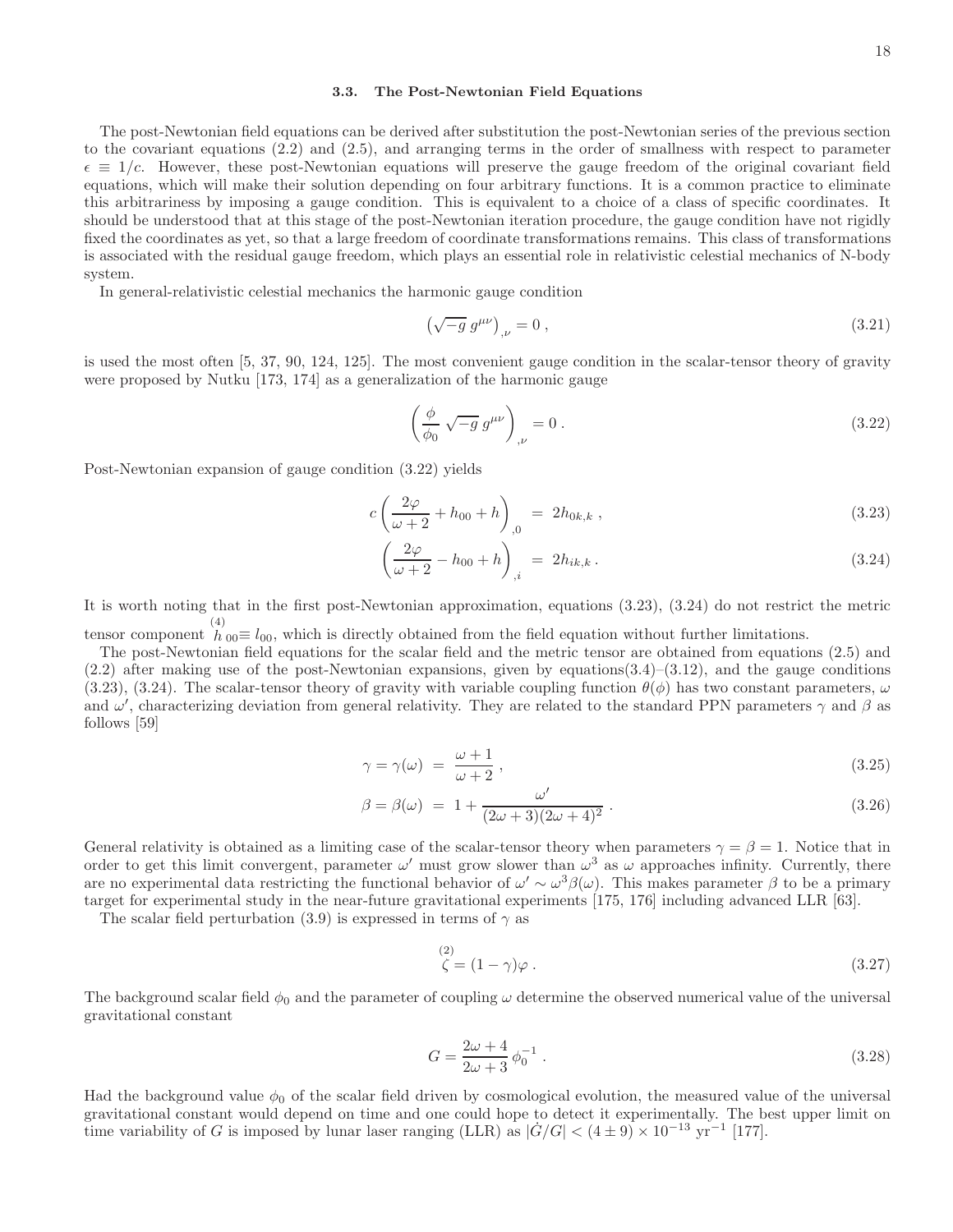$$
\Box \varphi = -4\pi G \rho^*,
$$
  
\n
$$
\Box \left\{ h_{00} + \epsilon^2 \left[ l_{00} + \frac{h_{00}^2}{2} + 2(\beta - 1)\varphi^2 \right] \right\} =
$$
\n(3.29)

$$
-8\pi G\rho^* \left\{ 1 + \epsilon^2 \left[ (\gamma + \frac{1}{2}) v^2 + \Pi + \gamma \frac{\pi^{kk}}{\rho^*} - \frac{h}{6} - (2\beta - \gamma - 1)\varphi \right] \right\} + \epsilon^2 h_{
$$

$$
\Box h_{0i} = 8\pi G (1+\gamma)\rho^* v^i , \qquad (3.31)
$$

$$
\Box h_{ij} = -8\pi G \gamma \rho^* \delta_{ij} , \qquad (3.32)
$$

where  $\Box \equiv \eta^{\mu\nu}\partial_{\mu}\partial_{\nu}$  is the D'Alembert (wave) operator of the Minkowskian space-time, and  $H_{\langle ij \rangle} \equiv H_{ij} - \delta_{ij}H/3$  is the symmetric trace-free (STF) part of the spatial components of the metric tensor (the STF tensors are thoroughly discussed in  $[166, 178]$ . Equations  $(3.29)-(3.32)$  are valid in the class of coordinates defined by the gauge condition (3.22). We shall study the residual gauge freedom of this coordinates in full details in next sections of the paper.

### 3.4. Conformal Harmonic Coordinates

By making use of the conformal metric tensor one can recast equation(3.22) to the same form as the harmonic gauge condition (3.21) in general relativity [90, 150]

$$
(\sqrt{-\tilde{g}}\,\tilde{g}^{\mu\nu})_{,\nu} = 0\,. \tag{3.33}
$$

Equation  $(3.22)$  or  $(3.33)$  can be re-written as follows

$$
g^{\mu\nu}\Gamma^{\alpha}_{\mu\nu} = \left(\ln \frac{\phi}{\phi_0}\right)^{\alpha},\tag{3.34}
$$

so that the Laplace-Beltrami operator (2.3) assumes the form

$$
\Box_g \equiv g^{\mu\nu} \left( \frac{\partial^2}{\partial x^\mu \partial x^\nu} - \frac{1}{\phi} \frac{\partial \phi}{\partial x^\mu} \frac{\partial}{\partial x^\nu} \right) . \tag{3.35}
$$

Dependence of this operator on the scalar field is a property of the adopted gauge condition.

Any function  $F(x^{\alpha})$  satisfying the homogeneous Laplace-Beltrami equation,  $\Box_g F(x^{\alpha}) = 0$ , is called harmonic. Notice that the Nutku gauge condition (3.22) assumes that  $\Box_g x^\alpha = -(\ln \phi)^\alpha \neq 0$ , so any coordinate  $x^\alpha$  which obeys the gauge condition (3.34) is not a harmonic function on a space-time manifold endowed with the Jordan-Fiertz metric. Nonetheless, such non-harmonic coordinates are more convenient in the scalar-tensor theory of gravity because they allow us to eliminate more non-physical terms from the field equations than the harmonic gauge does. We shall call the class of coordinates being singled out by the Nutku conditions (3.22) as conformal harmonic coordinates. This is because these coordinates are harmonic functions in the conformal Einstein metric.

The conformal harmonic coordinates have many properties similar to the harmonic coordinates in general relativity. The choice of the conformal harmonic coordinates for constructing the theory of the lunar motion is justified by the following three factors: (1) the conformal harmonic coordinates approach harmonic coordinates in general relativity when the scalar field  $\phi \to \phi_0$  so that  $\beta = \gamma = 1$ , (2) the conformal harmonic coordinates are natural for scalar-tensor parametrization of equations used in resolutions of the IAU 2000 General Assembly [5] on relativistic reference frames, (3) the gauge condition (3.22) significantly simplifies the post-Newtonian field equations, thus, facilitating their solution. Harmonic coordinates were used by Klioner and Soffel [179] for construction of post-Newtonian reference frames in PPN formalism and the difficulties associated with this choice have been analyzed in our paper [157, appendix A].

Gauge condition (3.34) does not fix coordinates uniquely. Let us change coordinates

$$
x^{\alpha} \mapsto w^{\alpha} = w^{\alpha} (x^{\alpha}) , \qquad (3.36)
$$

but keep the gauge condition (3.34) the same. Simple calculation shows that in such case the new coordinates  $w^{\alpha}$  must satisfy a homogeneous wave equation

$$
g^{\mu\nu}(x^{\beta})\frac{\partial^2 w^{\alpha}}{\partial x^{\mu}\partial x^{\nu}} = 0 , \qquad (3.37)
$$

which have an infinite set of non-trivial solutions defining the entire set of the local coordinates  $w^{\alpha}$  on the space-time manifold of the solar system. Equation (3.37) describes the residual gauge freedom existing in the class of the conformal harmonic coordinates restricted by the gauge condition (3.34). This equation of the residual gauge freedom in the scalar-tensor theory of gravity is the same as in the case of the harmonic coordinates in general relativity.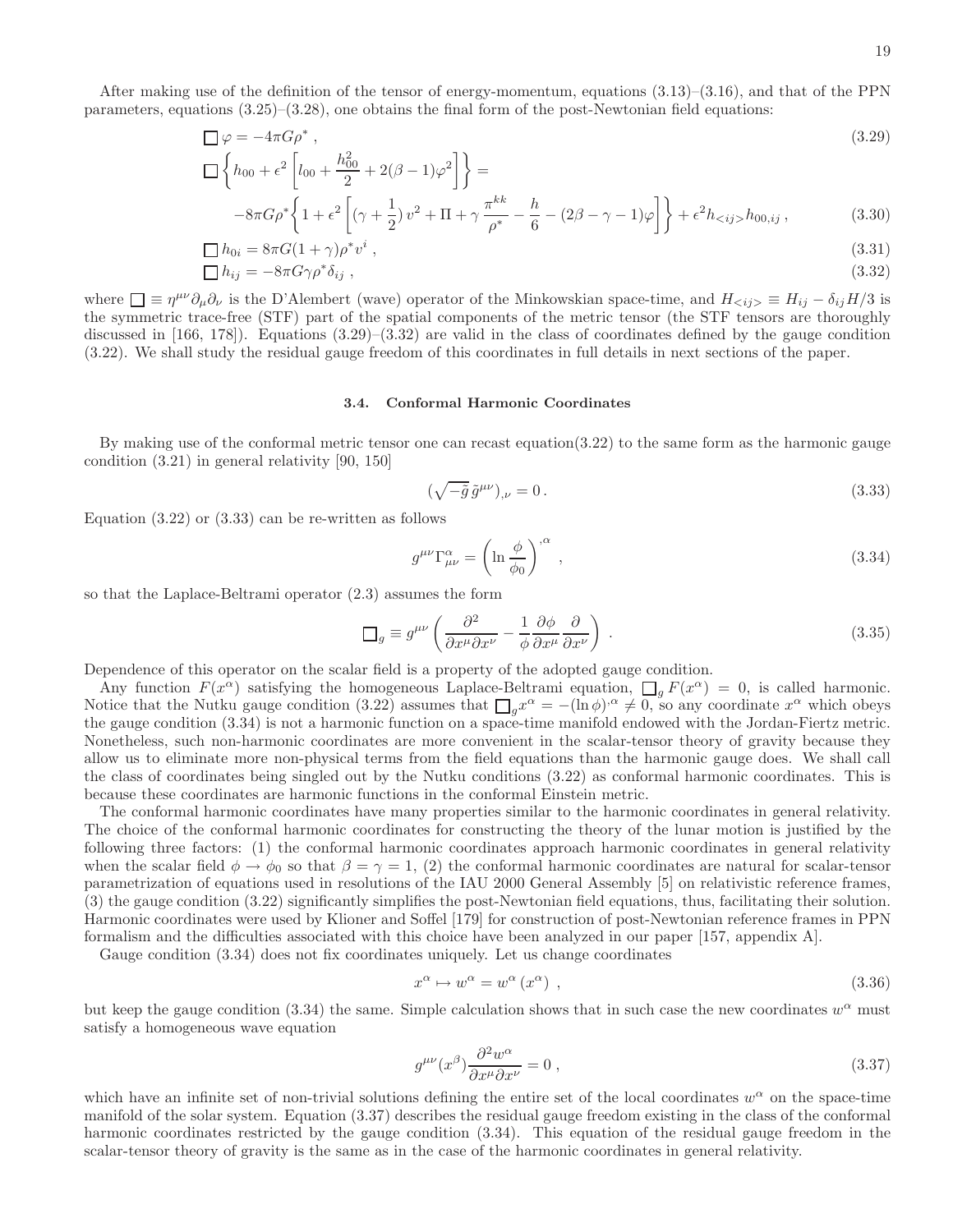### 3.5. Microscopic Post-Newtonian Equations of Motion

The macroscopic post-Newtonian equations of motion of matter consist of:

- 1. the equation of continuity,
- 2. the thermodynamic equation of internal energy relating the elastic energy Π and the stress tensor  $\pi_{\alpha\beta}$ ,
- 3. the Navier-Stokes equation, which converts to the Euler equation in case of a perfect fluid.

The equation of continuity in arbitrary conformal harmonic coordinates  $w^{\alpha} = (w^0, w^i) = (cu, \boldsymbol{w})$  has the most simple form for the invariant density  $\rho^*$  and reads

$$
\frac{\partial \rho^*}{\partial u} + \frac{\partial (\rho^* \nu^i)}{\partial w^i} = 0.
$$
\n(3.38)

This equation is exact and takes into account all post-Newtonian corrections, as follows from the definition of the invariant density  $\rho^*$  and equation (3.18).

The thermodynamic equation relating the internal elastic energy Π and the stress tensor  $\pi_{\alpha\beta}$  is required in the first post-Newtonian approximation only in a linear order where the stress tensor is completely characterized by its spatial components  $\pi_{ij}$ . Hence, one has from equation (2.13) the following differential equation

$$
\frac{d\Pi}{du} + \frac{\pi_{ij}}{\rho^*} \frac{\partial \nu^i}{\partial w^j} = O(\epsilon^2) , \qquad (3.39)
$$

where the operator of convective time derivative is  $d/du \equiv \partial/\partial u + \nu^{i}\partial/\partial w^{i}$ .

The macroscopic equation of motion of a volume element of matter follows from the spatial part of the law of conservation of the energy-momentum tensor,  $T^{\nu}{}_{;\nu} = 0$ . This yields the Navier-Stokes equation because the stress tensor accounts for anisotropic stresses. In case of a perfect fluid, the stresses are reduced to isotropic pressure and the Navier-Stokes equation becomes the Euler equation which is employed in the PPN formalism [59], but not in this paper. The post-Newtonian Navier-Stokes equation is

$$
\rho^* \frac{d}{du} \left\{ \nu^i + \epsilon^2 \left[ \left( \frac{1}{2} \nu^2 + \Pi + \frac{1}{2} h_{00} + \frac{h}{3} \right) \nu^i + h_{0i} \right] \right\} + \epsilon^2 \frac{\partial \left( \pi_{ij} \nu^j \right)}{\partial u} =
$$
\n
$$
\frac{1}{2} \rho^* \frac{\partial h_{00}}{\partial w^i} - \frac{\partial \pi_{ij}}{\partial w^j} + \epsilon^2 \left\{ \rho^* \left[ \frac{1}{2} \frac{\partial l_{00}}{\partial w^i} + \frac{1}{4} \left( \nu^2 + 2\Pi + h_{00} \right) \frac{\partial h_{00}}{\partial w^i} + \frac{1}{6} \nu^2 \frac{\partial h}{\partial w^i} + \nu^k \frac{\partial h_{0k}}{\partial w^i} \right] + \frac{1}{6} \pi_{kk} \frac{\partial h}{\partial w^i} + \frac{1}{2} \pi_{ik} \left( \frac{\partial h_{00}}{\partial w^k} - \frac{1}{3} \frac{\partial h}{\partial w^k} \right) + \frac{1}{2} \left( h_{00} - \frac{1}{3} h \right) \frac{\partial \pi_{ik}}{\partial w^k} + O(\epsilon^4) ,
$$
\n(3.40)

where gravitational potentials  $h_{00}$ ,  $l_{00}$ ,  $h_{0i}$ ,  $h_{ij}$ , and  $h = h_{ii}$  are the metric tensor components defined by equation (3.8). Notice that the scalar field enters the macroscopic equation of motion of matter only implicitly through the metric tensor components.

# 4. POST-NEWTONIAN REFERENCE FRAMES

# 4.1. Coordinates and Observables

Physically adequate relativistic description of the lunar motion is not conceivable without a self-consistent theory of relativistic reference frames in the Earth-Moon system as it orbits the barycenter of the solar system. The solar system has a hierarchic structure associated with the diversity of masses of the solar system bodies and the presence of planetary satellite systems, which form a set of gravitationally bounded sub-systems of the solar system consisting of a planet and its satellites. The most massive body of the solar system is Sun. Therefore, in accordance with the heliocentric point of view the planets orbit Sun because their masses are significantly smaller than that of Sun. Nevertheless, major planets of the solar system, like Jupiter and Saturn, pull Sun by their gravitational fields strong enough making it to revolve at some distance (less than two solar radii [160]) around a common solar-system barycenter (SSB). A global, solar-system barycentric frame is required to describe the orbital motion of Sun and planets around the SSB. On the other hand, rotational motion of Sun and planets is more natural to describe in their local frames associated with each of the bodies. Many planets have their natural satellites which orbit the planet. A planet with its satellites form a sub-system of the solar system which can be considered as essentially isolated from the rest of the solar system. This is because the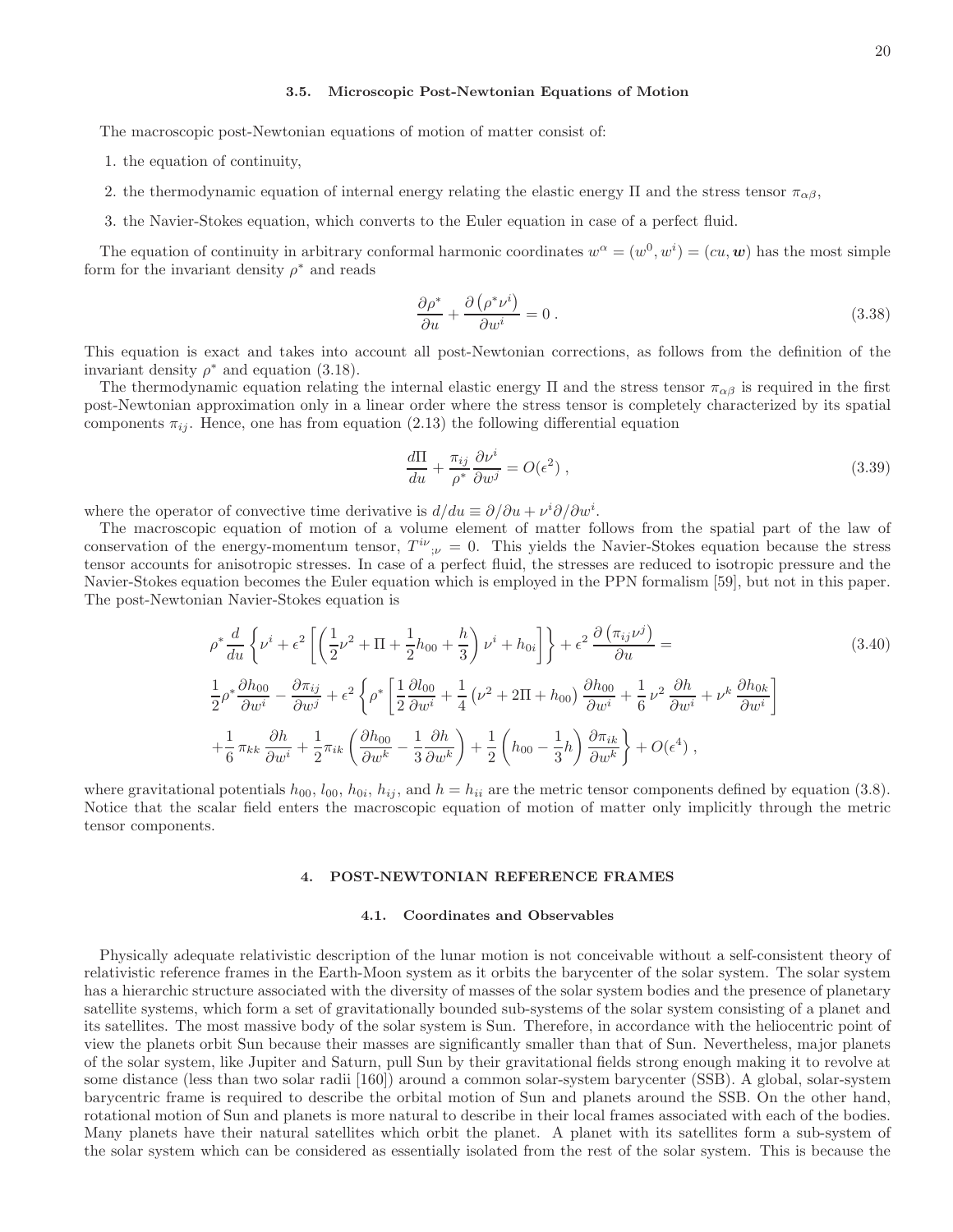principle of equivalence applied to the sub-system, reduces gravitational attraction of the external bodies to the tidal force that is much smaller than the gravity of the planet. If the ratio of masses of a planet and its satellites is not negligibly small, it is convenient to introduce a local coordinate frame associated with the barycenter of the sub-system consisting of the planet and its satellites. This is because motion of the barycenter of the sub-system around the SSB approximates the Keplerian ellipse fairly well, while the planet and its satellites oscillates on their orbits around the barycenter of the sub-system. The hierarchic structure of the coordinate frames in the solar system leads to a natural decomposition of orbital motion of each body in the solar system in a trigonometric series of fundamental harmonics like in case of the Fourier expansion.

From this point of view the theory of the lunar motion should introduce three local coordinate frames attached correspondingly to Earth's center of mass (geocenter), to Moon's center of mass (selenocenter), and to the barycenter of the Earth-Moon sub-system. The geocentric frame is to describe rotational motion of Earth and motion of artificial satellites orbiting Earth. The selenocentric frame is introduced to describe rotational motion (physical libration) of Moon and orbital motion of spacecrafts around Moon. The Earth-Moon-barycenter (EMB) frame serves to describe a relative motion of Moon with respect to Earth. The global SSB frame is introduced to describe the orbital motion of the EMB frame with respect to the solar-system barycenter.

Relativistic theory of gravity brings about additional arguments in favor of introduction of the hierarchic structure to the post-Newtonian problem of motion in N-body system. This structure naturally arises on space-time manifold because of its differential structure described in terms of a set of local coordinates and diffeomorphic transformations between them [107, 122]. If one neglected the mutual gravitational interaction between Earth and Moon (test-particles approximation) their relative motion would be governed only by the tidal gravitational field of Sun and other planets. Such relative motion of two test particles is described in metric theories of gravity by the equation of deviation of geodesics [107]. This equation is covariant and valid in arbitrary coordinates but it has the most simple form in a local coordinate frame of one of the test particles. The Earth and Moon are not test particles and it complicates their relative motion because one has to account for their mutual gravitational tug in addition to the tidal forces from external bodies. The origin of the local coordinates is also shifted to the center of mass of the Earth-Moon system. These factors bring about rather serious mathematical difficulty to the construction of the local frame in the post-Newtonian approximations since the tidal forces get entangled with the Earth-Moon attraction of gravity and the concept of the Earth-Moon barycenter should be elaborated on more profound basis than in the Newtonian gravity. Any incomprehensive definition used in the construction of the local coordinates in the post-Newtonian approximations leads to appearance of extra terms in equations of relative motion of the Moon-Earth system, which can be removed after transformation to a more appropriate coordinates.

Construction of the set of the local coordinate frames in the Earth-Moon system connected to the global SSB frame by a coordinate transformation helps us to single out and to eliminate a great deal of spurious, gauge-dependent post-Newtonian effects. The spurious radial oscillations of the Earth-Moon distance, expressed in terms of the solar system barycentric coordinates, inhabited earlier relativistic theories of the lunar motion [38, 94, 105] and researchers assumed that they can be measured [38, 180, 181]. The spurious character of the main terms of these coordinate oscillations was recognized in papers [41, 101, 182]. However, the usage of the solar system barycentric coordinates introduces to the Earth-Moon equations of motion (1.14), (1.15) many other unmeasurable terms, which are explicitly present in the coordinate description of the lunar ephemerides around Earth. Recent paper by Murphy, Nordtvedt and Turyshev [7] intends to interpret some of these coordinate terms as measurable, despite that they depend on the choice of the local coordinates and can be eliminated from the coordinate description after making an appropriate coordinate transformation [6]. The on-going discussion [8, 109] stimulates development of the post-Newtonian theory of reference frames in the Earth-Moon system in order to clarify the number of observable relativistic effects, which can be measured with advanced LLR techniques.

In order to understand the theoretical connection between the equations of motion and observables one has to use the light-ray time-delay equation describing the time of flight of a photon from the laser station to the CCR array on Moon. This equation, written down in the SSB frame, has the following form [37, 94]

$$
t_2 - t_1 = R_{12} + 2\sum_{B} \frac{GM_B}{c^3} \ln\left[\frac{R_{1B} + R_{2B} + R_{12}}{R_{1B} + R_{2B} - R_{12}}\right] + \sum_{B} \lambda_B \frac{GM_B}{c^3} \frac{(R_{1B} - R_{2B})^2 - R_{12}^2}{2R_{1B}R_{2B}R_{12}} (R_{1B} + R_{2B}) \tag{4.1}
$$

where  $t_1$  is the time of emission of the photon from the laser at point  $x_1$ ,  $t_2$  is the time of arrival of the photon to the CCR on Moon at point  $x_2$ ,  $R_{12} = |x_2 - x_1|$ ,  $R_{1B} = |x_1 - x_B(t_1)|$ ,  $R_{2B} = |x_2 - x_B(t_2)|$ , and  $\lambda_B$  is the coordinate parameter introduced in equation (1.2). Time-delay equation (4.1) does not take into account relativistic perturbations caused by velocities of the gravitating bodies [183, 184]. These perturbations may be important in the case of LLR ranging measurements having an accuracy of one millimeter and we shall analyze them in a separate publication. What is important to notice is that the coordinate parameter  $\lambda_B$  enters both EIH equations of motion of the bodies (1.6)–(1.8) and that of the light ray (4.1). Specifically for this reason, this parameter can not be measured at all by LLR techniques, and must be fixed by observer prior the data processing. Depending on the choice of the coordinates the EIH equations of motion of the bodies can be bring to one or another form. At the same time the equation (4.1) changes synchronously.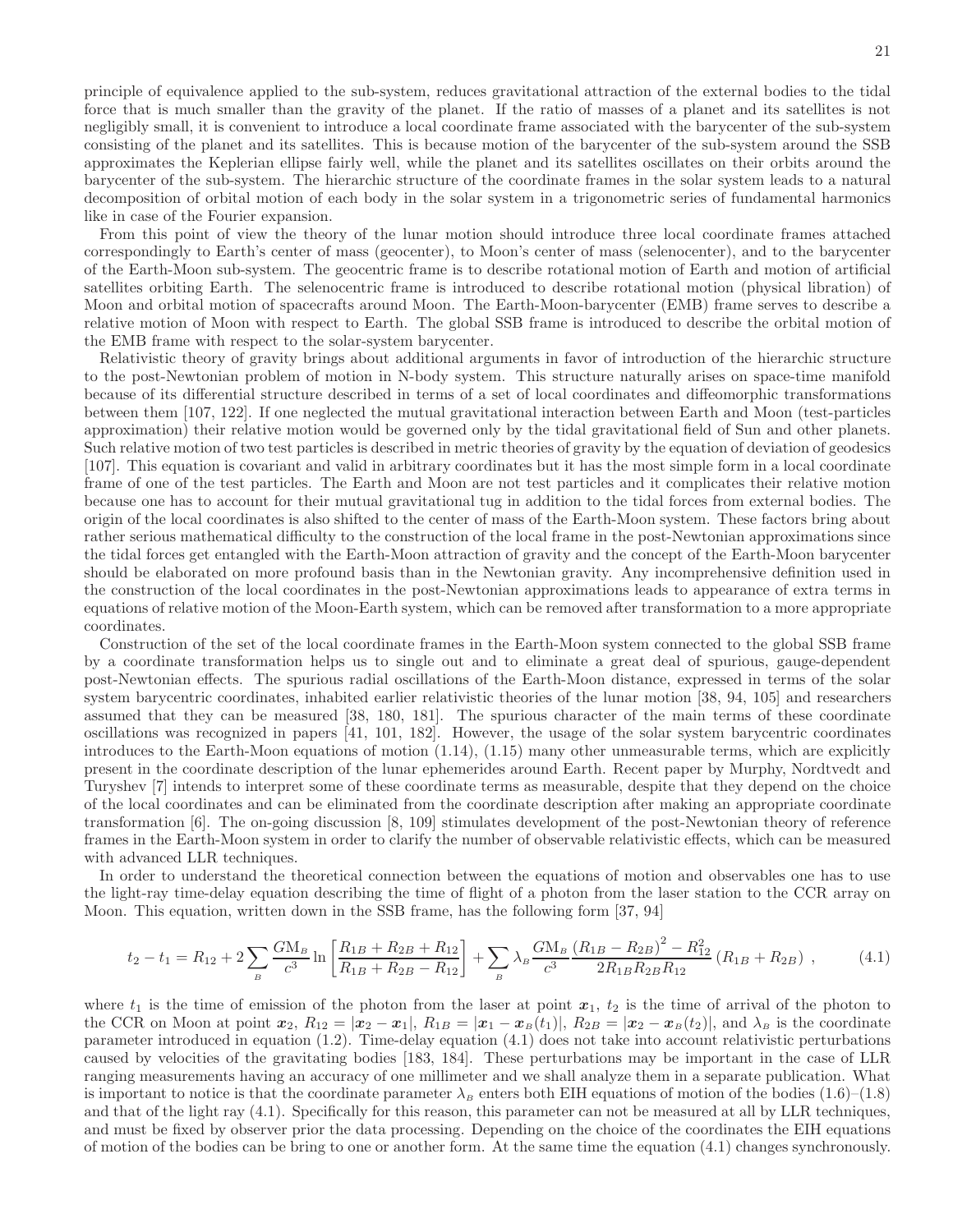It makes no sense to fix parameter  $\lambda_B$  in equation (4.1) and, then, to "measure" it in EIH equations of motion of the bodies  $(1.6)$ – $(1.8)$  as discussed in our paper [6].

# 4.2. The Solar System Barycentric Frame

### *1. Boundary Conditions and Kinematic Properties*

We assume that the solar system is isolated and there are no masses outside of it. The number of bodies in the solar system, which gravitational field must be taken into account in the post-Newtonian theory of reference frames, depends on the accuracy of astronomical observations and the precision of calculation of their ephemerides. We include Sun, Moon, Earth, other planets, and the largest asteroids moving between orbits of Mars and Jupiter. Since we ignore gravitational field of the external astronomical bodies residing outside of the solar system, the space-time can be considered as asymptotically-flat at infinity with the metric tensor  $g_{\alpha\beta}$  approaching the Minkowskian metric  $\eta_{\alpha\beta}$  $diag(-1, +1, +1, +1).$ 

The whole space-time manifold associated with the isolated solar system is covered by a single global coordinate frame denoted as  $x^{\alpha} = (x^0, x^i)$ , where  $x^0 = ct$  is coordinate time, and  $x^i \equiv x$  are spatial coordinates. The global coordinates are used for description of orbital dynamics of the solar system bodies with respect to the solar system barycenter. The coordinate time and spatial coordinates have no physical meaning in those domains of space-time where gravitational field is not negligible. However, when one approaches to infinity the global coordinates approximates the inertial coordinates of observer in the Minkowskian space. For this, reason one can think about the coordinate time  $t$  and the spatial coordinates  $x^i$  as proper time and proper distance measured by a fictitious observer at infinity, who is at rest with respect to the barycenter of the solar system [90].

Precise mathematical definition of the global coordinates can be given in terms of the metric tensor, which is a solution of the field equations with a boundary conditions imposed on it at infinity. To formulate the boundary conditions, let us introduce the metric perturbation with respect to the Minkowskian metric (c.f. equation (3.3))

$$
h_{\alpha\beta}(t,\mathbf{x}) \equiv g_{\alpha\beta}(t,\mathbf{x}) - \eta_{\alpha\beta} \,. \tag{4.2}
$$

Existence of the global coordinates demand that products  $rh_{\alpha\beta}$  and  $r^2h_{\alpha\beta,\gamma}$ , where  $r = |\mathbf{x}|$ , were bounded, and

$$
\lim_{\substack{r \to \infty \\ t + r/c = \text{const.}}} h_{\alpha\beta}(t, \mathbf{x}) = 0 ,
$$
\n(4.3)

Additional boundary condition must be imposed on the first derivatives of the metric tensor to prevent appearance of non-physical radiative solutions associated with gravitational waves incoming to the solar system [90]. This condition is formulated as follows [90, 144]

$$
\lim_{\substack{r \to \infty \\ t+r/c \equiv \text{const.}}} [(rh_{\alpha\beta})_{,r} + (rh_{\alpha\beta})_{,0}] = 0.
$$
\n(4.4)

Though, the first post-Newtonian approximation we are dealing with, does not include terms in the metric tensor, which describe the gravitational waves, the boundary condition tells us to chose the retarded solution of the field equation  $(3.30)-(3.32)$ .

Similar "no-incoming-radiation" conditions are imposed on the perturbation of the scalar field defined in equation (3.2)

$$
\lim_{\substack{r \to \infty \\ t+r/c=\text{const.}}} \zeta(t, \mathbf{x}) = 0 ,
$$
\n(4.5)

$$
\lim_{\substack{r \to \infty \\ t+r/c=\text{const.}}} [(r\zeta),_r + (r\zeta),_0] = 0.
$$
\n(4.6)

The global coordinates  $x^{\alpha}$  cover the entire space-time and set up a primary basis for construction of the IAU theory of relativistic reference frames in the solar system [5, 126, 185]. The origin of the global coordinates coincides with the barycenter of the solar system at any instant of time. This condition can be satisfied after choosing a suitable definition of the post-Newtonian dipole moment  $\mathbb{D}^i$  of the N-body system and equating its numerical value to zero along with its first and second time derivatives. This requirement can be fulfilled because of the law of conservation of the linear momentum of the solar system (see equation 4.30).

The law of conservation of the angular momentum of the solar system (see equation 4.28) allows us to make the spatial axes of the global coordinates non-rotating in space either kinematically or dynamically [110, 124]. Coordinates are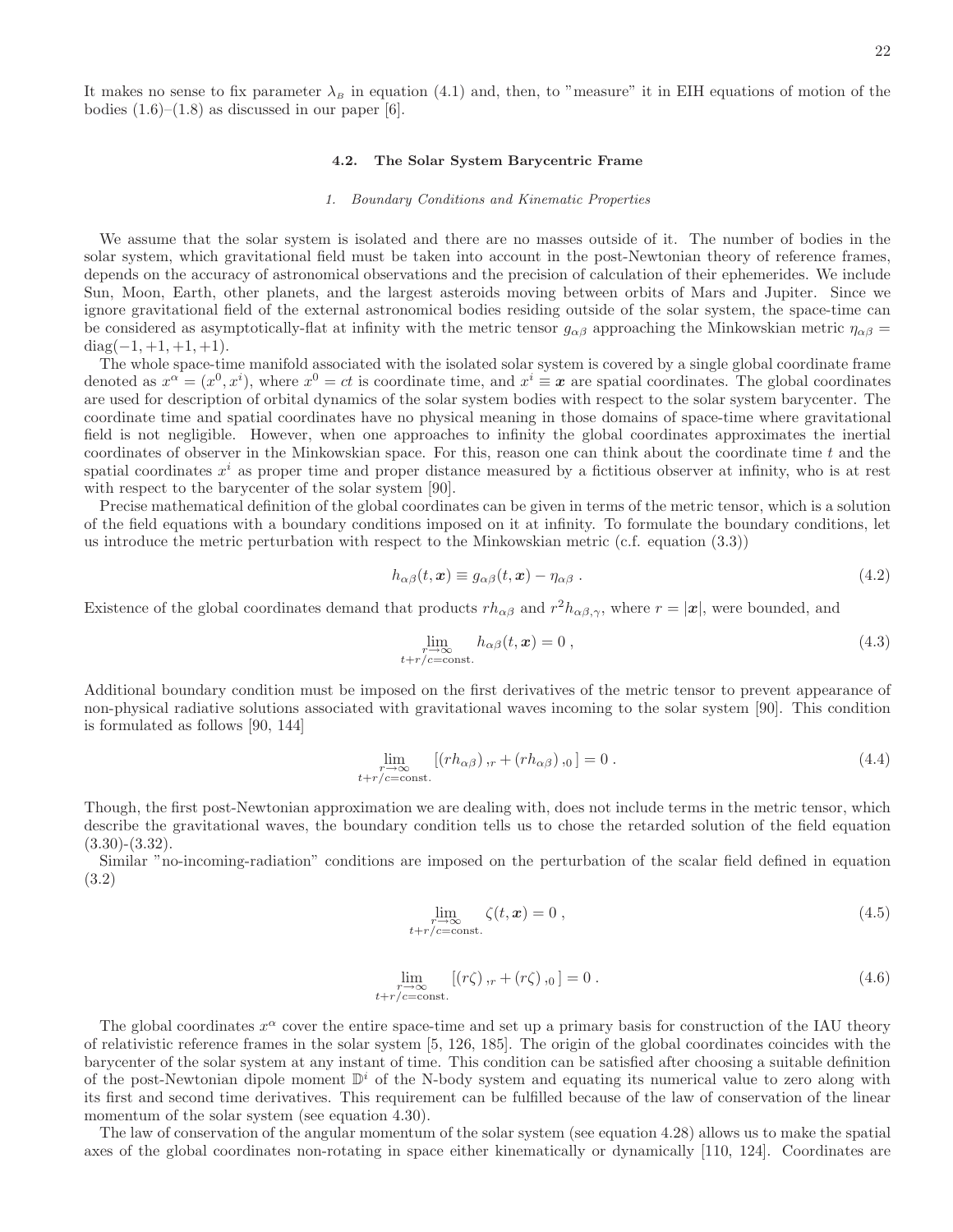called kinematically non-rotating if their spatial orientation does not change with respect to the Minkowskian coordinates at infinity as time goes on [186, 187]. Such kinematically non-rotating coordinates are anchored in the sky to a set of distant quasars forming the International Celestial Reference Frame (ICRF) that has the current precision better than 100 µarcsec [187, 188]. The ICRF quasars are uniformly distributed all over the sky and have negligibly small parallaxes and proper motions. However, temporal stability of the global reference frame can be affected due to internal motions of quasar's jets, which should be constantly monitored in order to maintain ICRF inertial steadiness [189, 190]. Another source of the possible corruption of the inertial properties of the global reference frame is due to the accelerated motion of the solar system with respect to the center of mass of our Galaxy [191, 192], influence of the cosmological effects [193] and ultra-low frequency gravitational waves [194]. In principle, a more extended post-Newtonian approach to the reference frames, taking into account the fact that the background space-time of the solar system is cosmologically curved, has to be developed [126, 195] but we do not tackle this problem in the present paper.

Dynamically non-rotating coordinate system is defined by the condition that equations of motion of test particles moving with respect to these coordinates do not have any terms that can be interpreted as the Coriolis or centripetal forces [124, 186]. This definition operates only with local properties of the space-time manifold and does not require observations of distant celestial objects like stars or quasars. The dynamical definition of non-rotating global coordinates is used in construction of modern ephemerides of the solar system bodies which are based primarily on radar and laser ranging measurements to planets and Moon [75, 196]. Because of the assumption that the solar system is isolated, one can postulate that the global coordinates do not rotate in any sense. This postulate is firmly supported by observations [197, 198].

# *2. The Metric Tensor and Scalar Field*

The metric tensor  $g_{\alpha\beta}(t, x)$  and the scalar field  $\varphi(t, x)$  are obtained in the global coordinates by solving the field equations  $(3.29)$ – $(3.32)$  after imposing the boundary conditions  $(4.3)$ – $(4.5)$ . It yields

$$
\varphi(t,\boldsymbol{x}) = U(t,\boldsymbol{x}),\tag{4.7}
$$

$$
h_{00}(t, \mathbf{x}) = 2U(t, \mathbf{x}), \tag{4.8}
$$

$$
l_{00}(t, \mathbf{x}) = 2\Psi(t, \mathbf{x}) - 2(\beta - 1)\varphi^{2}(t, \mathbf{x}) - 2U^{2}(t, \mathbf{x}) - \frac{\partial^{2}\chi(t, \mathbf{x})}{\partial t^{2}},
$$
\n(4.9)

$$
h_{0i}(t, \mathbf{x}) = -2(1+\gamma) U_i(t, \mathbf{x}), \qquad (4.10)
$$

$$
h_{ij}(t,\boldsymbol{x}) = 2\gamma \delta_{ij} U(t,\boldsymbol{x}), \qquad (4.1)
$$

where the post-Newtonian potential

$$
\Psi(t, \mathbf{x}) \equiv (\gamma + \frac{1}{2})\Psi_1(t, \mathbf{x}) - \frac{1}{6}\Psi_2(t, \mathbf{x}) + (1 + \gamma - 2\beta)\Psi_3(t, \mathbf{x}) + \Psi_4(t, \mathbf{x}) + \gamma\Psi_5(t, \mathbf{x}) ,
$$
\n(4.12)

Gravitational potentials U,  $U^i$ ,  $\chi$ , and  $\Psi_k$   $(k = 1, ..., 5)$  can be represented as linear combinations of the gravitational potentials of each body of the solar system

$$
U = \sum_{A} U_{A} , \qquad U_{i} = \sum_{A} U_{A}^{i} , \qquad \Psi_{k} = \sum_{A} \Psi_{Ak} , \qquad \chi = \sum_{A} \chi_{A} , \qquad (4.13)
$$

where the summation index A numerates the bodies of the solar system, which gravitational field contributes to our calculations. In what follows, we shall also use the capital letters  $S, E$ , and M to indicate affiliation of functions to Sun, Earth and Moon respectively.

The gravitational potentials of a body  $A$  are defined as integrals taken only over the spatial volume  $V_A$  of this body

$$
U_A(t, \mathbf{x}) = G \int\limits_{V_A} \frac{\rho^*(t, \mathbf{x}')}{|\mathbf{x} - \mathbf{x}'|} d^3 x', \qquad (4.14)
$$

$$
U_A^i(t, x) = G \int_{V_A} \frac{\rho^*(t, x')v^i(t, x')}{|x - x'|} d^3 x', \qquad (4.15)
$$

$$
\chi_A(t, \mathbf{x}) = -G \int\limits_{V_A} \rho^*(t, \mathbf{x}') |\mathbf{x} - \mathbf{x}'| d^3 x', \qquad (4.16)
$$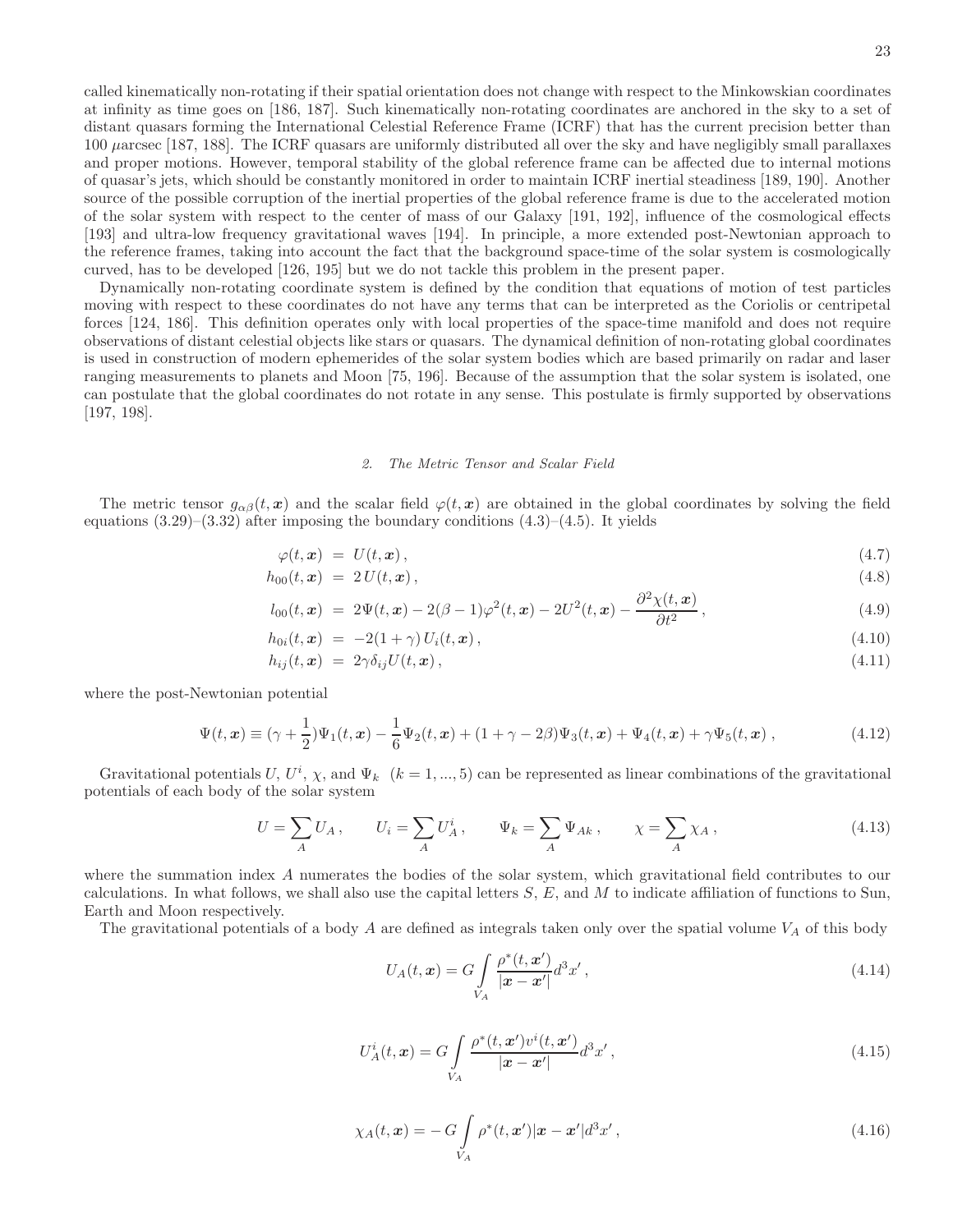24

$$
\Psi_{A1}(t,\mathbf{x}) = G \int_{V_A} \frac{\rho^*(t,\mathbf{x}')v^2(t,\mathbf{x}')}{|\mathbf{x}-\mathbf{x}'|} d^3 x', \qquad (4.17)
$$

$$
\Psi_{A2}(t,\boldsymbol{x}) = G \int\limits_{V_A} \frac{\rho^*(t,\boldsymbol{x}')h(t,\boldsymbol{x}')}{|\boldsymbol{x}-\boldsymbol{x}'|} d^3 x' \tag{4.18}
$$

$$
\Psi_{A3}(t,\mathbf{x}) = G \int\limits_{V_A} \frac{\rho^*(t,\mathbf{x}')\varphi(t,\mathbf{x}')}{|\mathbf{x}-\mathbf{x}'|} d^3 x' \tag{4.19}
$$

$$
\Psi_{A4}(t,\boldsymbol{x}) = G \int\limits_{V_A} \frac{\rho^*(t,\boldsymbol{x}')\Pi(t,\boldsymbol{x}')}{|\boldsymbol{x}-\boldsymbol{x}'|} d^3 x', \qquad (4.20)
$$

$$
\Psi_{A5}(t,\mathbf{x}) = G \int_{V_A} \frac{\pi^{kk}(t,\mathbf{x}')}{|\mathbf{x} - \mathbf{x}'|} d^3 x', \qquad (4.21)
$$

where  $h(t, x) = h_{ii}(t, x)$ . Potential  $\chi$  is determined as a particular solution of the inhomogeneous equation

$$
\nabla^2 \chi = -2U \,,\tag{4.22}
$$

with the right side defined in a whole space. Nevertheless, its solution given by equation  $(4.16)$  has a compact support inside the volumes of the bodies of the solar system [59, 90]. It is worthwhile to emphasize that all integrals defining the metric tensor in the global coordinates are taken over the hypersurface of constant coordinate time  $t$ . Any space-time transformation changes the time hypersurface, hence, transforming the corresponding integrals.

Notice that the Newtonian gravitational potential  $U(t, x)$  appears in the solution of the field equations for both the scalar field - equation  $(4.7)$ , and the time-time component of the metric tensor - equation  $(4.8)$ . It does not mean that the time-time component of the metric tensor is a scalar - they are equal only in the Newtonian approximation. This remark is important for making correct post-Newtonian transformation of the functions entering solutions of other field equations since the scalar field and the metric tensor transform differently and should not be confused [157].

### *3. The Post-Newtonian Conservation Laws*

The laws of conservation allow us to formulate the post-Newtonian definitions of mass, the center of mass, the linear and the angular momenta for the whole solar system, which are crucial in mathematical derivation of equations of motion of the bodies comprising the system. We employ the mathematical technique relied upon the concept of Landau-Lifshitz pseudo-tensor [95, 107] and extended to the scalar-tensor theory by Nutku [173]. To this end, it is convenient to recast the field equations (2.2) to the form

$$
\Theta^{\mu\nu} \equiv (-g)\frac{\phi}{\phi_0} \Big[ c^2 T^{\mu\nu} + t^{\mu\nu} \Big] = \frac{c^4}{16\pi\phi_0} \Big[ (-g)\phi^2 (g^{\mu\nu} g^{\alpha\beta} - g^{\mu\alpha} g^{\nu\beta}) \Big]_{,\alpha\beta},\tag{4.23}
$$

where  $t^{\mu\nu}$  is an analog of the Landau-Lifshitz pseudo-tensor of the gravitational field in the scalar-tensor theory of gravity. This pseudotensor is defined by the following equation [173]

$$
t^{\mu\nu} = \frac{c^4}{16\pi} \frac{\phi^3}{\phi_0^2} \tau_{LL}^{\mu\nu} + \frac{c^4}{16\pi} \frac{2\theta(\phi) + 3}{\phi} \left( \phi^{\mu} \phi^{\nu} - \frac{1}{2} g^{\mu\nu} \phi_{,\lambda} \phi^{\lambda} \right), \tag{4.24}
$$

where  $\tau_{LL}^{\mu\nu}$  is the standard Landau-Lifshitz pseudotensor [95, 107] expressed in terms of the conformal metric tensor,  $\tilde{g}_{\alpha\beta}$ , and its first derivatives. The conservation laws are now obtained from equation (4.23) by taking a derivative. One obtains

$$
\Theta^{\mu\nu}{}_{,\nu} \equiv \left[ (-g) \frac{\phi}{\phi_0} (c^2 T^{\mu\nu} + t^{\mu\nu}) \right]_{,\nu} = 0, \qquad (4.25)
$$

where the right side is zero because of anti-symmetry of the right side of equation (4.23) with respect to indices  $\nu$  and α.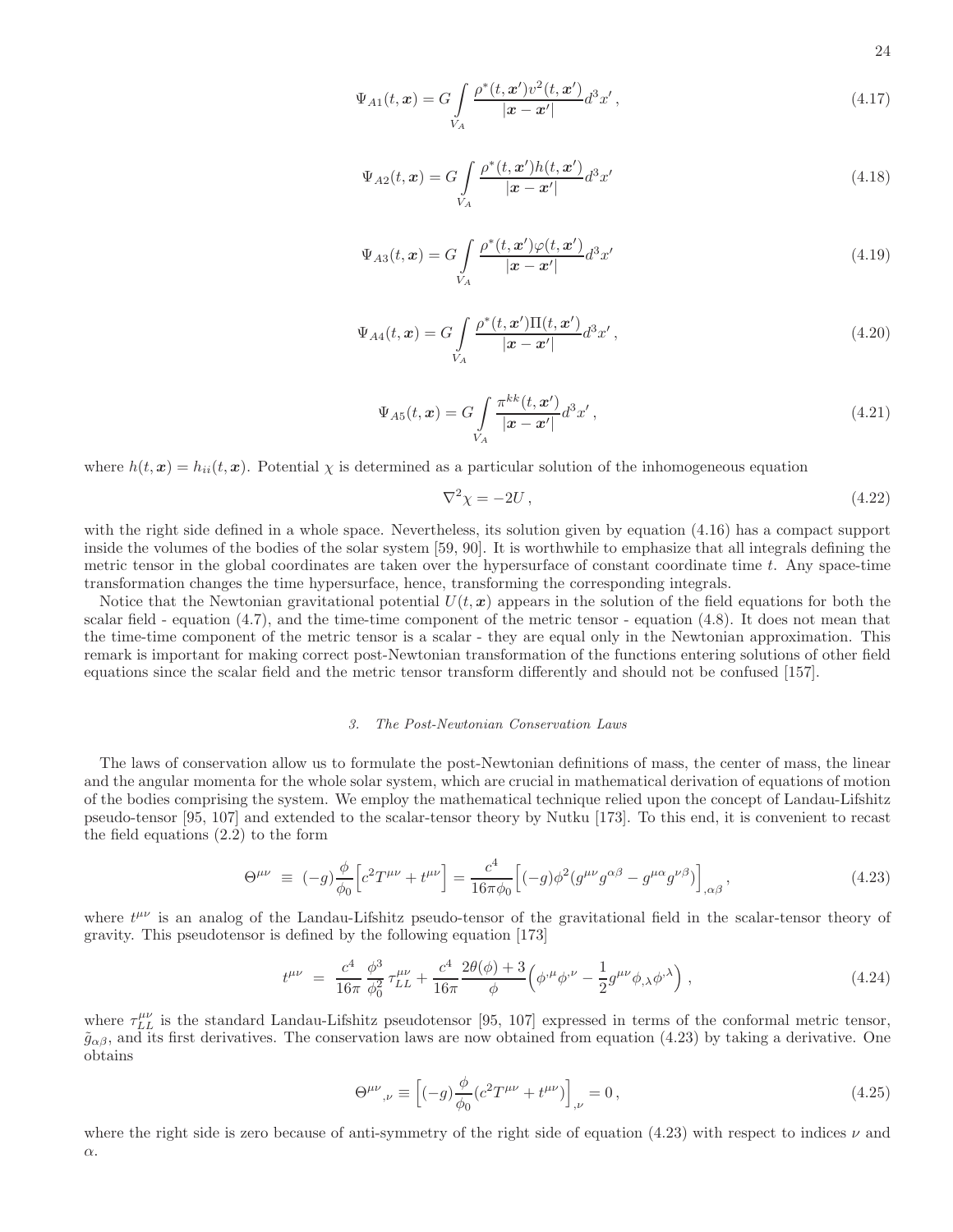We focus on the laws of conservation in the first post-Newtonian approximation and neglect the energy, linear and angular momenta taken away from the solar system by gravitational waves [116]. For this reason, the conserved mass M, the linear momentum  $\mathbb{P}^i$ , and spin  $\mathbb{S}^i$  of the solar system are defined as

$$
\mathbb{M} = \epsilon^2 \int_{R^3} \Theta^{00} d^3 x \,, \tag{4.26}
$$

$$
\mathbb{P}^i = \epsilon \int_{R^3} \Theta^{0i} d^3 x, \qquad (4.27)
$$

$$
\mathbb{S}^i = \epsilon \int_{R^3} \varepsilon^i_{\ jk} w^j \Theta^{0k} \, d^3x \,, \tag{4.28}
$$

where the integration is performed over the whole space  $R^3$ , that is the hypersurface of constant global coordinate time t. Let us remark that the integrals are finite, since in the first post-Newtonian approximation,  $\Theta^{00}$  and  $\Theta^{0i}$  are of the order of  $O(r^{-4})$  for large r [107]. Moreover, in this approximation the domain of integration is reduced to the volume of the bodies comprising the solar system because the functions in the integrands of equations  $(4.31)$ – $(4.33)$  have compact support only inside the bodies. Taking into account the asymptotic behavior of  $\Theta^{00}$  one can prove that the linear momentum  $\mathbb{P}^i$  can be represented as a time derivative of function

$$
\mathbb{D}^i = \epsilon^2 \int_{R^3} \Theta^{00} x^i d^3 x , \qquad (4.29)
$$

that is interpreted as the integral of the center of mass. Hence,

$$
\mathbb{D}^i(t) = \mathbb{P}^i \, t + \mathbb{K}^i \,,\tag{4.30}
$$

where  $K^i$  is a constant vector defining displacement of the solar-system barycenter from the origin of the global coordinate frame. One can always chose  $\mathbb{K}^i = \mathbb{0}$  and  $\mathbb{P}^i = \mathbb{0}$  making  $\mathbb{D}^i = \mathbb{0}$  as well.

Direct calculation of the pseudotensor (4.24) brings about the post-Newtonian conserved quantities in explicit form

$$
\mathbb{M} = \int_{R^3} \rho^* \left[ 1 + \epsilon^2 \left( \Pi + \frac{v^2}{2} - \frac{U}{2} \right) \right] d^3 x + O(\epsilon^4), \tag{4.31}
$$

$$
\mathbb{D}^{i} = \int_{R^{3}} \rho^{*} x^{i} \left[ 1 + \epsilon^{2} \left( \Pi + \frac{v^{2}}{2} - \frac{U}{2} \right) \right] d^{3} x + O(\epsilon^{4}), \qquad (4.32)
$$

$$
\mathbb{P}^{i} = \int_{R^{3}} \left\{ \rho^{*} v^{i} \left[ 1 + \epsilon^{2} \left( \Pi + \frac{v^{2}}{2} - \frac{U}{2} \right) \right] + \epsilon^{2} \pi^{ik} v^{k} - \frac{\epsilon^{2}}{2} \rho^{*} W^{i} \right\} d^{3} x + O(\epsilon^{4}), \tag{4.33}
$$

where by definition

$$
W^{i}(t, x) = G \int_{R^{3}} \frac{\rho^{*}(t, x') \nu' \cdot (x - x') (x^{i} - x'^{i})}{|x - x'|^{3}} d^{3}x'.
$$
 (4.34)

Position  $\mathbb{X}^i$  of the center of mass (barycenter) of the solar system is defined as  $\mathbb{X}^i = \mathbb{D}^i/\mathbb{M}$ . Because the total mass, M, of the solar system is constant, position of the solar-system barycenter is fixed in the global coordinates by equating  $\mathbb{P}^i = 0$ , and  $\mathbb{D}^i = 0$ , which makes  $\mathbb{X}^i = 0$  at any instant of time t. This means that the center of mass of the solar system always coincides with the origin of the global reference frame as we discussed above.

# 4.3. The Earth-Moon Barycentric Frame

# *1. The Boundary Conditions and Dynamic Properties*

Earth and Moon makes a close binary system (a sub-system of the solar system) moving around the barycenter of the solar system. It is convenient to describe orbital motion of Earth and Moon with respect to the local coordinates  $w^{\alpha} = (cu, w^{i}),$  which we shall call the Earth-Moon barycentric (EMB) frame. The EMB frame is constructed in the neighborhood of the world line of the center of mass of the Earth-Moon sub-system, which precise definition will be given later along with the derivation of its equation of motion. The EMB frame was not substantiated explicitly in the numerical construction of ephemerides of Moon. However, the advantage of the EMB frame is that its explicit analytic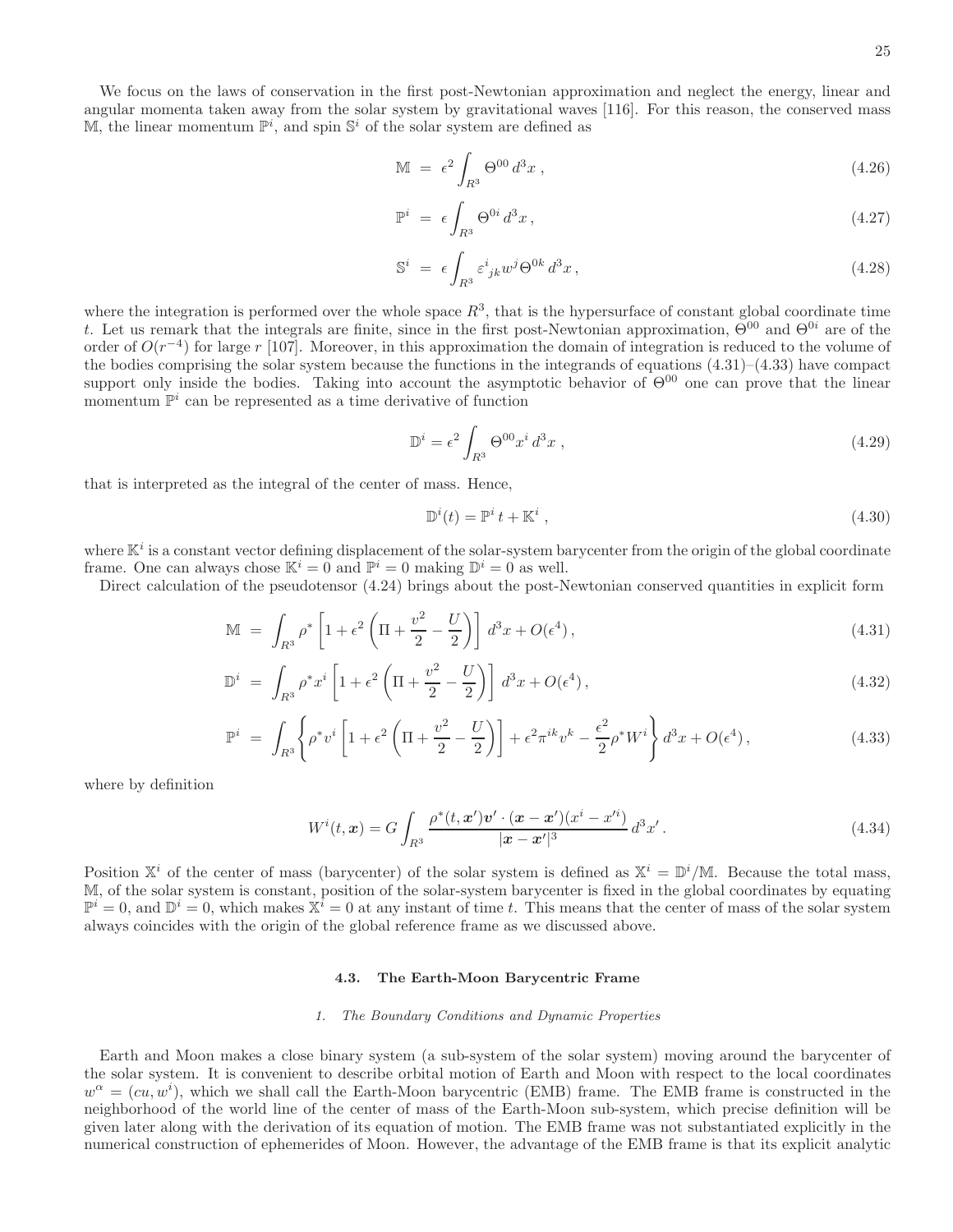construction will allow us to clearly decouple the orbital motion of Moon and Earth from the motion of the Earth-Moon barycenter around Sun.

The EMB frame is not asymptotically Minkowskian as radial distance goes far away from the Earth-Moon sub-system. This is because solution of the field equations in the EMB frame must smoothly match with the background gravitational field of external bodies - Sun and other planets, which affects the relative motion of Moon around Earth by means of tidal forces. The tidal gravitational field of Sun and other planets makes significant impact on the orbital evolution of the Earth-Moon system, and can not be neglected. Gravitational potential of the tidal force is represented by a Taylor polynomial with respect to the local spatial coordinates with time-dependent coefficients, which are called the external (tidal) multipoles [163, 164, 178]. In the Newtonian approximation this polynomial yields a solution of the Laplace equation and starts from the second order (quadratic) term because monopole and dipole external multipoles are usually eliminated by transformation to a freely-falling local coordinates as they are not physically associated with the tidal force. In general relativity this monopole-dipole effacing property of the external gravitational field is retained in the post-Newtonian approximation as a consequence of Einstein's equivalence principle (EEP) [59, 95, 107]. In particular, EEP suggests that it is always possible to chose local coordinates in such a way that all first derivatives of the metric tensor (the Christoffel symbols) vanish along a geodesic world line of a freely falling particle [199]. In general relativity EEP is also valid for a self-gravitating body moving in external gravitational field of other bodies [163, 200, 201].

In contrast to general relativity the scalar-tensor theory of gravity has a long-range scalar field that can not be eliminated by a coordinate transformation to a locally-inertial frame being at free fall. This is because the scalar field does not change its numerical value under pointwise coordinate transformations and, hence, can not vanish at a point on space-time manifold. The non-vanishing scalar field couples with the intrinsic gravitational field of an extended body and affects the local characteristics like the gravitational mass of the body. This exemplifies a mechanism of possible violation of EEP discussed by Dicke [140, 202] and Nordtvedt [182], and known in the PPN formalism as the Nordtvedt effect [59]. EEP possible violation is difficult for LLR and other kind of observations because the scalar field does not interacts directly with the measuring instruments but only with the gravitational field. It is hidden in the definition of the universal gravitational constant and reveals itself explicitly only in the first post-Newtonian effects in the equations of motion of the solar system bodies.

We demand that the origin of the local EMB frame coincides with the center of mass of the Earth-Moon system at any instant of time. This requires a precise post-Newtonian definition of the center of mass of a sub-system consisting of self-gravitating bodies that is a part of the solar system. Newtonian definition of the Earth-Moon barycenter is straightforward (see, for instance, [37] and equation (1.13) of this paper) and used in the analytical theories of the lunar motion in the barycentric coordinates. Post-Newtonian corrections make the concept of the Earth-Moon barycenter more involved and to some extent uncertain because of the gravitational interaction of the Earth-Moon system with the external gravitational field of Sun and other planets. This uncertainty was first noticed by Thorne and Hartle [164].

The other kind of problem in the scalar-tensor theory of gravity is that mathematically inadequate definition of the center of mass of the Earth-Moon system can bring about fictitious forces that will compel it to move with respect to the origin of the EMB frame. Because the scalar-tensor theory of gravity does not violate the law of conservation of the linear momentum for isolated astronomical systems[59, 173], this motion have no an underlying physical cause and can be removed after making corresponding correction in the post-Newtonian definition of the center of mass. Calculation, which we did in [157], confirms this idea and reveals that the dipole moment  $\mathbb{D}^i$  given by equation (4.32), where the integration over  $R^3$  is replaced with that over the volumes of Earth and Moon only, gives the definition of the Earth-Moon center of mass that excludes the nonphysical motion of the Earth-Moon barycenter with respect to the origin of the EMB frame.

Another complication in the definition of the origin of the EMB frame is caused by the finite size of the Earth-Moon system making its intrinsic quadrupole moment coupled with the (octupole) tidal gravitational field of Sun and other planets. This coupling exists already in the Newtonian approximation and is a well-established property of gravitationally-interacting extended bodies [129, 164]. If one assumes that the origin of the EMB frame moves along a geodesic world line, the quadrupole-octupole coupling makes the second time derivative of the dipole moment of the Earth-Moon system be not equal to zero, that is the Earth-Moon barycenter moves with acceleration. It means that the assumption of the geodesic motion of the origin of the EMB frame introduces a local gravitational force exerted on the Earth-Moon barycenter, which prevents the Earth-Moon linear momentum (the first time derivative of the dipole moment) to be conserved in such local frame. Nevertheless, mathematics tells us that one can retain the origin of the local EMB frame at the Earth-Moon barycenter if one can make the second time derivative of the dipole moment  $\mathbb{D}^i$ equal to zero. This can be done [163] if the origin of the EMB frame is chosen to move along the accelerated world line of the Earth-Moon barycenter. The acceleration is specified by the external dipole moment  $Q^i$  in the multipolar expansion of the homogeneous solution of the field equations (see equation 5.33) that corresponds physically to the force of inertia in the local EMB frame. The overall procedure of the post-Newtonian determination of the origin of the EMB frame and the Earth-Moon barycenter may look complicated but if it is not applied properly, the equations of the relative motion of Moon around Earth become cluttered with spurious, coordinate-dependent terms having no physical meaning.

We postulate that the local EMB frame is dynamically non-rotating. It means that orbital equations of motion of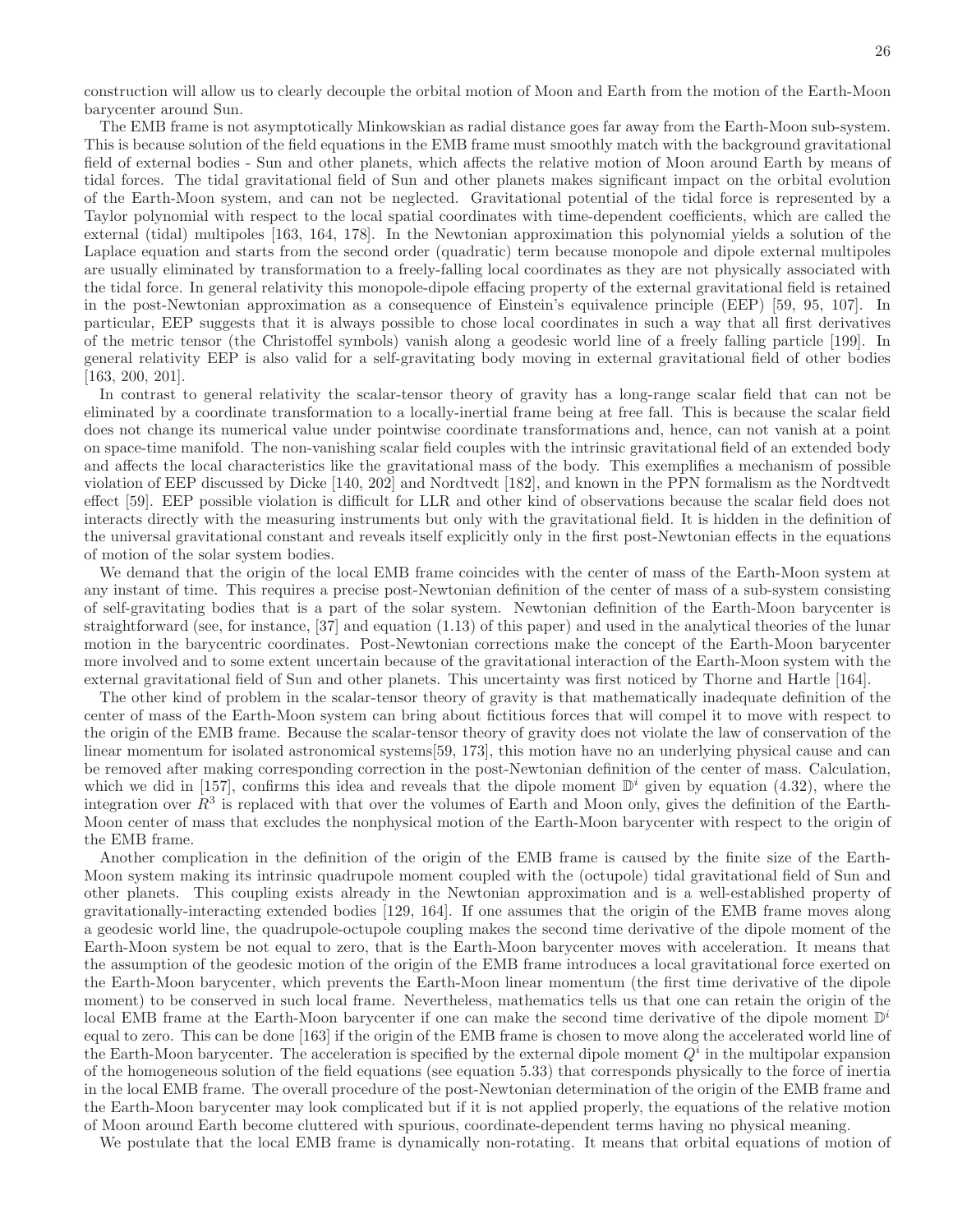Earth and Moon written down in the local coordinates do not include the Coriolis and centrifugal forces. However, the post-Newtonian nature of the gravitational interaction suggests that spatial axes of the dynamically non-rotating EMB frame must rotate (precess) in the kinematic sense with respect to the spatial axes of the global SSB frame. This kinematic rotational drift of the EMB frame includes three components that are called respectively de-Sitter (geodetic), Lense-Thirring (gravitomagnetic), and Thomas precessions [107]. The rate of each precession is derived from the law of the Fermi-Walker transport [107] of a vector of the orbital momentum of the Earth-Moon system as it moves around Sun. International Astronomical Union (IAU) recommends kinematically non-rotating frames for practical applications. It means that the data processing algorithms that involve the local frames, must have their spatial axes being anchored to ICRF [5]. We notice, however, that any kinematically non-rotating local frame must include the angular speed of its dynamic rotation (the above-mentioned relativistic precession with opposite sign) to the metric tensor. Including such terms to the local EMB frame makes no sense from theoretical point of view as it complicates the post-Newtonian equations of lunar motion. For this reason, we do not follow the IAU resolution in this respect.

### *2. The Metric Tensor and Scalar Field*

We denote the EMB local coordinates by  $w^{\alpha} = (w^0, w^i) = (cu, w^i)$  where u stands for the local coordinate time. We are looking for the solution of the field equations  $(3.29)$ – $(3.32)$  inside a world tube surrounding world lines of the centers of mass of Earth and Moon and spreading up to the nearest external bodies. Formally, these are Mars and Venus, but the domain of the EMB local coordinates can be extended later on, if necessary [124, 203]. The matter inside the region covered by the EMB frame, is that of Earth and Moon. Thus, the right side of equations (3.29)–(3.32) should include only the energy-momentum tensor of Earth and Moon.

Functions in a partial solution of the inhomogeneous field equations related to the Earth-Moon system alone, will be labeled by index (int) standing for "internal". These functions describe solution of the internal problem of the post-Newtonian celestial mechanics. Other functions describing a general solution of the homogeneous field equations, characterize the gravitational and scalar field of external bodies and are labeled by index (ext) standing for "external". These functions are given by polynomials in powers of the spatial coordinates. Because the field equations are non-linear, a third group of functions in their solution will appear. These functions describe gravitational mix (coupling) between the internal and external fields, and they will be labeled by index (mix).

Solution of the filed equations  $(3.29)$ – $(3.32)$  is a linear combination of a particular solution of the inhomogeneous equation and a general solution of the homogeneous equation. In order to distinguish these solutions from the corresponding solutions of the field equations found in the global SSB frame, we put a hat on any function that is expressed in EMB coordinates. This is because one and the same mathematical function has different forms when expressed in different coordinates. For example, for any scalar function  $F(x)$  and a coordinate transformation  $x = x(w)$  one has:  $F(x) = F[x(w)] \equiv \hat{F}(w)$ . It would be mathematically inconsistent to write  $F(w)$  instead of  $\hat{F}(w)$  because  $F(w)$  differs from  $F(x)$  [122, 123, 162].

Accounting for these remarks, solution for a scalar field in the EMB local coordinates is written as a sum of two terms

$$
\hat{\varphi}(u, \mathbf{w}) = \hat{\varphi}^{(\text{int})}(u, \mathbf{w}) + \hat{\varphi}^{(\text{ext})}(u, \mathbf{w}), \qquad (4.35)
$$

whereas the EMB perturbation

$$
\hat{h}_{\mu\nu}(u,\mathbf{w}) = \hat{g}_{\mu\nu}(u,\mathbf{w}) - \eta_{\mu\nu}
$$
\n(4.36)

of the metric tensor  $\hat{g}_{\mu\nu}(u, \boldsymbol{w})$  is given as a sum of three terms

$$
\hat{h}_{\mu\nu}(u,\mathbf{w}) = \hat{h}^{\text{(int)}}_{\mu\nu}(u,\mathbf{w}) + \hat{h}^{\text{(ext)}}_{\mu\nu}(u,\mathbf{w}) + \hat{h}^{\text{(mix)}}_{\mu\nu}(u,\mathbf{w})\,,\tag{4.37}
$$

where terms with index (int) refer to the Earth-Moon system and describe the internal solution of the inhomogeneous field equations, terms with index (ext) refer to the external bodies (Sun and other planets) and describe the background (external) solution of the homogeneous field equations, and terms with index (mix) are due to the non-linearity of the gravity field equations for the metric tensor. In the first post-Newtonian approximation the mixed terms appear only in  $\hat{g}_{00}(u, \boldsymbol{w})$  component of the metric tensor.

# a. Internal and External Solutions for the Scalar Field.

Equation (3.29) gives internal,  $\hat{\varphi}^{(int)}(u, w)$ , and external,  $\hat{\varphi}^{(ext)}(u, w)$ , solutions for the scalar field in the following form

$$
\hat{\varphi}^{(\text{int})}(u, \boldsymbol{w}) = U^{(\text{int})}(u, \boldsymbol{w}), \qquad (4.38)
$$

$$
\hat{\varphi}^{(\text{ext})}(u, \mathbf{w}) = \sum_{l=0}^{\infty} \frac{1}{l!} P^L w^L . \qquad (4.39)
$$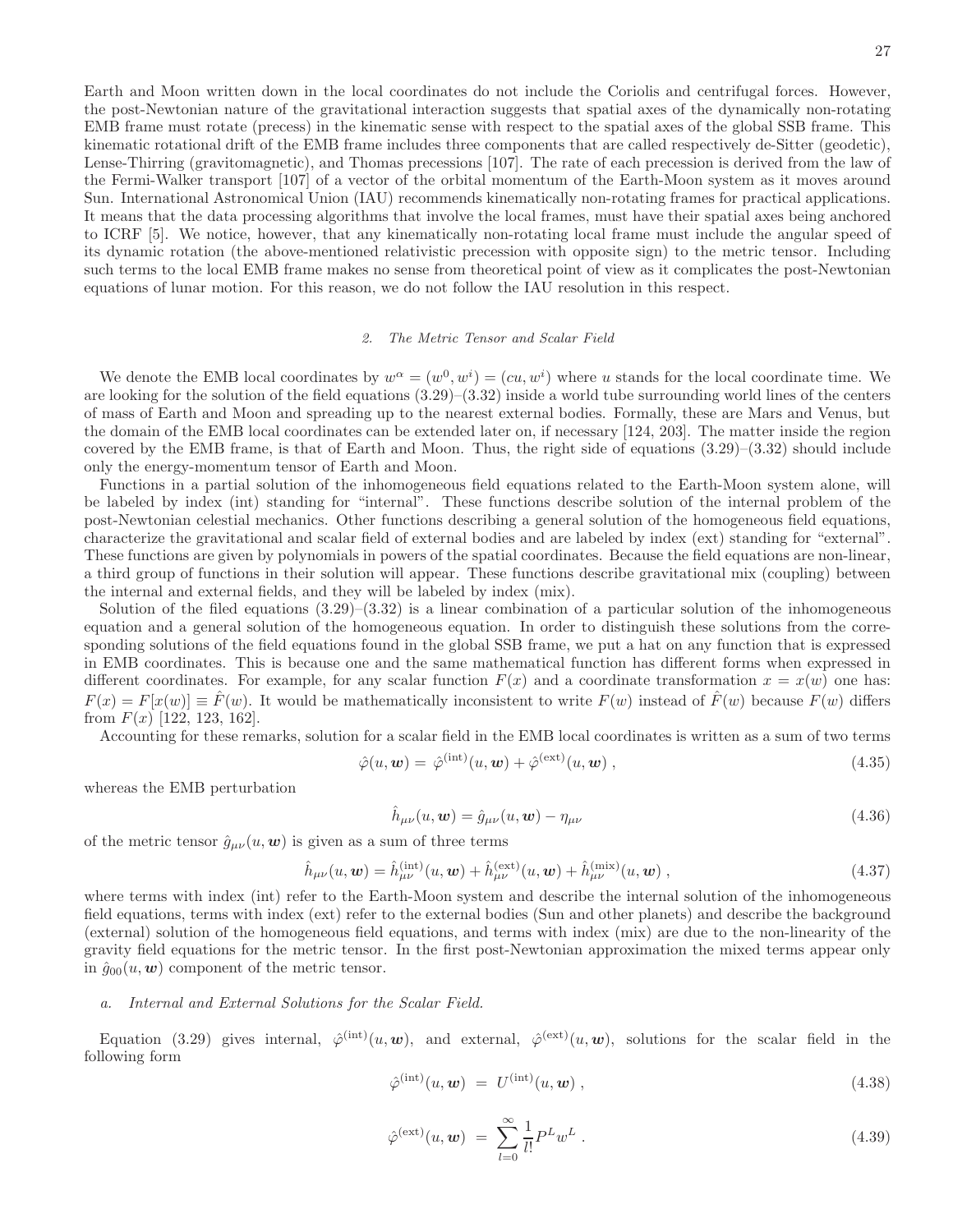Here  $P^L \equiv P^L(u)$  are external symmetric trace-free (STF) multipole moments in the multipolar decomposition of the scalar field generated by Sun and other planets. These external multipoles are functions of the local time  $u$  only. The internal solution  $\hat{\varphi}^{(int)}(u, w)$  describes the scalar field, which is generated by Earth and Moon only. It is expressed in terms of the Newtonian gravitational potential  $U^{(\text{int})}(u, w)$  that is defined in next section by equations (4.45),(4.46).

A subtle point of notations should be discussed here. By definition, the scalar field is invariant under coordinate transformation  $x^{\alpha} = x^{\alpha}(w^{\beta})$ , that is the equality  $\varphi(x) = \varphi(x(w)) = \varphi(w)$  holds exactly in any post-Newtonian approximation. On the other hand, the Newtonian potentials  $U(x)$  and  $U(w)$  are not scalar fields, that is  $U(x) \neq U(w)$  in all post-Newtonian approximations. For this reason, equations (4.7) and (4.38) may look self-contradictory because their left sides must be exactly equal by definition, while the right sides are given in terms of the Newtonian potentials  $U(x)$ and  $U(w)$ , which are not exactly equal to each other. This "paradox" is solved if one notices that the transformation from the SSB frame to the EMB frame is represented as a post-Newtonian series  $x^{\alpha} = w^{\alpha} + \epsilon^2$  (post-Newtonian terms) +  $O(\epsilon^4)$ , which means that if one neglects the post-Newtonian terms in the coordinate transformation, then,  $U(x) = U(w)$ . The difference between  $U(x)$  and  $U(w)$  will emerge only if the post-Newtonian terms are taken into account in transformation of the Newtonian potential from one frame to another. This remark also indicates that the scalar filed  $\varphi$ can not be expressed only in terms of the Newtonian potential in any post-Newtonian approximation. Hence, equations (4.7) and (4.38) must be replaced to a more general form in accordance with the exact equation (2.5) for the scalar field. This, more exact form of the scalar field is not required in the present paper as the scalar field directly perturbs the metric tensor beyond the Newtonian approximation and equations (4.7) and (4.38) are sufficient.

### b. Internal Solution for the Metric Tensor.

The boundary conditions imposed on the internal solution for the metric tensor in EMB frame are identical with those given in equations (4.3), (4.4). For this reason the internal solution for the metric tensor has the same form as in the global coordinates, but all quantities must be referred now only to Earth and Moon. We obtain

$$
\hat{h}_{00}^{(\text{int})}(u, \mathbf{w}) = 2U^{(\text{int})}(u, \mathbf{w}), \qquad (4.40)
$$

$$
\hat{l}_{00}^{(\text{int})}(u,\boldsymbol{w}) = 2\Psi^{(\text{int})}(u,\boldsymbol{w}) - 2(\beta - 1)\left[\hat{\varphi}^{(\text{int})}(u,\boldsymbol{w})\right]^2 - 2\left[U^{(\text{int})}(u,\boldsymbol{w})\right]^2 - \frac{\partial^2 \chi^{(\text{int})}(u,\boldsymbol{w})}{\partial u^2}, \quad (4.41)
$$

$$
\hat{h}_{0i}^{(\text{int})}(u, \mathbf{w}) = -2(1+\gamma)U_{(\text{int})}^{i}(u, \mathbf{w}), \qquad (4.42)
$$

$$
\hat{h}_{ij}^{(\text{int})}(u,\boldsymbol{w}) = 2\gamma \delta_{ij} U^{(\text{int})}(u,\boldsymbol{w}) , \qquad (4.43)
$$

where

$$
\Psi^{(\text{int})}(u, \mathbf{w}) = \left(\gamma + \frac{1}{2}\right) \Psi_1^{(\text{int})}(u, \mathbf{w}) - \frac{1}{6} \Psi_2^{(\text{int})}(u, \mathbf{w}) + (1 + \gamma - 2\beta) \Psi_3^{(\text{int})}(u, \mathbf{w}) \n+ \Psi_4^{(\text{int})}(u, \mathbf{w}) + \gamma \Psi_5^{(\text{int})}(u, \mathbf{w}),
$$
\n(4.44)

the internal potentials

$$
U^{(\text{int})}(u,\boldsymbol{w}) = U_E(u,\boldsymbol{w}) + U_M(u,\boldsymbol{w}), \qquad U^i_{(\text{int})}(u,\boldsymbol{w}) = U^i_E(u,\boldsymbol{w}) + U^i_M(u,\boldsymbol{w}),
$$
  

$$
\Psi_k^{(\text{int})}(u,\boldsymbol{w}) = \Psi_{Ek}(u,\boldsymbol{w}) + \Psi_{Mk}(u,\boldsymbol{w}), \qquad \chi^{(\text{int})}(u,\boldsymbol{w}) = \chi_E(u,\boldsymbol{w}) + \chi_M(u,\boldsymbol{w}),
$$
(4.45)

and the indices E and M represent Earth and Moon respectively.

All these functions are defined as integrals over volumes of Earth and Moon. For example, for Earth (index  $E$ ) one has

$$
U_E(u, \mathbf{w}) = G \int\limits_{V_E} \frac{\rho^*(u, \mathbf{w}^\prime)}{|\mathbf{w} - \mathbf{w}^\prime|} d^3 w^\prime , \qquad (4.46)
$$

$$
U_E^i(u, \mathbf{w}) = G \int_{V_E} \frac{\rho^*(u, \mathbf{w}')\nu^i(u, \mathbf{w}')}{|\mathbf{w} - \mathbf{w}'|} d^3w', \qquad (4.47)
$$

$$
\chi_E(u, \mathbf{w}) = -G \int\limits_{V_E} \rho^*(u, \mathbf{w}') |\mathbf{w} - \mathbf{w}'| d^3 w' , \qquad (4.48)
$$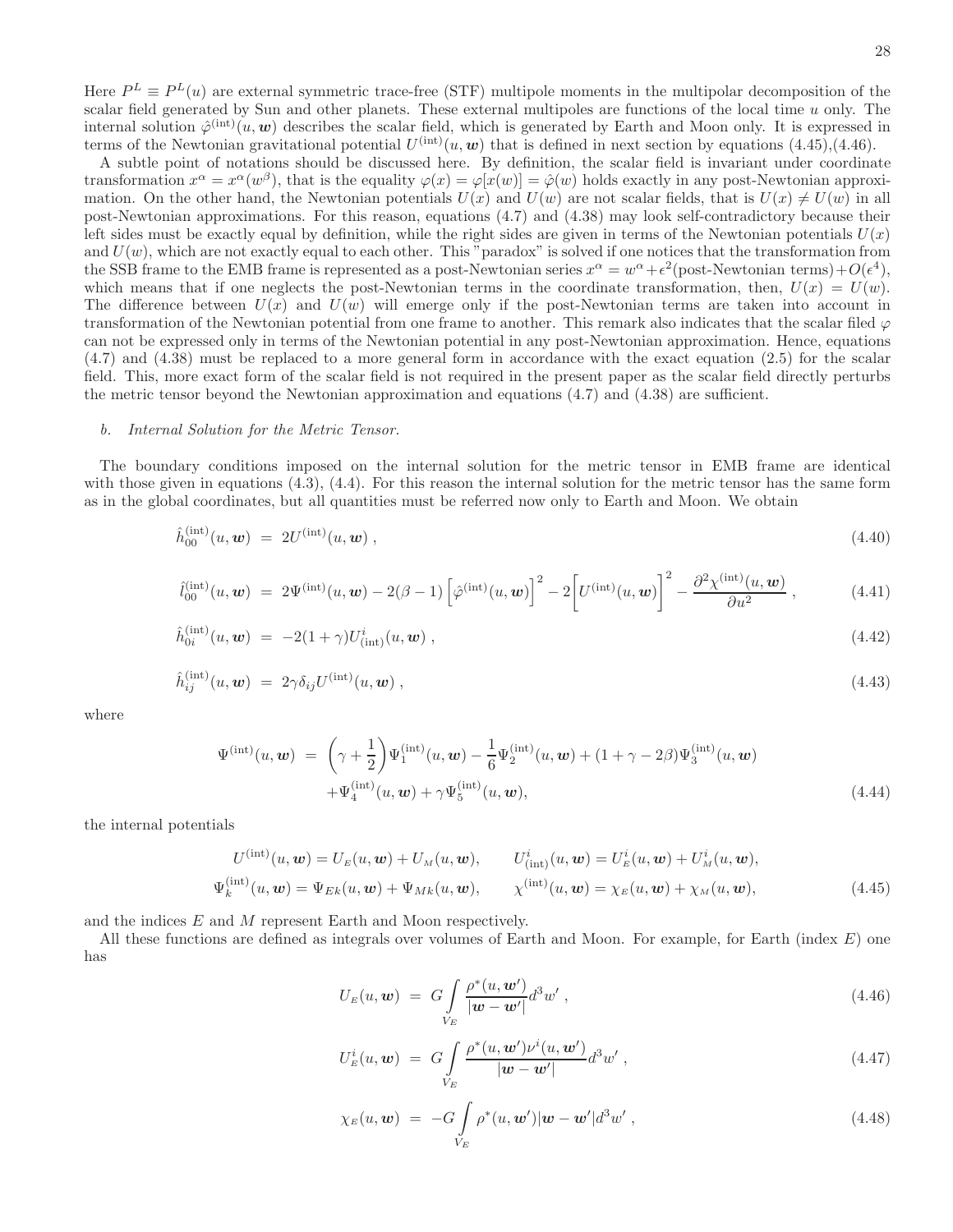where

$$
\Psi_{E1}(u,\mathbf{w}) = G \int\limits_{V_E} \frac{\rho^*(u,\mathbf{w}')\nu^2(u,\mathbf{w}')}{|\mathbf{w}-\mathbf{w}'|} d^3w', \qquad (4.49)
$$

$$
\Psi_{E2}(u,\mathbf{w}) = G \int\limits_{V_E} \frac{\rho^*(u,\mathbf{w}')\hat{h}^{(\mathrm{int})}(u,\mathbf{w}')}{|\mathbf{w}-\mathbf{w}'|} d^3w', \qquad (4.50)
$$

$$
\Psi_{E3}(u,\mathbf{w}) = G \int_{V_E} \frac{\rho^*(u,\mathbf{w}')\hat{\varphi}^{(\mathrm{int})}(u,\mathbf{w}')}{|\mathbf{w}-\mathbf{w}'|} d^3w', \qquad (4.51)
$$

$$
\Psi_{E4}(u, \mathbf{w}) = G \int_{V_E} \frac{\rho^*(u, \mathbf{w}') \Pi(u, \mathbf{w}')}{|\mathbf{w} - \mathbf{w}'|} d^3 w', \qquad (4.52)
$$

$$
\Psi_{E5}(u,\mathbf{w}) = G \int_{V_E} \frac{\pi^{kk}(u,\mathbf{w}^{\prime})}{|\mathbf{w}-\mathbf{w}^{\prime}|} d^3w^{\prime}, \qquad (4.53)
$$

 $\hat{h}^{(\text{int})} = \hat{h}^{(\text{int})}_{ii}$ , the symbol  $\nu^i = dw^i/du$  is velocity of Earth's or Moon's matter with respect to the origin of the EMB frame, and all gravitational potentials are taken over Earth's volume denoted respectively as  $V<sub>E</sub>$ . Gravitational potentials for Moon are given by similar equations with the integrals performed over the volume of Moon. Formally, one takes equations  $(4.49)$ – $(4.53)$  and replace index E for index M. It is worth to emphasize that the integrals given in this section, are taken over the hypersurface of the coordinate time u. It does not coincide with the hypersurface of the coordinate time t, which is used in the integrals defining the gravitational potentials in the SSB frame. This remark is important for making post-Newtonian transformations of the potentials from one frame to another [157, section 8.3.1].

The internal terms of the metric tensor in the local EMB frame given by equations  $(4.38)$ ,  $(4.40)$ – $(4.43)$  must obey the gauge condition (3.22) with the external part of the metric being excluded. It yields

$$
\frac{\partial U^{(\text{int})}(u,\mathbf{w})}{\partial u} + \frac{\partial U^{i}_{(\text{int})}(u,\mathbf{w})}{\partial w^{i}} = O(\epsilon^{2}).
$$
\n(4.54)

This is the only condition, which relates the potentials of the internal (particular) solution of the inhomogeneous field equations in the first post-Newtonian approximation, if one neglects the influence of the external bodies. We note that equation (4.54) is satisfied by the equation of continuity (3.18).

### c. External Solution for the Metric Tensor.

Solution of the homogeneous field equations for the metric tensor in EMB frame gives the inertial force exerted on the Earth-Moon barycenter and the tidal gravitational field of Sun and other planets in terms of the external STF tensors [157]. Boundary conditions imposed on the external solution should make it convergent on the world line of the origin of the EMB frame, that is at the point with local coordinates  $w = 0$ . On the other hand, the external solution should match the tidal gravitational field of Sun and other planets as radial distance  $r = |w|$  grows outward from the origin of the EMB frame. These boundary conditions are typical for construction of the local frames on curved background space-time [124, 125, 157, 164, 199, 204].

Explicit form of the most general external solution for the linearized metric tensor perturbation in local coordinates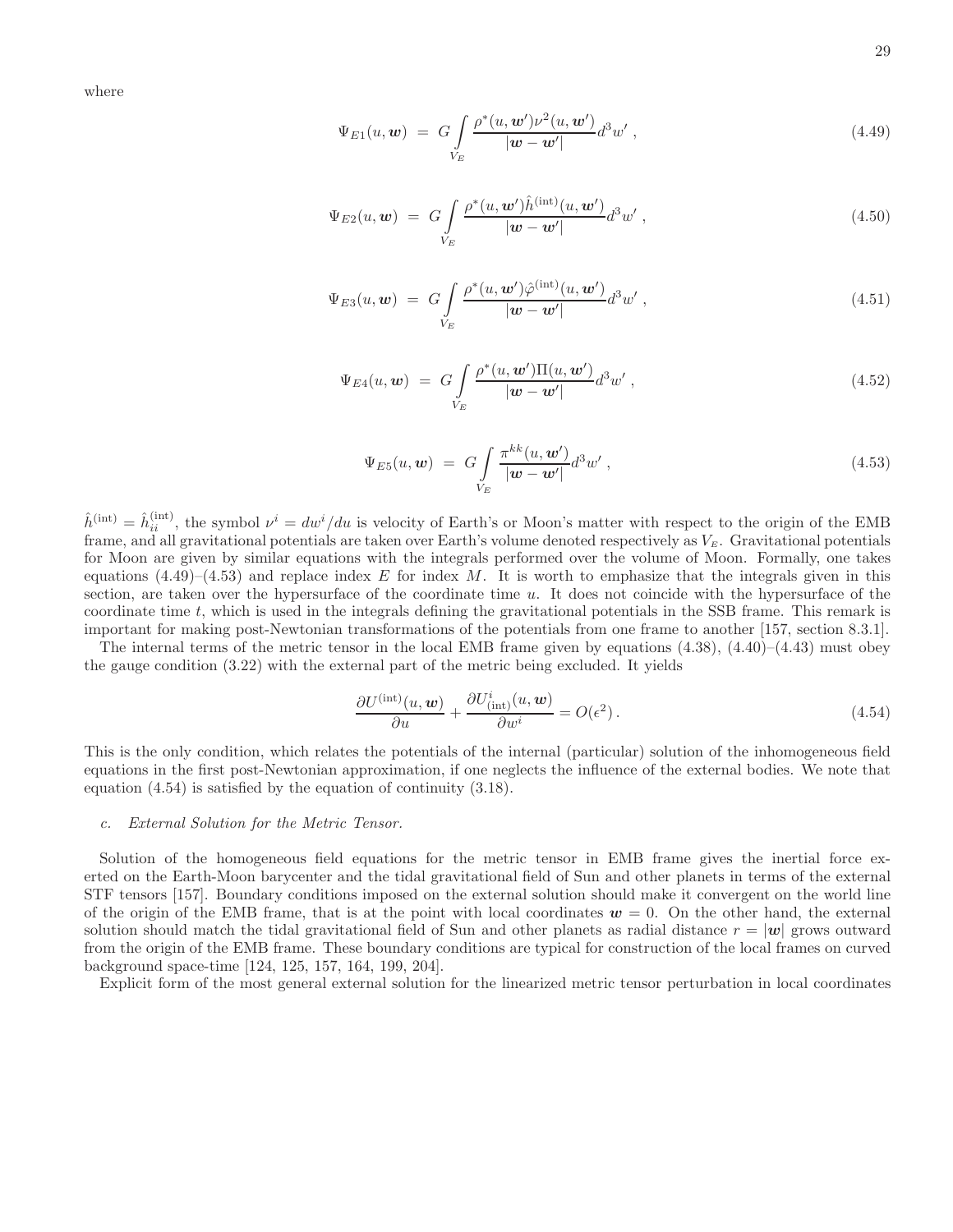is given by [157]

$$
\hat{h}_{00}^{(\text{ext})}(u, \mathbf{w}) = 2 \sum_{l=0}^{\infty} \frac{1}{l!} Q^L w^L + C^2 w^2 - C^p C^q w^p w^q , \qquad (4.55)
$$

$$
\hat{h}_{0i}^{(\text{ext})}(u,\mathbf{w}) = \varepsilon_{ipq} C^p w^q + \sum_{l=2}^{\infty} \frac{1}{l!} \varepsilon_{ipq} C^{pL-1} w^{} + \sum_{l=0}^{\infty} \frac{1}{l!} Z^{iL} w^L + \sum_{l=0}^{\infty} \frac{1}{l!} S^L w^{L},
$$
\n(4.56)

$$
\hat{h}_{ij}^{(\text{ext})}(u, \mathbf{w}) = 2\delta_{ij} \sum_{l=0}^{\infty} \frac{1}{l!} A^L w^L + \sum_{l=0}^{\infty} \frac{1}{l!} B^L w^{} + \frac{1}{3} \left( \delta_{ij} C^2 - C^i C^j \right) w^2 \n+ \sum_{l=1}^{\infty} \frac{1}{l!} \left( D^{iL-1} w^{} + \varepsilon^{ipq} E^{pL-1} w^{} \right)^{\text{sym}(ij)} \n+ \sum_{l=2}^{\infty} \frac{1}{l!} \left( F^{ijL-2} w^{L-2} + \varepsilon^{pq(i} G^{j)pL-2} w^{} \right),
$$
\n(4.57)

where we use the multi-index notation  $L \equiv i_1 i_2 ... i_l$ ,  $L-1 \equiv i_1 i_2 ... i_{l-1}$ , and so on, symbol 'sym $(ij)$ ' and the round brackets around indices denote symmetry with respect to the indices, for instance,  $[T_{ijL}]^{sym(ij)} \equiv T_{(ij)L} = (1/2)[T_{ijL} + T_{jiL}]$ . Function  $C^i$  in equations (4.55)–(4.57) is the angular velocity of kinematic rotation of the local frame with respect to the global coordinates, and we keep its contribution only up to terms of the order of  $O(C^2)$ , which is sufficient for our goal. We also assume that  $C<sup>i</sup>$  has the post-Newtonian order of magnitude being comparable with the rate of the geodetic precession.

The external solution contains monopole terms Q and A entering  $\hat{h}_{00}^{(ext)}$  and  $\hat{h}_{ij}^{(ext)}$  respectively. Function Q defines the unit of measurement of the coordinate time u at the origin of the EMB frame, and function  $A$  defines the unit of measurement of spatial distances. These functions can be chosen arbitrary in accordance with the practice of astronomical measurements and data processing recommended by the IAU [5]. Current practice is to chose these functions as constants to equate the rate of the solar barycentric and geocentric coordinate times [5, 205], which would secularly diverge due to the orbital motion of Earth around Sun, if one had chosen  $Q = 0$ . In this paper we do not impose any limitation on functions  $Q$  and  $A$ , which are admitted to depend on time  $u$ .

Physical meaning of the external multipoles  $Q<sup>L</sup>$  can be understood if one writes down the Newtonian equation of motion of a test particle being at free fall in the EMB frame. This equation is a time-like geodesic so that after calculation of the Christoffel symbols one gets acceleration of the particle

$$
\frac{d^2w^i}{du^2} = Q_i - \dot{Z}^i - 2\varepsilon_{ijk}C^j\nu^k - \varepsilon_{ijk}\dot{C}^jw^k + \left(C^2\delta_{ij} - C_iC_j\right)w^j + Q_{ij}w^j + \sum_{l=2}^{\infty}\frac{1}{l!}Q_{iL}w^L + O\left(\epsilon^2\right) ,\qquad(4.58)
$$

where  $\nu^i \equiv dw^i/du$ . The difference between the first two terms in the right side of this equation,  $Q_i - \dot{Z}^i$ , describe the kinematic acceleration of the particle. It is caused by the force of inertia if the origin of the local frame does not move along geodesic. The third term,  $2\varepsilon_{ijk}C^j\nu^k$ , in the right side of equation (4.58) is the Coriolis acceleration [162] caused by the coupling of the particle's velocity to the angular velocity  $C^i$  of rotation of the local frame. The forth term,  $\varepsilon_{ijk}\dot{C}^j w^k$ , in the right side of equation (4.58) is acceleration due to the non-uniform rotation of the local frame. The fifth term,  $(C^2 \delta_{ij} - C_i C_j) w^j$ , describes a centrifugal acceleration of the particle. The sixth term,  $Q_{ij} w^j$ , is acceleration due to the presence of the quadrupole tidal gravitational field of Sun and other planets. The last term in the right side of equation (4.58) is the Newtonian tidal acceleration due to the higher-order external multipoles of the gravitational field of Sun and planets. The centrifugal and quadrupole tidal accelerations have similar structure. The difference, however, is that the matrix of the centrifugal acceleration,  $C^2 \delta_{ij} - C_i C_j$ , is not trace-free in contrast to the tidal matrix,  $Q_{ij}$ . In what follows, we shall keep the angular velocity  $C^i$  in the metric tensor but after completion of calculations it will be set equal to zero. This is equivalent to the choice of dynamically non-rotating EMB frame. We also postulate without any limitations that the shift function  $Z^i = 0$ . It means that the time axis of the EMB frame is always locally orthogonal to its spatial axes. However, we shall retain the dipole external moment  $Q^i$  in our calculations because it will be associated (see the next section) with acceleration of the origin of the EMB frame due to the gravitational coupling of the internal multipoles of the Earth-Moon system with external gravitational multipoles of Sun and other planets.

A set of eleven external STF multipole moments  $P^L$ ,  $Q^L$ ,  $C^L$ ,  $Z^L$ ,  $S^L$ ,  $A^L$ ,  $B^L$ ,  $D^L$ ,  $E^L$ ,  $G^L$  is defined on the world line of the origin of the EMB local coordinates so that these multipoles are functions of the local coordinate time  $u$ only. Furthermore, the external multipole moments are symmetric and trace-free (STF) Cartesian tensors with respect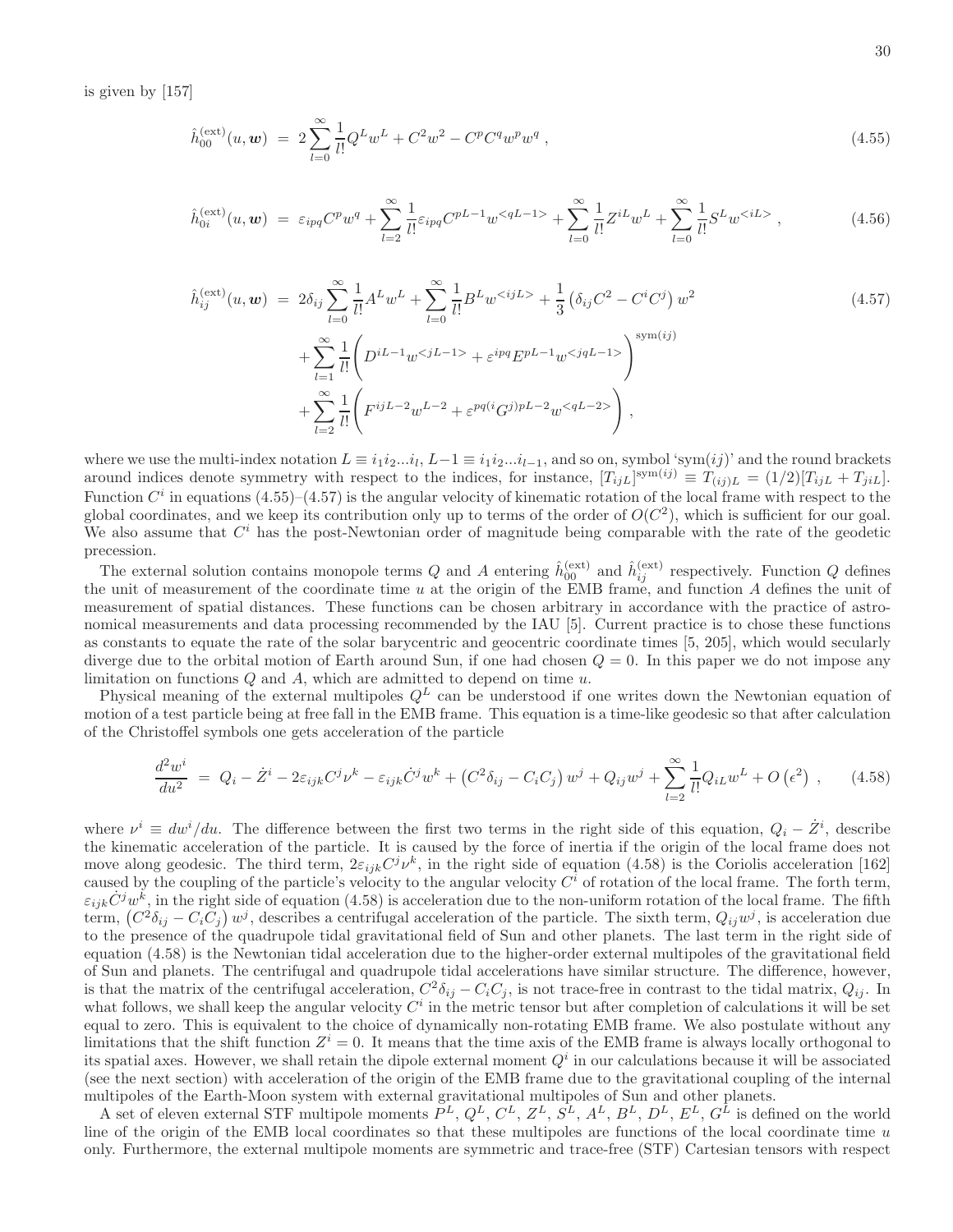to a pair of any indices [157, 166, 178]. Imposing four gauge conditions (3.23), (3.24) on the metric tensor given by equations (4.55)–(4.57) reveals that only 7 from 11 external multipole moments are algebraically independent. Indeed, after imposing the gauge conditions one can immediately eliminate the external multipole moments  $B^L$ ,  $E^L$ ,  $D^L$ ,  $S^L$ from the local metric [157]. The remaining multipoles:  $P^L$ ,  $Q^L$ ,  $Z^L$ ,  $C^L$ ,  $A^L$ ,  $F^L$ ,  $G^L$  can be constrained by making use of the residual gauge freedom allowed by differential equation (3.37), which excludes four other multipoles  $A^L$ ,  $F^L$ ,  $G^L$ ,  $Z^L$  [157]. We conclude that only three external moments  $P^L$ ,  $Q^L$ , and  $C^L$  have real physical meaning reflecting one degree of freedom for the scalar field and two degrees of freedom for gravitational field of the external bodies. However, it is convenient to preserve some gauge freedom and do not fix the external multipoles  $Z^L$  with  $l \geq 2$ . They can be chosen later to simplify equations of orbital motion of Moon.

After fixing the gauge freedom as indicated above, the external metric tensor assumes the following form [157]

$$
\hat{h}_{00}^{(\text{ext})}(u, \mathbf{w}) = 2 \sum_{l=0}^{\infty} \frac{1}{l!} Q^L w^L , \qquad (4.59)
$$

$$
\hat{h}_{0i}^{(\text{ext})}(u, \mathbf{w}) = \left(\dot{A} + \frac{\dot{Q}}{3} + \frac{1 - \gamma}{3}\dot{P}\right)w^{i} + \sum_{l=1}^{\infty} \frac{1}{l!} \varepsilon_{ipq} C^{pL-1} w^{\n(4.60)
$$

$$
\hat{h}_{ij}^{(\text{ext})}(u, \mathbf{w}) = 2\delta_{ij} \left\{ A + \sum_{l=1}^{\infty} \frac{1}{l!} \left[ Q^L + (\gamma - 1)P^L \right] w^L \right\},\tag{4.61}
$$

where the dot above the external multipoles denotes a derivative with respect to time  $u$ .

Now we can compute the non-linear part of the external metric tensor by making use of equation (3.30). It is determined up to a solution of the homogeneous field (Laplace) equation, which is absorbed to the post-Newtonian terms (not shown explicitly) in definition of the external multipoles  $Q^L$  in equation (4.59). Thus, for the non-linear terms of the metric tensor one obtains

$$
\hat{l}_{00}^{(\text{ext})}(u, \mathbf{w}) = -2\left(\sum_{l=0}^{\infty} \frac{1}{l!} Q^L w^L\right)^2 - 2(\beta - 1)\left(\sum_{l=0}^{\infty} \frac{1}{l!} P^L w^L\right)^2 + \sum_{l=0}^{\infty} \frac{1}{(2l+3)l!} \ddot{Q}^L w^L w^2,
$$
\n(4.62)

where a double dot above  $Q_L$  denotes a second time derivative with respect to time u. We have included the monopole and dipole terms to the non-linear part of the EMB metric tensor for our convenience. In fact, these terms could be excluded from equation (4.62) by means of re-definition of the monopole Q and the dipole  $Q<sup>i</sup>$ . We could also decompose the product of the two sums in equation (4.62) into irreducible pieces and absorb some of the terms so obtained, to the multipoles  $Q^L$  ( $l \geq 2$ ). This procedure is, however, redundant at this stage of calculation as it will be done later on in the procedure of finding the post-Newtonian coordinate transformations between the different frames.

## d. The Mixed Terms.

The coupling terms in the metric tensor in the EMB local coordinates are given as a particular solution of the inhomogeneous field equation (3.30) with the right side taken as a product of the internal and external solutions found on previous step of the approximation procedure. Solving equation (3.30) yields

$$
\hat{l}_{00}^{(\text{mix})}(u, \mathbf{w}) = -2U^{(\text{int})}(u, \mathbf{w}) \left\{ A + (2\beta - \gamma - 1)P + 2 \sum_{l=0}^{\infty} \frac{1}{l!} \left[ Q^{L} + (\beta - 1)P^{L} \right] w^{L} \right\} \n-2G \sum_{l=1}^{\infty} \frac{1}{l!} \left[ Q^{L} + 2(\beta - 1)P^{L} \right] \int_{V} \frac{\rho^{*}(u, \mathbf{w}') w'^{L}}{|w - \mathbf{w}'|} d^{3}w',
$$
\n(4.63)

where V denotes a common volume of Earth's and Moon's matter:  $\int_V = \int_{V_E} + \int_{V_M}$ . This completes derivation of the metric tensor in the EMB local coordinates.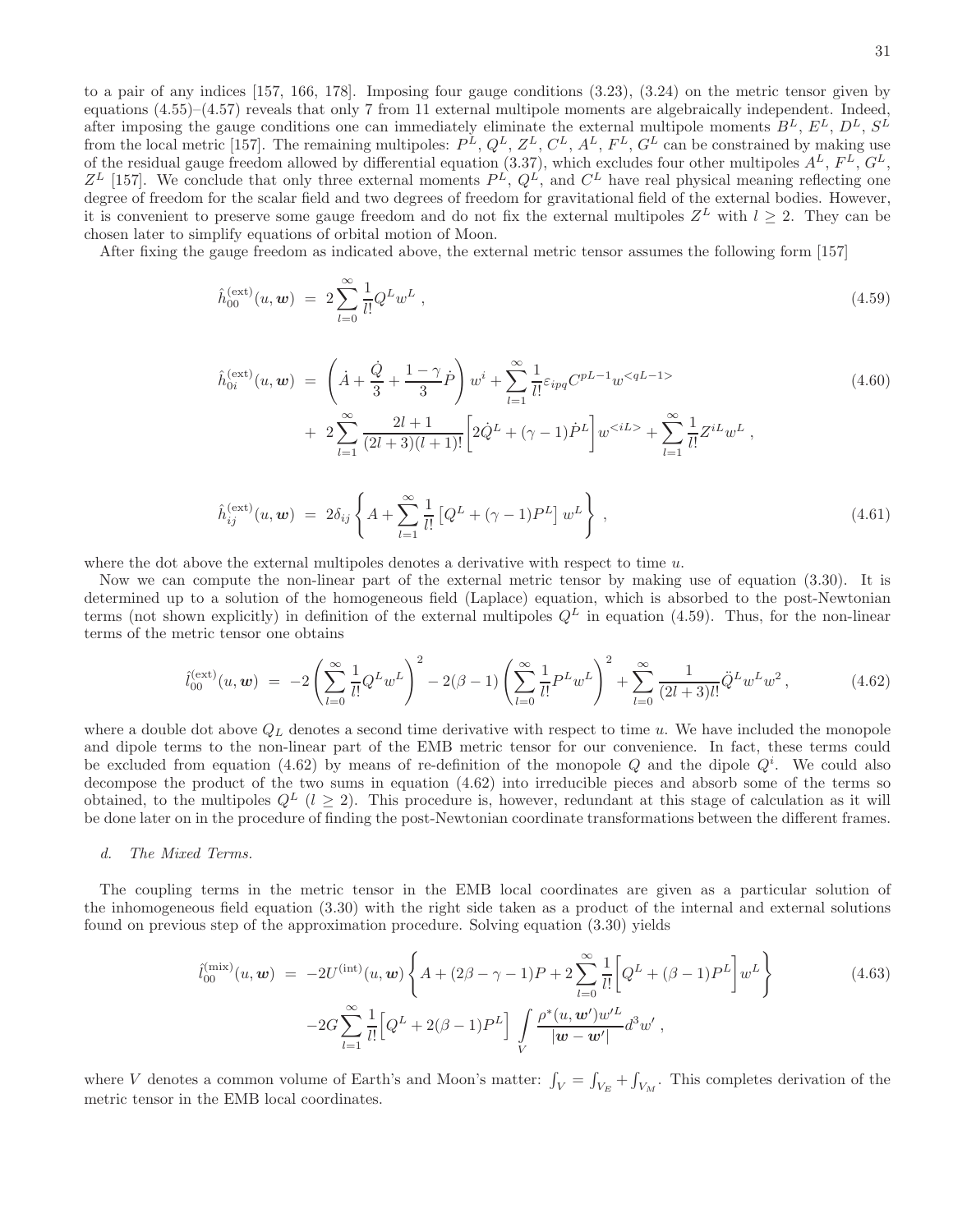### *3. Internal Multipoles of the Earth-Moon System*

Had one ignored the tidal gravitational field of Sun and other planets, the Earth-Moon system would be considered as isolated and its gravitational field would be characterized by the sum of the internal potentials of each body defined in equations (4.46)–(4.53). Multipolar decomposition of the metric tensor of an isolated gravitating system residing in asymptotically flat space-time has been well understood and can be found in papers [178, 206, 207], where the technique of the irreducible Cartesian tensors has been implemented. The technique has been extended to the case of a selfgravitating system embedded to an asymptotically-curved background space-time in [125, 157, 164]. The Earth-Moon system is not fully isolated from the other bodies of the solar system because it interacts with them gravitationally rather strong – it suffices to recall the large orbital perturbations in the lunar motion caused by Sun [208]. This mutual interaction brings about the mixed terms to the metric tensor in the EMB frame, which bring uncertainty to the post-Newtonian definition of the internal multipole moments of the Earth-Moon system noted by Thorne and Hartle [164].

There are two options – either to include or to exclude the contribution of the mixed terms to the internal multipole moments of the Earth-Moon system. Both options are theoretically admissible but one of them has advantage. Straightforward calculations [157] prove that equations of motion of the Earth-Moon system can be significantly simplified if the mixed terms are included to the definition of the internal multipole moments. This is the choice we hold on. There are three classes of the internal multipole moments in the scalar-tensor theory of gravity – active, conformal, and scalar multipoles [59]. Each class has two physically-different types of mass-induced and current-induced multipoles.

The active STF mass-type multipoles of the Earth-Moon system are defined by equation [157]

$$
\mathcal{I}^{L} = \int_{V} \sigma(u, \mathbf{w}) w^{} d^{3}w
$$
\n
$$
+ \frac{\epsilon^{2}}{2(2l+3)} \left[ \frac{d^{2}}{du^{2}} \int_{V} \sigma(u, \mathbf{w}) w^{} w^{2} d^{3}w - 4(1+\gamma) \frac{2l+1}{l+1} \frac{d}{du} \int_{V} \sigma^{i}(u, \mathbf{w}) w^{L>} d^{3}w \right]
$$
\n
$$
- \epsilon^{2} \int_{V} d^{3}w \,\sigma(u, \mathbf{w}) \left\{ A + (2\beta - \gamma - 1)P + \sum_{k=1}^{\infty} \frac{1}{k!} \left[ Q^{K} + 2(\beta - 1)P^{K} \right] w^{K} \right\} w^{},
$$
\n(4.64)

where  $V$  denotes the volume occupied by the matter of the Earth-Moon system, the matter current density

$$
\sigma^{i}(u, \mathbf{w}) = \rho^{*}(u, \mathbf{w})\nu^{i}(u, \mathbf{w}), \qquad (4.65)
$$

and the active mass density

$$
\sigma(u,\mathbf{w}) = \rho^*(u,\mathbf{w}) \left\{ 1 + \epsilon^2 \left[ (\gamma + \frac{1}{2})\nu^2(u,\mathbf{w}) + \Pi(u,\mathbf{w}) - (2\beta - 1)U^{(\mathrm{int})}(u,\mathbf{w}) \right] \right\} + \epsilon^2 \gamma \pi^{kk}(u,\mathbf{w}) , \tag{4.66}
$$

where  $\hat{U}^{(\text{int})}(u, \boldsymbol{w})$  is the gravitational potential of the Earth-Moon system given by equation (4.45).

The conformal STF mass-type multipoles of the Earth-Moon system are defined as follows [157]

$$
I^{L} = \int_{V} \varrho(u, \mathbf{w}) \left\{ 1 - \epsilon^{2} \left[ A + (1 - \gamma)P + \sum_{k=1}^{\infty} \frac{1}{k!} Q_{K} w^{K} \right] \right\} w^{} d^{3}w + \frac{\epsilon^{2}}{2(2l+3)} \left[ \frac{d^{2}}{du^{2}} \int_{V} \varrho(u, \mathbf{w}) w^{} w^{2} d^{3}w - \frac{8(2l+1)}{l+1} \frac{d}{du} \int_{V} \sigma^{i}(u, \mathbf{w}) w^{L>} d^{3}w \right],
$$
\n(4.67)

with the *conformal* mass density of matter

$$
\varrho = \rho^*(u, \mathbf{w}) \left[ 1 + \epsilon^2 \left( \frac{3}{2} \nu^2(u, \mathbf{w}) + \Pi(u, \mathbf{w}) - U^{(\text{int})}(u, \mathbf{w}) \right) \right] + \epsilon^2 \pi^{kk}(u, \mathbf{w}) . \tag{4.68}
$$

The conformal mass density does not depend on the PPN parameters  $\beta$  and  $\gamma$  as opposed to the definition of the activemass density.

The scalar field multipoles,  $\bar{I}^L$ , are not independent and are related to the active and conformal multipoles with the aid of a linear relationship [157]

$$
\bar{I}^L = 2\mathcal{I}^L - (1+\gamma)I^L \tag{4.69}
$$

The hypersurface of the integration in equations  $(4.64)$ ,  $(4.67)$  is that of the constant local EMB coordinate time u, which does not coincide with the hypersurface of the constant time  $t$  in the global SSB coordinates.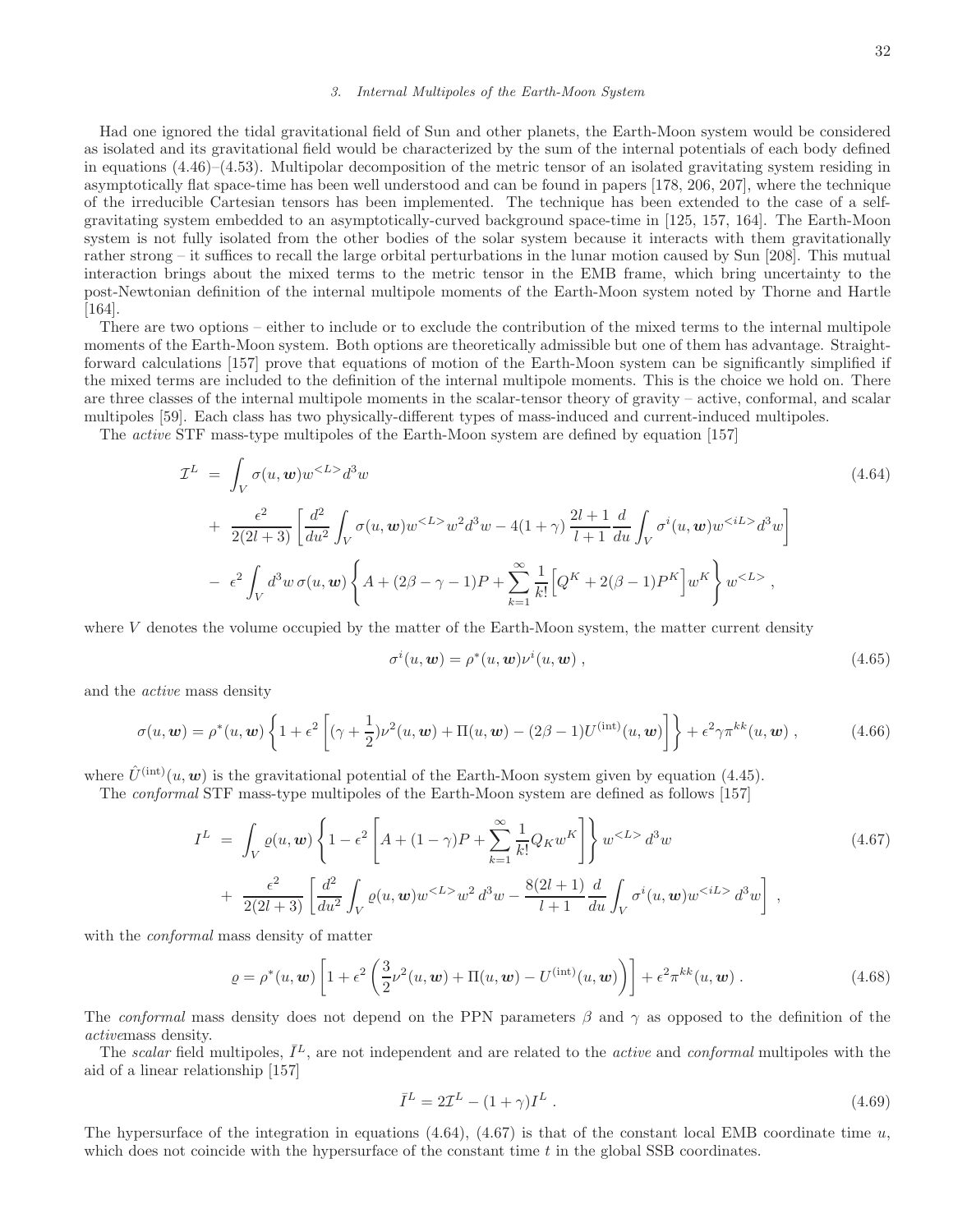In addition to the gravitational mass-type multipoles,  $\mathcal{I}^L$  and  $I^L$ , there is a set of other multipoles, which are called spin multipoles. In the post-Newtonian approximation they are defined by equation [157, 178, 206]

$$
S^{L} = \int_{V} \varepsilon^{pq < a_{l}} w^{L-1 > p} \sigma^{q}(u, \mathbf{w}) d^{3}w \,, \tag{4.70}
$$

where the matter current density  $\sigma^q$  is defined in equation (4.65). The spin multipoles of the Earth-Moon system are different from zero because both Earth and Moon move with respect to the EMB frame making the matter current density  $\sigma^i \neq 0$ .

### 4.4. The Geocentric Frame

# *1. The Boundary Conditions and Dynamic Properties*

The Earth is a self-gravitating, extended body moving around the barycenter of the Earth-Moon system, which in its own turn moves around the barycenter of the solar system. It is convenient to introduce local geocentric frame  $X^{\alpha} = (cT, X^{i})$  to describe rotational motion of Earth and orbital motion of artificial satellites orbiting Earth. It will also help us to decouple the orbital motion of Earth around the Earth-Moon system barycenter from the rotational harmonics (nutation, precession, polar motion) of Earth.

Mathematical principles of the construction of the geocentric reference frame (GRF) are similar to those, which were used in the construction of the local Earth-Moon barycentric frame. However, in case of the GRF the internal problem is solved only for Earth. The external bodies are Sun, Moon, and other planets.

The origin of the GRF is located at Earth's center of mass, and the domain of space covered by the frame incloses the world line of the center of mass of Earth with a spatial cross-section that extends to the orbit of Moon. The GRF is not asymptotically Minkowskian because of the tidal gravitational field of Sun, Moon, and other planets. This means that the GRF metric tensor diverges as distance from the origin of the GRF grows. At the same time, if one neglects gravitational field of Earth, the remaining part of the GRF metric tensor is reduced to the Minkowskian tensor  $\eta_{\alpha\beta}$  on the world-line of the origin of the geocentric frame.

We postulate that the GRF is dynamically non-rotating. It means that orbital equations of motion of Earth's artificial satellites, referred to the GRF, do not include the Coriolis and centrifugal forces. However, the post-Newtonian force causes spatial axes of the GRF rotate slowly in kinematic sense with respect to spatial axes of the EMB frame, which undergoes relativistic precession with respect to the global SSB frame as well.

# *2. The Metric Tensor and the Scalar Field*

We denote the geocentric coordinates by  $X^{\alpha} = (X^0, X^i) = (cT, X^i)$  where T stands for the geocentric coordinate time. We are looking for the non-vacuum (internal) solution of the field equations  $(3.29)$ – $(3.30)$  inside a domain spreading up from the geocenter to Moon. Thus, the right side of equations (3.29)–(3.32) includes only the energy-momentum tensor of Earth. The scalar field and the metric tensor in the internal solution of the field equations related to Earth only, will be labeled by index (int) and a capital letter E. Other functions describing the metric tensor and the scalar field of the external bodies are labeled by index (ext), and the coupling between the internal and external terms will be labeled by index (mix). The solution of the field equations  $(3.29)$ – $(3.30)$  is a linear combination of a general solution of the homogeneous equation and a particular solution of the inhomogeneous equation.

Solution for a scalar field in the GRF coordinates is denoted as  $\Phi$ , and has the following structure

$$
\Phi(T, \mathbf{X}) = \Phi^{(\text{int})}(T, \mathbf{X}) + \Phi^{(\text{ext})}(T, \mathbf{X}). \tag{4.71}
$$

The GRF metric tensor is denoted as  $G_{\mu\nu}(T, X)$ , and its perturbation

$$
H_{\mu\nu}(T, \mathbf{X}) = G_{\mu\nu}(T, \mathbf{X}) - \eta_{\mu\nu} , \qquad (4.72)
$$

is given in the following form

$$
H_{\mu\nu}(T, \mathbf{X}) = H_{\mu\nu}^{(\text{int})}(T, \mathbf{X}) + H_{\mu\nu}^{(\text{ext})}(T, \mathbf{X}) + H_{\mu\nu}^{(\text{mix})}(T, \mathbf{X}), \qquad (4.73)
$$

where terms with index (int) refer to Earth and describe the internal solution of the inhomogeneous field equations, terms with index (ext) refer to the external bodies (Sun, Moon, and other planets) and describe the external (background) solution of the homogeneous part of the field equations, and terms with index (mix) are due to the gravitational coupling of the internal and external solutions.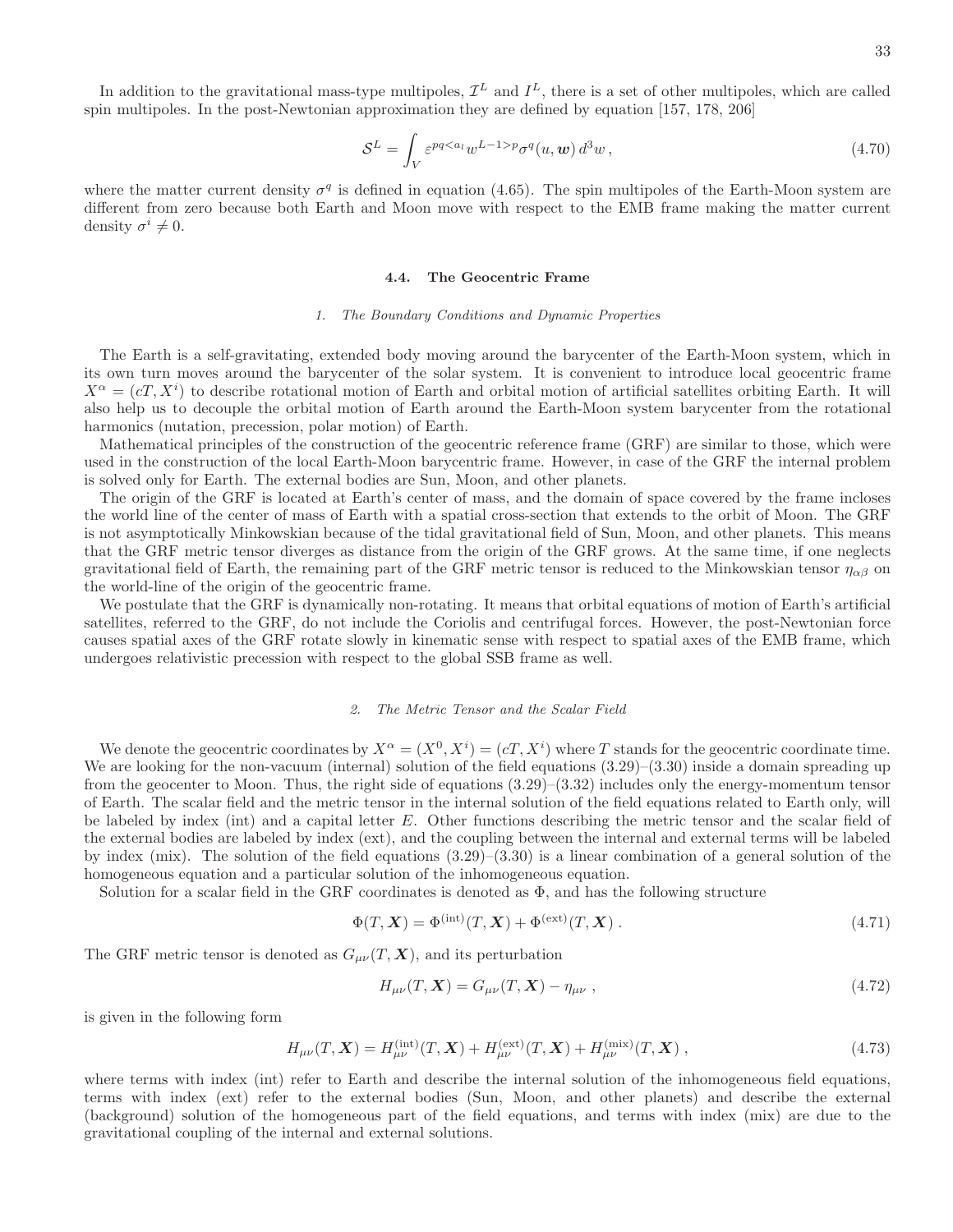# a. Internal and External Solutions for the Scalar Field.

Equation (3.29) gives internal,  $\Phi^{(int)}$ , and external,  $\Phi^{(ext)}$ , solutions for the scalar field in the following form

$$
\Phi^{(\text{int})}(T,\boldsymbol{X}) = U_E(T,\boldsymbol{X}), \qquad (4.74)
$$

$$
\Phi^{(\text{ext})}(T, \mathbf{X}) = \sum_{l=0}^{\infty} \frac{1}{l!} P_E^L X^L.
$$
\n(4.75)

Here  $P_E^L \equiv P_E^L(T)$  are external STF multipoles entering the irreducible Cartesian-tensor decomposition of the scalar field generated by Sun, Moon, and other planets. These external multipoles are functions of the local time T only, and are attached to the world line of the origin of the GRF. The internal solution  $\Phi^{(int)}$  describes the scalar field, which is generated by Earth. It is expressed in terms of the Newtonian gravitational potential of Earth  $U_E(T, X)$  that is defined in equation (4.80). Notice again that the laws of the post-Newtonian coordinate transformation for the scalar field  $\Phi^{(\text{int})}(T, X)$ , the metric tensor  $H_{00}^{(\text{int})}(T, X)$ , and the Newtonian potential  $U_E(T, X)$  are different because they represent different mathematical objects. This point will be taken into account in the next section.

# b. Internal Solution for the Metric Tensor.

 $\lambda$ 

The boundary conditions imposed on the internal solution for the metric tensor are similar with equations (4.3)–(4.4). Solving the inhomogeneous field equations with Earth as a source of the field, yields:

$$
H_{00}^{(\rm int)}(T,\mathbf{X}) = 2U_E(T,\mathbf{X}), \qquad (4.76)
$$

$$
L_{00}^{(\text{int})}(T,\boldsymbol{X}) = 2\Psi_E(T,\boldsymbol{X}) - 2(\beta - 1)\left[\Phi^{(\text{int})}(T,\boldsymbol{X})\right]^2 - 2U_E^2(T,\boldsymbol{X}) - \frac{\partial^2 \chi_E(T,\boldsymbol{X})}{\partial T^2},
$$
\n(4.77)

$$
H_{0i}^{(\text{int})}(T, \mathbf{X}) = -2(1+\gamma)U_{E}^{i}(T, \mathbf{X}), \qquad (4.78)
$$

$$
H_{ij}^{(\text{int})}(T,\boldsymbol{X}) = 2\gamma \delta_{ij} U_E(T,\boldsymbol{X}), \qquad (4.79)
$$

where all gravitational potentials are taken over Earth's volume denoted in the following equations as  $V<sub>E</sub>$ . Specifically,

$$
U_E(T, \boldsymbol{X}) = G \int\limits_{V_E} \frac{\rho^*(T, \boldsymbol{X}')}{|\boldsymbol{X} - \boldsymbol{X}'|} d^3 X', \qquad (4.80)
$$

$$
U_E^i(T, \boldsymbol{X}) = G \int \limits_{V_E} \frac{\rho^*(T, \boldsymbol{X}') \nu_E^i(T, \boldsymbol{X}')}{|\boldsymbol{X} - \boldsymbol{X}'|} d^3 X' , \qquad (4.81)
$$

$$
\chi_E(T, \mathbf{X}) = -G \int_{V_E} \rho^*(T, \mathbf{X'}) |\mathbf{X} - \mathbf{X'}| d^3 X', \qquad (4.82)
$$

$$
\Psi_E(T, \mathbf{X}) = (\gamma + \frac{1}{2}) \Psi_{E1}(T, \mathbf{X}) - \frac{1}{6} \Psi_{E2}(T, \mathbf{X}) \n+ (1 + \gamma - 2\beta) \Psi_{E3}(T, \mathbf{X}) + \Psi_{E4}(T, \mathbf{X}) + \gamma \Psi_{E5}(T, \mathbf{X}),
$$
\n(4.83)

where

$$
\Psi_{E1}(T, \mathbf{X}) = G \int_{V_E} \frac{\rho^*(T, \mathbf{X}') \nu_E^2(T, \mathbf{X}')}{|\mathbf{X} - \mathbf{X}'|} d^3 X', \qquad (4.84)
$$

$$
\Psi_{E2}(T,\boldsymbol{X}) = G \int\limits_{V_E} \frac{\rho^*(T,\boldsymbol{X}')H^{(\mathrm{int})}(T,\boldsymbol{X}')}{|\boldsymbol{X}-\boldsymbol{X}'|} d^3 X' , \qquad (4.85)
$$

$$
\Psi_{E3}(T,\boldsymbol{X}) = G \int\limits_{V_E} \frac{\rho^*(T,\boldsymbol{X}') \Phi^{(\text{int})}(T,\boldsymbol{X}')}{|\boldsymbol{X}-\boldsymbol{X}'|} d^3 X', \qquad (4.86)
$$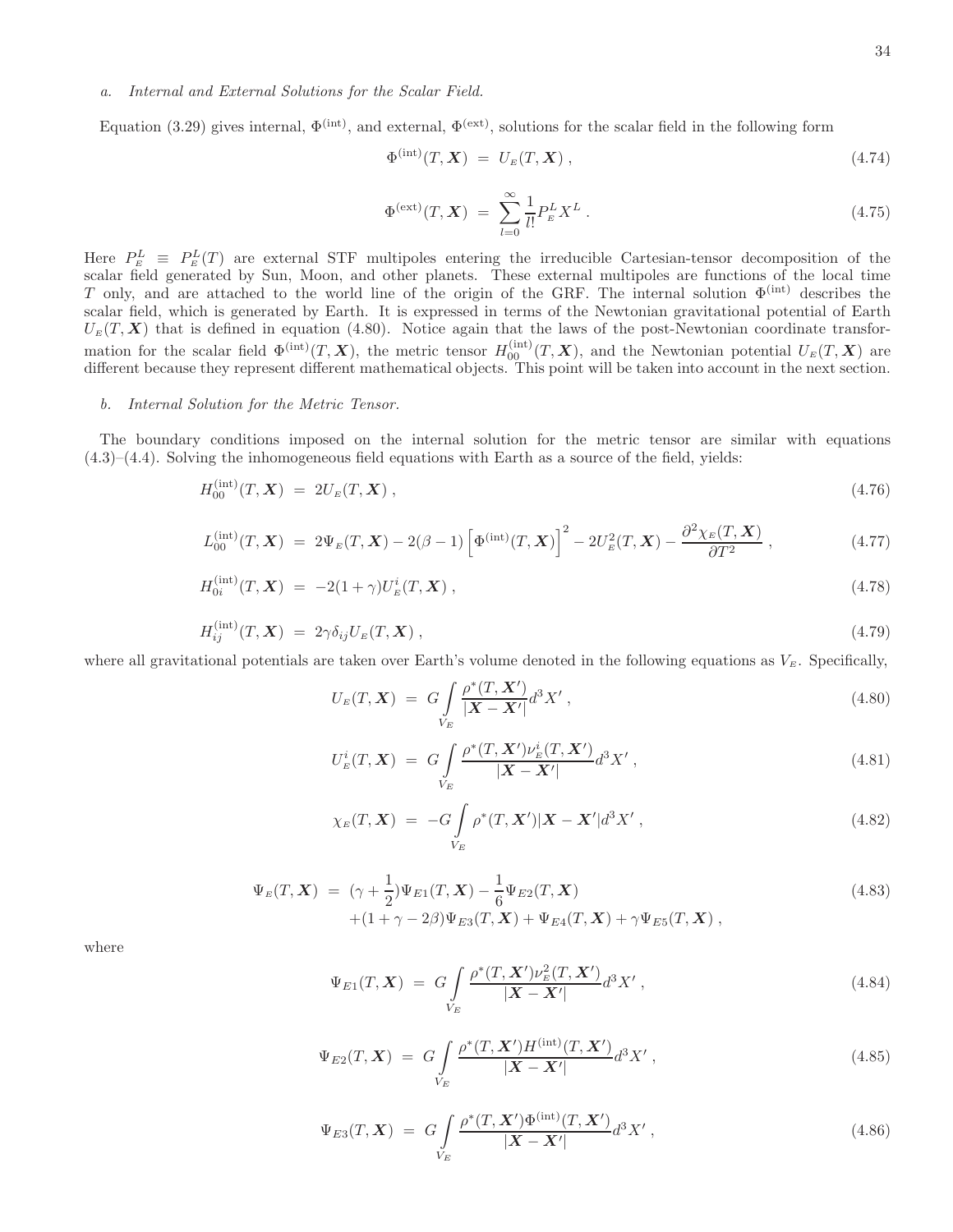$$
35\,
$$

$$
\Psi_{E4}(T,\boldsymbol{X}) = G \int_{V_E} \frac{\rho^*(T,\boldsymbol{X}')\Pi(T,\boldsymbol{X}')}{|\boldsymbol{X}-\boldsymbol{X}'|} d^3 X', \qquad (4.87)
$$

$$
\Psi_{E5}(T,\boldsymbol{X}) = G \int_{V_E} \frac{\pi^{kk}(T,\boldsymbol{X}')}{|\boldsymbol{X}-\boldsymbol{X}'|} d^3 X', \qquad (4.88)
$$

 $H^{(\text{int})} = H_{ii}^{(\text{int})}$ , the symbol  $\nu_E^i(T, X) = dX^i/dT$  is the velocity of Earth's matter with respect to the origin of GRF, and all integrals given in this section, are taken over the hypersurface of a constant value of the coordinate time T.

The internal part of the local metric given by equations  $(4.74)$ ,  $(4.76)-(4.79)$  must obey the gauge condition  $(3.22)$ . which yields

$$
\frac{\partial U_E}{\partial T} + \frac{\partial U_E^i}{\partial X^i} = O(\epsilon^2),\tag{4.89}
$$

where we have neglected contribution of the external part of the metric tensor. Equation (4.89) is satisfied under this assumption because of the equation of continuity (3.18) for Earth's matter.

## c. External Solution for the Metric Tensor.

The boundary conditions imposed on the external solution of the field equations tells us that it must be convergent on the world line of the origin of the GRF, where  $X = 0$ . However, the external solution diverges as the radial distance from the origin of the GRF increases because it should match with the tidal gravitational field of Sun, Moon, and other planets. By making use of the gauge condition and the residual gauge freedom, the external metric tensor can be brought to the following simple form [157]

$$
H_{00}^{(\text{ext})}(T, \mathbf{X}) = 2 \sum_{l=0}^{\infty} \frac{1}{l!} Q_E^L X^L , \qquad (4.90)
$$

$$
H_{0i}^{(\text{ext})}(T, \mathbf{X}) = \left(\dot{A}_E + \frac{\dot{Q}_E}{3} + \frac{1-\gamma}{3} \dot{P}_E\right) X^i + \sum_{l=1}^{\infty} \frac{1}{l!} \varepsilon_{ipq} C_E^{pL-1} X^{\n
$$
(4.91)
$$
$$

$$
H_{ij}^{(\text{ext})}(T, \mathbf{X}) = 2\delta_{ij} \left\{ A_E + \sum_{l=1}^{\infty} \frac{1}{l!} \left[ Q_E^L + (\gamma - 1) P_E^L \right] X^L \right\}, \tag{4.92}
$$

where  $P_E^L = P_E^L(T), Q_E^L = Q_E^L(T), C_E^L = C_E^L(T)$  are STF Cartesian tensors depending only on time T and characterizing gravitational multipoles of the external gravitational field by Sun, Moon, and other planets on the world line of the origin of the GRF, and dot above the multipoles denotes a time derivative with respect to time  $T$ . External multipoles  $Z_E^L = Z_E^L(T)$  are left free to accommodate the residual gauge freedom remained in the description of the external gravitational field.

The non-linear part of the GRF metric tensor is

$$
L_{00}^{(\text{ext})}(T, \mathbf{X}) = -2\left(\sum_{l=0}^{\infty} \frac{1}{l!} Q_E^L X^L\right)^2 - 2(\beta - 1)\left(\sum_{l=0}^{\infty} \frac{1}{l!} P_E^L X^L\right)^2 + \sum_{l=0}^{\infty} \frac{1}{(2l+3)l!} \ddot{Q}_E^L X^L X^2, \tag{4.93}
$$

where dots above  $Q_E^L$  denotes time derivative with respect to time T.

We have included the monopole  $(l = 0)$  and dipole  $(l = 1)$  terms to the non-linear part of the GRF metric tensor for our convenience. These terms could be excluded from equation (4.93) by means of re-definition of the monopole  $Q_E$ and the dipole  $Q_E^i$  in equation (4.90). We could also decompose the product of the two sums in equation (4.93) into a single series consisting of irreducible pieces, and absorb some of the terms to the multipoles  $Q_{E}^{L}$  ( $l \geq 2$ ) in equation (4.90). However, it is more simple to do calculations directly with expression (4.93).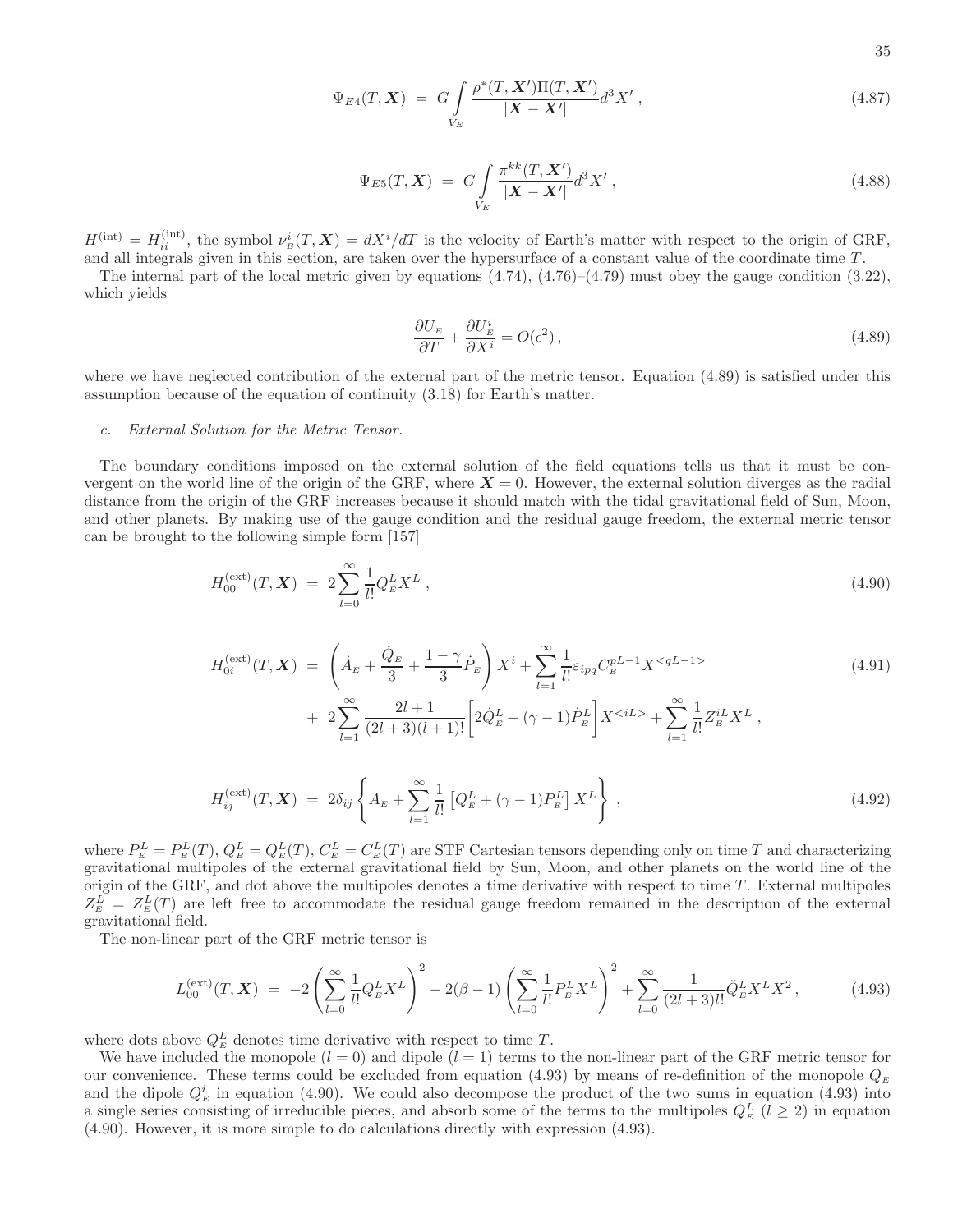### d. The Mixed Terms.

The coupling terms in the GRF metric tensor are given as a particular solution of the inhomogeneous field equation (3.30) with the right side taken as a product of the internal and external solutions found on the previous step. It reads

$$
L_{00}^{(\text{mix})}(T, \mathbf{X}) = -2U_E(T, \mathbf{X}) \left\{ A_E + (2\beta - \gamma - 1) P_E + 2 \sum_{l=0}^{\infty} \frac{1}{l!} \left[ Q_E^L + (\beta - 1) P_E^L \right] X^L \right\}
$$
\n
$$
-2G \sum_{l=1}^{\infty} \frac{1}{l!} \left[ Q_E^L + 2(\beta - 1) P_E^L \right] \int_{V_E} \frac{\rho^*(T, \mathbf{X}') X'^L}{|\mathbf{X} - \mathbf{X}'|} d^3 X' .
$$
\n(4.94)

This completes derivation of the metric tensor in the local GRF coordinates.

### *3. Gravitational Multipoles of Earth*

Gravitational field of Earth is described in the GRF in terms of the internal potentials  $U_E, U_E^i, \Psi_E$ , etc., defined in equations (4.80)–(4.88). Multipolar decomposition of the metric tensor of Earth is given in terms of the irreducible STF Cartesian tensors. The active STF mass-type multipole moments of Earth are [157]

$$
\mathcal{I}_{E}^{L} = \int_{V_{E}} \sigma_{E}(T, \mathbf{X}) X^{}\, d^{3}X
$$
\n
$$
+ \frac{\epsilon^{2}}{2(2l+3)} \left[ \frac{d^{2}}{dT^{2}} \int_{V_{E}} \sigma_{E}(T, \mathbf{X}) X^{}\, X^{2} d^{3}X - 4(1+\gamma) \frac{2l+1}{l+1} \frac{d}{dT} \int_{V_{E}} \sigma_{E}^{i}(T, \mathbf{X}) X^{L>} d^{3}X \right]
$$
\n
$$
- \epsilon^{2} \int_{V_{E}} d^{3}X \sigma_{E}(T, \mathbf{X}) \left\{ A_{E} + (2\beta - \gamma - 1) P_{E} + \sum_{k=1}^{\infty} \frac{1}{k!} \left[ Q_{E}^{K} + 2(\beta - 1) P_{E}^{K} \right] X^{K} \right\} X^{},
$$
\n
$$
(4.95)
$$

where  $V_E$  denotes the volume occupied by the matter of Earth, the matter current density

$$
\sigma_E^i(T, \mathbf{X}) = \rho^*(T, \mathbf{X}) \nu_E^i(T, \mathbf{X}), \qquad (4.96)
$$

and the active mass density is defined as

$$
\sigma_E(T, \mathbf{X}) = \rho^*(T, \mathbf{X}) \left\{ 1 + \epsilon^2 \left[ (\gamma + \frac{1}{2}) \nu_E^2(T, \mathbf{X}) + \Pi(T, \mathbf{X}) - (2\beta - 1) U_E(T, \mathbf{X}) \right] \right\} + \epsilon^2 \gamma \pi^{kk}(T, \mathbf{X}), \tag{4.97}
$$

where  $U_E(T, X)$  is the gravitational potential of Earth given by equation (4.80). The *conformal* STF mass-type multipole moments of Earth is

$$
I_E^L = \int_{V_E} \varrho_E(T, \mathbf{X}) \left\{ 1 - \epsilon^2 \left[ A_E + (1 - \gamma) P_E + \sum_{k=1}^{\infty} \frac{1}{k!} Q_E^K X^K \right] \right\} X^{} d^3 X \tag{4.98}
$$

+ 
$$
\frac{\epsilon^2}{2(2l+3)} \left[ \frac{d^2}{dT^2} \int_{V_E} \sigma_E(T, \mathbf{X}) X^{} X^2 d^3 X - \frac{8(2l+1)}{l+1} \frac{d}{dT} \int_{V_E} \sigma_E^i(T, \mathbf{X}) X^{L} d^3 X \right],
$$

with the conformal mass density of Earth's matter defined as

$$
\varrho_E = \rho^*(T, \mathbf{X}) \left[ 1 + \epsilon^2 \left( \frac{3}{2} \nu_E^2(T, \mathbf{X}) + \Pi(T, \mathbf{X}) - U_E(T, \mathbf{X}) \right) \right] + \epsilon^2 \pi^{kk}(T, \mathbf{X}). \tag{4.99}
$$

The conformal density does not depend on the PPN parameters  $\beta$  and  $\gamma$ . Scalar multipoles,  $\bar{I}_{E}^{L}$ , are related to the active and conformal multipoles via linear relationship

$$
\bar{I}_E^L = 2\mathcal{I}_E^L - (1+\gamma)I_E^L \,. \tag{4.100}
$$

The hypersurface of the integration in equations  $(4.95)$ ,  $(4.98)$  is that of a constant value of the GRF coordinate time T, which does not coincide either with the hypersurface of the constant time  $u$  in the EMB frame or that of the constant time t of the SSB frame.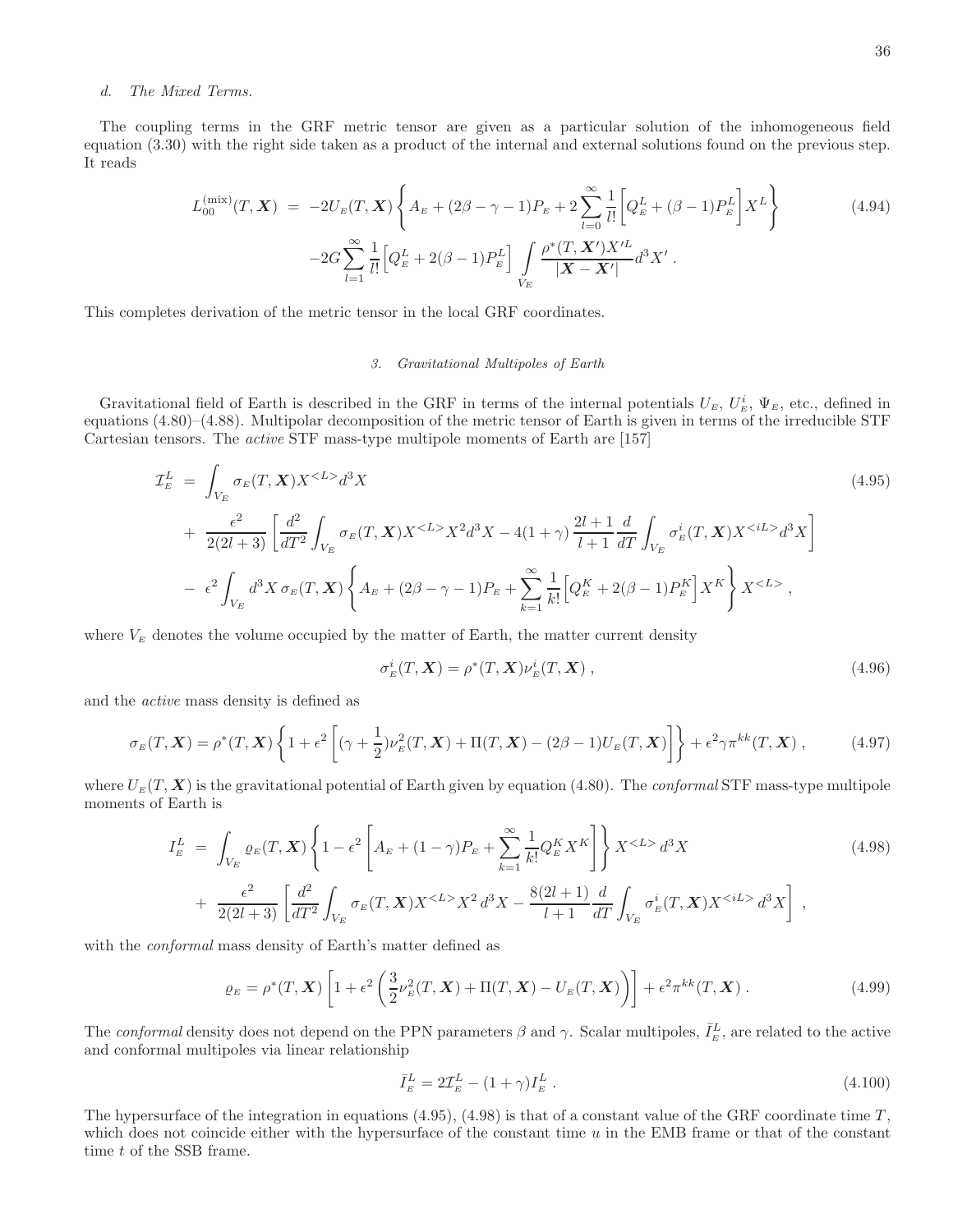The spin multipoles of Earth are defined by equation

$$
S_E^L = \int_{V_E} \varepsilon^{pq < a_l} X^{L-1 > p} \sigma_E^q(T, \boldsymbol{X}) \, d^3 X \,, \tag{4.101}
$$

where the matter current density  $\sigma_E^q$  is defined in equation (4.96). From their definitions, it is clear that the current-type multipoles are different from zero, if and only if, velocity of matter with respect to the GRF is not zero. Since Earth rotates around its axis, the spin moments for Earth are well-defined.

### 4.5. The Selenocentric Frame

### *1. The Boundary Conditions and Dynamic Properties*

From the point of view of space research Moon is a self-gravitating, extended body moving in space around the barycenter of the Earth-Moon system, which, in its own turn, orbits the barycenter of the Solar system. Previous post-Newtonian theories of the lunar motion neglected its mass [94, 105]. However, the millimeter ranging accuracy of LLR measurements may be sensitive to some post-Newtonian effects associated with the finite value of mass of Moon. For this reason, we are taking it into account. It is convenient to introduce a local selenocentric reference frame (SRF) to describe rotational motion of Moon, motion of a CCR on Moon around center of mass of Moon, and orbital motion of spacecrafts around Moon. The origin of the SRF should be located at Moon's center of mass – this will be achieved later by making use of the law of conservation of the linear momentum of Moon in local selenocentric coordinates. The spatial domain covered by the SRF encloses the world line of the center of mass of Moon and extends to the orbit of Earth. The SRF is not asymptotically Minkowskian because the external part of the SRF metric tensor must match with the tidal gravitational field of Sun, Earth, and other planets. This means that the SRF metric tensor diverges as distance from Moon grows. If one neglects the internal part of the SRF metric tensor that describes gravitational field of Moon, the external part of the SRF metric tensor must approach the Minkowskian metric on the world-line of the origin of the SRF. We postulate that the SRF is dynamically non-rotating. It means that orbital equations of motion of Moon's artificial satellites, written down in the local selenocentric coordinates, do not include the Coriolis and centrifugal forces. However, the post-Newtonian gravitational interaction of Moon with Earth and the other solar system bodies makes the spatial axes of the SRF slowly rotating in the kinematic sense with respect to the spatial axes of the EMB frame. Dynamically non-rotating SRF is useful for doing the post-Newtonian calculations. However, one has to remember that Moon is tidally locked so that its orbital and rotational motions are synchronized and obey the Cassini laws. For this reason, the post-Newtonian precession of the spatial axes of the SRF should superimpose on physical libration of Moon.

Currently, it is not quite clear whether the Newtonian theory is sufficient for complete interpretation of the highprecision rotational data of Moon (and Earth), or the post-Newtonian corrections should be earnestly taken into account. Several papers [209–213] pointed out that the relativistic corrections might be important in the rotational theory of Moon (and Earth). For example, it seems likely that apart from the well-known geodetic precession of the lunar orbit [214], the SRF undergoes an additional precession of 28.9 milli-arcsec/century [210]. This value is theoretically within the range of LLR technique attaining precision of 1 millimeter, but the question is how to de-correlate it from other secular selenophysical effects. Existence of the orbit co-rotation 1:1 resonance in the lunar dynamics imposes a specific constrain on the relativistic libration of Moon making it hard to observe [211]. Müller [215] made a significant effort to incorporate relativistic effects to the rotational-orbital dynamics of Moon by making use of Thorne-Hartle's paper [164] and Brumberg-Kopeikin formalism [110, 124] and tested their presence in his LLR software. He had showed that their impact was fairly small at that time, and removed those terms, because their computation was time consuming. However, the millimeter LLR demands to reconsider this problem at a new theoretical level. Certain progress towards this direction has been achieved by German-Chinese research group in a series of papers [216–218]. It would be interesting to extend this line of research and to apply it to real LLR data processing.

### *2. The Metric Tensor and the Scalar Field*

We denote the selenocentric coordinates by  $Y^{\alpha} = (Y^0, Y^i) = (c\Sigma, Y^i)$  where  $\Sigma$  stands for the selenocentric coordinate time. We are looking for the internal solution of the field equations  $(3.29)$ – $(3.32)$  inside the spatial domain spreading up from the center of mass of Moon to Earth. Thus, the right side of equations  $(3.29)-(3.32)$  includes only the energymomentum tensor of Moon.

The internal solution of the field equations for the scalar field and the metric tensor relates only to Moon and is labeled by index (int). The external solution of the field equations describes the gravitational and scalar field of the external bodies (Earth, Sun, other planets) and is labeled by index (ext). The non-linear solution of the field equations describing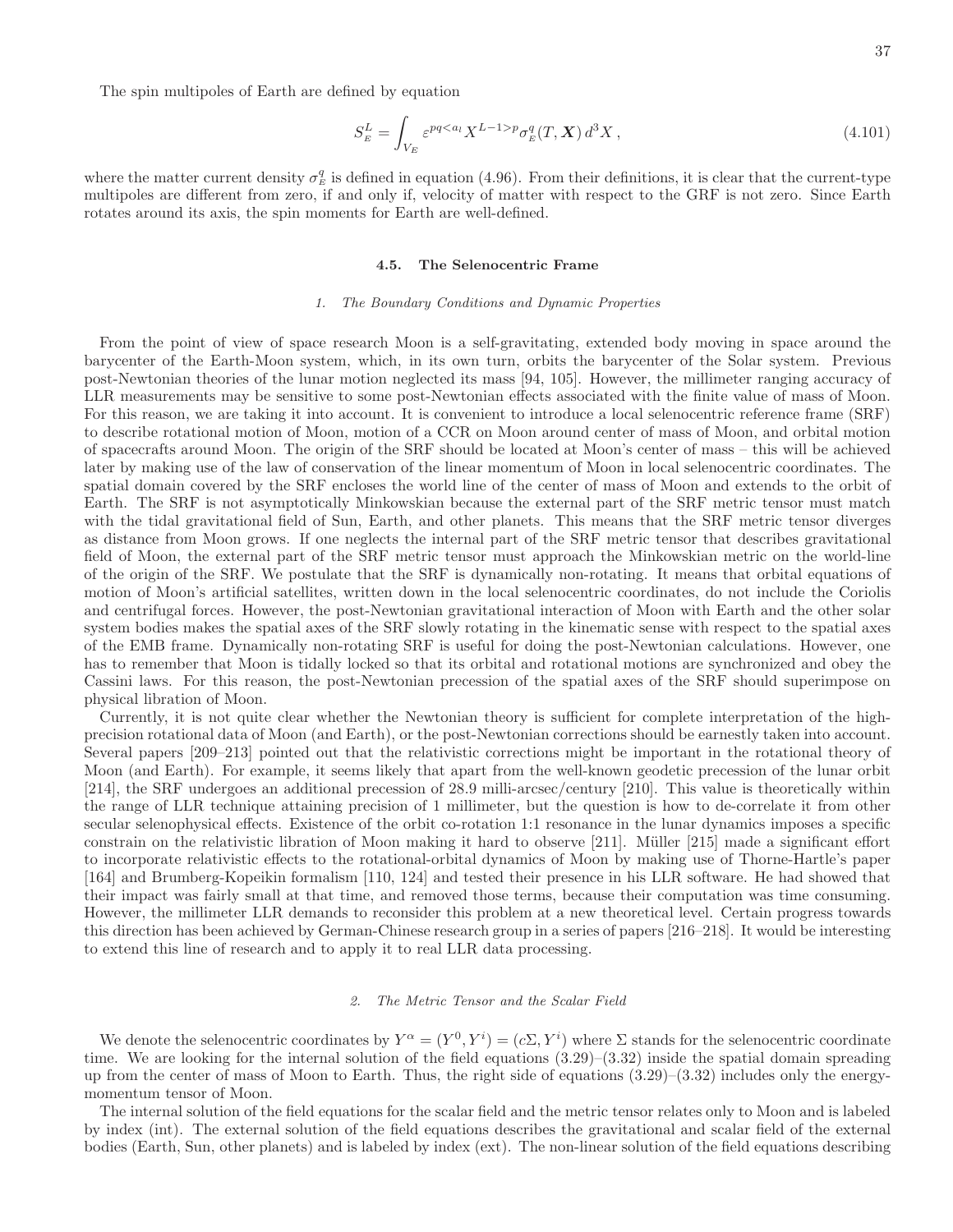38

the gravitational mixing (coupling) of the internal and external solutions will be labeled by index (mix). Solution of the field equations (3.29)–(3.32) is a linear combination of a general solution of the homogeneous (the external field) equation and a particular solution of the inhomogeneous (the internal field) equation. In order to distinguish these solutions from the corresponding solutions of the field equations in the geocentric frame, we put a hat above any function expressed in the SRF coordinates.

Solution for a scalar field in the SRF coordinates is

$$
\hat{\Phi}(\Sigma, \mathbf{Y}) = \hat{\Phi}^{(\text{int})}(\Sigma, \mathbf{Y}) + \hat{\Phi}^{(\text{ext})}(\Sigma, \mathbf{Y}), \qquad (4.102)
$$

and the SRF perturbation

$$
\hat{H}_{\mu\nu}(\Sigma, \mathbf{Y}) = \hat{G}_{\mu\nu}(\Sigma, \mathbf{Y}) - \eta_{\mu\nu} , \qquad (4.103)
$$

of the metric tensor  $\hat{G}_{\mu\nu}(\Sigma, \mathbf{Y})$  is given in the form

$$
\hat{H}_{\mu\nu}(\Sigma, \mathbf{Y}) = \hat{H}_{\mu\nu}^{(\text{int})}(\Sigma, \mathbf{Y}) + \hat{H}_{\mu\nu}^{(\text{ext})}(\Sigma, \mathbf{Y}) + \hat{H}_{\mu\nu}^{(\text{mix})}(\Sigma, \mathbf{Y}), \qquad (4.104)
$$

where the terms with index (int) refer to Moon and describe the internal solution of the inhomogeneous field equations, the terms with index (ext) refer to the external bodies (Sun, Earth, and other planets) and describe the external (background) solution of the homogeneous field equations, and the terms with index (mix) are due to the gravitational coupling of the internal and external solutions.

# a. Internal and External Solutions for the Scalar Field.

Non-homogeneous equation (3.29) yields the internal solution  $\hat{\Phi}^{(int)}$  for the scalar field. Homogeneous part of this equation gives rise to the external solution,  $\hat{\Phi}^{(ext)}$ , for the scalar field. They are

$$
\hat{\Phi}^{(\text{int})}(\Sigma, \boldsymbol{Y}) = U_M(\Sigma, \boldsymbol{Y}), \qquad (4.105)
$$

$$
\hat{\Phi}^{(\text{ext})}(\Sigma, \boldsymbol{Y}) = \sum_{l=0}^{\infty} \frac{1}{l!} P_M^L Y^L . \qquad (4.106)
$$

Here  $P_M^L \equiv P_M^L(\Sigma)$  are the external STF multipoles of the scalar field generated by Sun, Earth, and other planets. These external multipoles are functions of the coordinate time  $\Sigma$  only. The internal solution  $\hat{\Phi}^{(int)}$  describes the scalar field, which is generated by Moon. It is expressed in terms of the Newtonian gravitational potential of Moon,  $U_M(\Sigma, \mathbf{Y})$ , that is defined explicitly by equation (4.111).

### b. Internal Solution for the Metric Tensor.

The boundary conditions imposed on the internal solution for the metric tensor in the SRF are similar with equations (4.3), (4.4). Solving the inhomogeneous field equations yields:

$$
\hat{H}_{00}^{(\rm int)}(\Sigma, \boldsymbol{Y}) = 2U_M(\Sigma, \boldsymbol{Y}), \qquad (4.107)
$$

$$
\hat{H}_{0i}^{(\text{int})}(\Sigma, \mathbf{Y}) = 2\Psi_M(\Sigma, \mathbf{Y}) - 2(\beta - 1) \left[ \hat{\Phi}^{(\text{int})}(\Sigma, \mathbf{Y}) \right]^2 - 2U_M^2(\Sigma, \mathbf{Y}) - \frac{\partial^2 \chi_M(\Sigma, \mathbf{Y})}{\partial \Sigma^2}, \tag{4.108}
$$

$$
\hat{H}_{0i}^{(\text{int})}(\Sigma, \boldsymbol{Y}) = -2(1+\gamma)U_M^i(\Sigma, \boldsymbol{Y}), \qquad (4.109)
$$

$$
\hat{H}_{ij}^{(\text{int})}(\Sigma, \boldsymbol{Y}) = 2\gamma \delta_{ij} U_M(\Sigma, \boldsymbol{Y}), \qquad (4.110)
$$

where all functions in the right side of equations  $(4.107)$ – $(4.110)$  are taken over Moon's volume denoted as  $V_M$ . More specifically,

$$
U_M(\Sigma, \boldsymbol{Y}) = G \int\limits_{V_M} \frac{\rho^*(\Sigma, \boldsymbol{Y}')}{|\boldsymbol{Y} - \boldsymbol{Y}'|} d^3 Y' , \qquad (4.111)
$$

$$
U_M^i(\Sigma, \boldsymbol{Y}) = G \int_{V_M} \frac{\rho^*(\Sigma, \boldsymbol{Y}') \nu_M^i(\Sigma, \boldsymbol{Y}')} {|\boldsymbol{Y} - \boldsymbol{Y}'|} d^3 Y' , \qquad (4.112)
$$

$$
\chi_M(\Sigma, \mathbf{Y}) = -G \int\limits_{V_M} \rho^*(\Sigma, \mathbf{Y}') |\mathbf{X} - \mathbf{X}'| d^3 X' , \qquad (4.113)
$$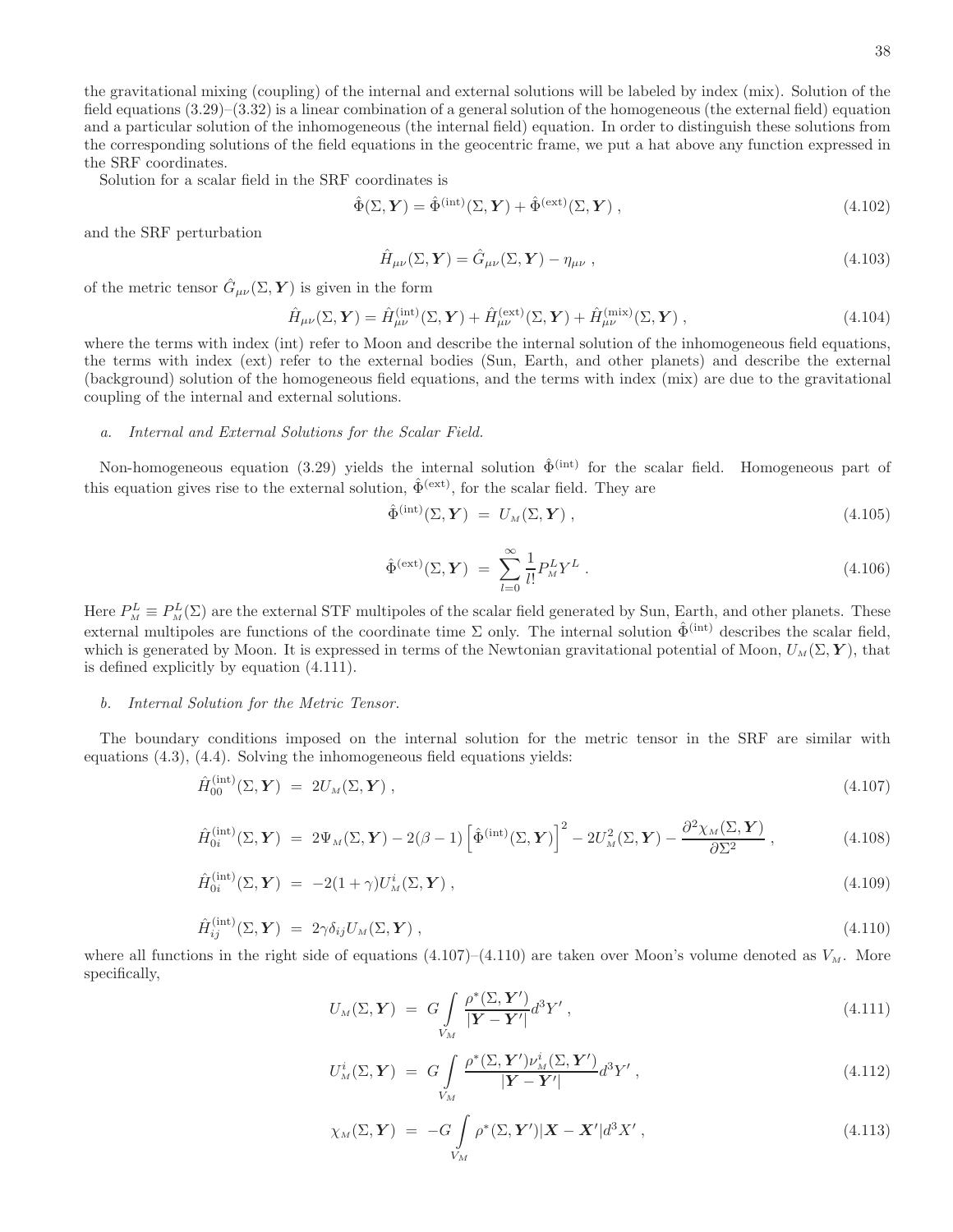$$
\Psi_M(\Sigma, \mathbf{Y}) = (\gamma + \frac{1}{2}) \Psi_{M1}(\Sigma, \mathbf{Y}) - \frac{1}{6} \Psi_{M2}(\Sigma, \mathbf{Y}) + (1 + \gamma - 2\beta) \Psi_{M3}(\Sigma, \mathbf{Y}) + \Psi_{M4}(\Sigma, \mathbf{Y}) + \gamma \Psi_{M5}(\Sigma, \mathbf{Y})
$$
(4.114)

where

$$
\Psi_{M1}(\Sigma, \boldsymbol{Y}) = G \int_{V_M} \frac{\rho^*(\Sigma, \boldsymbol{Y}') \nu_M^2(\Sigma, \boldsymbol{Y}')} {|\boldsymbol{Y} - \boldsymbol{Y}'|} d^3 Y' , \qquad (4.115)
$$

$$
\Psi_{M2}(\Sigma, \mathbf{Y}) = G \int\limits_{V_M} \frac{\rho^*(\Sigma, \mathbf{Y}') \hat{H}^{(\mathrm{int})}(\Sigma, \mathbf{Y}')}{|\mathbf{Y} - \mathbf{Y}'|} d^3 Y' , \qquad (4.116)
$$

$$
\Psi_{M3}(\Sigma, \boldsymbol{Y}) = G \int_{V_M} \frac{\rho^*(\Sigma, \boldsymbol{Y}') \hat{\Phi}^{(\mathrm{int})}(\Sigma, \boldsymbol{Y}')}{|\boldsymbol{Y} - \boldsymbol{Y}'|} d^3 Y' , \qquad (4.117)
$$

$$
\Psi_{M4}(\Sigma, \mathbf{Y}) = G \int_{V_M} \frac{\rho^*(\Sigma, \mathbf{Y'}) \Pi(\Sigma, \mathbf{Y'})}{|\mathbf{Y} - \mathbf{Y'}|} d^3 Y', \qquad (4.118)
$$

$$
\Psi_{M5}(\Sigma, \mathbf{Y}) = G \int_{V_M} \frac{\pi^{kk}(\Sigma, \mathbf{Y}')}{|\mathbf{Y} - \mathbf{Y}'|} d^3 Y', \qquad (4.119)
$$

the symbol  $\nu_M^i(\Sigma, Y) = dY^i/d\Sigma$  is the velocity of Moon's matter with respect to the origin of the SRF, and all integrals given in this section, are taken over the hypersurface of a constant coordinate time Σ passing through Moon's volume  $V_M$ .

The local SRF metric given by equations  $(4.107)$ – $(4.110)$  must obey the gauge condition  $(3.22)$ , which yields

$$
\frac{\partial U_M(\Sigma, \mathbf{Y})}{\partial S} + \frac{\partial U_M^i(\Sigma, \mathbf{Y})}{\partial Y^i} = O(\epsilon^2),\tag{4.120}
$$

where we have neglected the contribution of the gravitational field of the external bodies. Under this assumption equation (4.120) is satisfied because of the equation of continuity (3.18) for Moon's matter.

# c. External Solution for the Metric Tensor.

The boundary conditions imposed on the external solution tell us that it must be convergent on the world line of the SRF origin, where  $Y = 0$ . On the other hand, the external solution should match the tidal gravitational field of Sun, Earth, and other planets as the radial distance from the Moon grows. The procedure of finding the external solution for the metric tensor in the SRF is identical with that used for construction of the external solution in the EMB frame and in the GRF. For this reason, we do not describe all its details here. After solving the homogeneous field equations, making use of the gauge conditions and the residual gauge freedom, the external metric tensor acquires the following form

$$
\hat{H}_{00}^{(\text{ext})}(\Sigma, \mathbf{Y}) = 2 \sum_{l=0}^{\infty} \frac{1}{l!} Q_M^L Y^L , \qquad (4.121)
$$

$$
\hat{H}_{0i}^{(ext)}(\Sigma, \mathbf{Y}) = \left(\dot{A}_M + \frac{\dot{Q}_M}{3} + \frac{1 - \gamma}{3} \dot{P}_M\right) Y^i + \sum_{l=1}^{\infty} \frac{1}{l!} \varepsilon_{ipq} C_M^{pL-1} Y^{\n(4.122)
$$

$$
\hat{H}_{ij}^{(ext)}(\Sigma, \mathbf{Y}) = 2\delta_{ij} \left\{ A_E + \sum_{l=1}^{\infty} \frac{1}{l!} \left[ Q_M^L + (\gamma - 1) P_M^L \right] Y^L \right\},
$$
\n(4.123)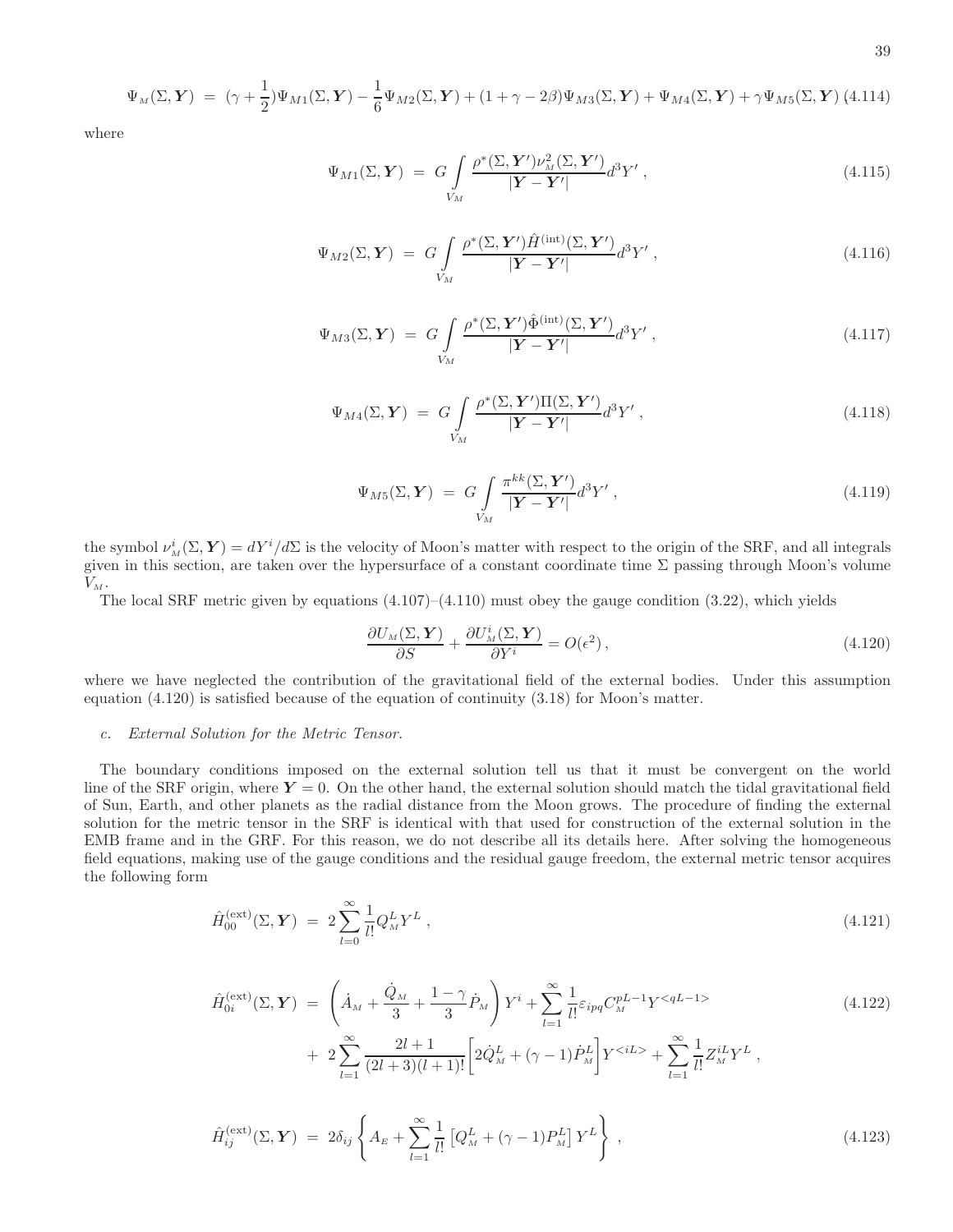where  $P_M^L = P_M^L(\Sigma)$ ,  $Q_M^L = Q_M^L(\Sigma)$ ,  $C_M^L = C_M^L(\Sigma)$  are STF Cartesian tensors depending only on time  $\Sigma$  characterizing gravitational multipolar structure of the external gravitational field by Earth, Sun, and other planets, the dot above the multipoles denotes a time derivative with respect to time  $\Sigma$ . Multipoles  $Z_M^L = Z_M^L(\Sigma)$  are left free in the external solution as they are associated with the residual gauge freedom, which will be fixed later in derivation of equations of motion of Moon.

The non-linear part of the background SRF metric tensor is

$$
\hat{L}_{00}^{(\text{ext})}(\Sigma, \mathbf{Y}) = -2\left(\sum_{l=0}^{\infty} \frac{1}{l!} Q_M^L Y^L\right)^2 - 2(\beta - 1)\left(\sum_{l=0}^{\infty} \frac{1}{l!} P_M^L Y^L\right)^2 + \sum_{l=0}^{\infty} \frac{1}{(2l+3)l!} \ddot{Q}_M^L Y^L Y^2, \tag{4.124}
$$

where the double dot above  $Q_M^L$  denotes the second time derivative with respect to time  $\Sigma$ .

We have included the monopole  $(l = 0)$  and dipole  $(l = 1)$  terms to the non-linear part of the SRF metric tensor for our convenience. These terms could be excluded from equation (4.124) by means of re-definition of the monopole  $Q_M$  and the dipole  $Q_M^i$  in equation (4.121). We could also decompose the product of the two sums in equation (4.124) into a single series consisting of irreducible pieces, and absorb some of the terms to the multipoles  $Q_M^L$  ( $l \geq 2$ ) in equation (4.121). However, it is more simple to do calculations directly with expression (4.124).

# d. The Mixed Terms.

The non-linear coupling terms in the SRF metric tensor are obtained as a particular solution of the inhomogeneous field equation (3.30) with the right side being a product of the internal and external solutions found at the previous step. It reads

$$
\hat{L}_{00}^{(\text{mix})}(\Sigma, \mathbf{Y}) = -2U_M(\Sigma, \mathbf{Y}) \left\{ A_M + (2\beta - \gamma - 1) P_M + 2 \sum_{l=0}^{\infty} \frac{1}{l!} \left[ Q_M^L + (\beta - 1) P_M^L \right] Y^L \right\}
$$
\n
$$
-2G \sum_{l=1}^{\infty} \frac{1}{l!} \left[ Q_M^L + 2(\beta - 1) P_M^L \right] \int_{V_M} \frac{\rho^*(\Sigma, \mathbf{Y}') Y'^L}{|\mathbf{Y} - \mathbf{Y}'|} d^3 Y' .
$$
\n(4.125)

This equation completes the derivation of the metric tensor in the local SRF coordinates.

# *3. Gravitational Multipoles of Moon*

Gravitational field of Moon is described in the SRF in terms of the internal potentials  $U_M$ ,  $U_M^i$ ,  $\Psi_M$ , etc., defined in equations (4.111)–(4.119). We have found [157] that the mixed terms given by equation (4.125) should be also taken into account to describe the multipolar structure of the internal gravitational field. Multipolar decomposition of the metric tensor of Moon is given in terms of the STF Cartesian tensors of two types. The active STF mass-type multipoles of Moon are

$$
\mathcal{I}_{M}^{L} = \int_{V_{M}} \sigma_{M}(\Sigma, \mathbf{Y}) Y^{\langle L \rangle} d^{3}Y
$$
\n
$$
+ \frac{\epsilon^{2}}{2(2l+3)} \left[ \frac{d^{2}}{d\Sigma^{2}} \int_{V_{M}} \sigma_{M}(\Sigma, \mathbf{Y}) Y^{\langle L \rangle} Y^{2} d^{3}Y - 4(1+\gamma) \frac{2l+1}{l+1} \frac{d}{d\Sigma} \int_{V_{M}} \sigma_{M}^{i}(\Sigma, \mathbf{Y}) Y^{\langle iL \rangle} d^{3}Y \right]
$$
\n
$$
- \epsilon^{2} \int_{V_{M}} d^{3}Y \sigma_{M}(\Sigma, \mathbf{Y}) \left\{ A_{M} + (2\beta - \gamma - 1)P_{M} + \sum_{k=1}^{\infty} \frac{1}{k!} \left[ Q_{M}^{K} + 2(\beta - 1)P_{M}^{K} \right] Y^{K} \right\} Y^{\langle L \rangle},
$$
\n(4.126)

where  $V_M$  denotes the volume occupied by the matter of Moon, the density of Moon's matter current

$$
\sigma_M^i(\Sigma, \mathbf{Y}) = \rho^*(\Sigma, \mathbf{Y}) \nu_M^i(\Sigma, \mathbf{Y}), \qquad (4.127)
$$

and the active mass density is defined by

$$
\sigma_M(\Sigma, \mathbf{Y}) = \rho^*(\Sigma, \mathbf{Y}) \left\{ 1 + \epsilon^2 \left[ (\gamma + \frac{1}{2}) \nu_M^2(\Sigma, \mathbf{Y}) + \Pi(\Sigma, \mathbf{Y}) - (2\beta - 1) U_M(\Sigma, \mathbf{Y}) \right] \right\} + \epsilon^2 \gamma \pi^{kk}(\Sigma, \mathbf{Y}) ,\qquad(4.128)
$$

where  $U_M(\Sigma, \boldsymbol{Y})$  is the gravitational potential of Moon given by equation (4.111).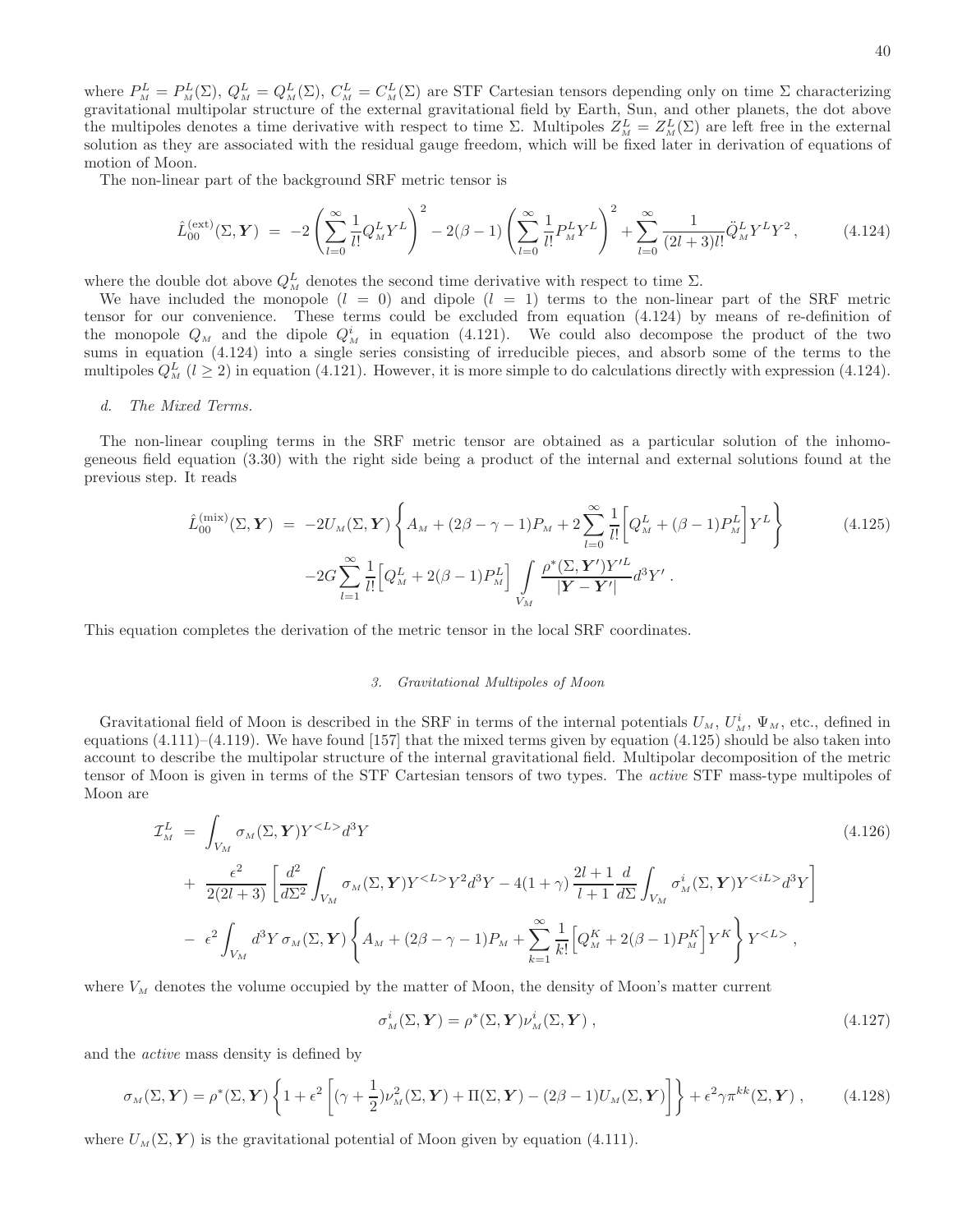The conformal STF mass-type multipoles of Moon are defined by equation

$$
I_M^L = \int_{V_M} \varrho(\Sigma, \mathbf{Y}) \left\{ 1 - \epsilon^2 \left[ A_M + (1 - \gamma) P_M + \sum_{k=1}^{\infty} \frac{1}{k!} Q_M^K Y^K \right] \right\} Y^{} d^3 Y
$$
\n
$$
+ \frac{\epsilon^2}{2(2l+3)} \left[ \frac{d^2}{d\Sigma^2} \int_{V_M} \varrho(\Sigma, \mathbf{Y}) Y^{} Y^2 d^3 Y - \frac{8(2l+1)}{l+1} \frac{d}{d\Sigma} \int_{V_M} \sigma_M^i(\Sigma, \mathbf{Y}) Y^{L>} d^3 Y \right],
$$
\n(4.129)

with the *conformal* mass density of matter defined as

$$
\varrho_M = \rho^*(\Sigma, \boldsymbol{Y}) \left[ 1 + \epsilon^2 \left( \frac{3}{2} \nu_M^2(\Sigma, \boldsymbol{Y}) + \Pi(\Sigma, \boldsymbol{Y}) - U_M(\Sigma, \boldsymbol{Y}) \right) \right] + \epsilon^2 \pi^{kk}(\Sigma, \boldsymbol{Y}) . \tag{4.130}
$$

The *conformal* density does not depend on the PPN parameters  $\beta$  and  $\gamma$ .

Scalar multipoles,  $\tilde{I}_{M}^{L}$ , are related to the *active* and *conformal* multipoles by means of a linear relationship

$$
\bar{I}_M^L = 2\mathcal{I}_M^L - (1+\gamma)I_M^L \,. \tag{4.131}
$$

The hypersurface of the integration in equations  $(4.126)$ ,  $(4.129)$  is that of the constant coordinate time  $\Sigma$ , which does not coincide with the hypersurface of the constant time  $u$  in the EMB frame or that of the constant time  $t$  of the SSB frame.

The spin multipoles of Moon are defined by equation

$$
S_M^L = \int_{V_M} \varepsilon^{pq < a_l} Y^{L-1 > p} \sigma_M^q(\Sigma, Y) \, d^3 Y \,, \tag{4.132}
$$

where the matter current density  $\sigma_M^q$  is defined in equation (4.96). From their definitions, it is clear that the spin multipoles are different from zero, if and only if, the velocity of matter with respect to the SRF is not zero.

# 5. POST-NEWTONIAN TRANSFORMATIONS BETWEEN THE REFERENCE FRAMES

# 5.1. Transformation from the Earth-Moon to the Solar-System Frame

### *1. General Structure of the Transformation*

The PPN coordinate transformations between various reference frames in the advanced theory of the lunar motion can be split in three basic categories:

- 1. post-Newtonian transformation from the local EMB frame to the global SSB frame,
- 2. post-Newtonian transformation from the local GRF to the local EMB frame,
- 3. post-Newtonian transformation from the local SRF to the local EMB frame.

However, in order to model LLR data processing we have to add two more post-Newtonian transformations - a transformation from the proper reference frame of the laser station on Earth to the GRF coordinates, and a transformation from the proper reference frame of a CCR on Moon to the SRF coordinates. These two transformations are required for linking the observer's proper time,  $\tau$ , with the coordinate time T of the GRF, and for connecting the CCR proper time  $\lambda$  with the coordinate time  $\Sigma$  of the SRF. They are also necessary for description of the small adjustments of the origin and orientation of the proper reference frames with the exact position and orientation of the laser and the CCR plate array. The present paper will describe only the basic post-Newtonian transformations. The post-Newtonian transformations from the proper reference frames to the GRF and the SRF will be discussed elsewhere in connection with the LLR data processing model. The reader, who is interested in principles of derivation of observer-related post-Newtonian transformations can find further details in [37, 101, 219].

We draw attention of the reader that one can construct post-Newtonian transformations from the geocentric and selenocentric frames directly to the global SSB frame without the intermediate EMB frame. This approach, however, does not reflect the hierarchic structure of the local coordinates associated with the Earth-Moon system and does not allow us to make a complete decoupling of the relative motion of Moon around Earth from the orbital motion of the Earth-Moon barycenter around Sun. Moreover, once one knows the transformations from the geocentric and selenocentric frame to the EMB frame, and that from the EMB frame to the SSB frame - the post-Newtonian transformation from the geocentric and selenocentric frame directly to the SSB frame can be derived by means of successive application of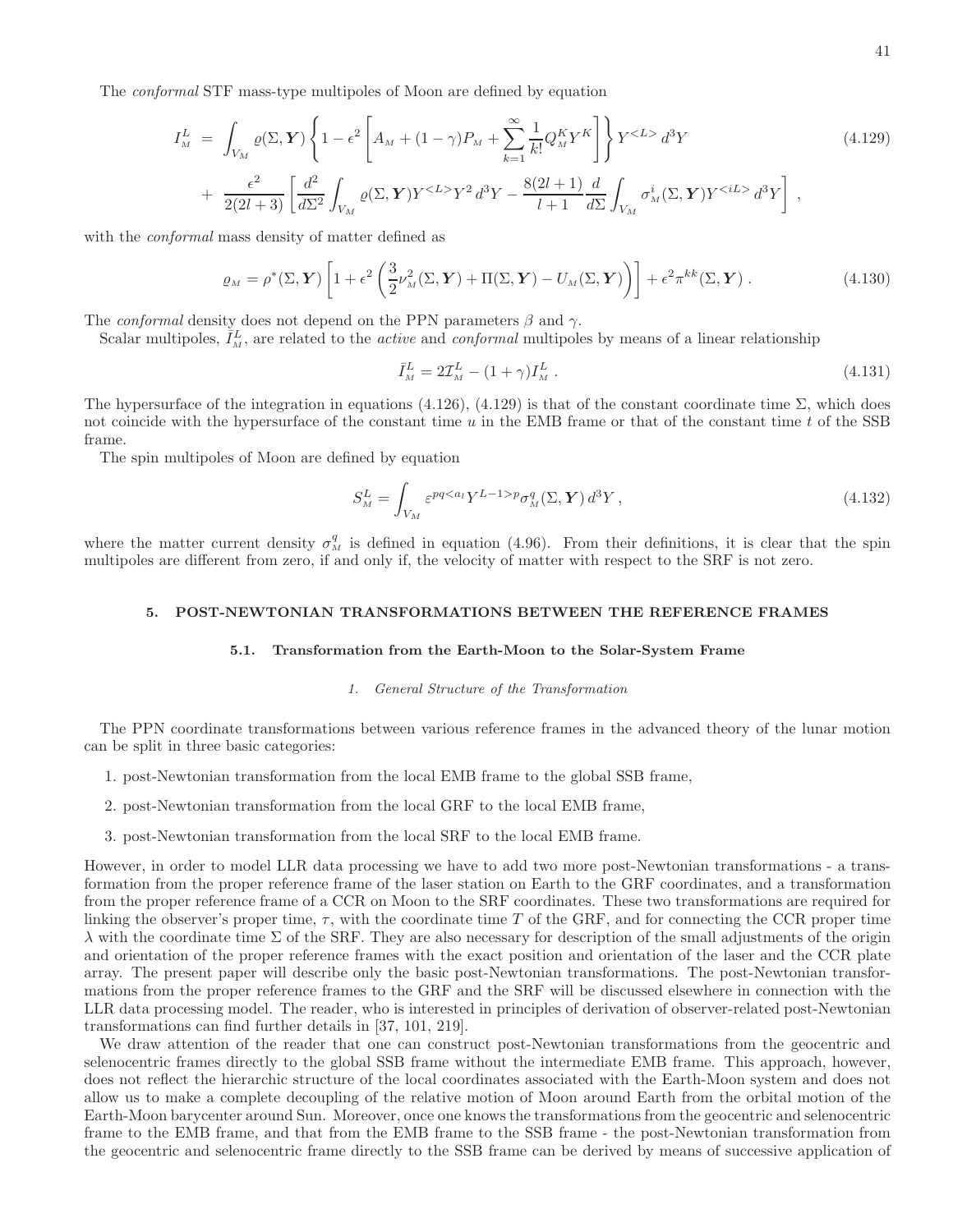the post-Newtonian transformations between the hierarchic gravitating systems. This kind of procedure may lead to some difficulties in formulation of the post-Newtonian conventions about the dynamically and kinematically non-rotating frames [220].

Post-Newtonian transformations between the frames are derived by making use of the mathematical technique known as asymptotic matching of the post-Newtonian expansions of the scalar field and the metric tensor. This technique was originally proposed in relativity by D'Eath [131, 132] as a tool for derivation of equations of motion of black holes. Other researchers had proved its efficiency in the post-Newtonian theory of reference frames in the solar system [124, 125, 146, 157, 163, 200, 203, 221]. The metric tensor and the scalar field are given as a solution of the field equations in each particular frame of reference. This solution is expressed in the form of different functions depending on the choice of the coordinates associated with the reference frame. However, these functions describe one and the same physical situation, which means that they must match smoothly in the space-time domain where two coordinate charts overlap. The matching assumes that the tensor transformation law is applied to the post-Newtonian metric tensor and the scalar field. The matching domain is bounded by the radius of convergence of the post-Newtonian series. After the matching is finished and the post-Newtonian transformations between the reference frames are found, the local solutions of the field equations can be analytically continued to a much larger spatial domain, if it is required by practical applications [110, 111, 157, 219].

The post-Newtonian coordinate transformation between the frames must comply with the gauge condition (3.22). Therefore, one begins with finding the most general structure of the coordinate transformation that obeys equation (3.22). After this structure is established, it is further specialized by making use of the residual gauge freedom admitted by equation (3.37). Technically, post-Newtonian transformation between the global and local frames is found as a general solution of the homogeneous equation (3.37) describing the residual gauge freedom of the metric tensor. The solution is given by a post-Newtonian series of harmonic polynomial expanded in powers of the spatial coordinates of the local frame with the polynomial coefficients being functions of time that are STF Cartesian tensors defined on the world line of the origin of the local coordinates [163, 200]. This solution is substituted to the matching equations between the solutions of the field equations expressed in the global and local coordinates. The matching of the post-Newtonian expansions of the scalar field and the metric tensor allows us to fix all degrees of the gauge freedom in the final form of the post-Newtonian coordinate transformation. Notice that we have partially used this gauge freedom in sections 4 4.3 2 c, 4 4.4 2 c, 4 4.5 2 c to remove non-physical multipoles in the external solution for the metric tensor.

The post-Newtonian transformation between the coordinate times of the two frames describes the integral Lorentz (velocity-dependent) and Einstein (gravitational field-dependent) time delays associated with the different definition of simultaneity of events in the two frames [163, 221]. They also include a series of complicated polynomial terms [222]. The post-Newtonian transformation between the space coordinates of the two frames consists of linear and non-linear parts. The linear part of the transformation includes the Lorentz and Einstein contractions as well as a matrix of relativistic rotation describing the post-Newtonian precession of the spatial axes of one frame with respect to another due to the orbital motion of the local frame and gravitational fields of the solar system bodies, which are external with respect to the local frame [146, 149]. The Lorentz contraction takes into account the kinematic aspects of the post-Newtonian transformation that depends on the relative velocity of motion of the local frame with respect to the global one. The Einstein gravitational contraction accounts for static effects of the scalar and gravitational fields [157]. The non-linear part of the spatial transformation depends on the orbital acceleration of the local frame and accounts for the effects of the derivatives of the gravitational field associated with the Christoffel symbols.

Let us discuss the mathematical structure of the post-Newtonian transformation taking as an example the transformation between the EMB local frame,  $w^{\alpha} = (w^0, w^i) = (cu, \boldsymbol{w})$ , and the SSB global frame,  $x^{\alpha} = (x^0, x^i) = (ct, \boldsymbol{x})$ . This coordinate transformation must be compatible with the weak-field and slow-motion approximation used as a cornerstone of the post-Newtonian iteration procedure. Hence, the transformation is also given as a post-Newtonian series by two equations - one for time and another one for space coordinates:

$$
u = t + \epsilon^2 \xi^0(t, \mathbf{x}) \,, \tag{5.1}
$$

$$
w^i = R_B^i + \epsilon^2 \xi^i(t, \mathbf{x}) \,, \tag{5.2}
$$

where  $\xi^0$  and  $\xi^i$  are the post-Newtonian corrections to the Galilean translation,  $R_B^i = x^i - x_B^i(t)$ , and  $x_B^i(t)$  is the position of the origin of the local frame at time  $t$  with respect to the origin of the global coordinates. The origin of the EMB frame can be always chosen at any instant of time at the barycenter of the Earth-Moon system as we shall demonstrate later (see also [157]). In what follows, we denote velocity and acceleration of the origin of the local coordinates as  $v_B^i \equiv \dot{x}_B^i$  and  $a_B^i \equiv \ddot{x}_B^i$  respectively, where here and everywhere else the dot above a function must be understood as a total time derivative with respect to time  $t$ .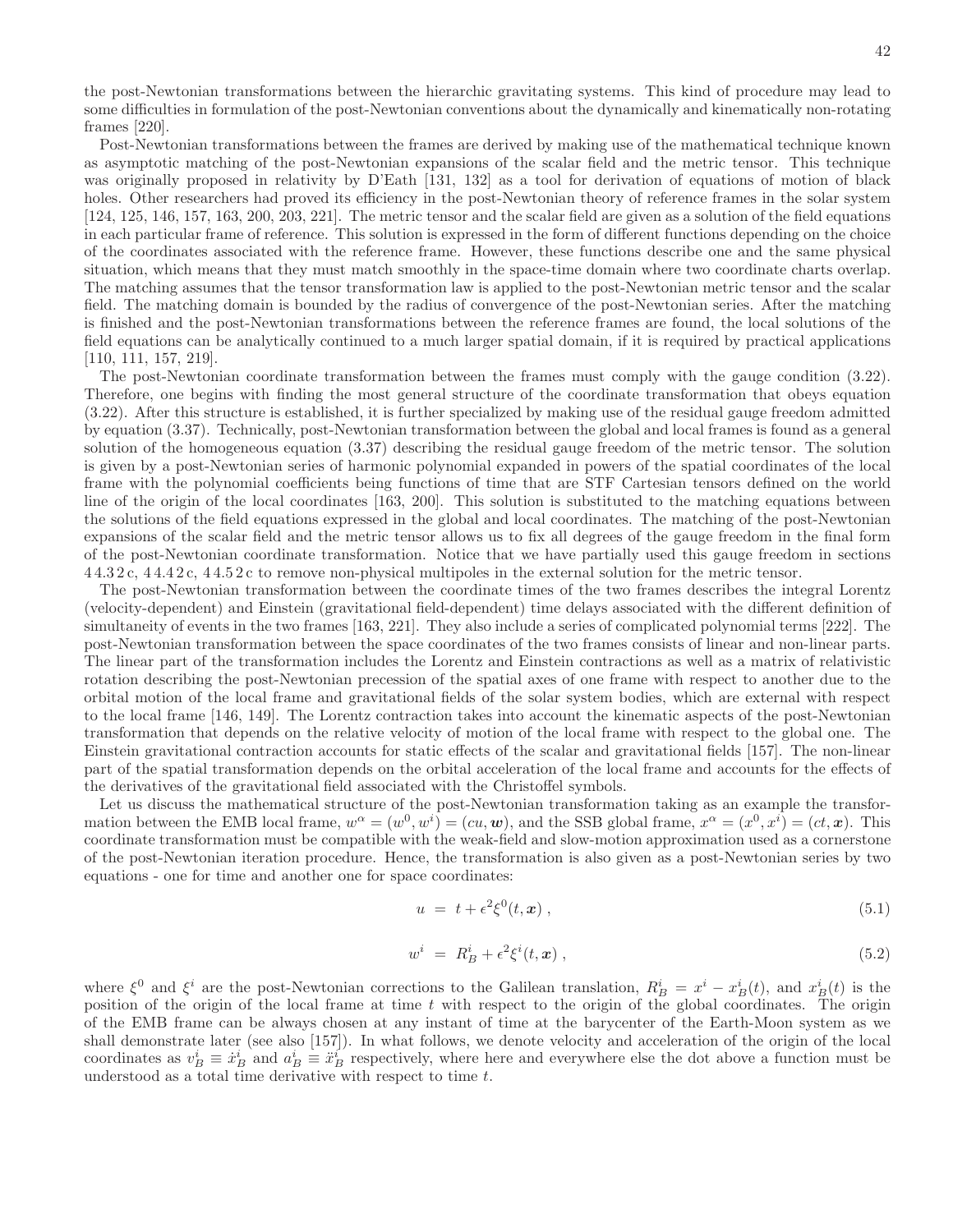Pointwise matching equations for the scalar field, the metric tensor, and the Christoffel symbols are given by the general law of coordinate transformations of these objects [123]

$$
\varphi(t, \mathbf{x}) = \hat{\varphi}(u, \mathbf{w}), \qquad (5.3)
$$

$$
g_{\mu\nu}(t,\mathbf{x}) = \hat{g}_{\alpha\beta}(u,\mathbf{w})\frac{\partial w^{\alpha}}{\partial x^{\mu}}\frac{\partial w^{\beta}}{\partial x^{\nu}}, \qquad (5.4)
$$

$$
\Gamma^{\mu}_{\alpha\beta}(t,\mathbf{x}) = \hat{\Gamma}^{\nu}_{\rho\sigma}(u,\mathbf{w}) \frac{\partial x^{\mu}}{\partial w^{\nu}} \frac{\partial w^{\rho}}{\partial x^{\alpha}} \frac{\partial w^{\sigma}}{\partial x^{\beta}} + \frac{\partial x^{\mu}}{\partial w^{\nu}} \frac{\partial^2 w^{\nu}}{\partial x^{\alpha} \partial x^{\beta}},
$$
\n(5.5)

where

$$
\Gamma^{\mu}_{\alpha\beta}(t,\mathbf{x}) = \frac{1}{2}g^{\mu\nu}\left(\frac{\partial g_{\nu\alpha}}{\partial x^{\beta}} + \frac{\partial g_{\nu\beta}}{\partial x^{\alpha}} - \frac{\partial g_{\alpha\beta}}{\partial x^{\nu}}\right) , \qquad (5.6)
$$

$$
\hat{\Gamma}^{\mu}_{\alpha\beta}(u,\boldsymbol{w}) = \frac{1}{2}\hat{g}^{\mu\nu}\left(\frac{\partial\hat{g}_{\nu\alpha}}{\partial w^{\beta}} + \frac{\partial\hat{g}_{\nu\beta}}{\partial w^{\alpha}} - \frac{\partial\hat{g}_{\alpha\beta}}{\partial w^{\nu}}\right) ,
$$
\n(5.7)

are the Christoffel symbols expressed in the SSB and EMB frames respectively.

It is worth noticing that the matching equations  $(5.3)$ – $(5.5)$  are valid in a 4-dimensional space-time volume, which includes the world tube with a space-like cross-section covered by spatial coordinates of the local EMB frame. The scalar field, the metric tensor and their first derivatives are continuously differentiated functions in this volume. This point, in fact, means that equations (5.3), (5.4) are sufficient for the purposes of matching procedure because equation (5.5) does not bear any new physical information. The matching equations are not identities, which are automatically satisfied. The left side of these equations contain known functions which are defined as integrals over the volumes of the bodies of the solar system. The right side of the matching equations contain yet unknown functions, which are the external multipoles of the metric tensor in the EMB frame as well as functions  $\xi^{\alpha}$  entering the post-Newtonian transformations (5.1), (5.2). These functions are determined by solving the matching equations.

The starting point in this iterative post-Newtonian procedure is the  $g_{0i}$  component of the metric tensor. One notices that it does not contain terms of the order of  $O(\epsilon)$  because one have assumed that both the global and the local frames are not dynamically rotating, which cancels the angular and linear velocity terms [125, 157]. This fact having been used in equation (5.4), implies that function  $\xi^0(t, x)$  from time-transformation equation (5.1) must be subject to the following restriction:

$$
\xi^{0},_{k} = -v_{B}^{i} + O(\epsilon^{2}).
$$
\n(5.8)

This is a partial differential equation which can be integrated so that function  $\xi^0$  can be the most generally represented as

$$
\xi^{0}(t,\mathbf{x}) = -\mathcal{A}(t) - v_{B}^{k} R_{B}^{k} + \epsilon^{2} \kappa(t,\mathbf{x}) + O(\epsilon^{4}), \qquad (5.9)
$$

where  $A(t)$  and  $\kappa(t, x)$  are analytic, but otherwise unspecified functions. Notice that function  $A(t)$  depends only on time t.

Let us now use the gauge conditions (3.34) in order to impose further restrictions of the post-Newtonian functions  $\xi^0$ and  $\xi^i$  from equations (5.1) and (5.2). The law of transformation of the Christoffel connection, equation (5.5), being substituted to equation (3.34) yields a partial differential equation of the second order

$$
g^{\alpha\beta}(t,x)\frac{\partial^2 w^{\mu}}{\partial x^{\alpha}\partial x^{\beta}} = 0 , \qquad (5.10)
$$

which describes any possible freedom in the post-Newtonian transformations from the EMB to SSB coordinates. Let us now substitute functions  $w^0 = cu$  and  $w^i$  from equations (5.1) and (5.2), and  $\xi^0$  from equation (5.9) to equation (5.10). One obtains

$$
\nabla^2 \kappa(t, \mathbf{x}) = 3v_B^k a_B^k - \ddot{\mathcal{A}} - \dot{a}_B^k R_B^k + O(\epsilon^2) , \qquad (5.11)
$$

$$
\nabla^2 \xi^i(t, \mathbf{x}) = -a_B^i + O(\epsilon^2) \,. \tag{5.12}
$$

General solution of these elliptic-type equations can be written in the form of the Taylor series expansion in terms of the irreducible Cartesian tensors. Furthermore, solution for functions  $\kappa(t, x)$  and  $\xi^{i}(t, x)$  in equations (5.11) and (5.12) consists of two parts – a fundamental solution of the homogeneous Laplace equation and a particular solution of the inhomogeneous Poisson equation. We discard the part of the fundamental solution that has a singularity at the origin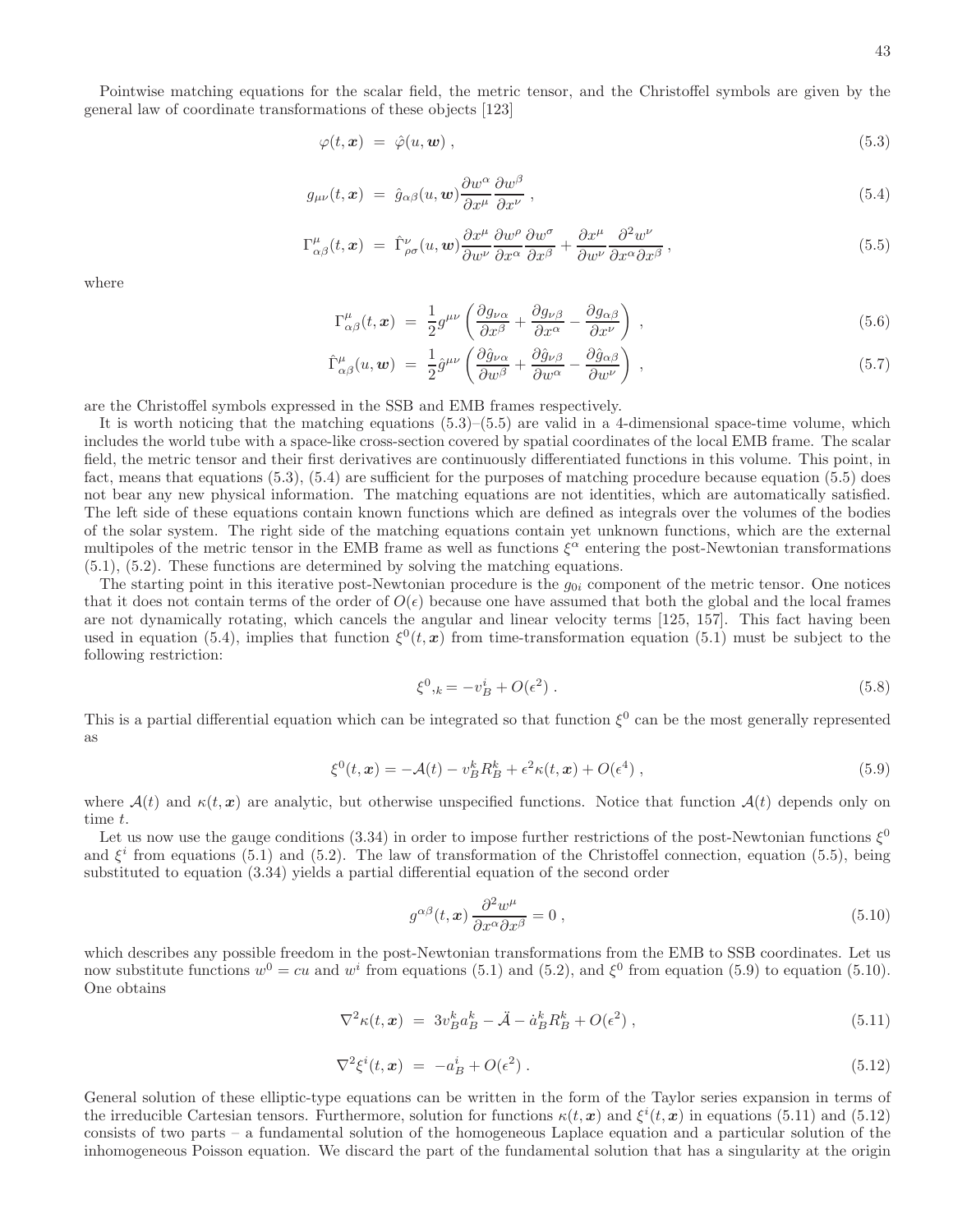of the local coordinates, where  $w^i = 0$ . This is because the singular part does not present in the internal solution of the field equations for the metric tensor and the scalar field, which are represented by integrals over the continuous distribution of matter. However, had we worked in the region outside of the gravitating bodies, we would have to include the singular part of the fundamental solution of the Laplace equation to the coordinate transformation between the frames. In this case the singular part of the transformation is responsible for the gauge freedom in the definition of the multipole moments of the gravitating bodies [166, 178, 206]. This freedom has been fixed in the present paper by picking up the post-Newtonian definition of the multipole moments in the form proposed by Blanchet and Damour [206]. For this reason the singular terms characterizing the residual gauge freedom have no matching counterparts and must be equated to zero.

Integrating equations (5.11) and (5.12) results in

$$
\kappa = \left(\frac{1}{2}v_B^k a_B^k - \frac{1}{6}\ddot{\mathcal{A}}\right) R_B^2 - \frac{1}{10}\dot{a}_B^k R_B^k R_B^2 + \Xi(t, x) ,\qquad (5.13)
$$

$$
\xi^{i} = -\frac{1}{6}a_{B}^{i}R_{B}^{2} + \Xi^{i}(t, x), \qquad (5.14)
$$

where functions  $\Xi$  and  $\Xi^i$  are the fundamental solutions of the homogeneous Laplace equation, which is convergent at the origin of the EMB frame. These solutions can be written in the form of scalar and vector harmonic polynomials

$$
\Xi(t,\boldsymbol{x}) = \sum_{l=0}^{\infty} \frac{1}{l!} \mathcal{B}^L R_B^L \,, \tag{5.15}
$$

$$
\Xi^{i}(t,\mathbf{x}) = \sum_{l=1}^{\infty} \frac{1}{l!} \mathcal{D}^{iL} R_{B}^{L} + \sum_{l=0}^{\infty} \frac{\varepsilon_{ipq}}{(l+1)!} \mathcal{F}^{pL} R_{B}^{} + \sum_{l=0}^{\infty} \frac{1}{l!} \mathcal{E}^{L} R_{B}^{L>}, \qquad (5.16)
$$

where coefficients  $\mathcal{B}^L \equiv \mathcal{B}^{}(t)$ ,  $\mathcal{D}^L \equiv \mathcal{D}^{}(t)$ ,  $\mathcal{F}^L \equiv \mathcal{F}^{}(t)$ , and  $\mathcal{E}^L \equiv \mathcal{E}^{}(t)$  are the STF Cartesian tensors [157]. These coefficients are defined on the world line of the origin of the local coordinates and depend only on the coordinate time  $t$  of the global SSB frame. Explicit form of these functions will be obtained in the process of matching of the metric tensor and the scalar field in accordance with equations  $(5.3)$ – $(5.5)$ .

Formulas (5.13)–(5.16) allow us to evaluate the size of the spatial domain of applicability of the EMB local coordinates. It is determined by the condition that determinant of the matrix  $\Lambda^\alpha_{\ \beta}$  of the four-dimensional coordinate transformation, is zero [223]. Calculating the determinant yields

$$
\det\left(\Lambda^{\alpha}_{\beta}\right) = 1 + \epsilon^2 \left[ -\dot{\mathcal{A}} + 3\mathcal{E} - \frac{4}{3} \left( a_B^k - \frac{5}{2} \mathcal{E}_k \right) R_B^k + \sum_{l=2}^{\infty} \frac{(l+1)(2l+3)}{(2l+1)l!} \mathcal{E}^L R_B^L \right] + O\left(\epsilon^4\right) \,. \tag{5.17}
$$

Radius of convergence of the polynomial in the right side of equation (5.17) crucially depends on the choice of functions  $\mathcal{E}^{L}$ . We have proved [110, 157] that it is possible to make function  $\mathcal{E}^{i} = a_{B}^{i}$ , and all other functions  $\mathcal{E}^{L} = 0$  for any  $l \geq 2$ . Thus, determinant (5.17) vanishes when distance  $R_B \approx c^2/(2a_B)$ . In case of the EMB frame, moving around Sun with acceleration  $a_B \simeq 0.6$  cm/s<sup>2</sup>, this distance  $R_B$  is about 10<sup>21</sup> cm or about 300 parsec. Hence, the EMB frame covers a spatial region, which includes the entire solar system and its neighborhood. This consideration suggests that the metric tensor defined originally in the EMB local coordinates only in the domain restricted by the distance to the nearest external gravitating body (Venus and Mars in case of the EMB frame) can be re-formulated in terms of some other functions and extrapolated beyond this boundary. Such extrapolation of the local coordinates and the corresponding metric tensor was considered in papers [111, 224].

### *2. Matching of the Post-Newtonian Expansions*

Method of the matched post-Newtonian expansions is a powerful mathematical tool to find the law of transformation from one celestial frame to another and to determine the external multipoles in the post-Newtonian expansions of the background metric tensor. These post-Newtonian expansions, which are used in the matching procedure, are solutions of the gravity field equations for the metric tensor and the scalar field found respectively in the global and local coordinates. These solutions are shown in equations  $(4.7)$ – $(4.9)$  for the SSB frame, and  $(4.38)$ ,  $(4.39)$ ,  $(4.59)$ – $(4.61)$  for the EMB frame. The solution for the metric tensor and the scalar field in the SSB frame is valid everywhere inside and outside of the solar system up to infinity. One may think that the global coordinates alone are sufficient to describe the post-Newtonian celestial dynamics of the solar system bodies. Indeed, the original Fock-Papapetrou approach [90, 121, 150, 151] assumed that only one coordinate chart is used to solve the internal and external problems of motion. However, the single coordinate-chart approach is not satisfactory in doing the post-Newtonian approximations for two reasons.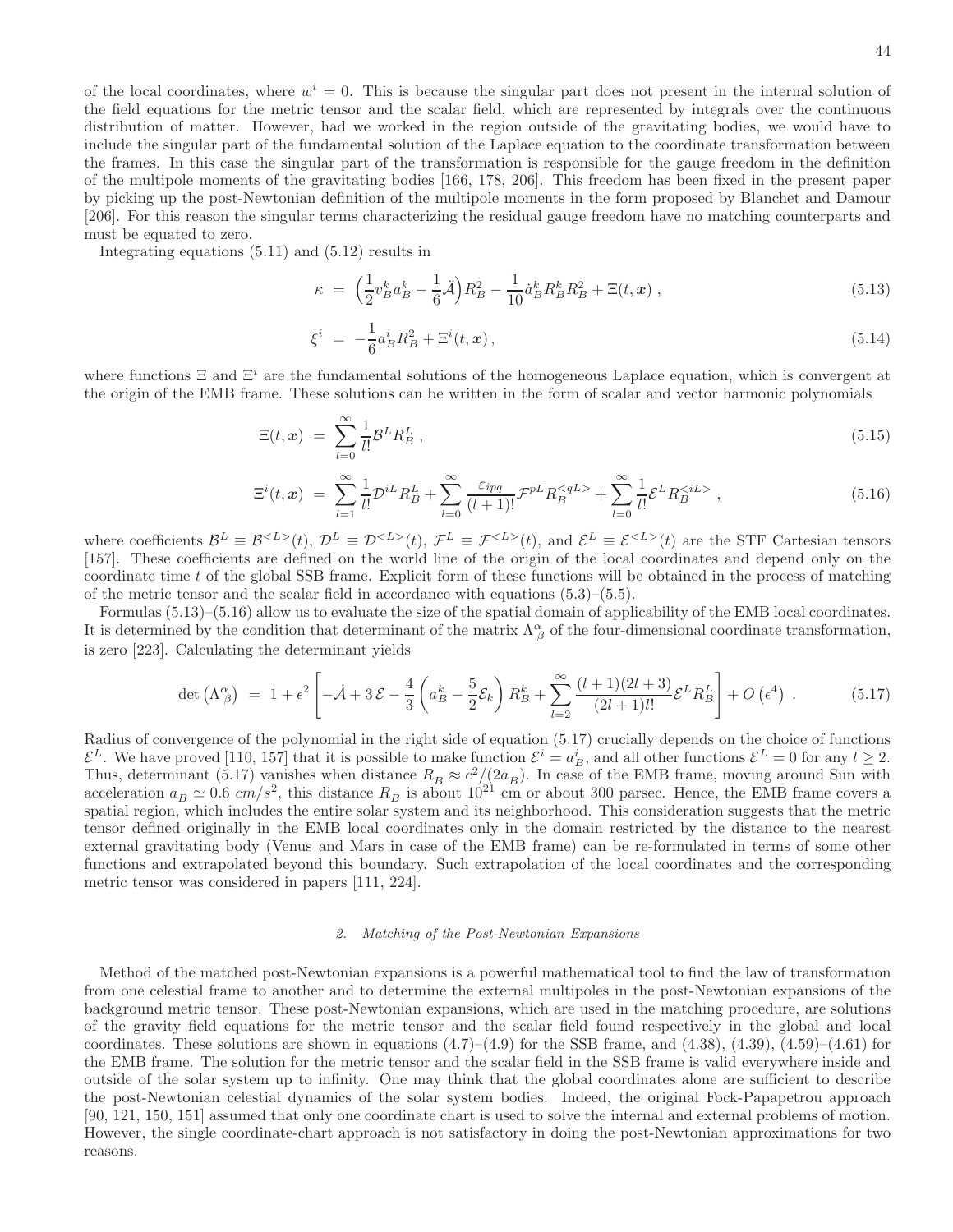First, a gravitating body (or a sub-system of bodies) that is a member of N-body system, has its own (internal) gravitational field that is characterized outside the body by gravitational multipoles like mass – monopole, center-ofmass – dipole, oblateness – quadrupole, etc. Local coordinates attached to the body are required to give physically meaningful, post-Newtonian definition of the internal multipoles. One must know how this definition of the multipoles given in the local frame of reference conforms to the definition of the same multipoles given in the global coordinates. Post-Newtonian relationship between the frame-dependent definitions of the internal multipoles plays a key role in derivation of the orbital equations of motion of extended bodies [110, 157, 200].

Second, the global SSB frame is inappropriate for the gauge-independent description of the orbital motion of Moon and artificial Earth's satellites. This is because the Earth-Moon system is moving in the external gravitational field of Sun and other planets of the solar system. The most simple, Galilean translation of the origin of the global SSB coordinates to the barycenter of the Earth-Moon system (to the geocenter in case of the artificial satellite) that is currently used for construction of the lunar ephemeris [42–45], denies the post-Newtonian aspects of the coordinate transformation in relativistic theory of gravity and brings up the gauge-dependent terms to the description of the orbital motion of Moon. These terms are unobservable and should be discarded by making appropriate choice of the global and local coordinate frames. The adequate post-Newtonian transformation accounting for the gauge freedom should make description of the lunar motion essentially simpler by suppressing all the spurious orbital harmonics [6, 41, 110, 112].

The internal solution for the metric tensor and the scalar field in the local EMB coordinates contains the external multipoles  $Q^L$ ,  $C^L$ ,  $P^L$  describing gravitational field of Sun and other planets. Their explicit functional dependence on the gravitational potentials of the external bodies can not be determined by solving the field equations in the local EMB coordinates alone – the matching with the solution of the field equations in the global SSB coordinates is required. The external multipoles are found simultaneously with the post-Newtonian coordinate transformation between the SSB and EMB coordinates. Matching also helps to understand better the physical foundation underlying the principle of equivalence for self-gravitating bodies.

Matching the metric tensor and the scalar field in the local and global coordinates is based on equations (5.3) and (5.4), and consists of the following steps (for exhaustive mathematical details of this procedure the reader is referred to [157, Section 8])

- Step 1. One re-writes the local metric tensor  $\hat{g}_{\alpha\beta}(u, w)$  and the scalar field  $\hat{\varphi}(u, w)$  in the right side of equations (5.3) and (5.4) in terms of the global coordinates  $(t, x)$ . This is achieved by making use of a Taylor expansion of the internal and external potentials defining  $\hat{\varphi}(u, w)$  and  $\hat{g}_{\alpha\beta}(u, w)$  around the point  $x^{\alpha} = (ct, x)$ . The concept of the Lie transfer [107, 223] must be applied in order to change the integration in the integrals of the internal potentials from the hypersurface of the local coordinate time  $u$  to that of the global coordinate time  $t$ .
- Step 2. One calculates the partial derivatives of the local coordinates,  $w^{\alpha}$ , with respect to the global coordinates,  $x^{\beta}$ , that is the matrix of transformation of the coordinate bases,  $\Lambda^{\alpha}_{\beta} = \partial w^{\alpha}/\partial x^{\beta}$ .
- Step 3. One separates the gravitational potentials in the left side of equations  $(5.3)$  and  $(5.4)$  to the internal part, relating to the Earth-Moon system, and to the external part generated by Sun and other planets:

$$
\varphi(t,\boldsymbol{x}) = \varphi_E(t,\boldsymbol{x}) + \varphi_M(t,\boldsymbol{x}) + \bar{\varphi}(t,\boldsymbol{x}), \qquad (5.18)
$$

$$
U(t, x) = U_E(t, x) + U_M(t, x) + \bar{U}(t, x), \qquad (5.19)
$$

$$
U^{i}(t, x) = U_{E}^{i}(t, x) + U_{M}^{i}(t, x) + \bar{U}^{i}(t, x), \qquad (5.20)
$$

$$
\chi(t,\boldsymbol{x}) = \chi_{E}(t,\boldsymbol{x}) + \chi_{M}(t,\boldsymbol{x}) + \bar{\chi}(t,\boldsymbol{x}), \qquad (5.21)
$$

$$
\Psi_k(t, \mathbf{x}) = \Psi_{Ek}(t, \mathbf{x}) + \Psi_{Mk}(t, \mathbf{x}) + \bar{\Psi}_k(t, \mathbf{x}), \qquad (k = 1, ..., 5), \qquad (5.22)
$$

where functions with indices  $(E)$  and  $(M)$  are given by integrals  $(4.14)$ – $(4.21)$  taken over the volume of Earth and Moon respectively, and the bar above functions indicates, here and everywhere else, that the corresponding sum in the definitions (4.13) of these functions excludes Earth and Moon, that is the sum takes into account only external bodies which are Sun and other planets

$$
\bar{\varphi} = \sum_{A \neq E,M} \varphi_A, \quad \bar{U} = \sum_{A \neq E,M} U_A, \quad \bar{U}_i = \sum_{A \neq E,M} U_A^i, \quad \bar{\Psi}_k = \sum_{A \neq E,M} \Psi_{Ak}, \quad \bar{\chi} = \sum_{A \neq E,M} \chi_A. \tag{5.23}
$$

Step 4. One expands the gravitational potentials of the external masses, that is functions with bars in equations  $(5.18)$ – (5.23), in the Taylor series in powers of  $R_B^i = x^i - x_B^i$  in the neighborhood of the origin of the local EMB frame, which image in the global coordinates is at the point  $x_B^i = x_B^i(t)$ .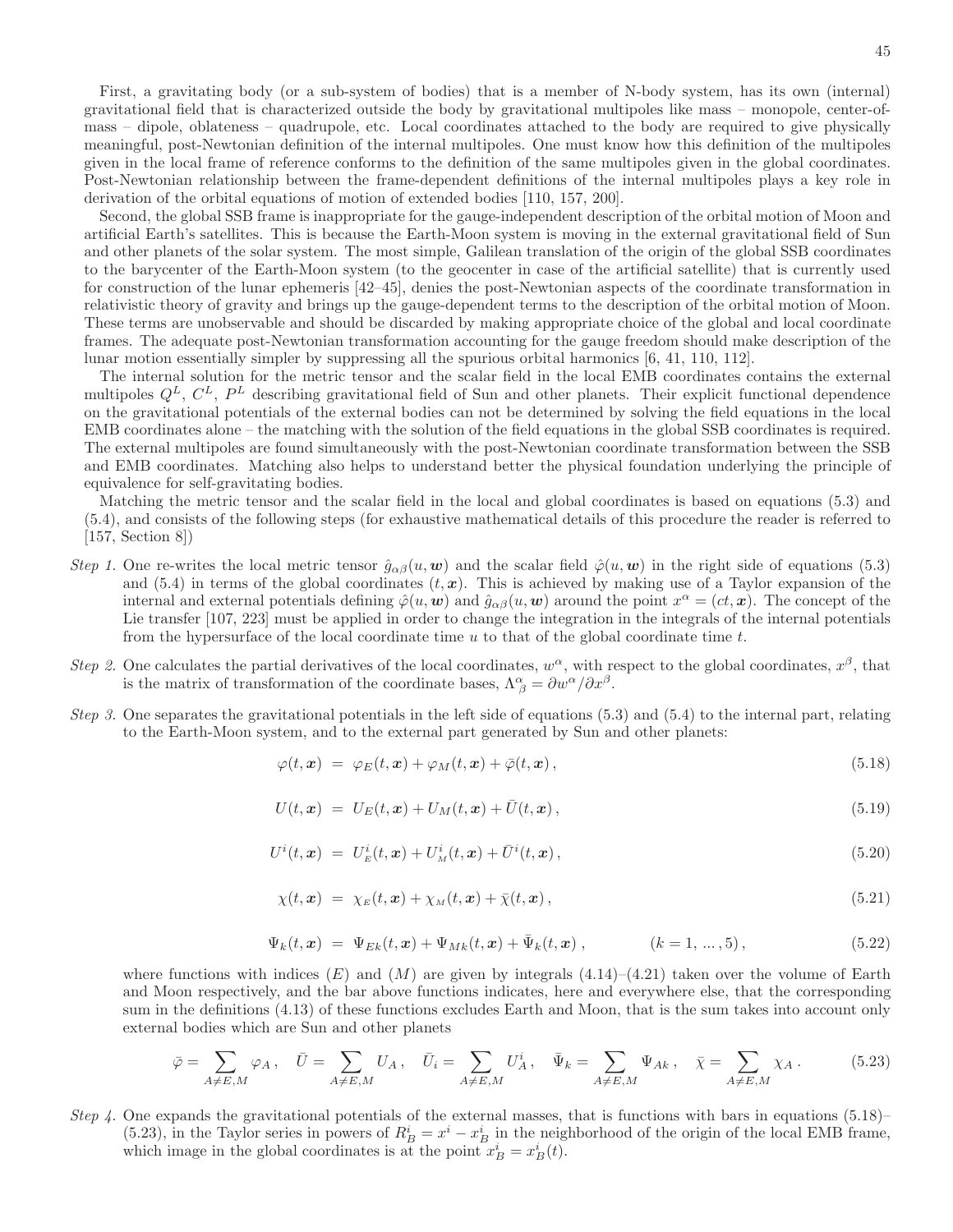- Step 5. One equates similar terms depending on the internal structure of the Earth-Moon system. It turns out that all the internal potentials cancel out in equations (5.3),(5.4). It proves that the internal structure of the bodies is compatible with the differential structure of space-time manifold. Because we did not set any limitations on the distribution of matter's density and stress inside the bodies, it means that the *effacing principle* [144, 149, 169] is satisfied in the scalar-tensor theory of gravity.
- Step 6. One equates similar terms of the Taylor expansions from the left side of the matching equations  $(5.3)$  and  $(5.4)$ with the corresponding terms of the Taylor expansions entering the right side of these equations. This reduces the original matching equations to the set of algebraic and ordinary differential equations expressing the yet unknown external multipoles and the coefficients of the harmonic polynomials in the post-Newtonian coordinate transformations in terms of the external gravitational potentials (the over-barred functions) and their derivatives.
- Step 7. One separates the algebraic equations into irreducible pieces and, finally, determine the external multipoles as well as the coefficients of the harmonic polynomials. It fixes the residual gauge freedom and brings about the laws of orbital and precessional motion of the local EMB frame with respect to the global SSB frame

Final results of the matching procedure are given below.

### *3. Post-Newtonian Coordinate Transformation*

The  $\beta - \gamma$  parameterized post-Newtonian coordinate transformation from the EMB frame to the SSB frame is given by two equations:

$$
u = t - \epsilon^2 \left( \mathcal{A} + v_B^k R_B^k \right) + \epsilon^4 \left[ \mathcal{B} + \frac{1}{6} \left( \dot{Q} - \dot{\bar{U}}(\boldsymbol{x}_B) + 2v_B^k a_B^k \right) R_B^2 - \frac{1}{10} \dot{a}_B^k R_B^k R_B^2 + \sum_{l=1}^{\infty} \frac{1}{l!} \mathcal{B}^L R_B^L \right] + O(\epsilon^5) ,
$$
 (5.24)

$$
w^{i} = R_{B}^{i} + \epsilon^{2} \left[ \left( \frac{1}{2} v_{B}^{i} v_{B}^{k} + \gamma \delta^{ik} \bar{U}(\boldsymbol{x}_{B}) - \delta^{ik} A + F^{ik} \right) R_{B}^{k} + a_{B}^{k} R_{B}^{i} R_{B}^{k} - \frac{1}{2} a_{B}^{i} R_{B}^{2} \right] + O(\epsilon^{4}) \tag{5.25}
$$

Here functions  $A$  and  $B$  depends on the global coordinate time t only and are solutions of the ordinary differential equations

$$
\frac{d\mathcal{A}}{dt} = +\frac{1}{2}v_B^2 + \bar{U}(\mathbf{x}_B) - Q, \qquad (5.26)
$$
\n
$$
\frac{d\mathcal{B}}{dt} = -\frac{1}{8}v_B^4 - (\gamma + \frac{1}{2})v_B^2 \bar{U}(\mathbf{x}_B) + \frac{1}{2}\bar{U}^2(\mathbf{x}_B) + 2(1 + \gamma)v_B^k \bar{U}^k(\mathbf{x}_B) - \bar{\Psi}(\mathbf{x}_B) + \frac{1}{2}\bar{\chi}_{,tt}(\mathbf{x}_B)
$$

$$
+Q\left[-\frac{1}{2}v_B^2+\frac{1}{2}Q-\bar{U}(\bm{x}_B)\right],
$$
\n(5.27)

that describe the post-Newtonian transformation between the coordinate time  $u$  of the EMB frame and the coordinate time  $t$  of the SSB frame. The other functions are defined by algebraic relationships as follows

$$
\mathcal{B}^{i} = 2(1+\gamma)\bar{U}^{i}(\boldsymbol{x}_{B}) - (1+2\gamma)v_{B}^{i}\bar{U}(\boldsymbol{x}_{B}) - \frac{1}{2}v_{B}^{i}v_{B}^{2} - Qv_{B}^{i}, \qquad (5.28)
$$

$$
\mathcal{B}^{ik} = Z^{ik} + 2(1+\gamma)\bar{U}^{}(\boldsymbol{x}_B) - 2(1+\gamma)v_B^{}(\boldsymbol{x}_B) + 2v_B^{} ,
$$
\n(5.29)

$$
\mathcal{B}^{iL} = Z^{iL} + 2(1+\gamma)\bar{U}^{}(x_B) - 2(1+\gamma)v_B^{}(x_B), \qquad (l \ge 2)
$$
\n(5.30)

where some residual gauge freedom parameterized by STF Cartesian tensors  $Z<sup>L</sup>$  is explicitly shown.

The anti-symmetric rotational matrix  $F^{ik}$  couples algebraically with the dipole moment  $C^i$ , which describes the post-Newtonian precession of the spatial axes of the EMB frame,

$$
\varepsilon_{ipk} C^{p} + \frac{dF^{ik}}{dt} = -2(1+\gamma)\bar{U}^{[i,k]}(\boldsymbol{x}_{B}) + (1+2\gamma)v_{B}^{[i}\bar{U}^{,k]}(\boldsymbol{x}_{B}) + v_{B}^{[i}Q^{k]}.
$$
\n(5.31)

The first term in the right side of equation (5.31) describes the Lense-Thirring (gravitomagnetic) precession, the second term describes the de Sitter (geodetic) precession in the scalar-tensor theory of gravity, and the third term describes the Thomas precession [107] depending on the local (non-geodesic) acceleration  $Q<sup>i</sup>$  of the origin of the EMB frame. In the scalar-tensor theory both the Lense-Thirring and the de Sitter precessions depend on the PPN parameter  $\gamma$  while the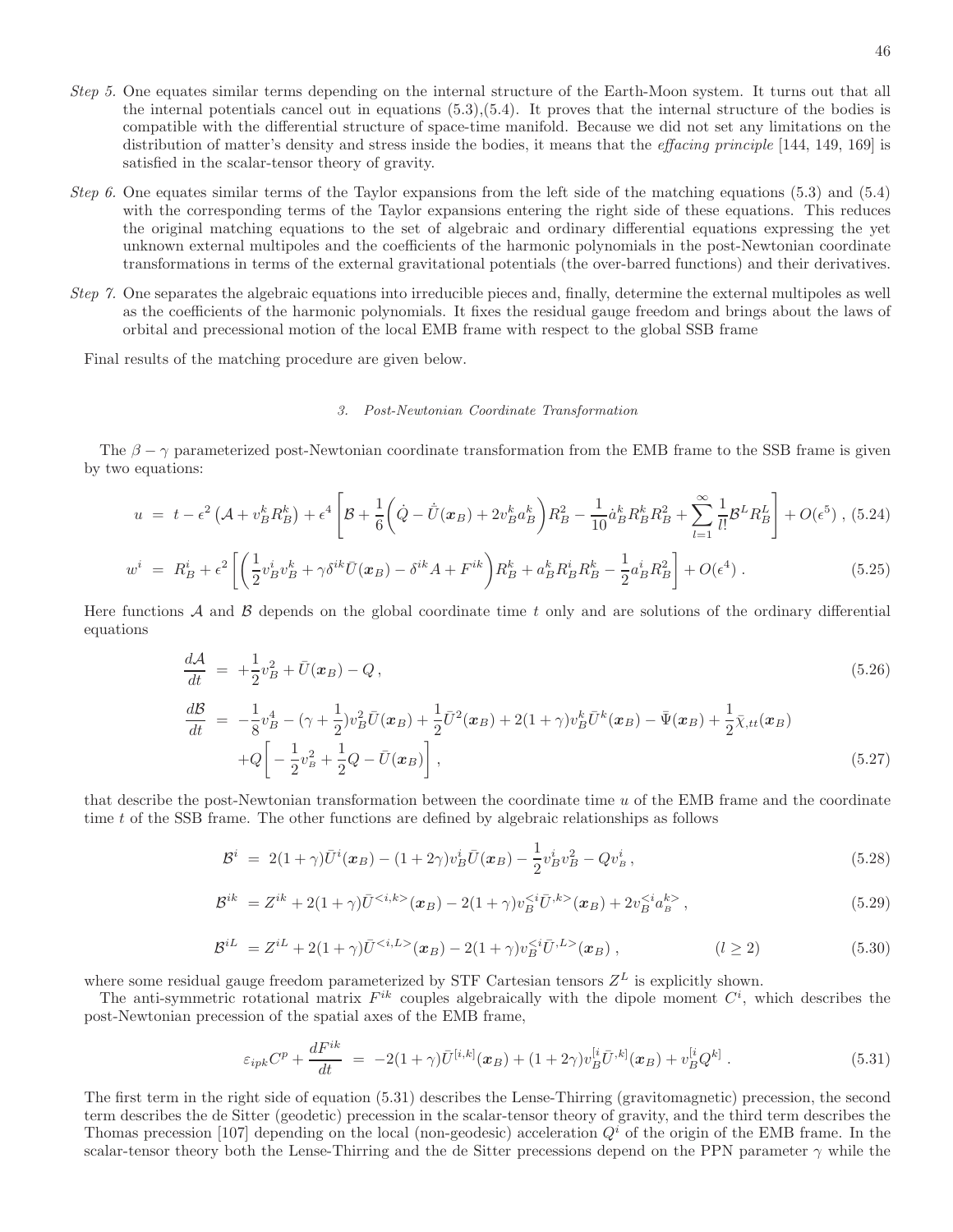Thomas precession does not. The reason is that the Thomas precession is generically a special relativistic effect [107] that can not depend on any particular choice of a specific gravitational theory. The presence of matrix  $F^{ik}$  in the spatial part of the post-Newtonian transformation means that spatial axes of the local EMB frame rotates kinematically with respect to axes of the SSB frame which is anchored to distant quasars. At the same time the dipole moment  $C^i$  is the angular velocity of the dynamic rotation of the spatial axes of the EMB frame. IAU recommends [5] to adopt  $F^{ik} = 0$ making the EMB frame dynamically rotating with angular velocity  $C<sup>i</sup>$  defined by equation (5.31). In the present paper we prefer another choice, namely  $C^i = 0$ , making the EMB kinematically rotating with the precessional matrix  $F^{ik}$ defined by equation (5.31). The advantage of our choice is that it eliminates the Coriolis and centrifugal forces from the equations of motion of Moon with respect to Earth written in the local EMB frame.

# *4. The External Multipoles*

Matching determines the external multipoles in terms of the derivatives of gravitational potentials of the external bodies that are Sun and other planets [157]. The external multipoles of the scalar field are

$$
P^L = \bar{\varphi}_{,L}(\boldsymbol{x}_B) + O(\epsilon^2),\tag{5.32}
$$

where the external scalar field  $\bar{\varphi}$  coincides in this approximation with the external Newtonian potential U, as defined in equation (5.23), and is computed at the origin of the local EMB coordinates,  $x_B^i(t)$ , at the instant of time t. We remind that the scalar field perturbation is coupled with the factor  $\gamma - 1$ , so that all physically-observed scalar-field effects must be proportional to this factor. We also notice that the lower-order  $(l = 0, 1)$  external multipoles of the scalar field can not be removed from the observable gravitational effects by making coordinate transformation because if the scalar field presents in one coordinate frame, it must be present in any other as coordinate transformations do not change the numerical value of the scalar field.

The matching equation determines the external dipole moment of the EMB metric tensor as follows [157]

$$
Q^{i} = \bar{U}_{,i}(\boldsymbol{x}_{B}) - a_{B}^{i}
$$
  
+
$$
\epsilon^{2} \Biggl\{ \bar{\Psi}_{,i}(\boldsymbol{x}_{B}) - \frac{1}{2} \bar{\chi}_{,itt}(\boldsymbol{x}_{B}) + 2(1+\gamma) \bar{U}^{i}(\boldsymbol{x}_{B}) - 2(1+\gamma) v_{B}^{k} \bar{U}^{k,i}(\boldsymbol{x}_{B})
$$

$$
-(1+2\gamma) v_{B}^{i} \bar{U}(\boldsymbol{x}_{B}) + (2-\gamma) \bar{U}(\boldsymbol{x}_{B}) \bar{U}_{,i}(\boldsymbol{x}_{B}) + (2+\gamma) v_{B}^{2} \bar{U}_{,i}(\boldsymbol{x}_{B}) - \frac{1}{2} v_{B}^{i} v_{B}^{k} \bar{U}_{,k}(\boldsymbol{x}_{B})
$$

$$
-\frac{1}{2} v_{B}^{i} v_{B}^{k} a_{B}^{k} - 2v_{B}^{2} a_{B}^{i} - (4+\gamma) a_{B}^{i} \bar{U}(\boldsymbol{x}_{B}) + F^{ik} \bar{U}_{,k}(\boldsymbol{x}_{B}) - F^{ik} a_{B}^{k}
$$

$$
+ Q_{i} [A - v_{B}^{2} - 2 \bar{U}(\boldsymbol{x}_{B})] \Biggr\} + O(\epsilon^{4}). \qquad (5.33)
$$

The external dipole,  $Q^i$ , is explicitly expressed in terms of the external gravitational potentials and the barycentric acceleration  $a_B^i$  of the origin of the local EMB frame with respect to the global SSB coordinates. It is remarkable that  $Q<sup>i</sup>$  is not limited by the gauge conditions and can be chosen arbitrary because it determines the magnitude and direction of the inertial force acting in the local EMB frame on a test particle being in a free fall. It means, that equation (5.33) must be effectively understood as the law of the orbital motion of the origin of the EMB frame in the global SSB coordinates, which is governed by a particular choice of the dipole moment  $Q^i$ . Only after the choice of  $Q^i$  is made, the coordinate acceleration  $a_B^i$  of the origin of the EMB frame with respect to the global SSB coordinates can be fully defined.

The most simple choice of  $Q^i = 0$  means that the origin of the EMB frame moves along a geodesic world line in the background space-time defined by the external part of the EMB metric tensor. However, it does not allow us to keep the origin of the local coordinates at the barycenter of the Earth-Moon system. This is because the Earth-Moon system has an internal quadrupole moment interacting with the tidal gravitational field of Sun and other planets, and forcing the barycenter of the Earth-Moon system to move along an accelerated (non-geodesic) world line [163]. Thus,  $Q<sup>i</sup>$  must be defined in such a way that the Earth-Moon barycenter and the origin of the EMB local frame would coincide at any instant of time. This is equivalent to solving the internal problem of motion of the Earth-Moon barycenter with respect to the local EMB frame that will be discussed elsewhere (some details can be found in [157, 163]).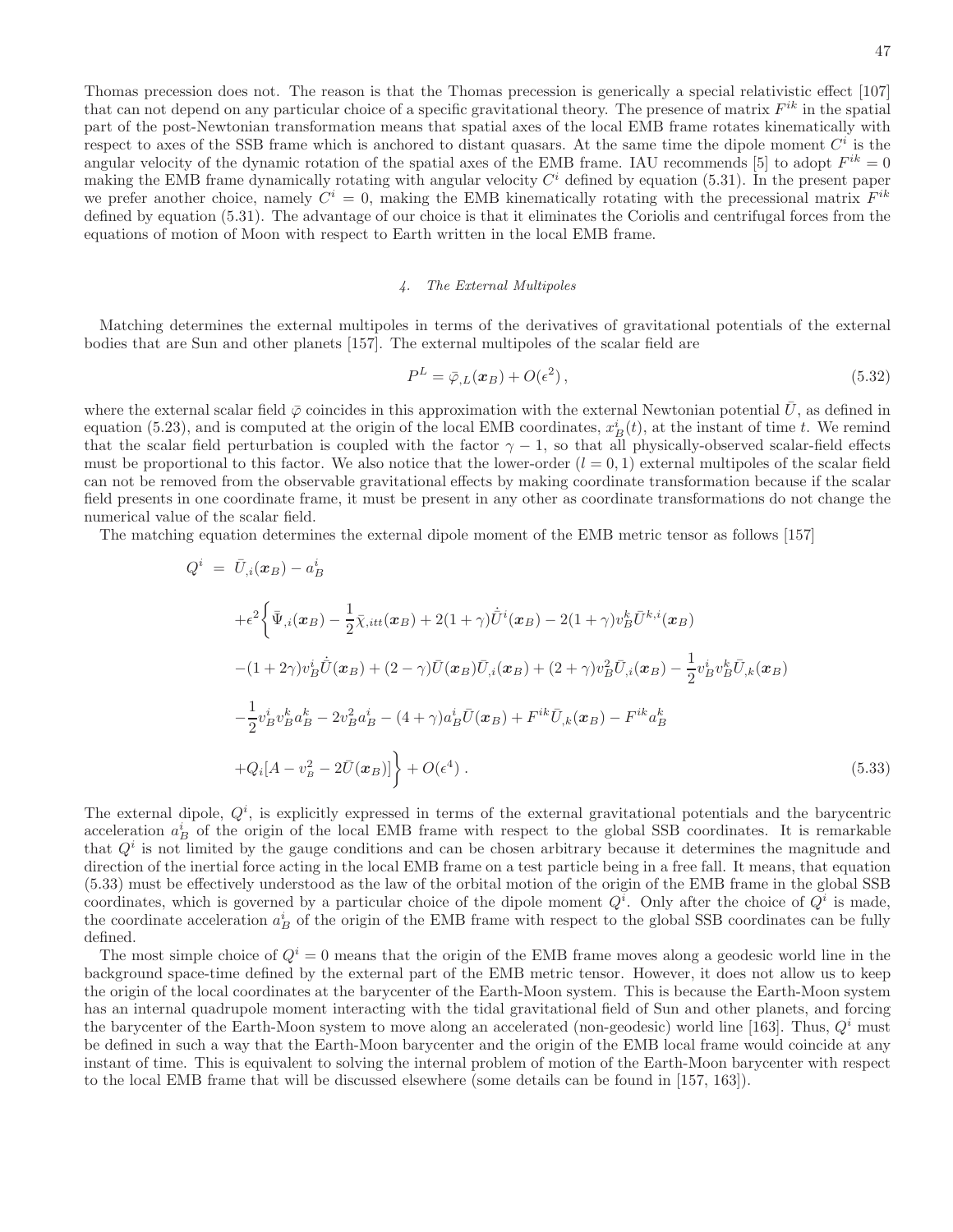External mass-type multipoles  $Q^L$  for  $l \geq 2$  are defined by the following equation

$$
Q^{L} = \bar{U}^{(0)}(x) + \epsilon^{2} \left[ \bar{\Psi}^{(0)}(x) - \frac{1}{2} \bar{\chi}^{(0)}(x) + 2(1+\gamma) \bar{U}^{(0)}(x) - 2(1+\gamma)v_{B}^{k} \bar{U}^{k}(x) - (x_{B}) \right]
$$
  
+ 
$$
(\ell - 2\gamma - 2)v_{B}^{(i)} \bar{U}^{(L-1)}(x) + (1+\gamma)v_{B}^{2} \bar{U}^{(0)}(x) - \frac{\ell}{2} v_{B}^{k} v_{B}^{(i)} \bar{U}^{(L-1)k}(x) - \ell \bar{U}(x_{B}) \bar{U}^{(L)}(x) - (\ell^{2} - \ell + 2\gamma + 2)a_{B}^{(i)} \bar{U}^{(L-1)}(x) - \ell F^{k} \langle i \bar{U}^{(L-1)k}(x) + K^{L} + \bar{Z}^{L} + \ell A \bar{U}^{(0)}(x) \rangle + O(\epsilon^{4}), \quad (5.34)
$$

where we have used notations

$$
K^{ij} \equiv 3a_B^{} \,, \tag{5.35}
$$

$$
K^L \equiv 0, \qquad (l \ge 3). \tag{5.36}
$$

External current-type multipoles  $C^L$  for  $l \geq 2$  are given by

$$
\varepsilon^{ipj}C^{pL-1} = \frac{4l(1+\gamma)}{l+1} \left\{ v_B^{[i}\bar{U}^{,j]L-1}(\bm{x}_B) - \bar{U}^{[i,j]L-1}(\bm{x}_B) - \frac{l-1}{l} \delta^{i_{l-1}[i}\dot{\bar{U}}^{,j]L-2}(\bm{x}_B) \right\} + O\left(\epsilon^2\right) ,\tag{5.37}
$$

where the dot means the time derivative with respect to time  $t$ .

### 5.2. Transformation from the Geocentric to the Earth-Moon Frame

### *1. Matching Procedure*

Matching of the geocentric and the Earth-Moon barycentric solutions of the metric tensor and the scalar field follows the same steps as in the matching of the post-Newtonian expansions written in the EMB and SSB frames. We recall that the geocentric coordinates of the GRF are denoted by  $X^{\alpha} = (X^0, X^i) = (cT, \mathbf{X})$ , and the EMB local coordinates are  $w^{\alpha} = (w^0, w^i) = (cu, \mathbf{w})$ . In doing this matching, the GRF is "more local" than the EMB frame in the sense of the hierarchy of the astronomical frames discussed in the introduction of the present paper. Indeed, the local GRF coordinates cover the space from Earth to Moon, while the EMB coordinates cover much larger region spreading out to the orbits of Mars and Venus.

The matching equations are as follows:

$$
\hat{\varphi}(u,\mathbf{w}) = \Phi(T,\mathbf{X}),\tag{5.38}
$$

$$
\hat{g}_{\mu\nu}(u,\mathbf{w}) = G_{\alpha\beta}(T,\mathbf{X}) \frac{\partial X^{\alpha}}{\partial w^{\mu}} \frac{\partial X^{\beta}}{\partial w^{\nu}}, \qquad (5.39)
$$

$$
\hat{\Gamma}^{\mu}_{\alpha\beta}(u,\mathbf{w}) = C^{\nu}_{\rho\sigma}(T,\mathbf{X}) \frac{\partial w^{\mu}}{\partial X^{\nu}} \frac{\partial X^{\rho}}{\partial w^{\alpha}} \frac{\partial X^{\sigma}}{\partial w^{\beta}} + \frac{\partial w^{\mu}}{\partial X^{\nu}} \frac{\partial^{2} X^{\nu}}{\partial w^{\alpha} \partial w^{\beta}},
$$
\n(5.40)

where  $\hat{\Gamma}^{\mu}_{\alpha\beta}(u, \mathbf{w})$  is given by equation (5.7), and

$$
C^{\nu}_{\rho\sigma}(T,\boldsymbol{X}) = \frac{1}{2} G^{\mu\nu} \left( \frac{\partial G_{\mu\rho}}{\partial w^{\sigma}} + \frac{\partial G_{\mu\sigma}}{\partial w^{\rho}} - \frac{\partial G_{\rho\sigma}}{\partial w^{\mu}} \right) , \qquad (5.41)
$$

is the Christoffel symbol expressed in the geocentric coordinates. The law of transformation of the Christoffel connection, equation (5.40), being substituted to the gauge condition (3.34) yields a partial differential equation of the second order

$$
\hat{g}^{\alpha\beta}(u,\mathbf{w})\frac{\partial^2 X^{\mu}}{\partial w^{\alpha}\partial w^{\beta}} = 0 , \qquad (5.42)
$$

which describes the residual gauge freedom that remains in the post-Newtonian transformations from the GRF to EMB coordinates.

Matching is done in accordance with the following procedure (compare with the matching of the EMB and SSB coordinates):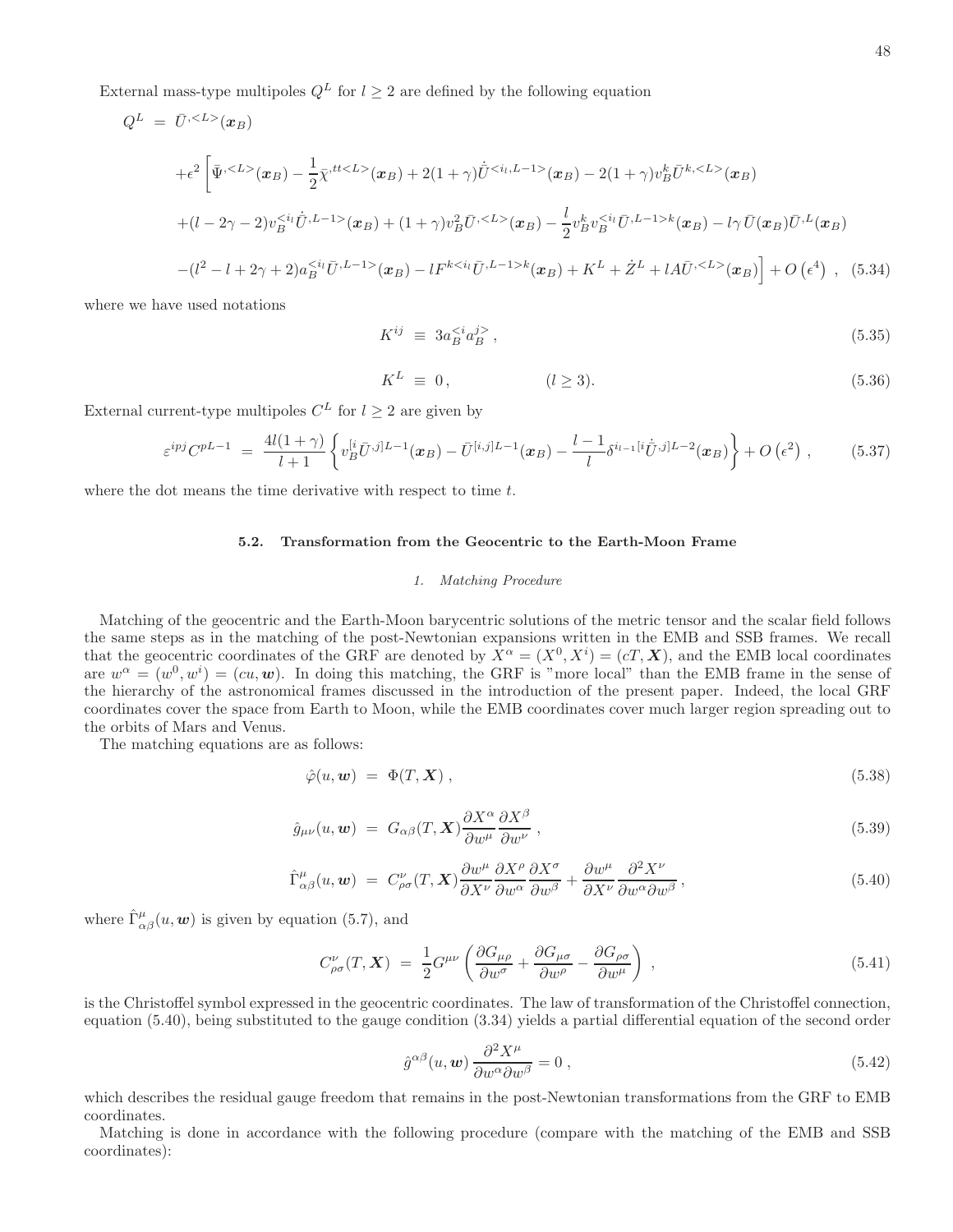Step 1. One writes down the most general solution admitted by the homogeneous equation (5.42). In the first post-Newtonian approximation this equation is reduced to two wave equations

$$
-\frac{1}{c^2} \frac{\partial T(u, \mathbf{w})}{\partial u^2} + \nabla^2 T(u, \mathbf{w}) = 0 , \qquad (5.43)
$$

$$
-\frac{1}{c^2}\frac{\partial \mathbf{X}(u,\mathbf{w})}{\partial u^2} + \nabla^2 \mathbf{X}(u,\mathbf{w}) = 0.
$$
\n(5.44)

Solution of these equations is given in the form of functions  $T = T(u, w)$  and  $X = X(u, w)$  which are harmonic polynomials with respect to the EMB spatial coordinates  $w$  with the coefficients which are STF Cartesian tensors depending on time u.

- Step 2. One re-writes the GRF metric tensor  $G_{\alpha\beta}(T,\mathbf{X})$  and the scalar field  $\Phi(T,\mathbf{X})$  in the right side of equations (5.38) and (5.39) in terms of the EMB coordinates  $(u, w)$ . This is achieved by making use of a Taylor expansion of  $\Phi(T, \mathbf{X})$  and  $G_{\alpha\beta}(T, \mathbf{X})$  around the point  $w^{\alpha} = (cu, \mathbf{w}).$
- Step 3. One calculates the partial derivatives of the GRF coordinates with respect to the EMB coordinates, that is the matrix of transformation of the coordinate bases:  $\partial X^{\alpha}/\partial w^{\beta}$ .
- Step 4. One separates the internal (Earth-related) scalar field and the metric tensor in the left side of equations (5.38) and (5.39) from the external part generated by Moon, Sun, and other planets:

$$
\hat{\varphi}(u,\mathbf{w}) = \hat{\varphi}_E(u,\mathbf{w}) + \hat{\varphi}_M(u,\mathbf{w}) + \hat{\varphi}^{(\text{ext})}(u,\mathbf{w}), \qquad (5.45)
$$

$$
\hat{h}_{00}(u, \mathbf{w}) = \hat{h}_{00}^{E}(u, \mathbf{w}) + \hat{h}_{00}^{M}(u, \mathbf{w}) + \hat{h}_{00}^{(\text{ext})}(u, \mathbf{w}), \qquad (5.46)
$$

$$
\hat{h}_{0i}(u,\mathbf{w}) = \hat{h}_{0i}^{E}(u,\mathbf{w}) + \hat{h}_{0i}^{M}(u,\mathbf{w}) + \hat{h}_{0i}^{(\text{ext})}(u,\mathbf{w}), \qquad (5.47)
$$

$$
\hat{h}_{ij}(u, \mathbf{w}) = \hat{h}_{ij}^{E}(u, \mathbf{w}) + \hat{h}_{ij}^{M}(u, \mathbf{w}) + \hat{h}_{ij}^{(\text{ext})}(u, \mathbf{w}), \qquad (5.48)
$$

$$
\hat{l}_{00}(u,\mathbf{w}) = \hat{l}_{00}^{E}(u,\mathbf{w}) + \hat{l}_{00}^{M}(u,\mathbf{w}) + \hat{l}_{00}^{(\text{ext})}(u,\mathbf{w}) + \hat{l}_{00}^{(\text{mix})}(u,\mathbf{w}) \tag{5.49}
$$

where functions with index E are integrals taken over the volume  $V_E$  of Earth, functions with index M are integrals taken over the volume  $V_M$  of Moon, functions with index (ext) are given by equations (4.59)–(4.62), and functions with index (mix) are given by equations (4.63).

- Step 5. One expands the gravitational potentials of the external masses (that is Moon, Sun, and other planets) in Taylor's series in powers of the spatial distance  $r_E^i = w^i - w_E^i$  in the neighborhood of the origin of the GRF, that is the point with spatial coordinates  $w_E^i = w_E^i(u)$ .
- Step 6. One equates similar terms in the left and right sides of the matching equations (5.38) and (5.39) depending on internal structure of Earth and on the Taylor expansions from step 5 of this procedure. It is remarkable that all terms depending on the internal structure of Earth as well as all mixed (coupling) terms will cancel out. What remains is a set of algebraic and ordinary differential equations, which contain the coefficients of the post-Newtonian coordinate transformation and the external multipoles.
- Step 7. One separates the algebraic equations into irreducible parts and determine the external multipoles  $P_{E}^{L}$ ,  $Q_{E}^{L}$ ,  $C_{E}^{L}$ in the local GRF metric tensor and the scalar field as well as the time-dependent coefficients in the coordinate transformations. This fixes the residual gauge freedom and brings about the laws of translational and precessional motion of the GRF – geocentric reference frame.

Technically, the matching procedure is identical with that executed in section 5 5.1. Therefore, it yields equations, which have the same functional structure as in matching between the EMB and SSB coordinates. Because of this similarity we can get post-Newtonian transformation from the GRF to the EMB frame by making use of the following replacements of coordinates, velocities, and accelerations in the coordinate transformations (5.24), (5.25) from the EMB to the SSB frame

$$
\begin{aligned}\n\boldsymbol{x} &\rightarrow \boldsymbol{w}, \\
\boldsymbol{x}_B &\rightarrow \boldsymbol{w}_E, \\
\boldsymbol{R}_B &\rightarrow \boldsymbol{r}_E, \\
\boldsymbol{v}_B &\rightarrow \boldsymbol{v}_E, \\
\boldsymbol{a}_B &\rightarrow \boldsymbol{\alpha}_E.\n\end{aligned} \tag{5.50}
$$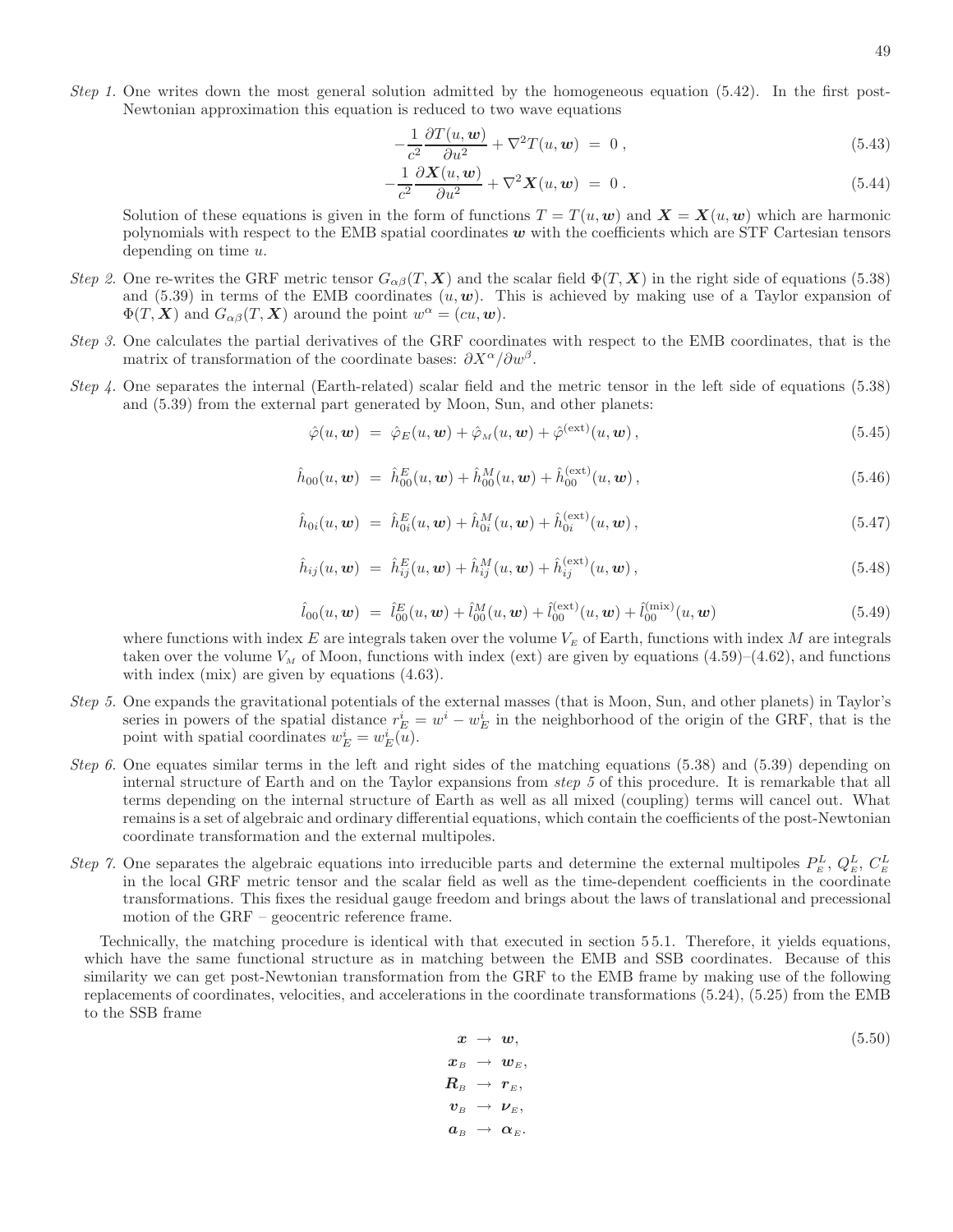One has to make replacement of the differential equations (5.26), (5.27), (5.31)

$$
\frac{d\mathcal{A}}{dt} \rightarrow \frac{d\mathcal{A}_E}{du} - \frac{1}{2} \hat{h}_{00}^{(\text{ext})}(\boldsymbol{w}_E),
$$
\n(5.51)

$$
\frac{d\mathcal{B}}{dt} \rightarrow \frac{d\mathcal{B}_E}{du} + \hat{\mathfrak{f}}_B(\boldsymbol{w}_E),\tag{5.52}
$$

$$
\varepsilon_{ipk}C^{p} + \frac{dF^{ik}}{dt} \rightarrow \varepsilon_{ipk}C_{E}^{p} + \frac{dF_{E}^{ik}}{du} - \hat{\mathfrak{f}}^{[i,k]},
$$
\n(5.53)

where the time derivatives of functions  $A_E$ ,  $B_E$ , and  $F_E^{ik}$  are given by the right sides of those equations after replacing

$$
\bar{U} \rightarrow \hat{U}_M, \n\bar{U}^i \rightarrow \hat{U}^i_M,
$$
\n(5.54)

and we have introduced two auxiliary functions

$$
\hat{\mathfrak{f}}_{\mathcal{B}} \equiv \frac{1}{2} \hat{l}_{00}^{(\text{ext})} + \frac{d\mathcal{A}_E}{du} \hat{h}_{00}^{(\text{ext})} + \nu_E^k \hat{h}_{0k}^{(\text{ext})} + \frac{1}{6} \hat{h}_{kk}^{(\text{ext})} , \qquad (5.55)
$$

$$
\hat{\mathbf{f}}^i \equiv \hat{h}_{0i}^{(\text{ext})} + \nu_E^i \hat{h}_{00}^{(\text{ext})} + \nu_E^k \hat{h}_{ik}^{(\text{ext})} \,. \tag{5.56}
$$

The coordinate functions  $\mathcal{B}^{$  are replaced as follows

$$
\mathcal{B}^{ \to \mathcal{B}_E^{ + \hat{\mathfrak{f}}^{}}(\mathbf{w}_E), .
$$
\n
$$
(5.57)
$$

The external multipole moments are replaced according to the following rules:

$$
P^L \rightarrow P_E^L - \hat{\varphi}_{\langle\langle L \rangle}^{(\text{ext})}(\boldsymbol{w}_E) \,, \tag{5.58}
$$

$$
Q^L \rightarrow Q^L = \hat{\mathfrak{f}}_Q^{\langle L \rangle}(\boldsymbol{w}_E) \qquad (l \ge 1) , \qquad (5.59)
$$

$$
\varepsilon_{ipi_l} C^{pL-1} \to \varepsilon_{ipi_l} C_E^{pL-1} - \frac{2l}{l+1} \hat{\mathfrak{f}}^{[i,i_l]L-1}(\boldsymbol{w}_E) - \frac{4l}{(l+1)(2l+1)} \delta_{i_{l-1}[i} \hat{\mathfrak{f}}^k_{i_l]kL-2}(\boldsymbol{w}_E) \qquad (l \ge 2), \tag{5.60}
$$

$$
(5.61)
$$

where

$$
\hat{\mathfrak{f}}_{Q}^{\langle L \rangle} \equiv \frac{1}{2} \hat{h}_{00,L}^{(\text{ext})} + \epsilon^2 \left[ \frac{1}{2} \hat{l}_{00,L}^{(\text{ext})} + \frac{d\mathcal{A}_E}{du} \hat{h}_{00,L}^{(\text{ext})} + \alpha_E^{\langle i_1 \hat{h}_{00}^{(\text{ext}),L-1 \rangle} + \nu_E^k \hat{h}_{0k,L}^{(\text{ext})} + \frac{1}{6} \nu_E^2 \hat{h}_{kk,L}^{(\text{ext})} \right] \qquad (l \ge 1) \,. \tag{5.62}
$$

We have confirmed these rules of replacement by straightforward calculations. Next two subsections give explicitly the post-Newtonian coordinate transformations from the GRF to the EMB frame and the external multipoles of the GRF metric tensor.

## *2. Post-Newtonian Coordinate Transformation*

The parameterized post-Newtonian coordinate transformations from the geocentric to the EMB frame are given by two equations:

$$
T = u - \epsilon^2 (\mathcal{A}_E + \nu_E^k r_E^k) + \epsilon^4 \left[ \mathcal{B}_E + \left( \frac{1}{3} \nu_E^k \alpha_E^k - \frac{1}{6} \frac{d}{du} \hat{U}_M(\mathbf{w}_E) + \frac{1}{6} \frac{dQ_E}{du} \right) r_E^2 - \frac{1}{10} \dot{\alpha}_E^k r_E^k r_E^2 + \sum_{l=1}^{\infty} \frac{1}{l!} \mathcal{B}_E^L r_E^L \right] + O(\epsilon^5) ,
$$
(5.63)

$$
X^{i} = r_{E}^{i} + \epsilon^{2} \left[ \left( \frac{1}{2} \nu_{E}^{i} \nu_{E}^{k} + \gamma \delta^{ik} \hat{U}_{M}(\boldsymbol{w}_{E}) - \delta^{ik} A_{E} + F_{E}^{ik} \right) r_{E}^{k} + \alpha_{E}^{k} r_{E}^{i} r_{E}^{k} - \frac{1}{2} \alpha_{E}^{i} r_{E}^{2} \right] + O(\epsilon^{4}) \tag{5.64}
$$

Here functions  $A_E$  and  $B_E$  are solutions of the ordinary differential equations

$$
\frac{d\mathcal{A}_E}{du} = +\frac{1}{2}\nu_E^2 + \hat{U}_M(\boldsymbol{w}_E) - Q_E + \sum_{k=0}^{\infty} \frac{1}{k!} Q^K w_E^K , \qquad (5.65)
$$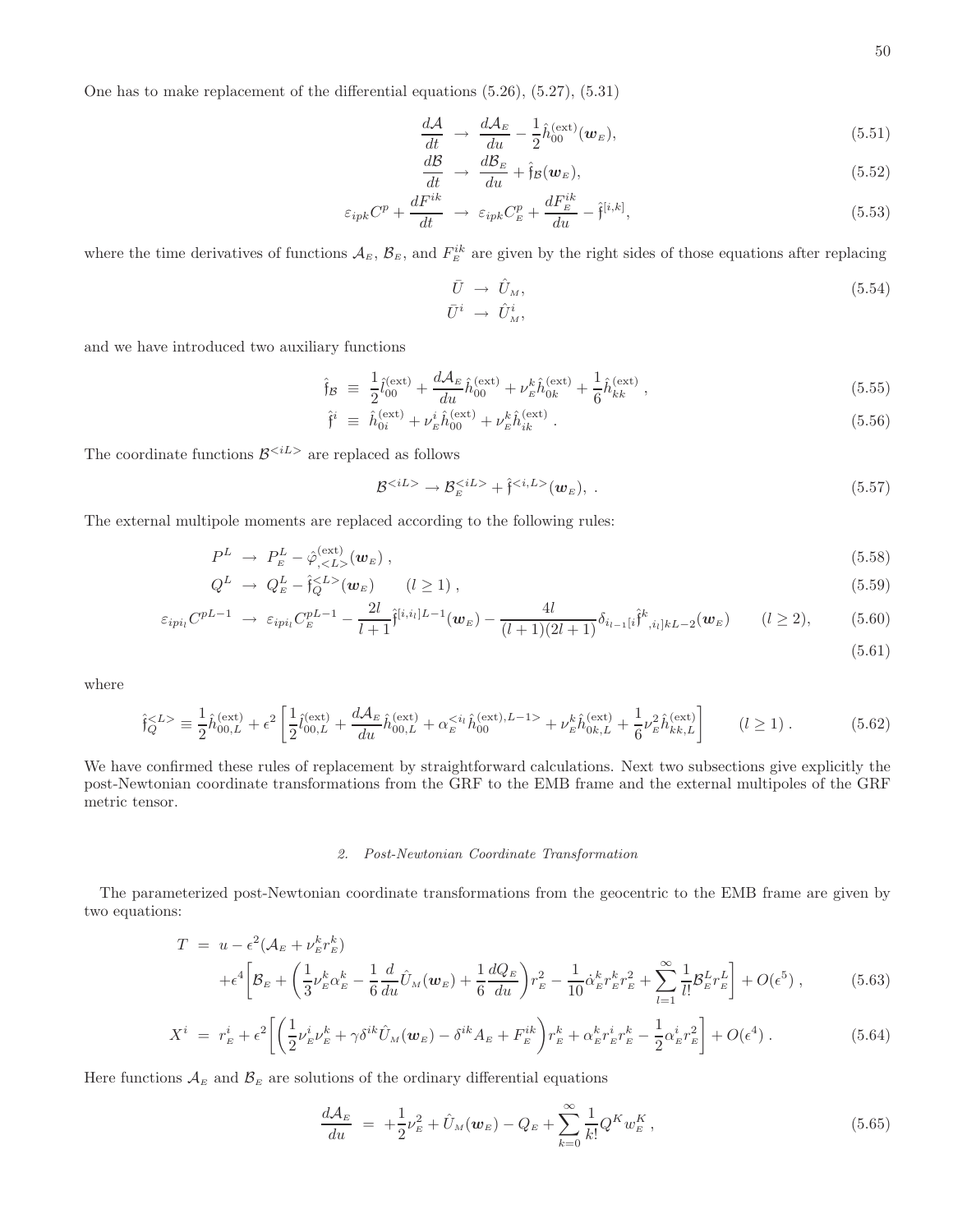and

$$
\frac{d\mathcal{B}_E}{du} = -\frac{1}{8}\nu_{E}^{4} - \left(\gamma + \frac{1}{2}\right)\nu_{E}^{2}\hat{U}_{M}(\mathbf{w}_{E}) + \frac{1}{2}\hat{U}_{M}^{2}(\mathbf{w}_{E}) + Q_{E}\left[-\frac{1}{2}\nu_{E}^{2} + \frac{1}{2}Q_{E} - \hat{U}_{M}(\mathbf{w}_{E})\right] \n+ 2(1+\gamma)\nu_{E}^{k}\hat{U}_{M}^{k}(\mathbf{w}_{E}) - \hat{\Psi}_{M}(\mathbf{w}_{E}) + \frac{1}{2}\hat{\chi}_{M,uu}(\mathbf{w}_{E}) \n- A\nu_{E}^{2} - Q_{E}\sum_{k=0}^{\infty} \frac{1}{k!}Q^{K}w_{E}^{K} + Q\left[-\frac{1}{2}\nu_{E}^{2} + \frac{1}{2}Q - \hat{U}_{M}(\mathbf{w}_{E}) + \sum_{k=1}^{\infty} \frac{1}{k!}Q^{K}w_{E}^{K}\right] \n- 2(\beta - 1)P\hat{U}_{M}(\mathbf{w}_{E}) - \left(\frac{dA}{du} + \frac{1}{3}\frac{dQ}{du} + \frac{1-\gamma}{3}\frac{dP}{du}\right)\nu_{E}^{k}w_{E}^{k} \n- \left[(\gamma - 1)\nu_{E}^{2} + 2(\beta - 1)\hat{U}_{M}(\mathbf{w}_{E})\right]\sum_{k=1}^{\infty} \frac{1}{k!}P^{K}w_{E}^{K} + \frac{1}{2}\left(\sum_{k=1}^{\infty} \frac{1}{k!}Q^{K}w_{E}^{K}\right)^{2} \n- \left[\frac{3}{2}\nu_{E}^{2} + \hat{U}_{M}(\mathbf{w}_{E})\right]\sum_{k=1}^{\infty} \frac{1}{k!}Q^{K}w_{E}^{K} - \sum_{k=1}^{\infty} \frac{1}{k!}\nu_{E}^{m}\varepsilon_{mpi}C^{pK-1}w_{E}^{K} \n- 2\sum_{k=1}^{\infty} \frac{2k+1}{(2k+3)(k+1)!}\nu_{E}^{m}w_{E}^{m}\left[2\frac{dQ}{du} + (\gamma - 1)\frac{dP}{du}\right]w_{E}^{K
$$

that describe the post-Newtonian transformation between the coordinate time  $T$  of the geocentric frame and the coordinate time  $u$  of the EMB frame. Other functions entering equations  $(5.63)$ ,  $(5.64)$  are defined by algebraic relationships as follows

$$
\mathcal{B}_{E}^{i} = 2(1+\gamma)\hat{U}_{M}^{i}(\mathbf{w}_{E}) - (1+2\gamma)\nu_{E}^{i}\hat{U}_{M}(\mathbf{w}_{E}) - \frac{1}{2}\nu_{E}^{i}\nu_{E}^{2} - \nu_{E}^{i}Q_{E}
$$
\n
$$
-\nu_{E}^{i}\left[ +2A+Q+3\sum_{k=1}^{\infty}\frac{1}{k!}Q^{K}w_{E}^{K} + 2(\gamma-1)\sum_{k=1}^{\infty}\frac{1}{k!}P^{K}w_{E}^{K} \right]
$$
\n
$$
-\nu_{E}^{i}\left(\frac{dA}{du} + \frac{1}{3}\frac{dQ}{du} + \frac{1-\gamma}{3}\frac{dP}{du}\right) - \sum_{k=1}^{\infty}\frac{1}{k!}\varepsilon_{ipi_{k}}C^{pK-1}w_{E}^{K}
$$
\n
$$
-2\mathfrak{G}^{i}(\mathbf{w}_{E}) - \sum_{k=1}^{\infty}\frac{1}{k!}Z^{iK}w_{E}^{K}, \qquad (5.67)
$$
\n
$$
\mathcal{B}_{E}^{ij} = 2(1+\gamma)[\hat{U}_{M}^{i,j>}(\mathbf{w}_{E}) - \nu_{E}^{i}\hat{U}_{M}^{j,j}(\mathbf{w}_{E})] + 2\alpha_{E}^{i}\alpha_{E}^{j>} + Z_{E}^{ij}
$$
\n
$$
-2\sum_{k=0}^{\infty}\frac{1}{k!}[2\nu_{E}^{i}\mathcal{Q}^{j>K} + (\gamma-1)\nu_{E}^{K}]w_{E}^{K} - \sum_{k=0}^{\infty}\frac{1}{k!}Z^{ijK}w_{E}^{K}
$$
\n
$$
-\sum_{k=0}^{\infty}\frac{1}{(k+2)k!}\varepsilon_{ipi_{k+1}}C^{jpK}w_{E}^{K+1} - 2\mathfrak{G}^{\n
$$
\mathcal{B}_{E}^{iL} = 2(1+\gamma)[\hat{U}_{M}^{i}\hat{U}_{M}^{>}\left(\mathbf{w}_{E
$$
$$

where we have left some residual gauge freedom parameterized by STF Cartesian tensors  $Z<sup>L</sup>$  and  $Z<sup>L</sup><sub>E</sub>$  ( $l \ge 2$ ), and introduced a shorthand notation for an auxiliary function

$$
\mathfrak{G}^{i} \equiv \sum_{k=1}^{\infty} \frac{2k+1}{(2k+3)(k+1)!} \left[ 2\frac{dQ^{K}}{du} + (\gamma - 1)\frac{dP^{K}}{du} \right] w^{K}. \tag{5.70}
$$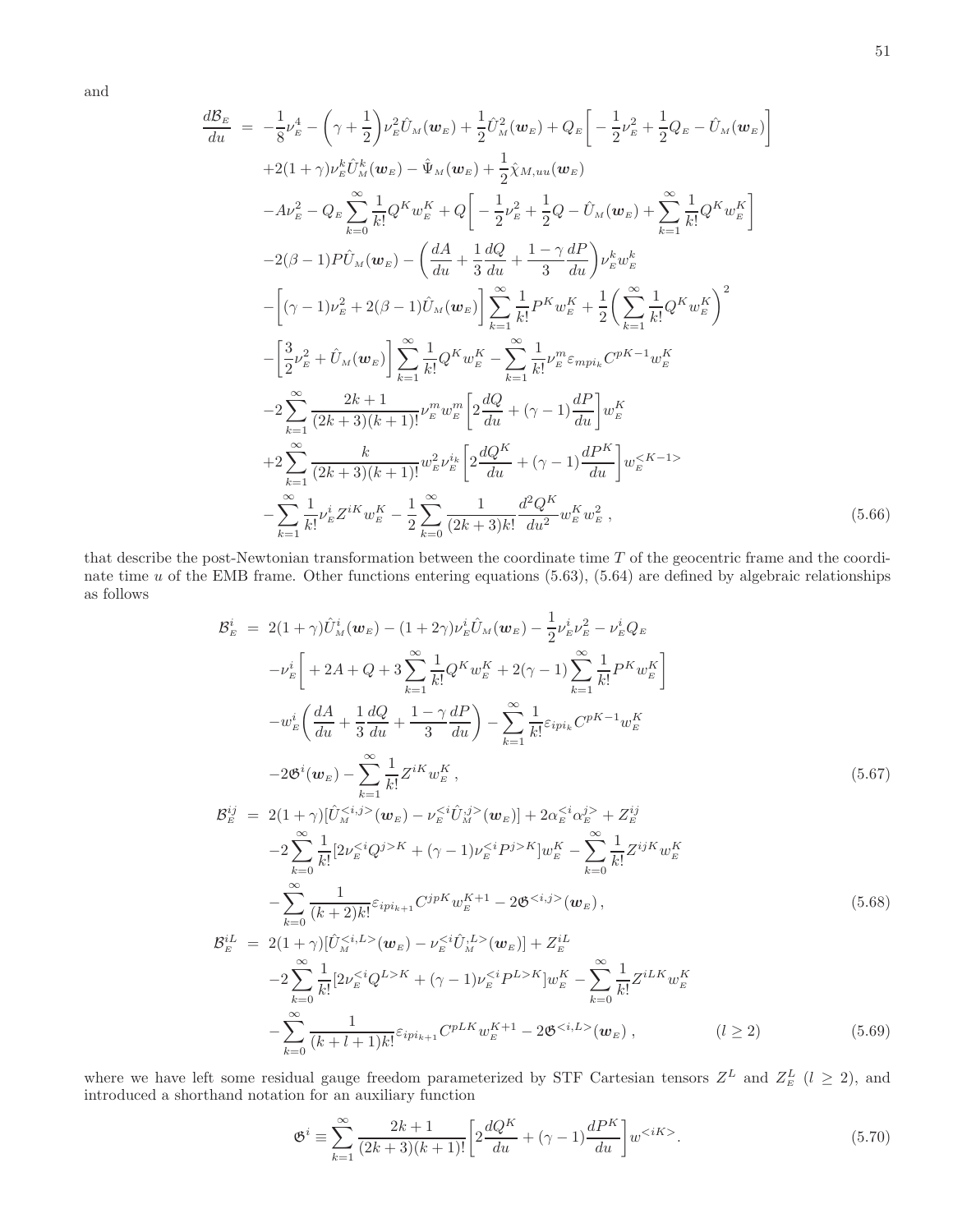The anti-symmetric matrix  $F_E^{ik}$  describes kinematic rotation of the GRF frame with respect to the EMB frame. It is represented as an algebraic sum of terms produced by the gravitational field of Moon alone and the terms associated with the external bodies and the dynamic rotation of the EMB frame. The matrix  $F_E^{ik}$  of the kinematic rotation couples with the matrix of dynamic rotation  $\varepsilon_{ipj}C_E^p$  of the GRF yielding the following result

$$
\varepsilon_{ipj}C_{E}^{p} + \frac{dF_{E}^{ij}}{du} = -2(1+\gamma)\hat{U}_{M}^{[i,j]}(\boldsymbol{w}_{E}) + (1+2\gamma)\nu_{E}^{[i}\hat{U}_{M}^{,j]}(\boldsymbol{w}_{E}) + \nu_{E}^{[i}Q_{E}^{j]} \n+3\sum_{k=0}^{\infty}\frac{1}{k!}\nu_{E}^{[i}Q^{j]K}w_{E}^{K} + 2(\gamma-1)\sum_{k=0}^{\infty}\nu_{E}^{[i}P^{j]K}w_{E}^{K} \n+ \sum_{k=0}^{\infty}\frac{1}{(k+1)!}\varepsilon_{ipj}C^{pK}w_{E}^{K} + 2\mathfrak{G}^{[i,j]}(\boldsymbol{w}_{E}), \qquad (5.71)
$$

The first two terms in the right side of equation (5.71) describe the Lense-Thirring (gravitomagnetic) and the de Sitter (geodetic) precessions caused by Moon. The third term is the Thomas precession due to the non-geodesic motion of the origin of the GRF. The forth and the fifth terms describe the de Sitter precessions due to the external mass-type multipoles of Sun and other planets. The sixth term is the Lense-Thirring precession caused by the external current-type multipoles of Sun and other planets. The last term is the relativistic precession caused by the time evolution of the external multipoles as the origin of the GRF moves along its world line. We should make a choice of the rotation of the GRF axes. Our preference is to make it dynamically non-rotating so that the Coriolis and centrifugal forces are eliminated from the equations of motion of artificial satellites of Earth. This preference is realized with equating  $C_E^i = 0$ . With this choice equation  $(5.71)$  defines the matrix of the kinematic rotation.

## *3. The External Multipoles*

Matching determines the external geocentric multipoles in terms of the derivatives of gravitational potentials of external bodies that are Moon, Sun and other planets. The external GRF multipoles of the scalar field are

$$
P_E^L = U_M^L(\boldsymbol{w}_E) + \sum_{k=0} \frac{1}{k!} P^{LK} w_E^K + O(\epsilon^2), \qquad (5.72)
$$

and are taken at the origin of the GRF,  $w_E^i = w_E^i(u)$ , at the instant of time u. We emphasize that the lower-order  $(l = 0, 1)$  external multipoles of the scalar field can not be removed by making coordinate transformation as the scalar field does not depend on the choice of coordinates.

The matching equation for the metric tensor determines the external dipole moment of the GRF metric tensor as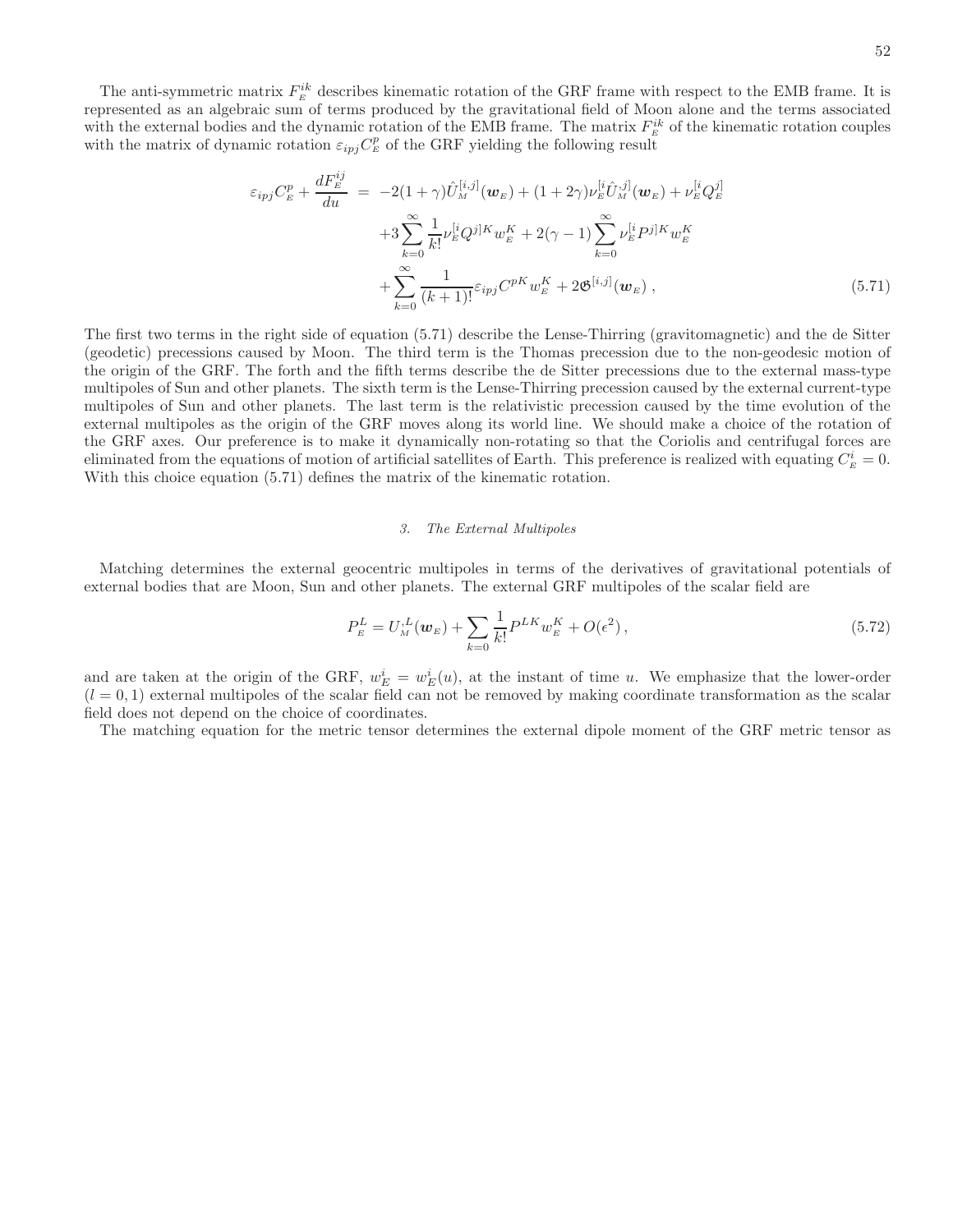follows

$$
Q_{s}^{i} = \hat{U}_{M}^{i}(\mathbf{w}_{E}) - \alpha_{B}^{i} + \sum_{k=0}^{\infty} \frac{1}{k!} Q^{iK} w_{s}^{K}
$$
\n
$$
+ c^{2} \Big\{ \hat{\Psi}_{M}^{i}(\mathbf{w}_{E}) - \frac{1}{2} \hat{\chi}_{M}^{iHi}(\mathbf{w}_{E}) + Q_{E}^{i} [A_{E} - \nu_{E}^{2} - 2\hat{U}_{M}(\mathbf{w}_{E})] + 2(1 + \gamma) \frac{d\hat{U}_{M}^{i}(\mathbf{w}_{E})}{du}
$$
\n
$$
- 2(1 + \gamma) \nu_{E}^{2} \hat{U}_{M}^{k i}(\mathbf{w}_{E}) - (1 + 2\gamma) \nu_{E}^{i} \frac{d\hat{U}_{M}(\mathbf{w}_{E})}{du} + (2 - \gamma) \hat{U}_{M}(\mathbf{w}_{E}) \hat{U}_{M}^{i}(\mathbf{w}_{E})
$$
\n
$$
+ (2 + \gamma) \nu_{E}^{2} \hat{U}_{M}^{i}(\mathbf{w}_{E}) - \frac{1}{2} \nu_{E}^{i} \nu_{E}^{k} \hat{U}_{M}^{k}(\mathbf{w}_{E}) - \frac{1}{2} \nu_{E}^{i} \nu_{E}^{k} \alpha_{E}^{k} - 2\nu_{E}^{2} \alpha_{E}^{i}
$$
\n
$$
- (4 + \gamma) \alpha_{E}^{i} \hat{U}_{M}(\mathbf{w}_{E}) + F_{E}^{i} \hat{U}_{M}^{k}(\mathbf{w}_{E}) - F_{E}^{ik} \alpha_{E}^{k} + \sum_{k=0}^{\infty} \frac{1}{k!} F_{E}^{im} Q^{mK} w_{E}^{K}
$$
\n
$$
- w_{E}^{i} \left( \frac{d^{2}A}{du^{2}} + \frac{1 - \gamma}{3} \frac{d^{2}P}{du^{2}} \right) - \nu_{E}^{i} \left( \frac{dA}{du} + \frac{2}{3} \frac{dQ}{du} - \frac{1 - \gamma}{3} \frac{dP}{du} \right) - \nu_{E}^{i} \left[ \frac{1}{2} \sum_{k=0}^{\infty} \nu_{E}^{m} Q^{mK} w_{E}^{K}
$$
\

The external dipole,  $Q_E^i$ , is explicitly expressed in terms of the external gravitational potentials, velocity  $\nu_E^i$ , and acceleration  $\alpha_E^i$  of the origin of the GRF with respect to the EMB frame. The dipole  $Q_E^i$  is not subject any limitation from the gauge condition and can be chosen arbitrary, because it determines the magnitude and direction of the inertial force acting on a test particle being in a free fall with respect to the GRF. Thus, equation (5.73) should be understood as the law of orbital motion of the origin of the GRF with respect to the EMB frame, which is specified by a particular choice of the dipole moment  $Q_E^i$ . As soon as  $Q_E^i$  is chosen, the coordinate acceleration  $\alpha_E^i$  of the origin of the GRF with respect to the EMB frame can be determined. Notice that  $Q_E^i = 0$  corresponds to motion of the origin of the GRF along a geodesic world line. This choice, however, does not keep the origin of the GRF at the geocenter because Earth has an intrinsic quadrupole moment interacting with the tidal gravitational field of Moon, Sun, and other planets. Therefore, the geocenter moves along a non-geodesic world line. To keep the origin of the GRF at the geocenter at any instant of time, the dipole  $Q_{E}^{i}$  must be determined from the solution of the internal problem of motion of the geocenter with respect to the GRF. We shall discuss this issue somewhere else.

The mass-type external multipoles  $Q_E^L$  for the case  $l \geq 2$  are derived from the matching equations and are defined by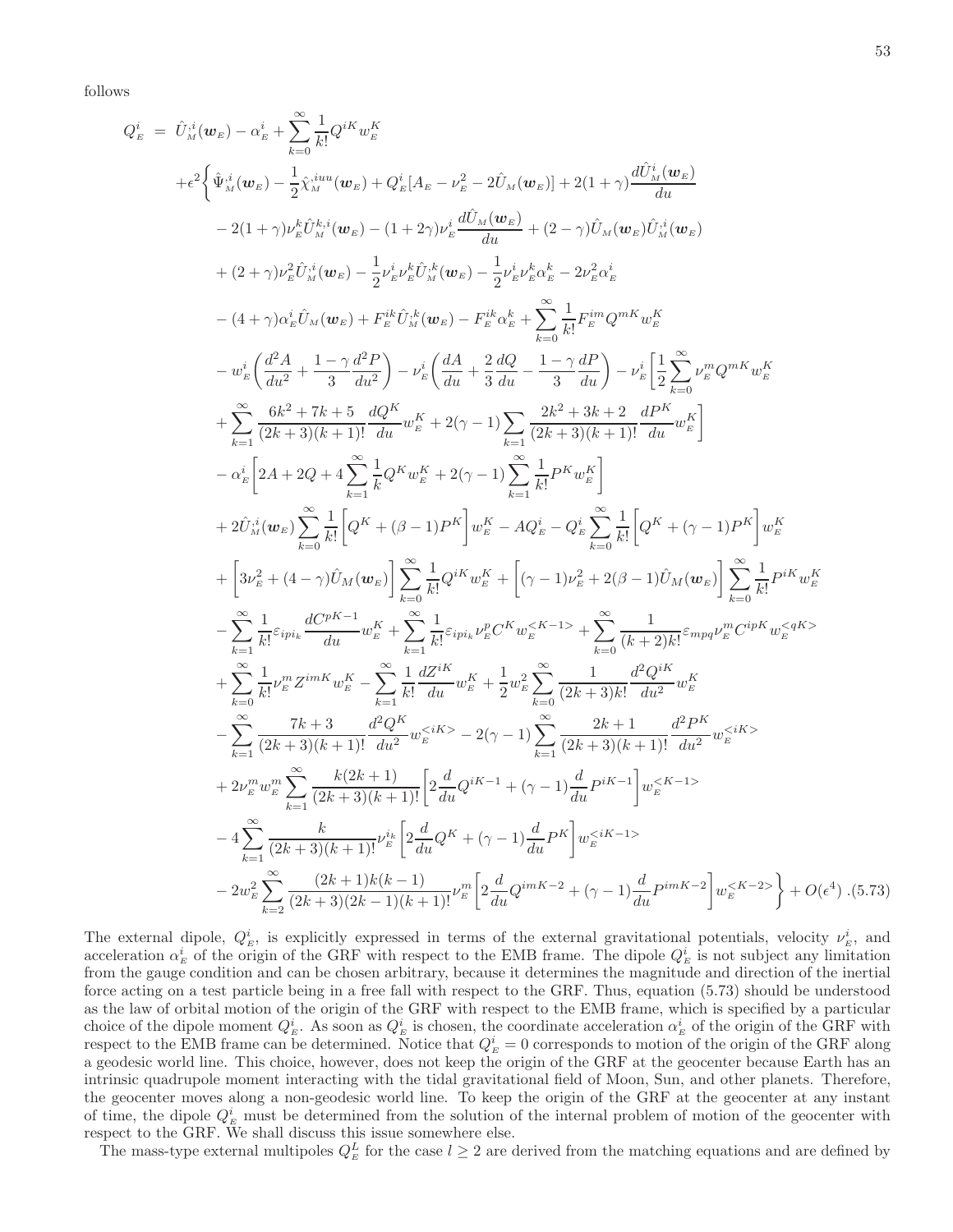the following equation

$$
Q_{x}^{L} = \hat{U}_{M}^{-\ell-2}(\mathbf{w}_{x}) + \sum_{k=0}^{\infty} \frac{1}{k!} Q^{LK} w_{x}^{K}
$$
  
+
$$
+ \epsilon^{2} \Biggl\{ \hat{\Psi}_{M}^{-\ell-2}(\mathbf{w}_{R}) - \frac{1}{2} \hat{\chi}_{M}^{n_{M} \le L-2}(\mathbf{w}_{R}) + K_{x}^{L} + \frac{dZ_{K}^{L}}{du} + L A_{R} \hat{U}_{M}^{s} \le L \mathbf{w}_{R} \Biggr)
$$
  
+
$$
2(1+\gamma) \frac{d}{du} \hat{U}_{M}^{s} \hat{\chi}_{1}^{L-1-1}(\mathbf{w}_{x}) - 2(1+\gamma) \nu_{K}^{k} \hat{U}_{M}^{k} \le L \mathbf{w}_{x} \Biggr)
$$
  
+
$$
(1-2\gamma - 2) \nu_{x}^{\le L} \frac{d}{du} \hat{U}_{M}^{L-1-2}(\mathbf{w}_{x}) + (1+\gamma) \nu_{x}^{2} \hat{U}_{M}^{-\ell-2}(\mathbf{w}_{x})
$$
  
-
$$
\frac{1}{2} \nu_{x}^{k} \nu_{x}^{\le L} (\hat{U}_{M}^{L-1-1-k}(\mathbf{w}_{R}) - L \gamma \hat{U}_{M}(\mathbf{w}_{R}) \hat{U}_{M}^{-\ell-1-2k}(\mathbf{w}_{R})
$$
  
-
$$
(\ell^{2} - 1 + 2\gamma + 2) \alpha_{x}^{\le L} (\hat{U}_{M}^{L-1-1-2}(\mathbf{w}_{R}) - L F_{k}^{k} \le L \hat{U}_{M}^{L-1-2k}(\mathbf{w}_{R})
$$
  
+
$$
\sum_{k=0}^{\infty} \frac{1}{k!} \nu_{x}^{m} \varepsilon^{mp} \varepsilon^{k} (\mathcal{U}_{L}^{L-1-2\gamma} \mathbf{w}_{R}^{K} - \sum_{k=0}^{\infty} \frac{1}{k!} \frac{dZ_{K}}{(k+1)!} \varepsilon^{k} \omega_{M}^{\ell} \frac{dC^{\mu} K L-1}{du}
$$
  
+
$$
\sum_{k=0}^{\infty} \frac{1}{k!} \nu_{x}
$$

where we have used notations

$$
K_E^{ij} \equiv 3\alpha_E^{}, \qquad (5.75)
$$

$$
K_E^L \equiv 0, \qquad (l \ge 3). \tag{5.76}
$$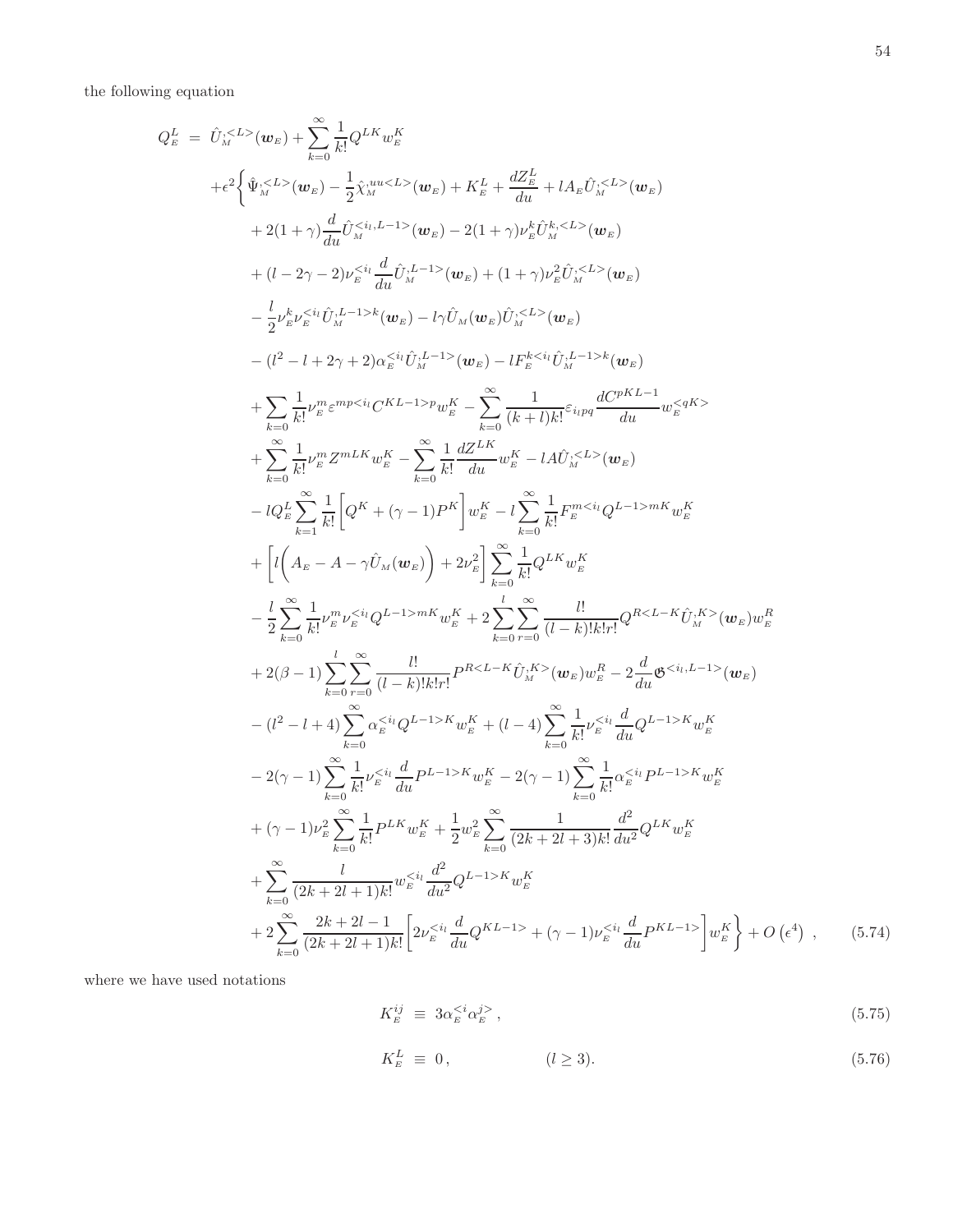The current-type external multipoles  $C_{E}^{L}$  ( $l \geq 1$ ) are given by

$$
\varepsilon^{ipi_l} C_E^{pL-1} = \frac{4l(1+\gamma)}{l+1} \bigg[ \nu_E^{[i}\hat{U}_M^{i_l]L-1}(\boldsymbol{w}_E) - \hat{U}_M^{[i,i_l]L-1}(\boldsymbol{w}_E) - \frac{l-1}{l} \delta^{i_{l-1}[i}\hat{U}_M^{i_l]L-2}(\boldsymbol{w}_E) \bigg] + \sum_{k=0}^{\infty} \frac{l}{(k+l)k!} \varepsilon^{ipi_l} C_P^{KL-1} w_E^K + \frac{4l}{l+1} \bigg[ \mathfrak{G}^{[i,i_l]L-1}(\boldsymbol{w}_E) + \frac{2}{2l+1} \delta_{i_{l-1}[i} \mathfrak{G}^k \zeta_{i_l]kL-2}(\boldsymbol{w}_E) \bigg] + \frac{4l}{l+1} \sum_{k=0}^{\infty} \frac{1}{k!} \bigg[ 2\nu_E^{[i} Q^{i_l]KL-1} + (\gamma - 1)\nu_E^{[i} P^{i_l]KL-1} \bigg] w_E^K + \frac{8l}{(l+1)(2l+1)} \sum_{k=0}^{\infty} \frac{1}{k!} \nu_E^m \bigg[ 2\delta^{i_{l-1}[i} Q^{i_l]mKL-2} + (\gamma - 1)\delta^{i_{l-1}[i} P^{i_l]mKL-2} \bigg] w_E^K + O\left(\epsilon^2\right) , \quad (5.77)
$$

where the dot above any function denotes a total time derivative with respect to time  $u$ .

# 5.3. Transformation from the Selenocentric to the Earth-Moon Frame

# *1. Matching Procedure*

Matching solutions of the field equations for the metric tensor and the scalar field in the SRF and EMB frame repeats exactly the same steps as the matching of the GRF and the EMB frames. The only change is that Moon is now the internal object and Earth is an external one. All matching equations remain the same as in the previous subsection except that the indices belonging to Moon and to Earth should be exchanged: EM. The results of the matching are given below.

# *2. Post-Newtonian Coordinate Transformation*

The parameterized post-Newtonian coordinate transformations from the SRF to the EMB frame are given by two equations:

$$
\Sigma = u - \epsilon^2 (\mathcal{A}_M + \nu_M^k r_M^k) + \epsilon^4 \bigg[ \mathcal{B}_M + \bigg( \frac{1}{3} \nu_M^k \alpha_M^k - \frac{1}{6} \frac{d}{du} \hat{U}_E(\mathbf{w}_M) + \frac{1}{6} \frac{dQ_M}{du} \bigg) r_M^2 - \frac{1}{10} \dot{\alpha}_M^k r_M^k r_M^2 + \sum_{l=1}^{\infty} \frac{1}{l!} \mathcal{B}_M^L r_M^L \bigg] + O(\epsilon^5) , \qquad (5.78)
$$

$$
Y^{i} = r_{M}^{i} + \epsilon^{2} \left[ \left( \frac{1}{2} \nu_{M}^{i} \nu_{M}^{k} + \delta^{ik} \gamma \hat{U}_{E}(\boldsymbol{w}_{M}) - \delta^{ik} A_{M} + F_{M}^{ik} \right) r_{M}^{k} + \alpha_{M}^{k} r_{M}^{i} r_{M}^{k} - \frac{1}{2} \alpha_{M}^{i} r_{M}^{2} \right] + O(\epsilon^{4}). \tag{5.79}
$$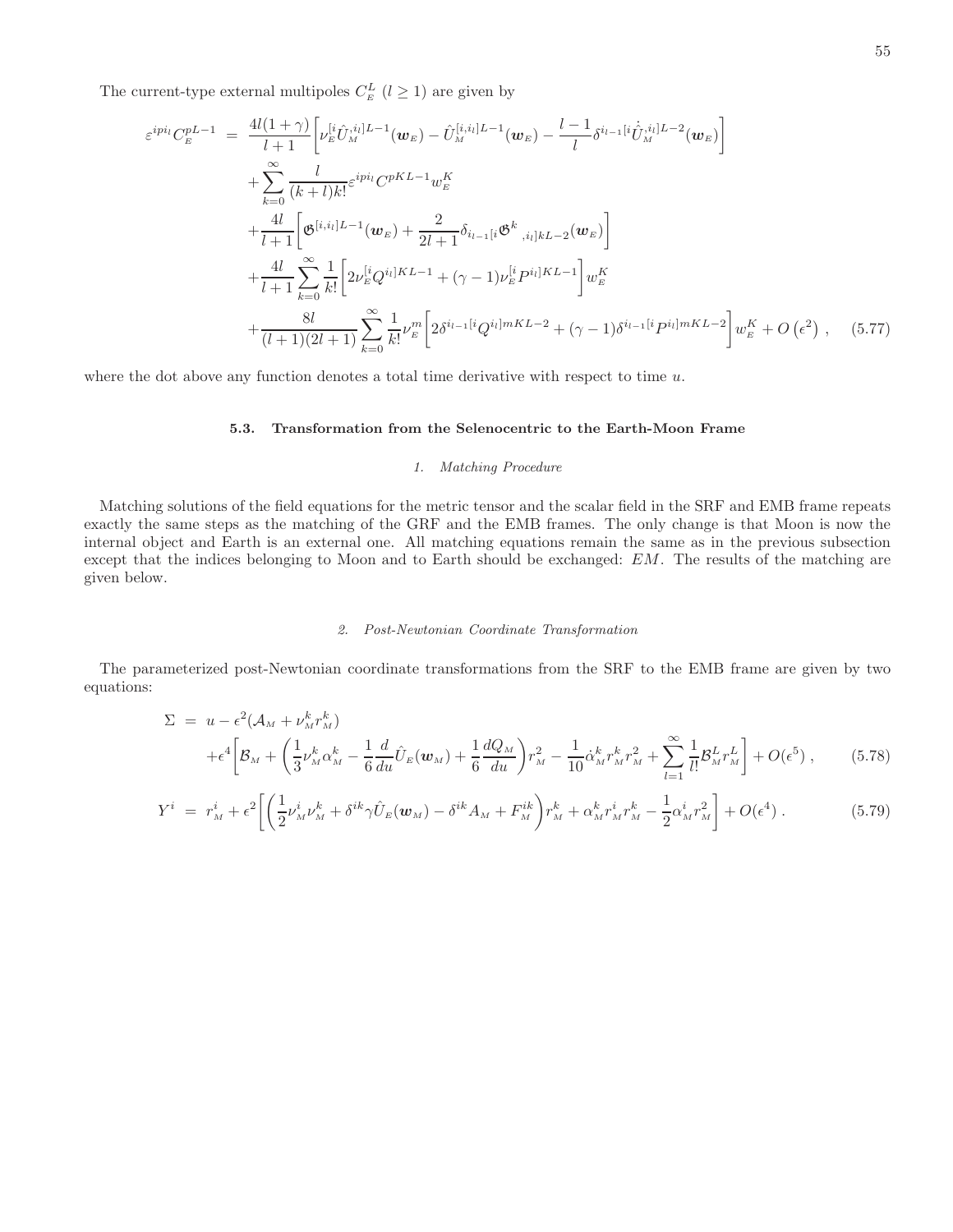Here functions  $\mathcal{A}_M$  and  $\mathcal{B}_M$  are solutions of the ordinary differential equations

$$
\frac{dA_{M}}{du} = +\frac{1}{2}\nu_{M}^{2} + \hat{U}_{E}(\boldsymbol{w}_{M}) - Q_{M} + \sum_{k=0}^{\infty} \frac{1}{k!}Q^{K}w_{M}^{K},
$$
\n
$$
\frac{d\tilde{B}_{M}}{du} = -\frac{1}{8}\nu_{M}^{4} - \left(\gamma + \frac{1}{2}\right)\nu_{M}^{2}\hat{U}_{E}(\boldsymbol{w}_{M}) + \frac{1}{2}\hat{U}_{E}^{2}(\boldsymbol{w}_{M}) + Q_{M}\left[-\frac{1}{2}\nu_{M}^{2} + \frac{1}{2}Q_{M} - \hat{U}_{E}(\boldsymbol{w}_{M})\right]
$$
\n
$$
+2(1+\gamma)\nu_{M}^{k}\hat{U}_{E}^{k}(\boldsymbol{w}_{M}) - \hat{\Psi}_{E}(\boldsymbol{w}_{M}) + \frac{1}{2}\hat{\chi}_{E,uu}(\boldsymbol{w}_{M})
$$
\n
$$
-A\nu_{M}^{2} - Q_{M}\sum_{k=0}^{\infty} \frac{1}{k!}Q^{K}w_{M}^{K} + Q\left[-\frac{1}{2}\nu_{M}^{2} + \frac{1}{2}Q - \hat{U}_{E}(\boldsymbol{w}_{M}) + \sum_{k=1}^{\infty} \frac{1}{k!}Q^{K}w_{M}^{K}\right]
$$
\n
$$
-2(\beta - 1)P\hat{U}_{E}(\boldsymbol{w}_{M}) - \left(\frac{dA}{du} + \frac{1}{3}\frac{dQ}{du} + \frac{1 - \gamma}{3}\frac{dP}{du}\right)\nu_{M}^{k}w_{M}^{k}
$$
\n
$$
- \left[(\gamma - 1)\nu_{M}^{2} + 2(\beta - 1)\hat{U}_{E}(\boldsymbol{w}_{M})\right]\sum_{k=1}^{\infty} \frac{1}{k!}P^{K}w_{M}^{K} + \frac{1}{2}\left(\sum_{k=1}^{\infty} \frac{1}{k!}Q^{K}w_{M}^{K}\right)^{2}
$$
\n
$$
- \left[\frac{3}{2}\nu_{M}^{2} + \hat{U}_{E}(\boldsymbol{w}_{M})\right]\sum_{k=1}^{\infty} \frac{1}{k!}Q^{K}w_{M}^{K} - \sum_{k=1}^{\infty} \frac{1}{k
$$

that describe the post-Newtonian transformation between the coordinate time  $\Sigma$  of the selenocentric frame and the coordinate time  $u$  of the EMB frame. The other functions are defined by algebraic relationships as follows

$$
\mathcal{B}_{M}^{i} = 2(1+\gamma)\hat{U}_{E}^{i}(\boldsymbol{w}_{M}) - (1+2\gamma)\nu_{M}^{i}\hat{U}_{E}(\boldsymbol{w}_{M}) - \frac{1}{2}\nu_{M}^{i}\nu_{M}^{2} - \nu_{E}^{i}Q_{M} \n- \nu_{M}^{i} \bigg[ + 2A + Q + 3\sum_{k=1}^{\infty} \frac{1}{k!}Q^{K}w_{M}^{K} + 2(\gamma - 1)\sum_{k=1}^{\infty} \frac{1}{k!}P^{K}w_{M}^{K} \bigg] \n- w_{M}^{i}\bigg(\frac{dA}{du} + \frac{1}{3}\frac{dQ}{du} + \frac{1-\gamma}{3}\frac{dP}{du}\bigg) - \sum_{k=1}^{\infty} \frac{1}{k!} \varepsilon_{ipik}C^{pK-1}w_{M}^{K} \n- 2\mathfrak{G}^{i}(\boldsymbol{w}_{M}) - \sum_{k=1}^{\infty} \frac{1}{k!}Z^{iK}w_{M}^{K},
$$
\n(5.82)

$$
\mathcal{B}_{M}^{ij} = 2(1+\gamma)[\hat{U}_{E}^{}(\boldsymbol{w}_{M}) - \nu_{M}^{}(\boldsymbol{w}_{M})] + 2\alpha_{M}^{} + Z_{M}^{ij}
$$
  
\n
$$
-2\sum_{k=0}^{\infty} \frac{1}{k!} [2\nu_{M}^{K} + (\gamma - 1)\nu_{M}^{K}]w_{M}^{K} - \sum_{k=0}^{\infty} \frac{1}{k!} Z^{ijK}w_{M}^{K}
$$
  
\n
$$
-\sum_{k=0}^{\infty} \frac{1}{(k+2)k!} \varepsilon_{ipi_{k+1}} C^{jpK}w_{M}^{K+1} - 2\mathfrak{G}^{}(\boldsymbol{w}_{M}),
$$
\n(5.83)

$$
\mathcal{B}_{M}^{L>} = 2(1+\gamma)[\hat{U}_{E}^{}(w_{M}) - \nu_{M}^{}(w_{M})] + Z_{M}^{iL}
$$
  
\n
$$
-2\sum_{k=0}^{\infty} \frac{1}{k!} [2\nu_{M}^{q}Q^{L>K} + (\gamma - 1)\nu_{M}^{K}]w_{M}^{K} - \sum_{k=0}^{\infty} \frac{1}{k!} Z^{iLK}w_{M}^{K}
$$
  
\n
$$
-\sum_{k=0}^{\infty} \frac{1}{(k+l+1)k!} \varepsilon_{ipi_{k+1}} C^{pLK}w_{M}^{K+1} - 2\mathfrak{G}^{}(w_{M}), \qquad (l \ge 2)
$$
(5.84)

where we have left some residual gauge freedom parameterized by STF Cartesian tensors  $Z<sup>L</sup>$ .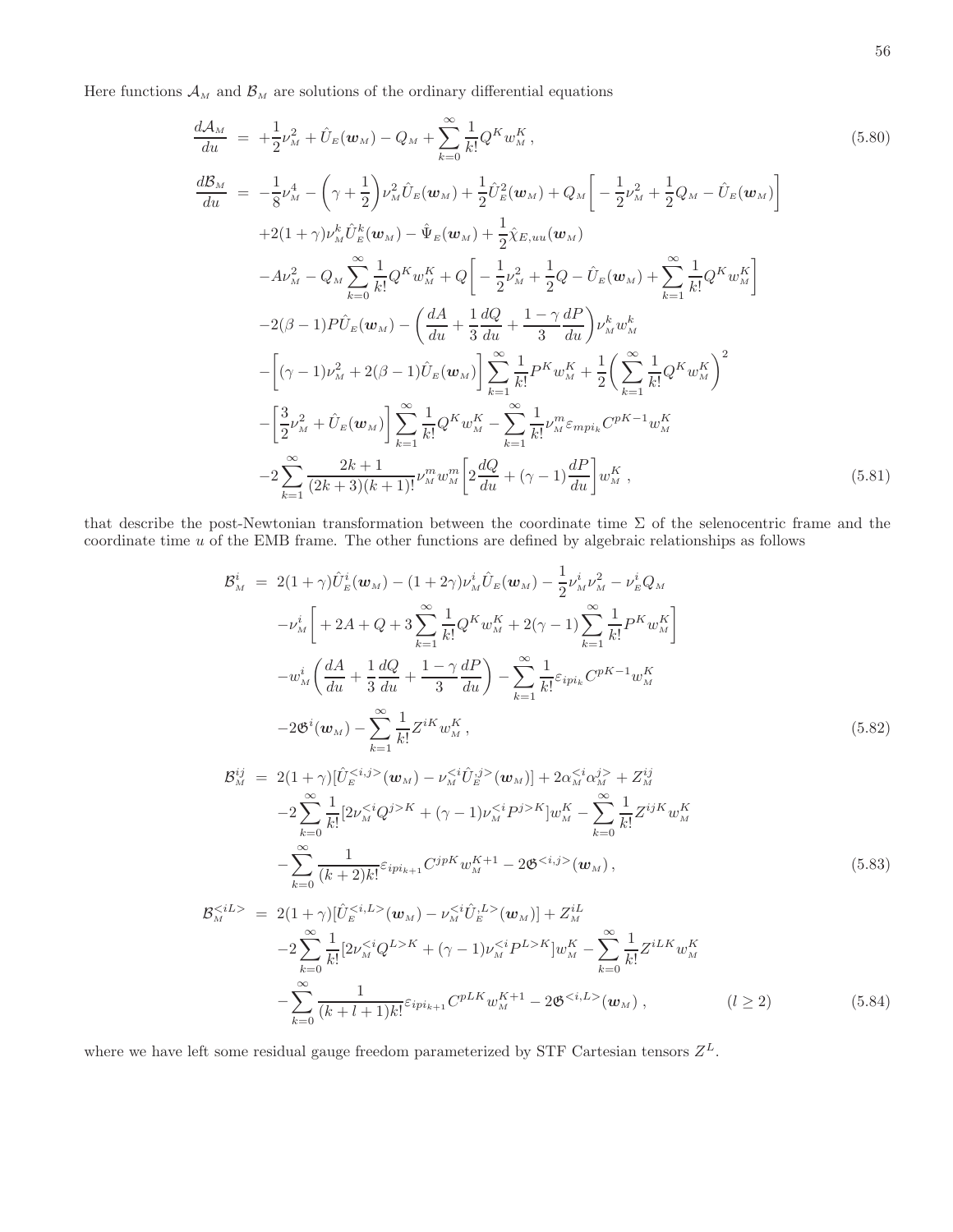The anti-symmetric rotational matrix  $F_M^{ik}$  is a linear combination of three terms

$$
\varepsilon_{ipj} C_M^p + \frac{dF_M^{ij}}{du} = -2(1+\gamma)\hat{U}_E^{[i,j]}(\boldsymbol{w}_M) + (1+2\gamma)\nu_M^{[i}\hat{U}_E^{j,j]}(\boldsymbol{w}_M) + \nu_M^{[i}Q_M^{j]} \n+3\sum_{k=0}^{\infty} \frac{1}{k!} \nu_M^{[i}Q^{j]K} w_M^K + 2(\gamma - 1)\sum_{k=0}^{\infty} \nu_M^{[i}P^{j]K} w_M^K \n+ \sum_{k=0}^{\infty} \frac{1}{(k+1)!} \varepsilon_{ipj} C^{pK} w_M^K + 2\mathfrak{G}^{[i,j]}(\boldsymbol{w}_M) ,
$$
\n(5.85)

The first two terms in the right side of equation (5.85) describe the Lense-Thirring (gravitomagnetic) and the de Sitter (geodetic) precessions caused by Earth. The third term is the Thomas precession due to the non-geodesic motion of the origin of the SRF. The forth and the fifth terms describe the de Sitter precessions caused by the external mass-type multipoles of Sun and other planets. The sixth term is the Lense-Thirring precession caused by the external current-type multipoles of Sun and other planets. The last term is the relativistic precession caused by the time evolution of the external multipoles as the origin of the SRF moves along its world line. We should make a choice of the rotation of the SRF axes. Our preference is to make it dynamically non-rotating so that the Coriolis and centrifugal forces are eliminated from the equations of motion of artificial satellites of Moon. This preference is realized with equating  $C_M^i = 0$ . With this choice equation (5.85) defines the matrix of the kinematic rotation  $F_M^{ij}$ .

# *3. The External Multipoles*

Matching determines the external selenocentric multipoles in terms of the derivatives of gravitational potentials of external bodies that are Earth, Sun and other planets. The external multipoles of the scalar field are

$$
P_M^L = U_E^L(\boldsymbol{w}_M) + \sum_{k=0} \frac{1}{k!} P^{LK} w_M^K + O(\epsilon^2) , \qquad (5.86)
$$

where all functions are taken at the origin of the SRF,  $w_M^i = w_M^i(u)$ , at the instant of time u.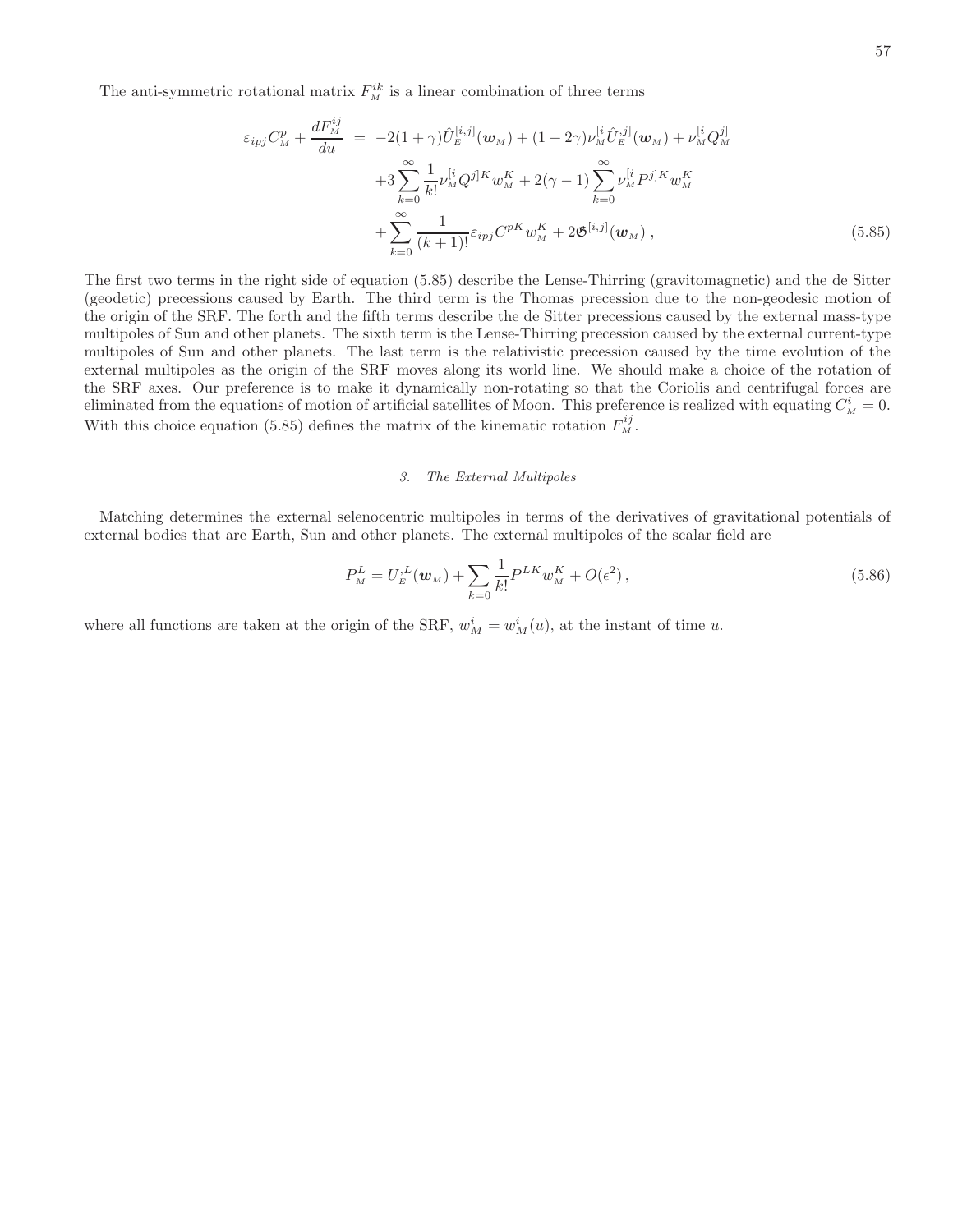The matching equation determines the external dipole moment of the SRF metric tensor as follows

$$
Q_{st}^{i} = \hat{U}_{s}^{i}(\mathbf{w}_{st}) - \alpha_{st}^{i} + \sum_{k=0}^{\infty} \frac{1}{k!} Q^{iK} w_{st}^{K}
$$
  
+
$$
\epsilon^{2} \bigg\{ + \hat{\Psi}_{s}^{i}(\mathbf{w}_{st}) - \frac{1}{2} \hat{\chi}_{s}^{i\text{sw}}(\mathbf{w}_{st}) + Q_{st}^{i}[A_{st} - \nu_{st}^{2} - 2\hat{U}_{k}(\mathbf{w}_{st})] + 2(1 + \gamma) \frac{d\hat{U}_{k}^{i}(\mathbf{w}_{st})}{du}
$$

$$
-2(1 + \gamma)\nu_{st}^{k}\hat{U}_{s}^{k\cdot i}(\mathbf{w}_{st}) - (1 + 2\gamma)\nu_{st}^{i} \frac{d\hat{U}_{s}(\mathbf{w}_{st})}{du} + (2 - \gamma)\hat{U}_{k}(\mathbf{w}_{st})\hat{U}_{s}^{i}(\mathbf{w}_{st})
$$

$$
+ (2 + \gamma)\nu_{st}^{2}\hat{U}_{k}^{i}(\mathbf{w}_{st}) - \frac{1}{2}\nu_{st}^{i}\nu_{st}^{k}\hat{U}_{s}^{k}(\mathbf{w}_{st}) - \frac{1}{2}\nu_{st}^{i}\nu_{st}^{k}\hat{U}_{st}^{k}(\mathbf{w}_{st}) - 2\nu_{st}^{2}\alpha_{st}^{i}
$$

$$
- (4 + \gamma)\alpha_{st}^{i}\hat{U}_{x}(\mathbf{w}_{st}) + F_{st}^{i\cdot k}\hat{U}_{s}^{k}(\mathbf{w}_{st}) - F_{st}^{i\cdot k}\alpha_{st}^{k} + \sum_{k=0}^{\infty} \frac{1}{k!}F_{st}^{im}Q^{mK}w_{st}^{K}
$$

$$
- w_{st}^{i} \bigg(\frac{d^{2}A}{du^{2}} + \frac{1 - \gamma}{3} \frac{d^{2}P}{du^{2}}\bigg) - \nu_{st}^{i} \bigg(\frac{dA}{du} + \frac{2}{3} \frac{dQ}{du} - \frac{1 - \gamma}{3} \frac{dP}{du}\bigg) - \nu_{st}^{i} \bigg[\frac{1}{2} \sum_{k=0}^{\infty} \nu_{st}^{m}Q^{mK}w_{st}^{K}
$$
<math display="block</math>

The external dipole,  $Q_M^i$ , is explicitly expressed in terms of the external gravitational potentials and acceleration  $\alpha_M^i$ of the origin of the SRF with respect to the EMB frame. The dipole  $Q_M^i$  can be chosen arbitrary and determines the magnitude and direction of the inertial force acting on a test particle being in a free fall with respect to the selenocentric frame. Thus, equation (5.87) should be understood as the law of orbital motion of the origin of the SRF in the EMB coordinates, which is governed by a particular choice of the dipole moment  $Q_M^i$ . As soon as  $Q_M^i$  is chosen, the coordinate acceleration  $\alpha_M^i$  of the origin of the SRF with respect to the EMB coordinates is fully defined. The choice  $Q_M^i = 0$ means that the origin of the SRF moves along a geodesic world line. The Moon has intrinsic quadrupole moment  $J_2$ interacting with tidal gravitational field of Earth, Sun, and other planets. Therefore, the selenocenter does not move along a geodesic world line. To keep the origin of the SRF at the selenocenter at any instant of time,  $Q_M^i$  must be determined from the solution of the internal problem of motion of the selenocenter with respect to the SRF. We shall discuss this issue somewhere else.

The mass-type external multipoles  $Q_M^L$  for the case  $l \geq 2$  are derived from the matching equations and are defined by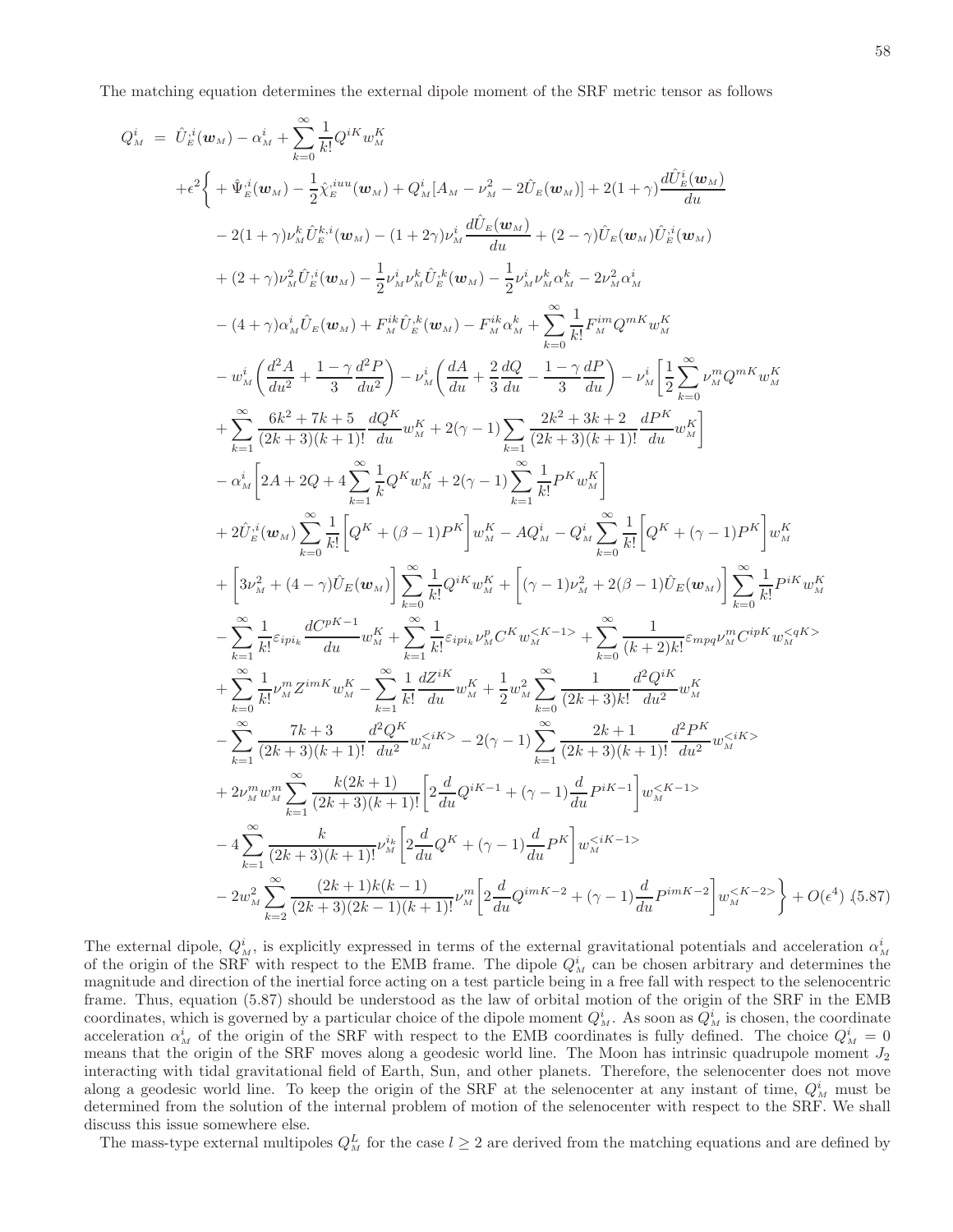the following equation

$$
Q_{M}^{L} = \hat{U}_{E}^{1,2}/\mathbf{w}_{M}^{L}) + \sum_{k=0}^{\infty} \frac{1}{k!} Q^{LK} w_{M}^{K}
$$
  
+
$$
e^{2} \Big\{ + \hat{\Psi}_{E}^{1,2}/\mathbf{w}_{M} - \frac{1}{2} \hat{\chi}_{E}^{1,2}/\mathbf{w}_{M}) + K_{M}^{L} + \frac{dZ_{M}^{L}}{du} + lA_{M} \hat{U}_{E}^{1,2}/\mathbf{w}_{M})
$$
  
+
$$
(1 + \gamma) \frac{d}{du} \hat{U}_{E}^{}(\mathbf{w}_{M}) - 2(1 + \gamma) \nu_{N}^{k} \hat{U}_{E}^{k,}(\mathbf{w}_{M})
$$
  
+
$$
(1 - 2\gamma - 2) \nu_{M}^{}(\mathbf{w}_{M}) + (1 + \gamma) \nu_{M}^{2} \hat{U}_{E}^{  
-
$$
\frac{1}{2} \nu_{M}^{k} \nu_{M}^{} \mathbf{k}(\mathbf{w}_{M}) - l\gamma \hat{U}_{E}(\mathbf{w}_{M}) \hat{U}_{E}^{  
-
$$
(l^{2} - l + 2\gamma + 2) \alpha_{M}^{}(\mathbf{w}_{M}) - lF_{M}^{k}(\mathbf{w}_{M})
$$
  
+
$$
\sum_{k=0}^{\infty} \frac{1}{k!} \nu_{M}^{m} \varepsilon^{m} \nu \varepsilon^{i_{1}} C^{KL-1>} \nu_{M}^{K} - \sum_{k=0}^{\infty} \frac{1}{k!} \frac{1}{k!} \frac{dZ^{LK}}{(\mathbf{k} + \mathbf{k}) \mathbf{k}!} \varepsilon_{M} \frac{dQ^{p}KL-1}{du} \omega_{M}^{}+ $$
$$
$$
$$

where we have used notations

$$
K_M^{ij} \equiv 3\alpha_M^{} \,, \tag{5.89}
$$

$$
K_M^L \equiv 0, \qquad (l \ge 3). \tag{5.90}
$$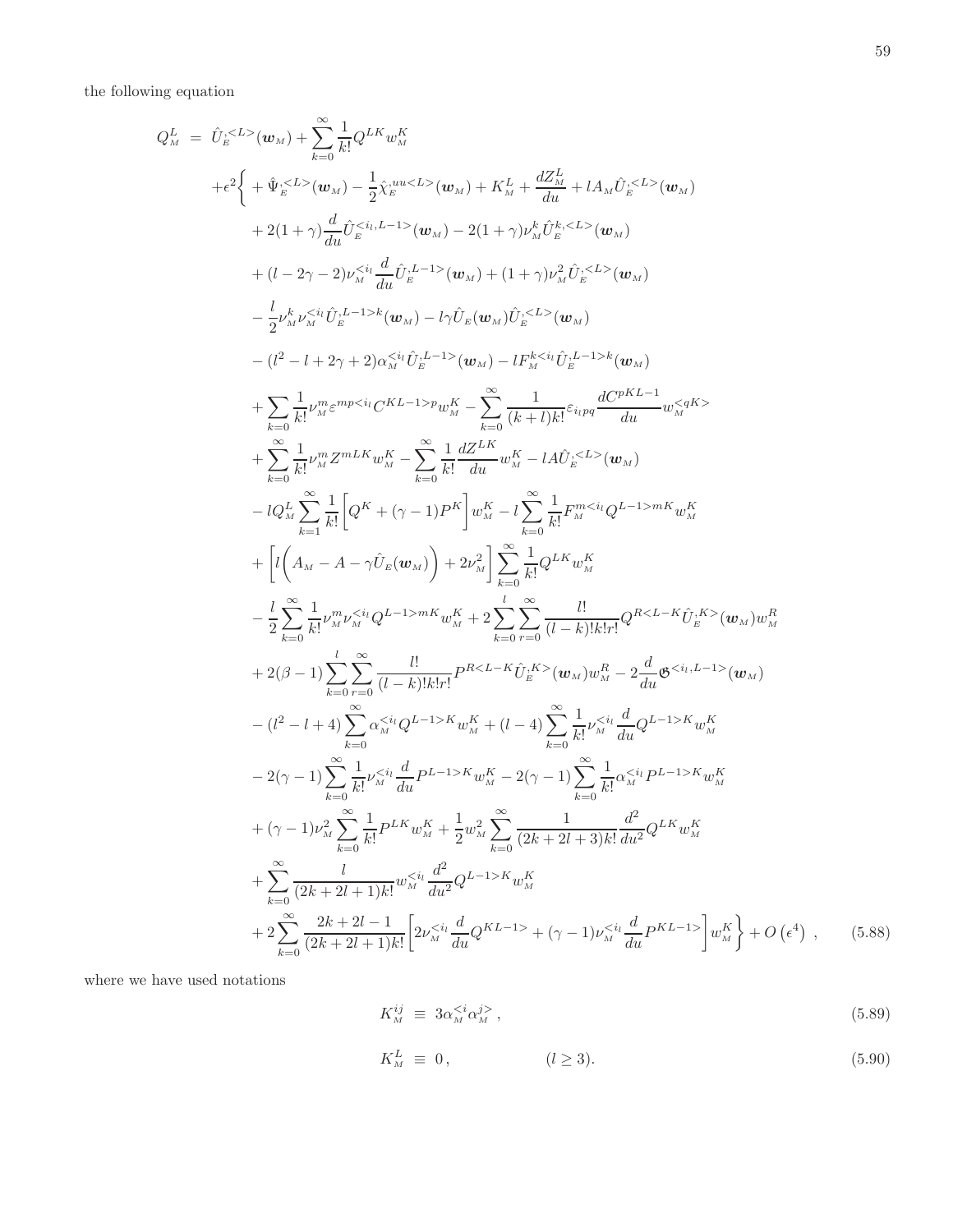The current-type external multipoles  $C_M^L$  are given by

$$
\varepsilon^{ipi_l} C_M^{pL-1} = \frac{4l(1+\gamma)}{l+1} \bigg[ \nu_M^{[i} \hat{U}_E^{i_l]L-1}(\mathbf{w}_M) - \hat{U}_E^{[i,i_l]L-1}(\mathbf{w}_M) - \frac{l-1}{l} \delta^{i_{l-1}[i} \hat{U}_E^{i_l]L-2}(\mathbf{w}_M) \bigg] \n+ \sum_{k=0}^{\infty} \frac{l}{(k+l)k!} \varepsilon^{ipi_l} C^{pKL-1} w_M^K \n+ \frac{4l}{l+1} \bigg[ \mathfrak{G}^{[i,i_l]L-1}(\mathbf{w}_M) + \frac{2}{2l+1} \delta_{i_{l-1}[i} \mathfrak{G}^k \mathbf{w}_{i_l]kL-2}(\mathbf{w}_M) \bigg] \n+ \frac{4l}{l+1} \sum_{k=0}^{\infty} \frac{1}{k!} \bigg[ 2\nu_M^{[i} Q^{i_l]KL-1} + (\gamma - 1) \nu_M^{[i} P^{i_l]KL-1} \bigg] w_M^K \n+ \frac{8l}{(l+1)(2l+1)} \sum_{k=0}^{\infty} \frac{1}{k!} \nu_M^{m} \bigg[ 2\delta^{i_{l-1}[i} Q^{i_l]mKL-2} + (\gamma - 1) \delta^{i_{l-1}[i} P^{i_l]mKL-2} \bigg] w_M^K + O\left(\epsilon^2\right). \tag{5.91}
$$

This finishes our study of the post-Newtonian reference frames in the Earth-Moon system. The research material of this paper will be used for derivation of the post-Newtonian equations of motion of Earth and Moon in the publication which is forthcoming. acknowledgmentsWe appreciate the help of L. Iorio who has provided references related to the historical development of the lunar ephemeris theories. We are grateful to V.A. Brumberg, B. Mashhoon, Q.G. Bailey and J. Williams for valuable comments and suggestions for improving the paper. Y. Xie is thankful to the Department of Physics & Astronomy of the University of Missouri-Columbia for hospitality and accommodation. The work of Y. Xie was supported by the China Scholarship Council Grant No. 2008102243. The work of S. Kopeikin was supported by the Research Council Grant No. C1669103 of the University of Missouri-Columbia and by 2008-09 faculty incentive grant of the Arts and Science Alumni Organization of the University of Missouri-Columbia. acknowledgments

- [1] J. Battat, T. Murphy, E. Adelberger, C. D. Hoyle, R. McMillan, E. Michelsen, K. Nordtvedt, A. Orin, C. Stubbs, and H. E. Swanson, APS Meeting Abstracts p. 12.003 (2007).
- [2] T. W. Murphy, E. G. Adelberger, J. B. R. Battat, L. N. Carey, C. D. Hoyle, P. Leblanc, E. L. Michelsen, K. Nordtvedt, A. E. Orin, J. D. Strasburg, et al., *Publ. Astron. Soc. Pacific* 120, 20 (2008), 0710.0890.
- [3] D. G. Currie, C. Cantone, W. D. Carrier, S. Dell'Agnello, G. Delle Monache, T. Murphy, D. Rubincam, and R. Vittori, LPI Contributions 1415, 2145 (2008).
- [4] P. L. Bender, J. E. Faller, J. L. Hall, J. J. Degnan, J. O. Dickey, X. X. Newhall, J. G. Williams, R. W. King, L. O. Macknik, and D. O'Gara, in *Astrophysics from the Moon*, edited by M. J. Mumma and H. J. Smith (1990), vol. 207 of *American Institute of Physics Conference Series*, pp. 647–653.
- [5] M. Soffel, S. A. Klioner, G. Petit, P. Wolf, S. M. Kopeikin, P. Bretagnon, V. A. Brumberg, N. Capitaine, T. Damour, T. Fukushima, et al., *Astron. J. (USA)* 126, 2687 (2003), astro-ph/0303376.
- [6] S. M. Kopeikin, Physical Review Letters 98, 229001 (2007), arXiv:gr-qc/0702120.
- [7] T. W. Murphy, Jr., K. Nordtvedt, and S. G. Turyshev, Physical Review Letters 98, 071102 (2007), gr-qc/0702028.
- [8] T. W. Murphy, Jr., K. Nordtvedt, and S. G. Turyshev, Physical Review Letters 98, 229002 (2007), 0705.0513.
- [9] I. B. Cohen, *Isaac Newton's Theory of the moon's motion, 1702 and historical introduction* (Folkestone: Dawson, 1975).
- [10] I. Newton, *Philosophiæ Naturalis Principia Mathematica* (London, 1686).
- [11] L. Euler, in *Opera Omnia, Series 2, 24*, edited by C. Blanc (Basel: Birkhäuser, 1991).
- [12] A. C. Clairaut, *Tables de la Lune* (Paris: Durand et Pissot, 1754).
- [13] J. L. R. d'Alembert, in *Traités et Mémoires mathématiques 1736-1756: Vol. I/6 Premiers textes de mécanique céleste* 1747-1749, edited by M. Chapront-Touzé (Paris: CNRS éditions, 2002).
- [14] S. D. Poisson, in *M´emoires de l' Acad´emie des Sciences de Paris, tome XIII* (1808), p. 282.
- [15] P.-S. Laplace, *Œuvres, tomes I à V, 1843-1846 Traité de Mécanique céleste, tome III, livre VII* (Paris: Éditions Jacques Gabay, 2005).
- [16] T. Damoiseau, *Tables de la lune, form´ees par la seule thorie de l'attraction, et suivant la division de la circonf´erence en 360 degr´es* (Bureau des longitudes, Paris: Mallet-Bachelier, 1828).
- [17] G. Plana, *Th´eorie du mouvement de la Lune, 3 vol.* (Turin: Impr. Nationale, 1832).
- [18] J. W. Lubbock, Phil. Trans. Roy. Soc. London 124, 123 (1834).
- [19] G. de Pont´ecoulant, *Th´eorie analytique du syst`eme du monde, Volume IV* (Paris: Mallet-Bachelier, 1846).
- [20] C. E. Delaunay, *Nouvelle théorie du mouvement de la Lune* (Paris: Mallet-Bachelier, 1858).
- [21] G. W. Hill, *Mon. Not. Roy. Astron. Soc.* 39, 258 (1879).
- [22] P. A. Hansen, in *Abhandlungen der mathematisch-physischen Classe der Königlich. Sächsischen Gesellschaft der Wissenschaften, t. VII* (Leipzig, 1862), pp. 93–497.
- [23] G. B. Airy, *Mon. Not. Roy. Astron. Soc.* 34, 89 (1874).
- [24] F.-F. Tisserand, *Traité de Mécanique céleste: Tome III 1894: Exposé de l'ensemble des théories relatives au mouvement de la lune* (Paris: Éditions Jacques Gabay, 1990).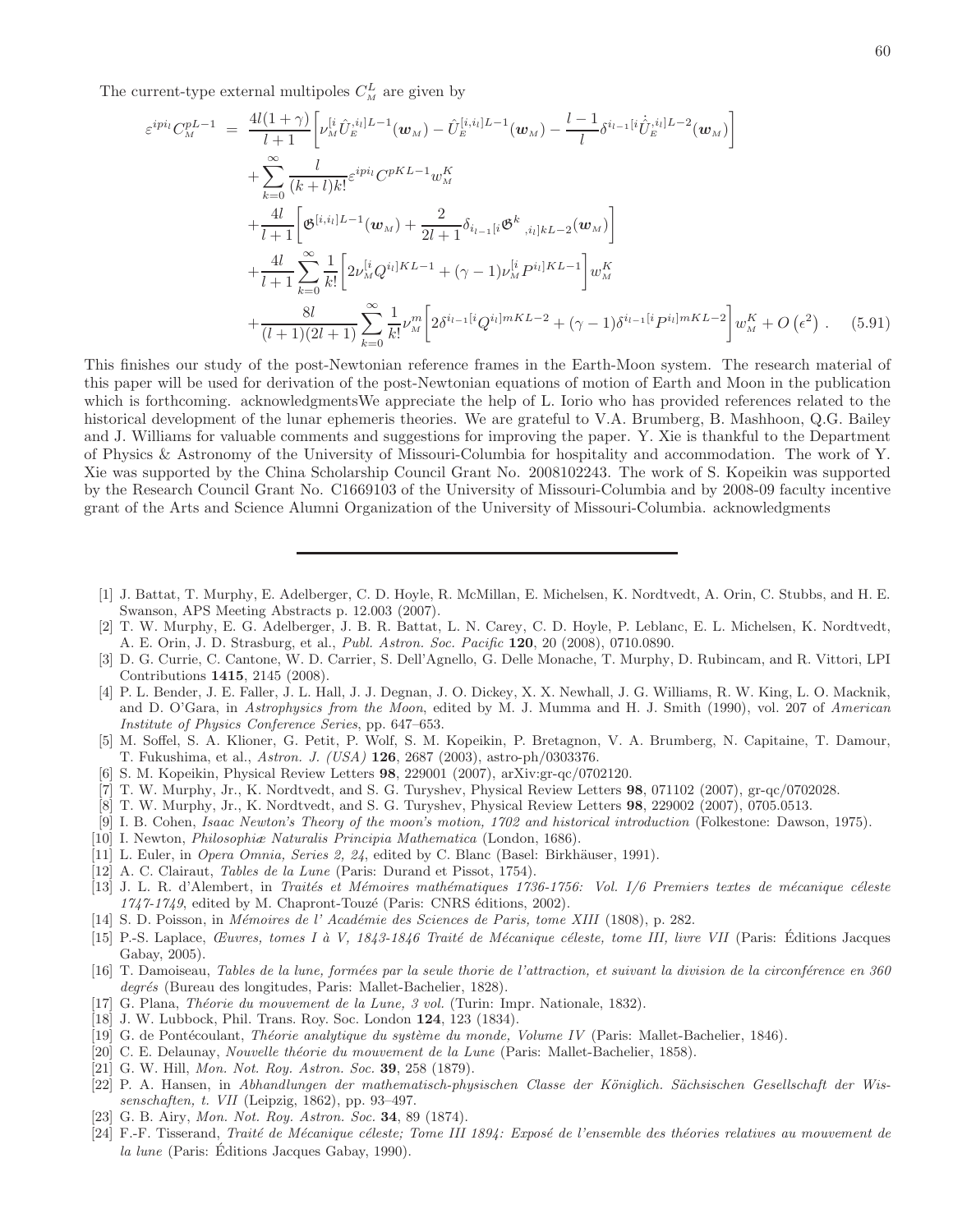- [25] E. W. Brown, *An introductory treatise on the lunar theory* (Cambridge: University Press, 1896).
- [26] J. C. Adams, *Lectures on the lunar theory* (Cambridge: University Press, 1900).
- [27] S. Newcomb, *Mon. Not. Roy. Astron. Soc.* 63, 316 (1903).
- [28] H. Poincaré, *Leçons de Mécanique céleste, Tome II-2, 1909: Théorie de la Lune* (Paris: Éditions Jacques Gabay, 2005).
- [29] H. C. Plummer, *An introductory treatise on dynamical astronomy* (New York: Dover Publication, 1960).
- [30] W. J. Eckert and D. A. Eckert, *Astron. J. (USA)* 72, 1299 (1967).
- [31] A. Deprit, J. Henrard, and A. Rom, Science **168**, 1569 (1970).
- [32] M. C. Gutzwiller, Rev. Mod. Phys. 70, 589 (1998).
- [33] A. Einstein, Annalen der Physik 354, 769 (1916).
- [34] W. de Sitter, *Mon. Not. Roy. Astron. Soc.* 77, 155 (1916).
- [35] J. Chazy, *La Th´eorie de la Relativit´e et la M´ecanique c´eleste Tome I, 1928 et Tome II, 1930* (Paris: Editions Jacques ´ Gabay, 2005).
- [36] A. S. Eddington, *The Mathematical Theory of Relativity* (New York: Chelsea, 1975).
- [37] V. A. Brumberg, *Essential Relativistic Celestial Mechanics* (New York: Adam Hilger, 1991).
- [38] R. Baierlein, Physical Review 162, 1275 (1967).
- [39] L. J.-F. and P. Bretagnon, *Astron. Astrophys.* 105, 42 (1982).
- [40] B. Mashhoon and D. S. Theiss, in *Gyros, Clocks, Interferometers*. . .*:Testing Relativistic Gravity in Space*, edited by C. Lämmerzahl, C. W. F. Everitt, and F. W. Hehl (Berlin: Springer, 2001), pp. 310–316.
- [41] M. Soffel, H. Ruder, and M. Schneider, *Astron. Astrophys.* 157, 357 (1986).
- [42] M. Chapront-Touze and J. Chapront, *Astron. Astrophys.* 124, 50 (1983).
- [43] E. M. Standish, JPL IOM 312.F-98-048, Jet Propulsion Laboratory (1998).
- [44] E. V. Pitjeva, *Sol. Sys. Res.* 39, 176 (2005).
- [45] G. Y. Li, H. B. Zhao, Y. Xia, F. Zeng, and Y. J. Luo, in *IAU Symposium* (2008), vol. 248 of *IAU Symposium*, pp. 560–562.
- [46] A. Cook, *The motion of the moon* (Bristol: Adam Hilger, 1988).
- [47] A. E. Roy, *Orbital motion* (Bristol: Institute of Physics Publishing, 2005).
- [48] M. H. Soffel, *Relativity in Astrometry, Celestial Mechanics and Geodesy* (Berlin: Springer, 1989).
- [49] P. L. Bender, D. G. Currie, R. H. Dicke, D. H. Eckhardt, J. E. Faller, W. M. Kaula, J. D. Mulholland, H. H. Plotkin, S. K. Poultney, E. C. Silverberg, et al., Science 182, 229 (1973).
- [50] C. O. Alley, in *Quantum Optics, Experimental Gravitation, and Measurement Theory*, edited by P. Meystre and M. O. Scully (Plenum Press, New York, 1983), vol. 94 of *NATO ASI Series: Physics*, p. 429495.
- [51] J. G. Williams, *Geophys. Res. Lett.* 34, 3202 (2007).
- [52] J. G. Williams, D. H. Boggs, J. T. Ratcliff, C. F. Yoder, and J. O. Dickey, in *Lunar and Planetary Institute Conference Abstracts* (2001), vol. 32 of *Lunar and Planetary Inst. Technical Report*, p. 2028.
- [53] J. G. Williams, D. H. Boggs, C. F. Yoder, J. T. Ratcliff, and J. O. Dickey, *J. Geophys. Res.* 106, 27933 (2001).
- [54] J. G. Williams, D. H. Boggs, and J. T. Ratcliff, in *Lunar and Planetary Institute Conference Abstracts* (2008), vol. 39 of *Lunar and Planetary Inst. Technical Report*, p. 1484.
- [55] J. G. Williams, X. X. Newhall, C. F. Yoder, and J. O. Dickey, in *Lunar and Planetary Institute Conference Abstracts* (1996), vol. 27 of *Lunar and Planetary Inst. Technical Report*, p. 1439.
- [56] N. Rambaux, J. G. Williams, and D. H. Boggs, in *Lunar and Planetary Institute Conference Abstracts* (2008), vol. 39 of *Lunar and Planetary Inst. Technical Report*, p. 1769.
- [57] J. G. Williams, R. H. Dicke, P. L. Bender, C. O. Alley, D. G. Currie, W. E. Carter, D. H. Eckhardt, J. E. Faller, W. M. Kaula, and J. D. Mulholland, Physical Review Letters 36, 551 (1976).
- [58] J. Müller and K. Nordtvedt, *Phys. Rev. D* 58, 062001 (1998).
- [59] C. M. Will, *Theory and Experiment in Gravitational Physics* (Cambridge: Cambridge University Press, 1993).
- [60] K. Nordtvedt, in *Gyros, Clocks, Interferometers ...: Testing Relativistic Gravity in Space*, edited by C. L¨ammerzahl, C. W. F. Everitt, and F. W. Hehl (2001), vol. 562 of *Lecture Notes in Physics, Berlin Springer Verlag*, pp. 317–329.
- [61] J. Mueller, M. Schneider, M. Soffel, and H. Ruder, *Astrophys. J. Lett.* 382, L101 (1991).
- [62] J. Müller, K. Nordtvedt, and D. Vokrouhlický, *Phys. Rev. D* 54, 5927 (1996).
- [63] J. G. Williams, S. G. Turyshev, and T. W. Murphy, International Journal of Modern Physics D 13, 567 (2004), arXiv:grqc/0311021.
- [64] M. Soffel, S. Klioner, J. Müller, and L. Biskupek, *Phys. Rev. D* **78**, 024033 (2008).
- [65] Q. G. Bailey and V. A. Kosteleck´y, *Phys. Rev. D* 74, 045001 (2006), arXiv:gr-qc/0603030.
- [66] J. B. R. Battat, J. F. Chandler, and C. W. Stubbs, Physical Review Letters 99, 241103 (2007), 0710.0702.
- [67] O. Calame and J. D. Mulholland, Science 166, 977 (1978).
- [68] H. Xu and W. Jin, Shanghai Observatory Annals 15, 129 (1994).
- [69] J. Chapront, M. Chapront-Touz´e, and G. Francou, *Astron. Astrophys.* 387, 700 (2002).
- [70] B. Bertotti, I. Ciufolini, and P. L. Bender, Physical Review Letters 58, 1062 (1987).
- [71] J. O. Dickey, X. X. Newhall, and J. G. Williams, Advances in Space Research 9, 75 (1989).
- [72] X. X. Newhall, E. M. Standish, Jr., and J. G. Williams, in *Dynamics, Ephemerides, and Astrometry of the Solar System*, edited by S. Ferraz-Mello, B. Morando, and J.-E. Arlot (1996), vol. 172 of *IAU Symposium*, pp. 37–44.
- [73] S. M. Kudryavtsev, Highlights of Astronomy 14, 472 (2007).
- [74] S. M. Kopeikin, E. Pavlis, D. Pavlis, V. A. Brumberg, A. Escapa, J. Getino, A. Gusev, J. M¨uller, W.-T. Ni, and N. Petrova, Advances in Space Research 42, 1378 (2008), 0710.1450.
- [75] E. M. Standish, in *Recent Developments in Gravitation and Cosmology*, edited by A. Macias, C. Lämmerzahl, and A. Camacho (2008), vol. 977 of *American Institute of Physics Conference Series*, pp. 254–263.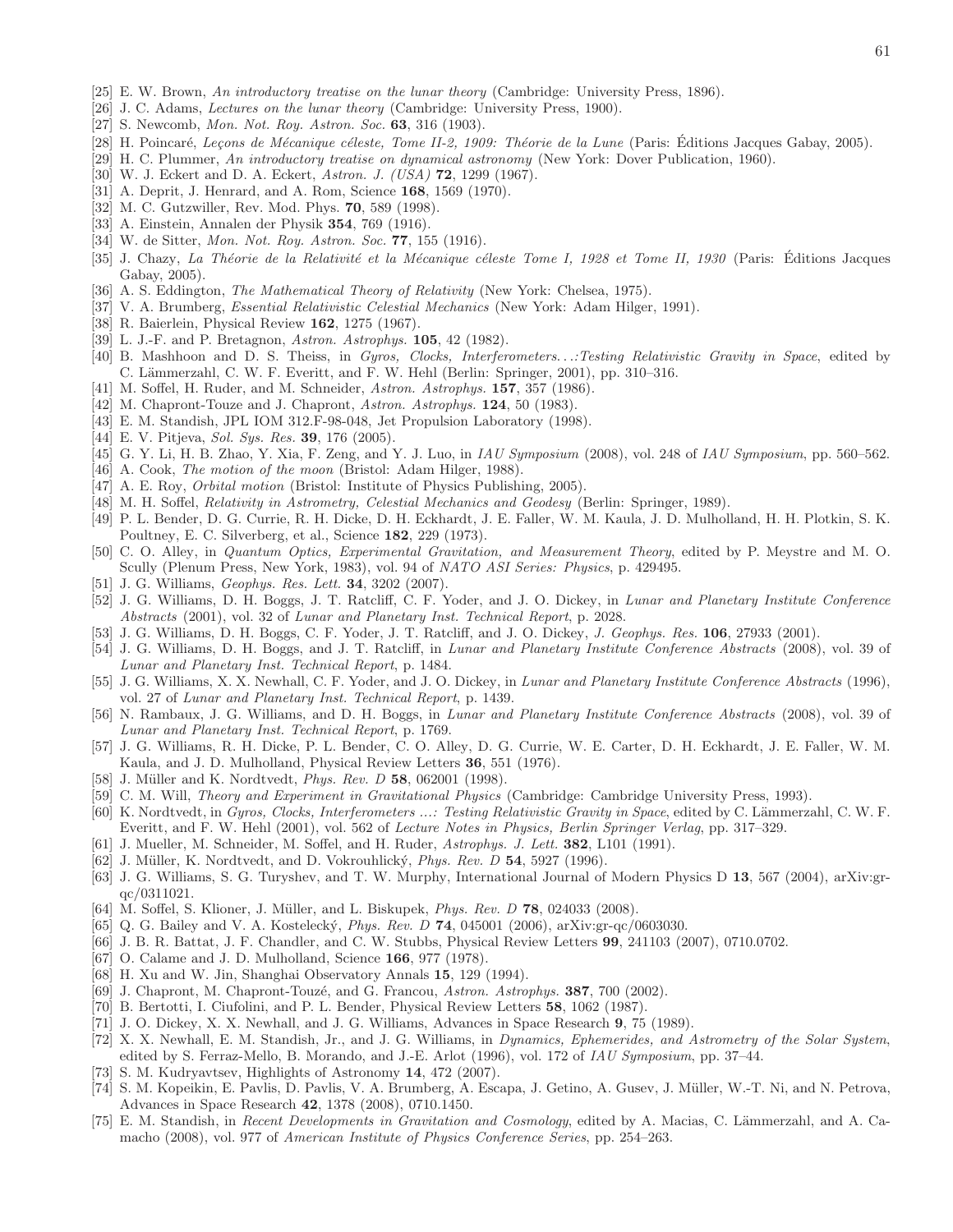- [76] J. Chapront, M. Chapront-Touzé, and G. Francou, *Astron. Astrophys.* **343**, 624 (1999).
- [77] J. G. Williams, D. H. Boggs, J. T. Ratcliff, and J. O. Dickey, in *Lunar and Planetary Institute Conference Abstracts*, edited by S. Mackwell and E. Stansbery (2003), vol. 34 of *Lunar and Planetary Inst. Technical Report*, p. 1161.
- [78] J. M¨uller, J. G. Williams, and S. G. Turyshev, in *Lasers, Clocks and Drag-Free Control: Exploration of Relativistic Gravity in Space*, edited by H. Dittus, C. Lämmerzahl, and S. G. Turyshev (2008), vol. 349 of *Astrophysics and Space Science Library*, pp. 457–472.
- [79] J. Müller, M. Soffel, and S. A. Klioner, Journal of Geodesy 82, 133 (2008).
- [80] C.-L. Huang, W.-J. Jin, and H.-G. Xu, Shanghai Observatory Annals pp. 169–175 (1996).
- [81] C. Huang, W. Jin, and H. Xu, Journal of Geodesy **73**, 125 (1999).
- [82] E. M. Standish and G. Williams, in *Inertial Coordinate System on the Sky*, edited by J. H. Lieske and V. K. Abalakin (1990), vol. 141 of *IAU Symposium*, pp. 173–180.
- [83] H. G. Walter and O. J. Sovers, *Astrometry of fundamental catalogues : the evolution from optical to radio reference frames* (Berlin, Heidelberg: Springer-Verlag, 2000).
- [84] D. J. Pearlman, M.R. and J. Bosworth, Advances in Space Research 30, 135 (2002).
- [85] F. Meyer, F. Seitz, and J. Mueller, in *Society of Photo-Optical Instrumentation Engineers (SPIE) Conference Series*, edited by U. Schreiber, C. Werner, G. W. Kamerman, and U. N. Singh (2002), vol. 4546 of *Society of Photo-Optical Instrumentation Engineers (SPIE) Conference Series*, pp. 154–159.
- [86] M. Pearlman and N. Carey, *ILRS Annual Report For 2003-2004* (NASA/TP2005-212780, http://ilrs.gsfc.nasa.gov/reports/ilrs reports/ilrsar 2003.html).
- [87] T. W. Murphy, E. L. Michelson, A. E. Orin, E. G. Adelberger, C. D. Hoyle, H. E. Swanson, C. W. Stubbs, and J. B. Battat, International Journal of Modern Physics D 16, 2127 (2007).
- [88] A. Einstein, L. Infeld, and B. Hoffmann, The Annals of Mathematics 39, 65 (1938).
- [89] N. M. Petrova, Zh. Exp. Theor. Phys. 19, 989 (1949).
- [90] V. A. Fock, *The Theory of Space, Time and Gravitation* (New York: Pergamon Press, 1959).
- [91] H. A. Lorentz and J. Droste, Versl. K. Akad. Wet. Amsterdam 26, 392 (1917).
- [92] H. A. Lorentz and J. Droste, Versl. K. Akad. Wet. Amsterdam 26, 649 (1917).
- [93] H. A. Lorentz and J. Droste, *The motion of a system of bodies under the influence of their mutual attraction, according to Einstein's theory* (The Hague: Nijhoff, 1937), pp. 330–355.
- [94] V. A. Brumberg, *Relativistic Celestial Mechanics* (Moscow: Nauka (in Russian), 1972).
- [95] L. D. Landau and E. M. Lifshitz, *The classical theory of fields* (Oxford: Pergamon Press, 1975).
- [96] P. Painlevé, C. R. Acad. Sci. (Paris) 173, 677680 (1921).
- [97] A. Gullstrand, Arkiv. Mat. Astron. Fys. 16, 1 (1922).
- [98] F. B. Estabrook, *Astrophys. J.* 158, 81 (1969).
- [99] K. Nordtvedt, International Journal of Theoretical Physics 27, 1395 (1988).
- [100] S. M. Kopeikin and E. B. Fomalont, General Relativity and Gravitation 39, 1583 (2007), arXiv:gr-qc/0510077.
- [101] V. A. Brumberg, in *ASSL Vol. 86: IAU Colloq. 56: Reference Coordinate Systems for Earth Dynamics*, edited by E. M. Gaposchkin and B. Kolaczek (1981), pp. 283–294.
- [102] J. L. Synge, *Relativity based on chronometry* (Recent Developments in General Relativity, 1962), pp. 441–448.
- [103] J. L. Synge, *Relativity: The general theory* (Series in Physics, Amsterdam: North-Holland Publication Co., —c1964, 1964).
- [104] L. Infeld and J. Plebański, *Motion and Relativity* (Oxford: Oxford University Press, 1960).
- [105] V. A. Brumberg, Bull. Inst. Theor. Astron. 6, 733 (1958).
- [106] R. Baierlein, Physical Review 162, 1275 (1967).
- [107] C. W. Misner, K. S. Thorne, and J. A. Wheeler, *Gravitation* (San Francisco: W.H. Freeman and Co., 1973).
- [108] V. F. Mukhanov, H. A. Feldman, and R. H. Brandenberger, *Phys. Rep.* 215, 203 (1992).
- [109] S. Kopeikin, ArXiv e-prints (2008), 0809.3392.
- [110] V. A. Brumberg and S. M. Kopejkin, Nuovo Cimento B Serie 103, 63 (1989).
- [111] S. A. Klioner and A. V. Voinov, *Phys. Rev. D* 48, 1451 (1993).
- [112] T. Damour, M. Soffel, and C. Xu, *Phys. Rev. D* 49, 618 (1994).
- [113] S. M. Kopejkin, Celestial Mechanics 44, 87 (1988).
- [114] C. Eling, T. Jacobson, and D. Mattingly, in *Deserfest: A Celebration of the Life and Works of Stanley Deser*, edited by J. T. Liu, M. J. Duff, K. S. Stelle, and R. P. Woodward (2006), pp. 163–179.
- [115] A. Kostelecky, APS Meeting Abstracts p. I3.00001 (2008).
- [116] T. Damour and G. Esposito-Farese, Classical and Quantum Gravity 9, 2093 (1992).
- [117] S. M. Kopeikin, International Journal of Modern Physics D 15, 305 (2006), arXiv:gr-qc/0507001.
- [118] I. Ciufolini, ArXiv e-prints (2008), 0809.3219.
- [119] L. Iorio, ArXiv e-prints (2008), 0809.4014.
- [120] J.-H. Tao, T.-Y. Huang, and C.-H. Han, *Astron. Astrophys.* 363, 335 (2000).
- [121] V. Fock, Reviews of Modern Physics **29**, 325 (1957).
- [122] L. P. Eisenhart, *Differential Geometry* (Princeton: Princeton University Press, 1947).
- [123] B. A. Dubrovin, A. T. Fomenko, and S. P. Novikov, *Modern Geometry* (New York: Springer-Verlag, 1984).
- [124] V. A. Brumberg and S. M. Kopejkin, in *ASSL Vol. 154: Reference Frames*, edited by J. Kovalevsky, I. I. Mueller, and B. Kolaczek (1989), pp. 115–141.
- [125] T. Damour, M. Soffel, and C. Xu, *Phys. Rev. D* 43, 3273 (1991).
- [126] S. M. Kopeikin, in *New Trends in Astrodynamics and Applications III*, edited by E. Belbruno (2007), vol. 886 of *American Institute of Physics Conference Series*, pp. 268–283.
- [127] T. D. Moyer, *Formulation for Observed and Computed Values of Deep Space Network Data Types for Navigation* (John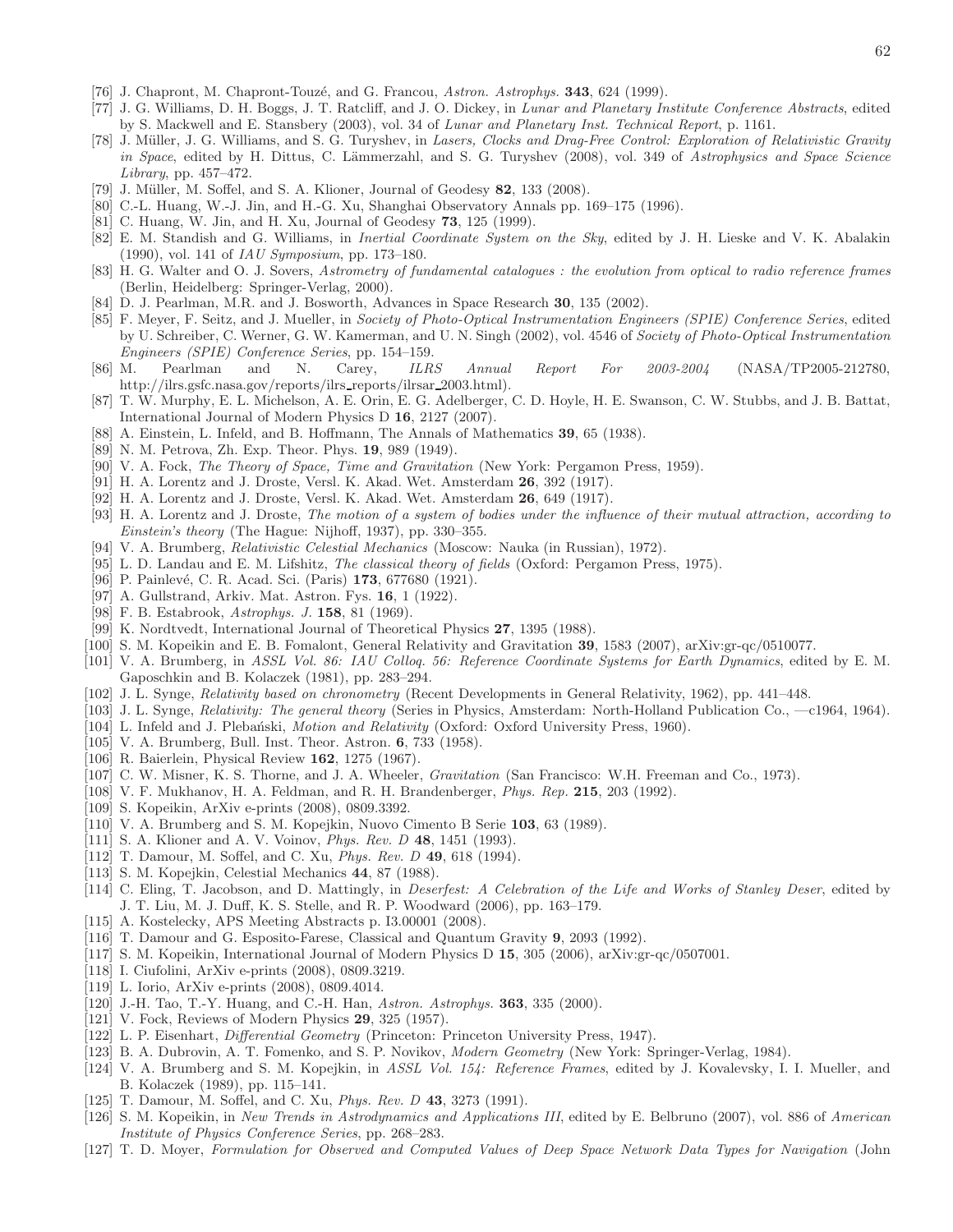Wiley & Sons, Inc.: Hoboken, New Jersey, 2003).

- [128] L. Blanchet, Living Reviews in Relativity 5, 3 (2002), arXiv:gr-qc/0202016.
- [129] W. G. Dixon, in *Isolated Gravitating Systems in General Relativity*, edited by J. Ehlers (1979), pp. 156–219.
- [130] L. Blanchet, G. Faye, and S. Nissanke, *Phys. Rev. D* 72, 044024 (2005), arXiv:gr-qc/0503075.
- [131] P. D. D'Eath, *Phys. Rev. D* 11, 1387 (1975).
- [132] P. D. D'Eath, *Phys. Rev. D* 12, 2183 (1975).
- [133] J. D. Bekenstein, ArXiv Astrophysics e-prints (2007), astro-ph/0701848.
- [134] C. M. Will, Living Reviews in Relativity 9, 3 (cited on February 10, 2009) (2006), arXiv:gr-qc/0510072.
- [135] P. Jordan, Nature (London) 164, 637 (1949).
- [136] P. Jordan, Z. Phys. **157**, 112 (1959).
- [137] M. Fierz, Helv. Phys. Acta **29**, 128 (1956).
- [138] C. Brans and R. H. Dicke, Physical Review 124, 925 (1961).
- [139] R. H. Dicke, Physical Review 125, 2163 (1962).
- [140] R. H. Dicke, Physical Review 126, 1875 (1962).
- [141] T. Damour and G. Esposito-Farese, Physical Review Letters 70, 2220 (1993).
- [142] S. Chandrasekhar and Y. Nutku, *Astrophys. J.* 158, 55 (1969).
- [143] S. Chandrasekhar and F. P. Esposito, *Astrophys. J.* 160, 153 (1970).
- [144] T. Damour, in *Gravitational Radiation*, edited by N. Deruelle and T. Piran (1983), pp. 59–144.
- [145] G. Schäfer, Annals of Physics 161, 81 (1985).
- [146] S. M. Kopeikin, Soviet Astronomy 29, 516 (1985).
- [147] L. P. Grishchuk and S. M. Kopeikin, Soviet Astronomy Letters 9, 230 (1983).
- [148] L. P. Grishchuk and S. M. Kopeikin, in *Relativity in Celestial Mechanics and Astrometry. High Precision Dynamical Theories and Observational Verifications*, edited by J. Kovalevsky and V. A. Brumberg (1986), vol. 114 of *IAU Symposium*, pp. 19–33.
- [149] T. Damour, *The problem of motion in Newtonian and Einsteinian gravity* (Three Hundred Years of Gravitation, 1989), pp. 128–198.
- [150] A. Papapetrou, Proceedings of the Physical Society A 64, 57 (1951).
- [151] A. Papapetrou, Proceedings of the Physical Society A 64, 302 (1951).
- [152] V. N. Zharkov and V. P. Trubitsyn, *Physics of planetary interiors* (Astronomy and Astrophysics Series, Tucson: Pachart, 1978).
- [153] Y. G. Markov, Astronomy Reports 40, 681 (1996).
- [154] E. Bois and A. Journet, Celestial Mechanics and Dynamical Astronomy 57, 295 (1993).
- [155] D. C. Christodoulidis, D. E. Smith, R. G. Williamson, and S. M. Klosko, *J. Geophys. Res.* 93, 6216 (1988).
- [156] G. H. Darwin, American Journal of Physics **31**, 70 (1963).
- [157] S. Kopeikin and I. Vlasov, *Phys. Rep.* 400, 209 (2004), gr-qc/0403068.
- [158] C. M. Will and K. J. Nordtvedt, *Astrophys. J.* 177, 757 (1972).
- [159] K. J. Nordtvedt and C. M. Will, *Astrophys. J.* 177, 775 (1972).
- [160] J. Hardorp, in *Bulletin of the American Astronomical Society* (1985), vol. 17 of *Bulletin of the American Astronomical Society*, p. 592.
- [161] J. L. Anderson and T. C. Decanio, General Relativity and Gravitation 6, 197 (1975).
- [162] V. I. Arnold, *Mathematical Methods of Classical Mechanics* (Berlin: Springer, 1995).
- [163] S. M. Kopejkin, Celestial Mechanics 44, 87 (1988).
- [164] K. S. Thorne and J. B. Hartle, *Phys. Rev. D* 31, 1815 (1985).
- [165] R. E. Kates and L. S. Kegeles, *Phys. Rev. D* 25, 2030 (1982).
- [166] L. Blanchet and T. Damour, Royal Society of London Philosophical Transactions Series A 320, 379 (1986).
- [167] A. D. Rendall, Royal Society of London Proceedings Series A 438, 341 (1992).
- [168] S. Chandrasekhar, *Ellipsoidal figures of equilibrium* (New York : Dover, 1987., 1987).
- [169] S. Kopeikin and I. Vlasov, ArXiv General Relativity and Quantum Cosmology e-prints (2006), gr-qc/0612017.
- [170] Z. Cheng, Journal Nanjing Univ 27, 234 (1991).
- [171] J. Getino, Zeitschrift Angewandte Mathematik und Physik 44, 998 (1993).
- [172] T. Damour and K. Nordtvedt, Physical Review Letters 70, 2217 (1993).
- [173] Y. Nutku, *Astrophys. J.* 158, 991 (1969).
- [174] Y. Nutku, *Astrophys. J.* 155, 999 (1969).
- [175] H. Dittus, C. L¨ammerzahl, and S. G. Turyshev, eds., *Lasers, Clocks and Drag-Free Control: Exploration of Relativistic Gravity in Space*, vol. 349 of *Astrophysics and Space Science Library* (2008).
- [176] T. Appourchaux, R. Burston, Y. Chen, M. Cruise, H. Dittus, B. Foulon, P. Gill, L. Gizon, H. Klein, S. Klioner, et al., ArXiv e-prints (2008), 0802.0582.
- [177] J. G. Williams, S. G. Turyshev, and D. H. Boggs, Physical Review Letters 93, 261101 (2004), gr-qc/0411113.
- [178] K. S. Thorne, *Rev. Mod. Phys.* 52, 299 (1980).
- [179] S. A. Klioner and M. H. Soffel, *Phys. Rev. D* 62, 024019 (2000), gr-qc/9906123.
- [180] J. F. Lestrade and M. Chapront-Touze, *Astron. Astrophys.* 116, 75 (1982).
- [181] J.-F. Lestrade, J. Chapront, and M. Chapront-Touze, in *ASSL Vol. 94: IAU Colloq. 63: High-Precision Earth Rotation and Earth-Moon Dynamics: Lunar Distances and Related Observations*, edited by O. Calame (1982), pp. 217–224.
- [182] K. Nordtvedt, *Phys. Rev. D* 7, 2347 (1973).
- [183] S. M. Kopeikin and G. Sch¨afer, *Phys. Rev. D* 60, 124002 (1999), arXiv:gr-qc/9902030.
- [184] S. Kopeikin and B. Mashhoon, *Phys. Rev. D* 65, 064025 (2002), arXiv:gr-qc/0110101.
- [185] S. M. Kopeikin, Soviet Astronomy 33, 550 (1989).